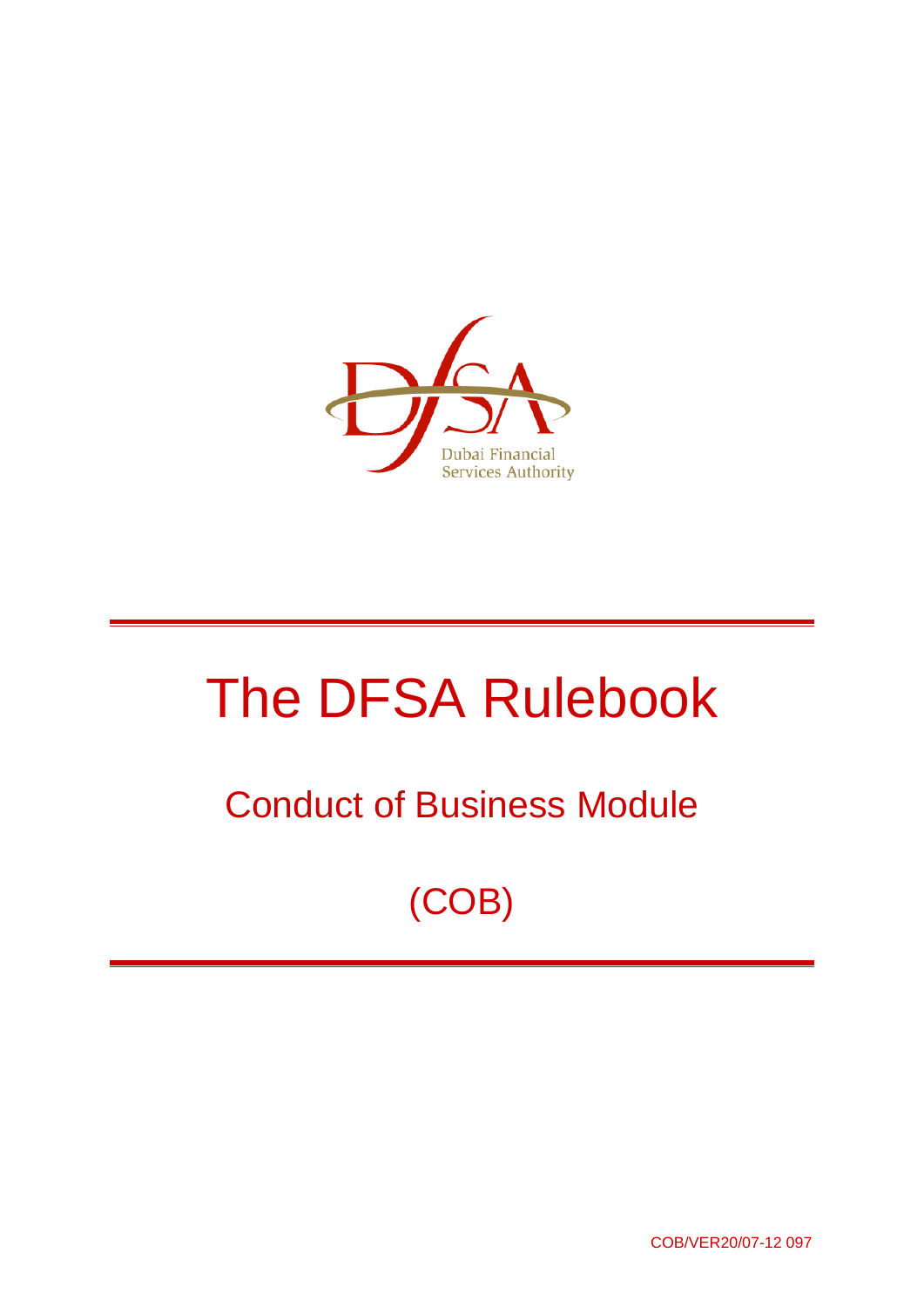

## **Contents**

The contents of this module are divided into the following chapters, sections and appendices:

| 1.1                     |                                                              |  |
|-------------------------|--------------------------------------------------------------|--|
| 2 <sup>1</sup>          |                                                              |  |
| 2.1                     |                                                              |  |
| 2.2                     |                                                              |  |
| 2.3                     |                                                              |  |
| 2.4                     |                                                              |  |
| 2.5                     |                                                              |  |
| 2.6                     |                                                              |  |
| $\overline{\mathbf{3}}$ | <b>CORE RULES - INVESTMENT BUSINESS, ACCEPTING DEPOSITS,</b> |  |
|                         | <b>PROVIDING CREDIT AND PROVIDING TRUST SERVICES7</b>        |  |
| 3.1                     |                                                              |  |
| 3.2                     |                                                              |  |

#### ADDITIONAL RULES - ACCEPTING DEPOSITS AND PROVIDING  $\overline{\mathbf{4}}$ **CREDIT16**

#### **ADDITIONAL RULES - PROVIDING TRUST SERVICES ............... 17**  $5<sup>5</sup>$

| 5.1  |  |
|------|--|
| 5.2  |  |
| 5.3  |  |
| 5.4  |  |
| 5.5  |  |
| 5.6  |  |
| 5.7  |  |
| 5.8  |  |
| 5.9  |  |
| 5.10 |  |
| 5.11 |  |

#### $6<sup>1</sup>$ ADDITIONAL RULES - INVESTMENT BUSINESS ............................. 21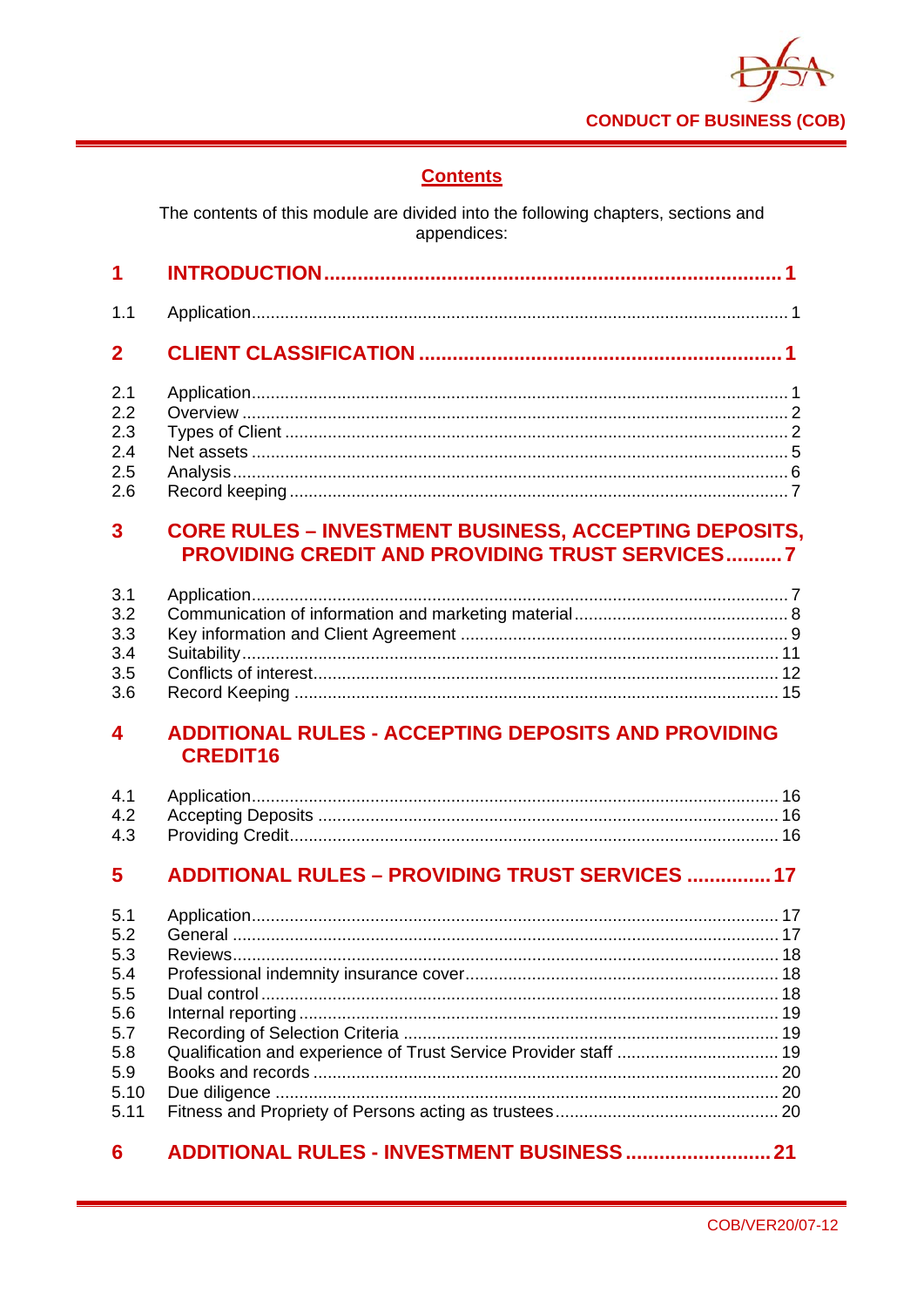

| 6.1  |                                                      |  |
|------|------------------------------------------------------|--|
| 6.2  |                                                      |  |
| 6.3  |                                                      |  |
| 6.4  |                                                      |  |
| 6.5  |                                                      |  |
| 6.6  |                                                      |  |
| 6.7  | Record keeping – voice and electronic communications |  |
|      |                                                      |  |
| 6.8  |                                                      |  |
| 6.9  |                                                      |  |
| 6.10 |                                                      |  |
| 6.11 |                                                      |  |
| 6.12 |                                                      |  |
| 6.13 |                                                      |  |
| 6.14 |                                                      |  |
| 6.15 |                                                      |  |

#### $\overline{7}$

| 7.1  |  |
|------|--|
| 7.2  |  |
| 7.3  |  |
| 7.4  |  |
| 7.5  |  |
| 7.6  |  |
| 7.7  |  |
| 7.8  |  |
| 7.9  |  |
| 7.10 |  |
| 7.11 |  |
| 7.12 |  |
|      |  |

#### **SPECIFIC RULES - OPERATING A CREDIT RATING AGENCY...52** 8

| 8.1  |  |
|------|--|
| 8.2  |  |
| 8.3  |  |
| 8.4  |  |
| 8.5  |  |
| 8.6  |  |
| 8.7  |  |
| 8.8  |  |
| 8.9  |  |
| 8.10 |  |
|      |  |
|      |  |
|      |  |
|      |  |
|      |  |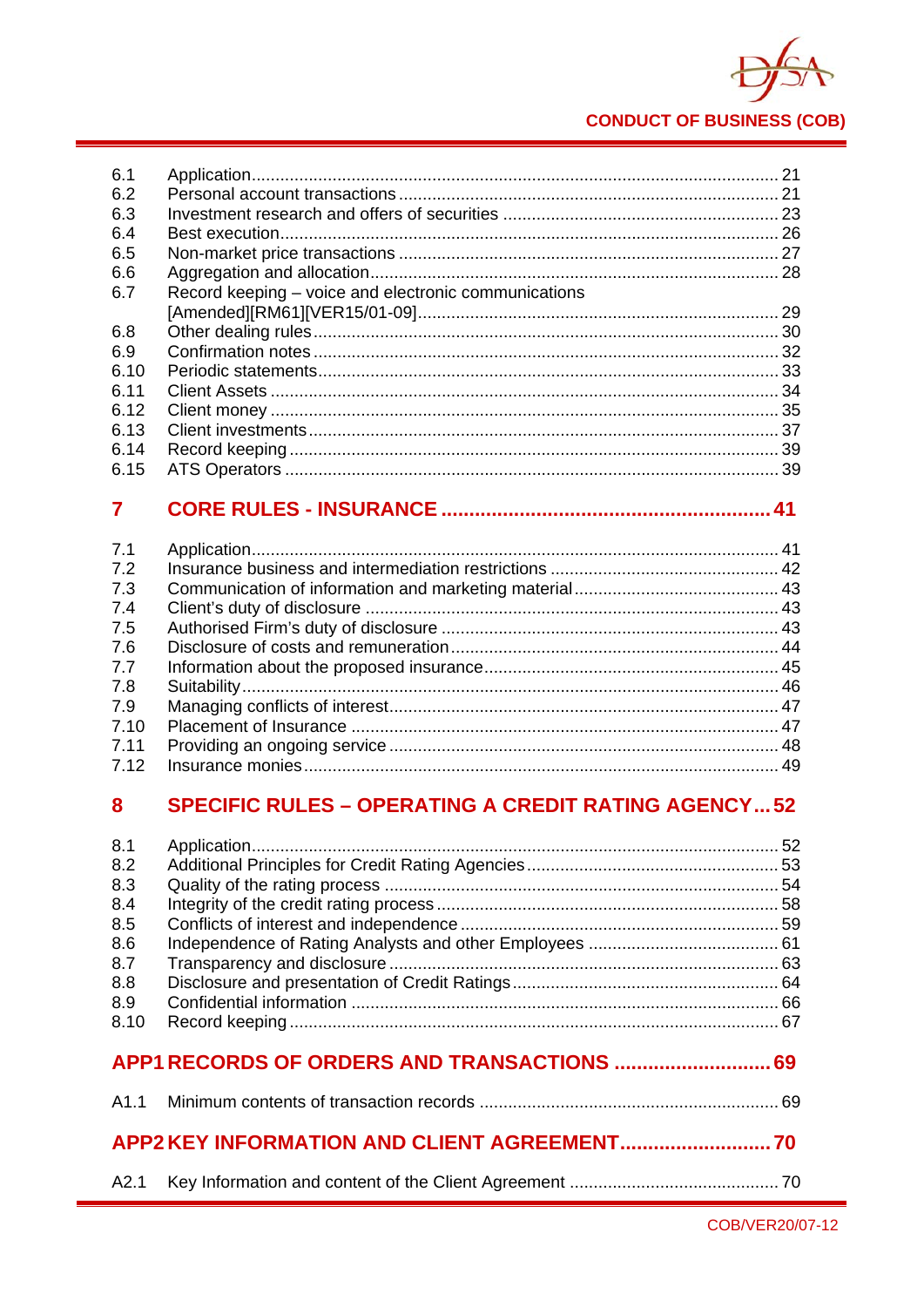

| A3.1                                                                                   |  |
|----------------------------------------------------------------------------------------|--|
|                                                                                        |  |
| A4.1                                                                                   |  |
|                                                                                        |  |
| A5.1<br>A5.2<br>A5.3<br>A5.4<br>A5.5<br>A5.6<br>A5.7<br>A5.8<br>A5.9<br>A5.10<br>A5.11 |  |
|                                                                                        |  |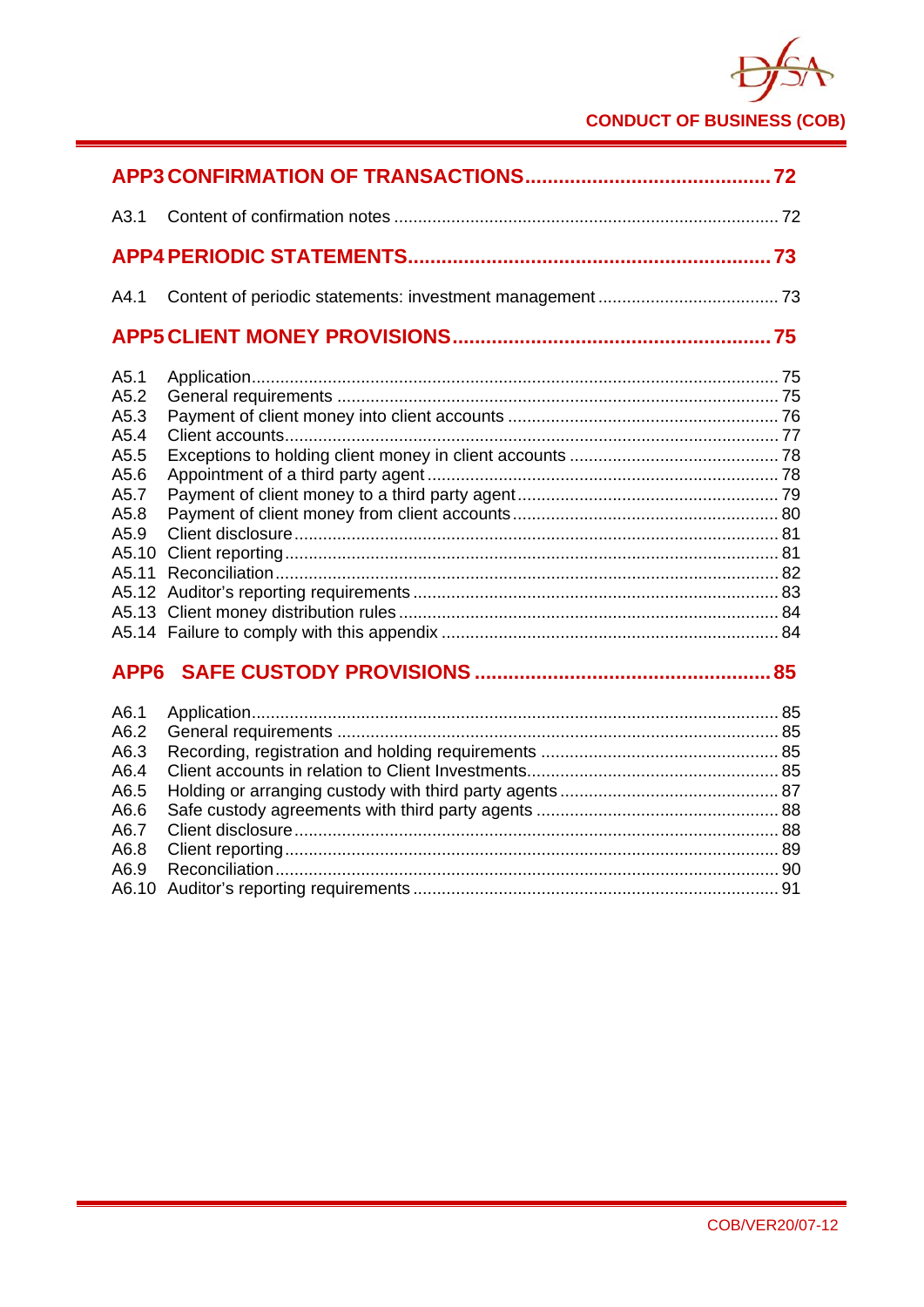

## **1 INTRODUCTION**

## **1.1 Application**

- **1.1.1** This module (COB) applies to every Authorised Firm with respect to the carrying on, in or from the DIFC, of any:
	- (a) Financial Service; or
	- (b) activity which is carried on, or held out as being carried on, in connection with or for the purposes of such a Financial Service;

except to the extent that a provision of COB provides for a narrower application.

**1.1.2** COB does not apply to a Representative Office.

[Added][RM68][VER17/01-10]

#### **Guidance**

An Authorised Firm may be able to rely on the Transitional Rules in chapter 10 of GEN for the purposes of complying with some of the provisions in this module. The Rules enable Authorised Firms to make a smooth transition to the new regime that came into force 1 July 2008 under rulemaking instrument No. 56, following the DFSA's "Key Policy Review" outlined in Consultation Paper 52. Examples of the provisions to which the Transitional Rules apply are the Client classification (Rule 2.3.3(1)), consent and notifications to be treated as a Market Counterparty (Rule 2.3.4), statements required to be included in marketing material (Rule  $3.2.4(1)(c)$ ) and requirements for Client Agreement and key information (Rule 3.2.2(1)(b)).

[Added][RM58][VER14/07-08]

## **2 CLIENT CLASSIFICATION**

## **2.1 Application**

- **2.1.1** (1) This chapter applies, subject to (3) and (4), to an Authorised Firm, carrying on or intending to carry on any Financial Service with or for a Person.
	- (2) For the purposes of this chapter, a Person includes a Fund or trust, even if it does not have a separate legal personality.
	- (3) This chapter applies to a Credit Rating Agency only if and to the extent that it intends to carry on, or carries on, a Financial Service other than Operating a Credit Rating Agency.
	- (4) This chapter does not apply to an Authorised ISPV.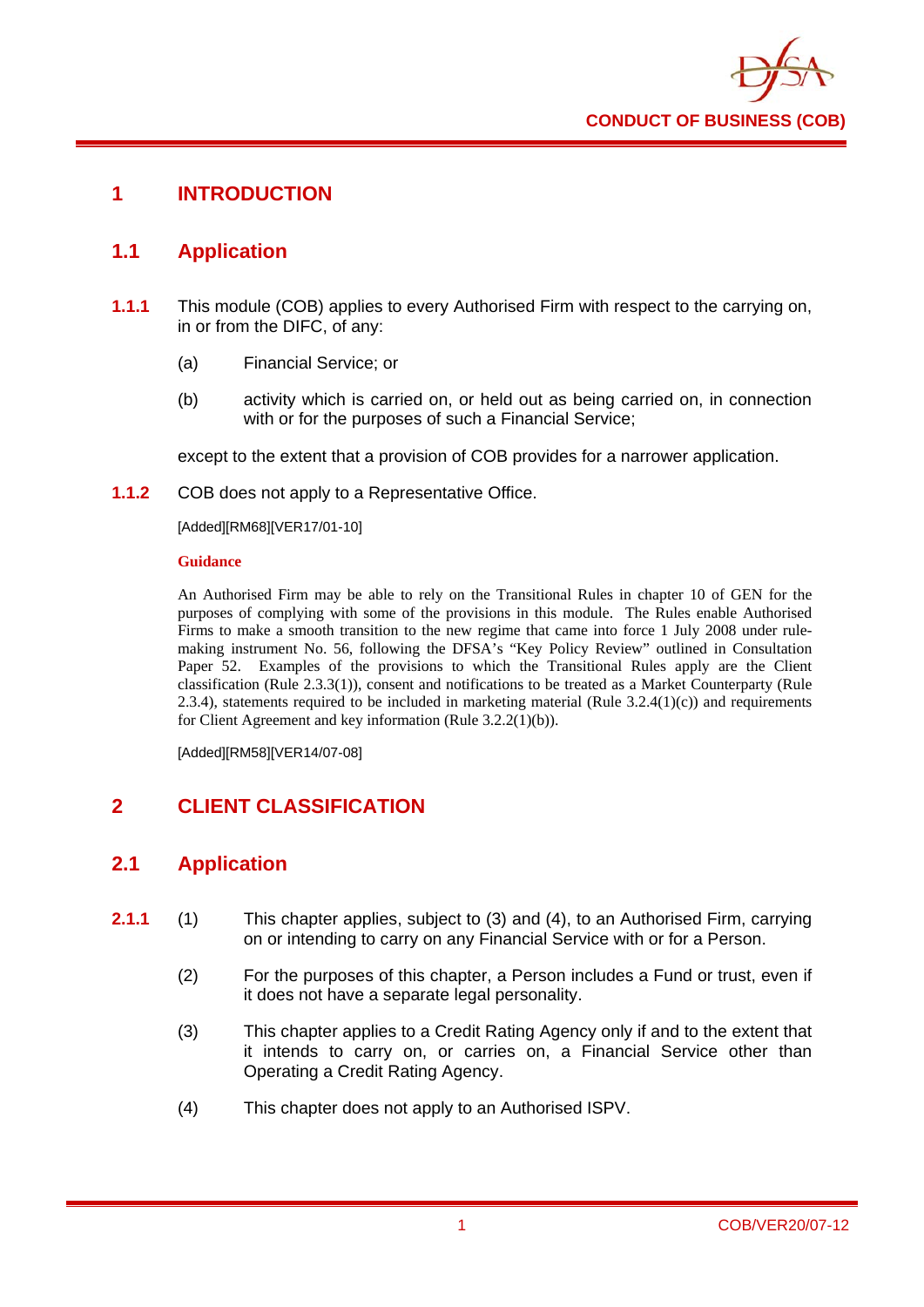

## **2.2 Overview**

#### **Guidance**

- 1. This chapter describes the manner in which an Authorised Firm classifies and treats its Clients. The modules of the Rulebook may apply to an Authorised Firm differently depending on whether the Person with or for whom it is carrying on Financial Services is, or is to be treated as, a Retail Client, Professional Client, or Market Counterparty.
- 2. An Authorised Firm may choose to provide Financial Services and products to both Retail Clients and Professional Clients. In these circumstances, the Authorised Firm must determine the appropriate classification of its Clients. As a consequence of the analysis under Rule 2.3.2, it may be that a Client is:
	- a. a Retail Client;
	- b. a Professional Client; or
	- c. a Professional Client in relation to certain services and products and a Retail Client in relation to other services and products.
- 3. An Authorised Firm may choose to treat all Persons with whom it deals as Retail Clients. In these circumstances, Rule  $2.3.1(2)(a)$  provides that the Authorised Firm is not required to undertake the determination in Rule 2.3.1(1).
- 4. An Authorised Firm may choose to deal only with Professional Clients provided the Authorised Firm is able to classify those Persons as such. See Rule 2.3.2. In such case a Person who is classified as a Professional Client in relation to any Financial Service or product offered by the Authorised Firm cannot be a Client of the Authorised Firm in relation to other Financial Services or products, in relation to which he does not have the necessary expertise.
- 5. A firm may treat as a Market Counterparty a Professional Client referred to in Rule 2.3.2(2), provided that in respect of some of those Persons, the firm must obtain their prior written consent before treating them as a Market counterparty. The others only require notification by the firm of the classification as a Market Counterparty. See Rule 2.3.4. Treatment as a Market Counterparty means that, for example, Rules relating to Client Agreements, suitability, inducements, best execution, aggregation and allocation do not apply to such Clients.

## **2.3 Types of Client**

- **2.3.1** (1) Subject to (2), before carrying on a Financial Service with or for a Person, an Authorised Firm must determine whether such a Person is a Professional Client in accordance with Rule 2.3.2, in respect of all or particular Financial Services or products offered by the Authorised Firm.
	- (2) An Authorised Firm is not required to comply with (1) in relation to a particular Person where it:
		- (a) treats that Person as a Retail Client; or
		- (b) carries on an activity of the kind described in GEN Rule 2.26.1 that constitutes marketing with that Person and provides no other Financial Service to that Person.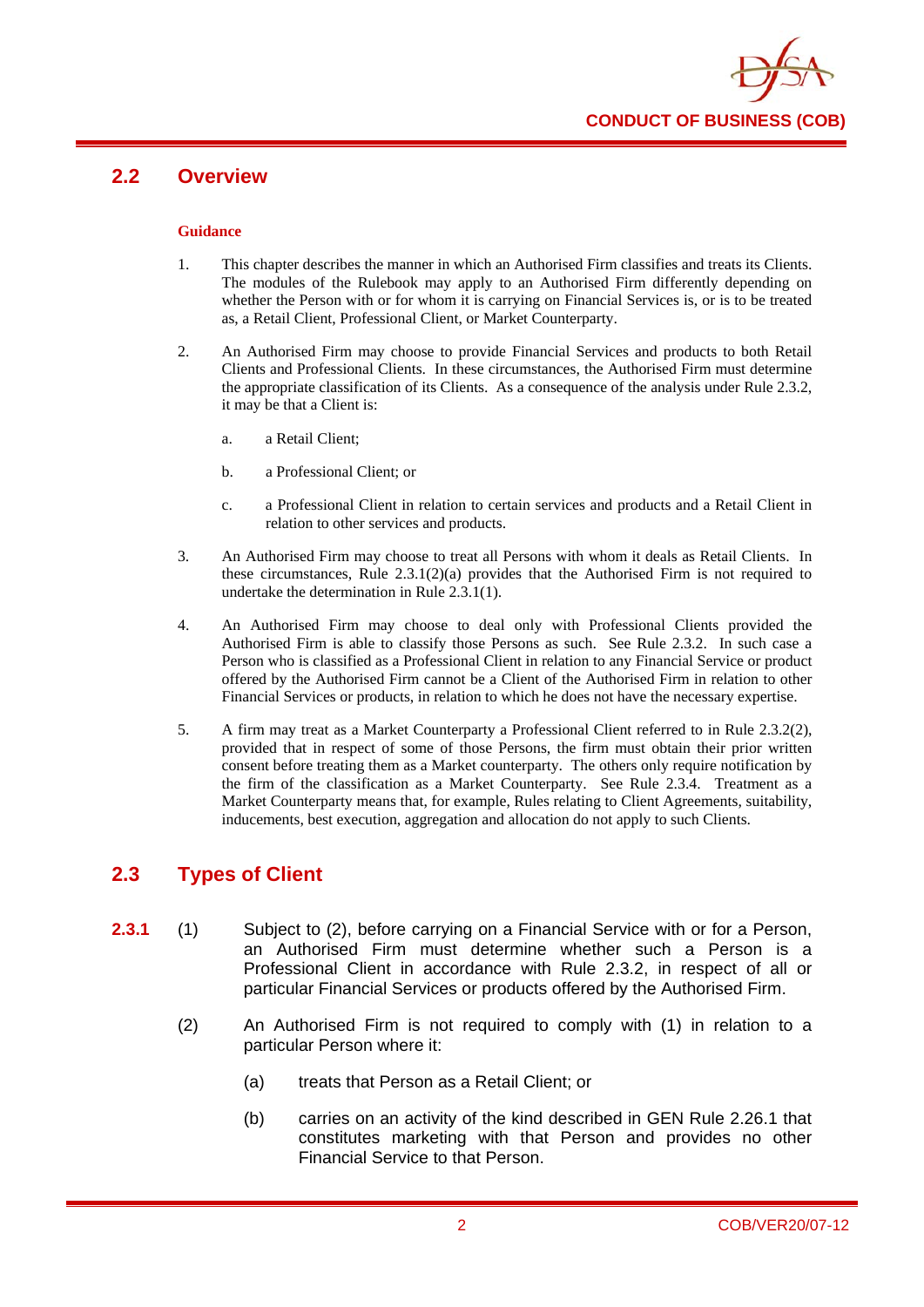

(3) If an Authorised Firm is aware that a Client with or for whom it is intending to carry on a Financial Service is acting as an agent for another Person (the 'second person') in relation to a particular Transaction then, unless the Client is another Authorised Firm or a Regulated Financial Institution, the Authorised Firm must treat that second person as its Client in relation to that Transaction.

[Amended][RM68][VER17/01-10]

#### **Guidance**

Pursuant to GEN Rule 3.2.7, an Authorised Firm which is not a Representative Office may carry on activities which constitute marketing financial services and financial products offered in a jurisdiction other than the DIFC. The effect of Rule  $2.3.1(2)(b)$  is to provide a carve out for an Authorised Firm from the requirements under Rule 2.3.1(1) when the firm is carrying on such marketing activities. Under other provisions in this module, an Authorised Firm is also exempt from other specific requirements when carrying on such marketing activities under Rules 3.3.1(d) and 3.4.1(d).

[Amended][RM68][VER17/01-10]

## **Professional Client**

- **2.3.2** (1) An Authorised Firm may classify a Person as a Professional Client only if such a Person:
	- (a) either:
		- (i) has net assets of at least \$500,000 calculated in accordance with Rule 2.4.1; or
		- (ii) is, or has been in the previous 2 years:
			- (A) an Employee of the Authorised Firm; or
			- (B) an Employee in a professional position in another Authorised Firm;
	- (b) subject to (2), appears, on reasonable grounds, to the Authorised Firm, to have sufficient experience and understanding of relevant financial markets, products or transactions and any associated risks following the analysis specified in Rule 2.5.1; and
	- (c) has not elected to be treated as a Retail Client in accordance with Rule 2.3.3.
	- (2) An Authorised Firm may consider the following Persons as possessing the necessary degree of experience and understanding of relevant financial markets, products or transactions without having to undertake the analysis referred to in (1)(b):
		- (a) a Collective Investment Fund or a regulated pension fund;
		- (b) an Authorised Firm, a Regulated Financial Institution or the management company of a regulated pension fund;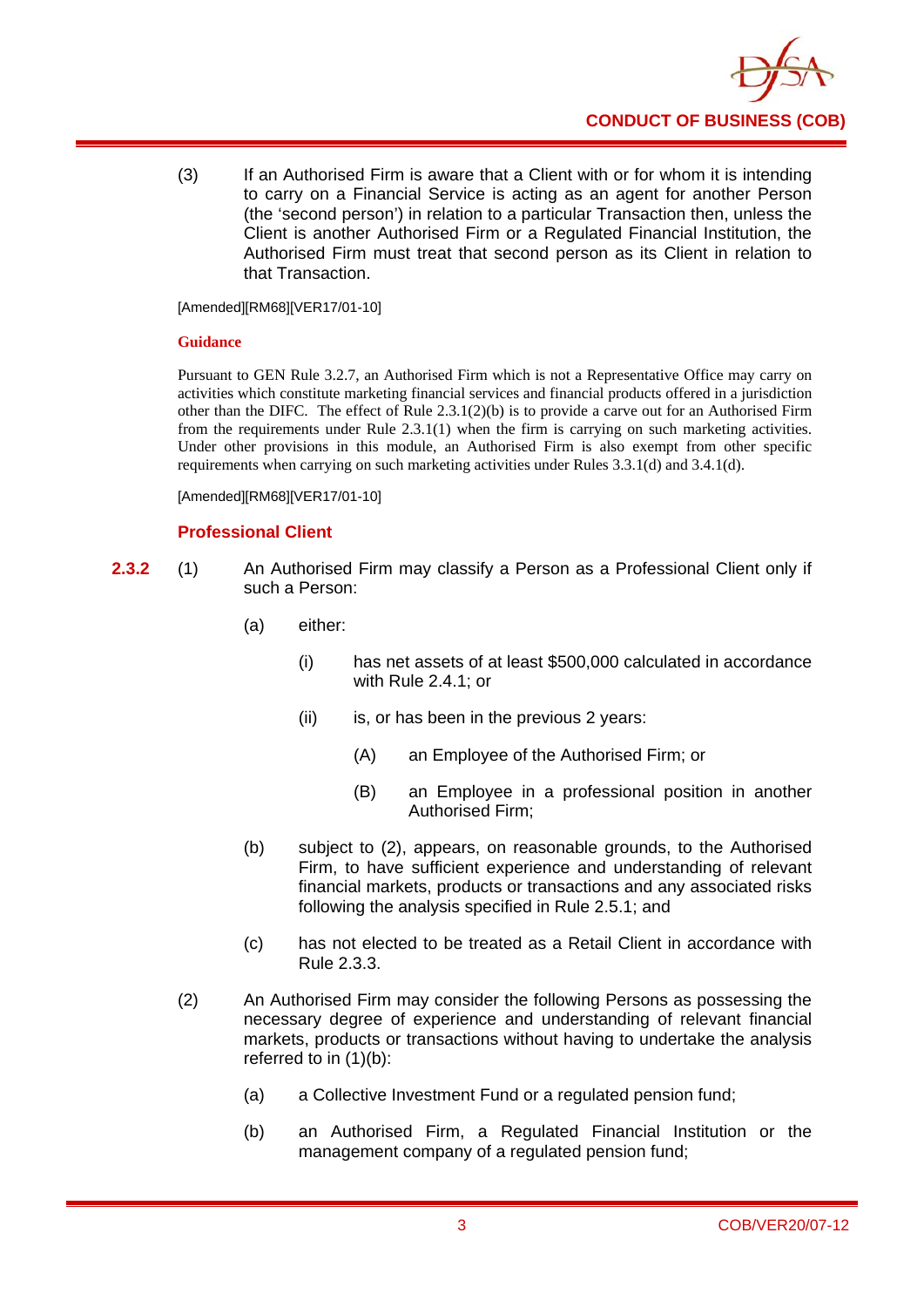

- (c) a properly constituted government, government agency, central bank or other national monetary authority of any country or jurisdiction:
- (d) a public authority or state investment body;
- (e) a supranational organisation whose members are either countries, central banks or national monetary authorities;
- (f) an Authorised Market Institution, regulated exchange or regulated clearing house;
- (g) a Body Corporate whose shares are listed or admitted to trading on any regulated exchange of an IOSCO member country;
- (h) a Body Corporate which has called up share capital of at least \$10,000,000; or
- (i) any other institutional investor whose main activity is to invest in financial instruments, including an entity dedicated to the securitisation of assets or other financial transactions.
- (3) A personal investment vehicle may be classified as a Professional Client without having to meet the requirements in  $(1)(a)(i)$  if it is established and operated for the sole purpose of facilitating the management of the investment portfolio of an existing Professional Client.

#### **Guidance**

- 1. A Professional Client is responsible for keeping an Authorised Firm informed about any changes that could affect his current classification. Should the Authorised Firm become aware that a Professional Client no longer fulfils the conditions which made him eligible to be classified as a Professional Client, the Authorised Firm should take appropriate action.
- 2. A personal investment vehicle may be a Body Corporate, Partnership, trust or foundation.

## **Option of a Professional Client to be treated as a Retail Client**

- **2.3.3** (1) Subject to (4), the purpose of Rule 2.3.2(1)(c), an Authorised Firm must, when first establishing a relationship with a Person as a Professional Client for the purposes of carrying on a Financial Service, inform that Person of his option to be treated as a Retail Client, the higher level of protection available to Retail Clients, and the time within which the Person may elect to be treated as a Retail Client.
	- (2) If the Person does not expressly elect to be treated as a Retail Client within the time specified by the Authorised Firm, the Authorised Firm may, pursuant to Rule 2.3.2, classify that Person as a Professional Client.
	- (3) Subject to (4), an Authorised Firm must, during the course of its dealings with a Professional Client, treat such a Client as a Retail Client if he expressly requests the Authorised Firm to do so.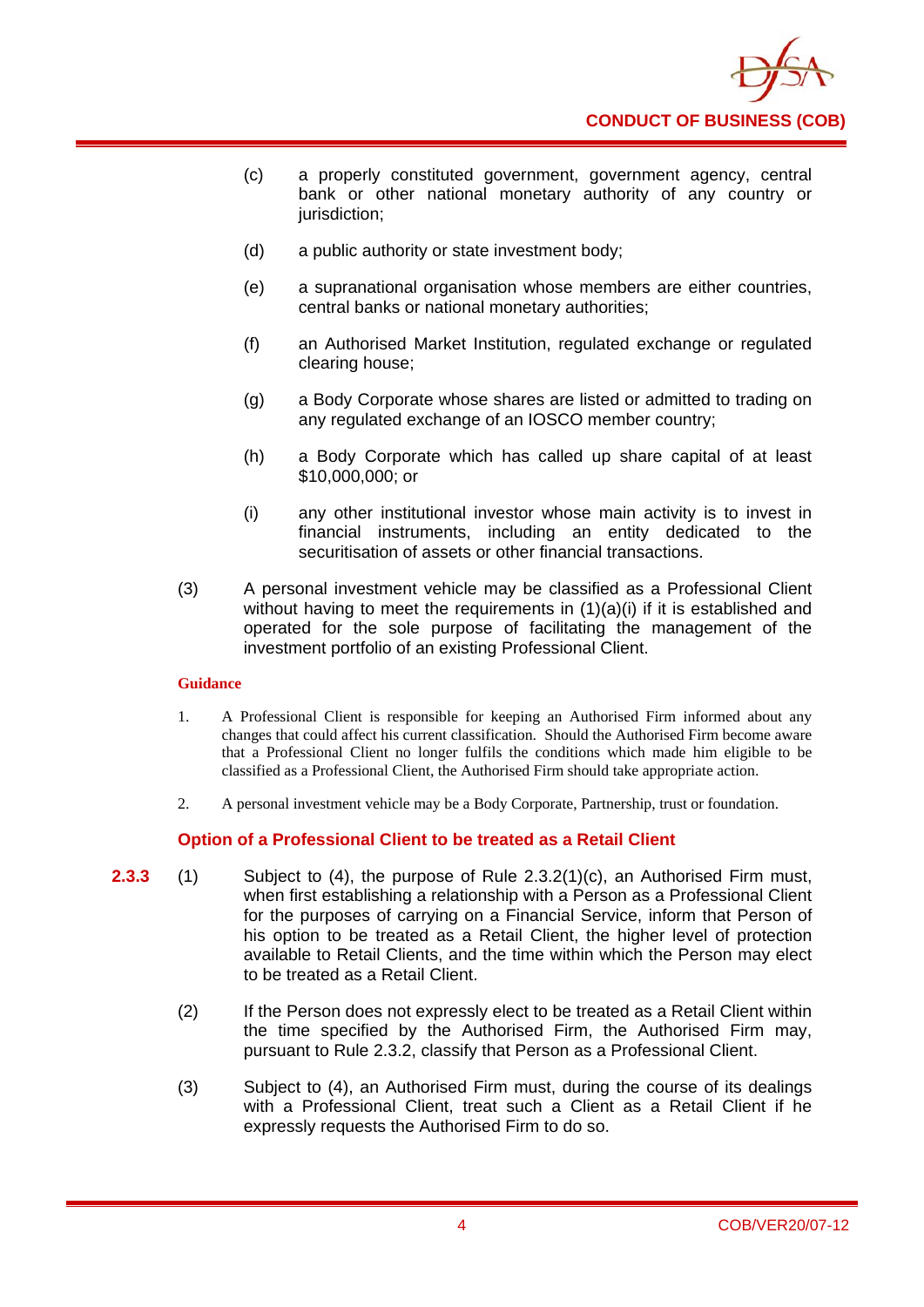

(4) In the event that an Authorised Firm only carries on Financial Services with or for Professional Clients, it must inform the Person of this fact and any relevant consequences.

#### **Guidance**

- 1. The obligation in Rule 2.3.3(1) applies to an Authorised Firm when it deals for the first time with a Professional Client.
- 2. For the purposes of Rule 2.3.3 (3), it is the responsibility of a Professional Client to ask for a higher level of protection as a Retail Client.

## **Market Counterparty**

- **2.3.4** (1) An Authorised Firm may treat a Professional Client referred to in Rule 2.3.2(2) as a Market Counterparty provided that the firm:
	- (a) in the case of a Professional Client referred to in Rule 2.3.2(2)(a) to (f), has given to that Client a prior written notification of the classification as a Market Counterparty and that Client has not requested to be treated otherwise; and
	- (b) in the case of a Professional Client referred to in Rule  $2.3.2(2)(g)$ , (h), or (i), has obtained the prior written consent of that Client to be treated as a Market Counterparty.
	- (2) The notification and consent referred to in (1) may be given in respect of all services or in respect of each individual Transaction.
	- (3) The notification in (1)(a) need only be given to one of:
		- (a) a Fund or its Fund Manager; or
		- (b) a pension fund or its management company.

[Amended][RM72][VER19/07-10]

#### **Retail Client**

**2.3.5** A Client is a Retail Client to the extent he is not a Professional Client.

## **2.4 Net assets**

- **2.4.1** An Authorised Firm, when calculating net assets of a Person who is an individual for the purposes of the requirement under Rule 2.3.2(1)(a)(i):
	- (a) must exclude the value of the primary residence of that Person; and
	- (b) may include any assets held directly or indirectly by that Person.

#### **Guidance**

The reference to "assets held directly or indirectly" is designed to include assets held by direct legal ownership, by beneficial ownership (for example, as a beneficiary in a trust), or by both legal and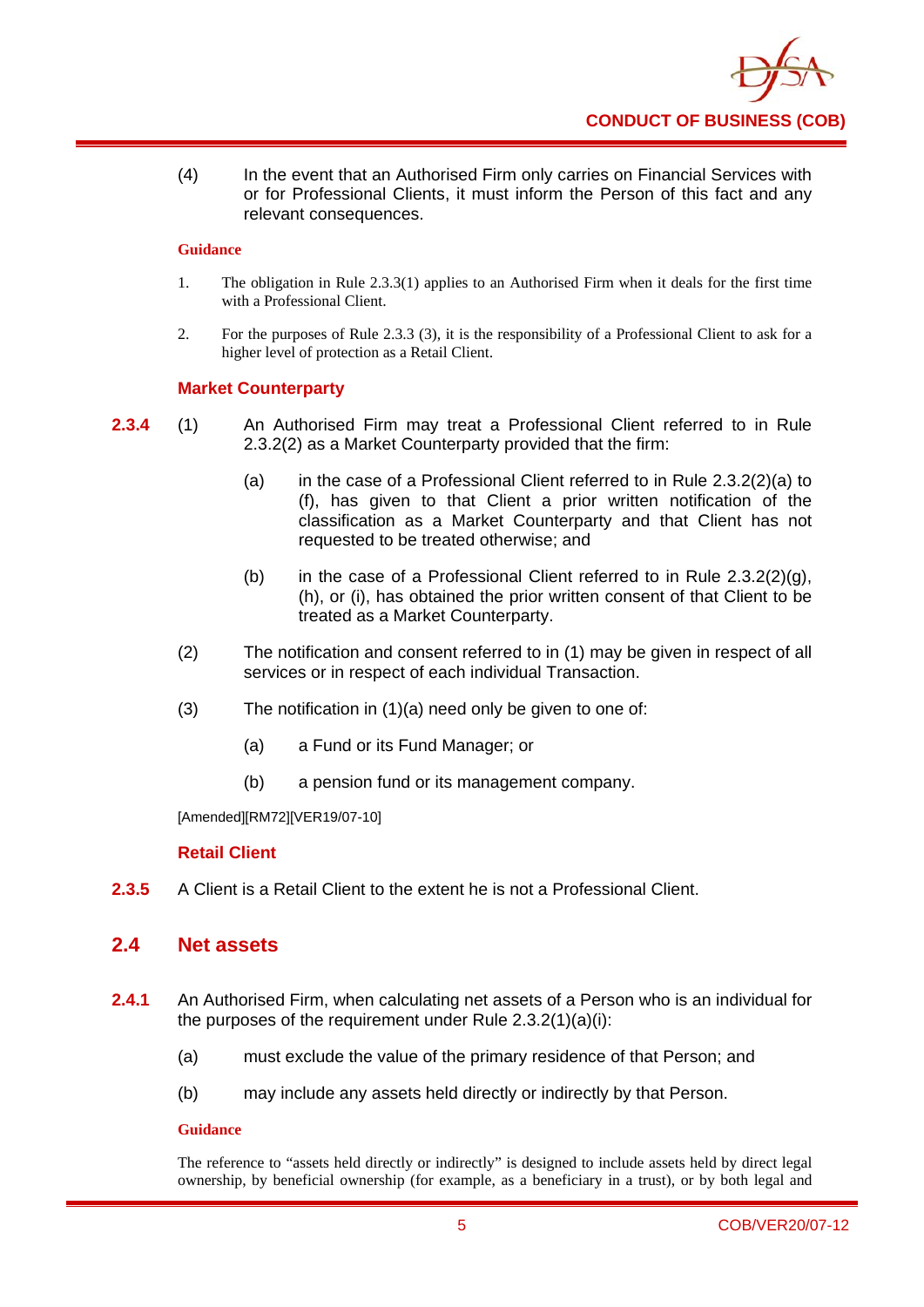

beneficial ownership. Such assets may be held, for instance, through a special purpose or personal investment vehicle, a foundation, or the like.

## **2.5 Analysis**

- **2.5.1** (1) For the purpose of Rule 2.3.2(1)(b), the analysis undertaken by an Authorised Firm must include, where applicable, consideration of the following matters:
	- (a) the Person's knowledge and understanding of the relevant financial markets, types of financial products or arrangements and the risks involved either generally or in relation to the proposed Transaction;
	- (b) the length of time the Person has participated in relevant financial markets, the frequency of dealings and the extent to which the Person has relied on financial advice from financial institutions;
	- (c) the size and nature of transactions that have been undertaken by or on behalf of the Person in relevant financial markets;
	- (d) the Person's relevant qualifications relating to financial markets;
	- (e) the composition and size of the Person's existing financial investment portfolio;
	- (f) in the case of credit or insurance transactions, relevant experience in relation to similar transactions to be able to understand the risks associated with such transactions; and
	- (g) any other matters which the Authorised Firm considers relevant.
	- (2) Where the analysis is being carried out in respect of an Undertaking, the analysis must be applied to those individuals who are authorised to undertake transactions on behalf of the Undertaking.

## **Guidance**

Generally, an Authorised Firm may consider a Person to have relevant experience and understanding where such a Person:

- a. has been involved in similar transactions in a professional or personal capacity sufficiently frequently to give the Authorised Firm reasonable assurance that the Person is able to make decisions of that kind, understanding the type of risks involved;
- b. in the case of an Employee, has worked in the financial services industry for at least one year in a professional capacity which requires knowledge of the transactions or services involved; or
- c. is found to be acting in relation to the particular transaction involved, on reliance of a recommendation made by an Authorised Firm or Regulated Financial Institution.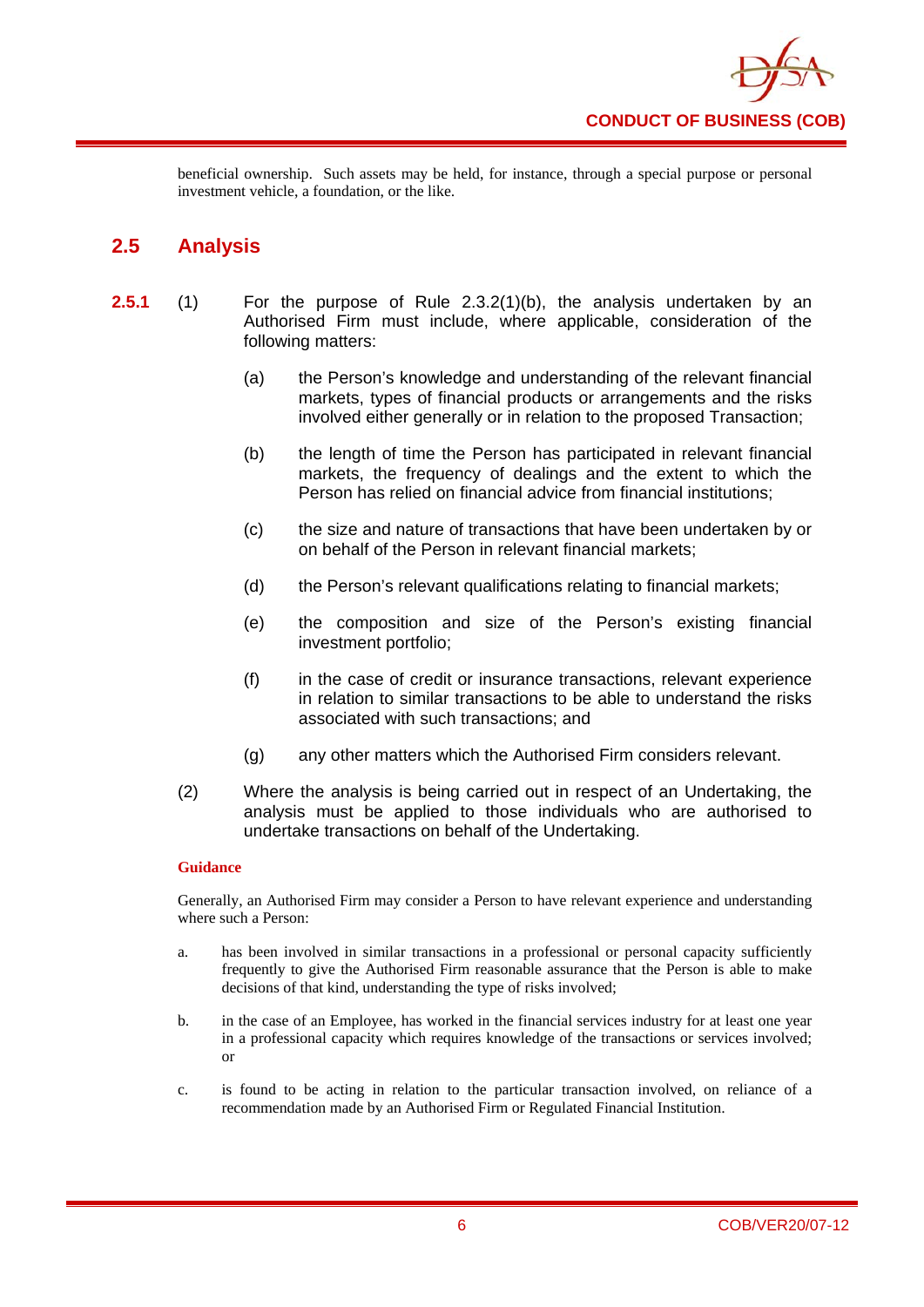

## **2.6 Record keeping**

- **2.6.1** An Authorised Firm must keep records of:
	- (a) the process undertaken under the Rules in this chapter including any documents which evidence the Client's classification; and
	- (b) any notice sent to the Client under the Rules in this chapter and evidence of despatch.
- **2.6.2** These records must be kept for at least six years from the date on which the business relationship with a Client has ended. If the date on which the business relationship ended remains unclear, it may be taken to have ended on the date of the completion of the last Transaction.

## **3 CORE RULES – INVESTMENT BUSINESS, ACCEPTING DEPOSITS, PROVIDING CREDIT AND PROVIDING TRUST SERVICES**

#### **Guidance**

- 1. The Rules in this chapter give support to the Principles in GEN section 4.2 and in particular Principles 1, 2, 6 and 7.
- 2. There are additional Rules that apply to Authorised Firms in other chapters of this module, which are more specific to the nature of the Financial Service conducted by the Authorised Firm.

## **3.1 Application**

- **3.1.1** This chapter applies to an Authorised Firm which carries on or intends to carry on:
	- (a) Investment Business;
	- (b) Accepting Deposits;
	- (c) Providing Credit; or
	- (d) Providing Trust Services,

except where it is expressly provided otherwise.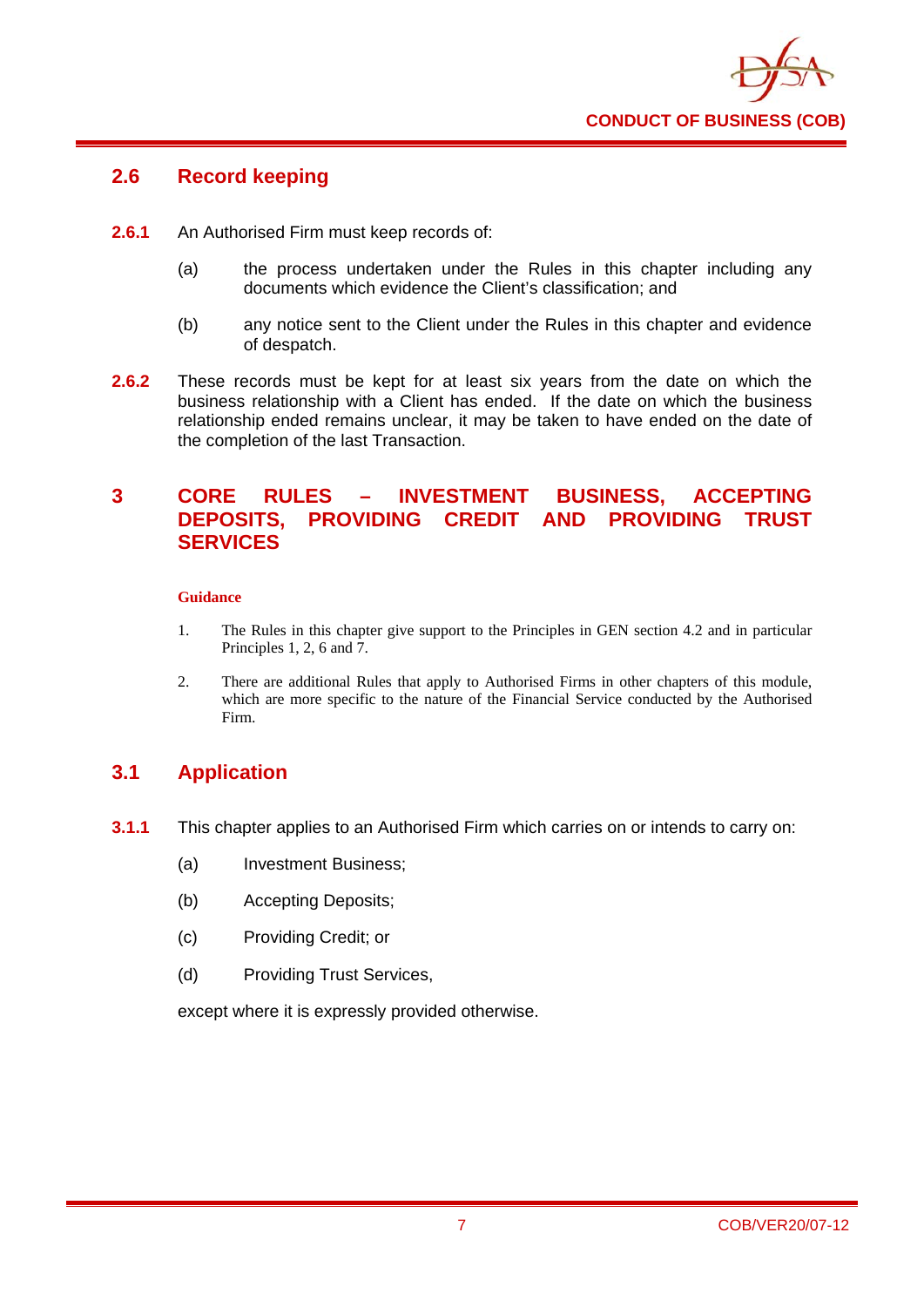

## **3.2 Communication of information and marketing material**

## **General**

- **3.2.1** When communicating information to a Person in relation to a financial product or financial service, an Authorised Firm must take reasonable steps to ensure that the communication is clear, fair and not misleading.
- **3.2.2** An Authorised Firm must not, in any form of communication with a Person, attempt to limit or avoid any duty or liability it may have to that Person or any other Person under the Regulatory Law 2004 or Rules.
- **3.2.3** Where a Rule in COB requires information to be sent to a Client, the Authorised Firm must provide that information directly to the Client and not to another Person, unless it is on the written instructions of the Client.

## **Marketing material**

- **3.2.4** (1) An Authorised Firm must ensure that any marketing material communicated to a Person contains the following information:
	- (a) the name of the Authorised Firm communicating the marketing material or, on whose behalf the marketing material is being communicated;
	- (b) the Authorised Firm's regulatory status as required under GEN section 6.4; and
	- (c) if the marketing material is intended only for Professional Clients, a clear statement to that effect and that no other Person should act upon it.
	- (2) In (1), marketing material includes any invitation or inducement to enter into an agreement:
		- (a) in relation to a financial product or to engage in a Financial Service with the Authorised Firm; or
		- (b) in relation to a financial product or financial service offered by a Person other than the Authorised Firm.
	- (3) An Authorised Firm which communicates marketing material in (2)(b) must:
		- (a) ensure that the marketing material complies with the applicable Rules and any legislation administered by the DFSA; and
		- (b) not distribute such marketing material if it becomes aware that the Person offering the financial product or financial service to which the material relates is in breach of the regulatory requirements that apply to that Person in relation to that product or service.
- **3.2.5** An Authorised Firm must take reasonable steps to ensure that: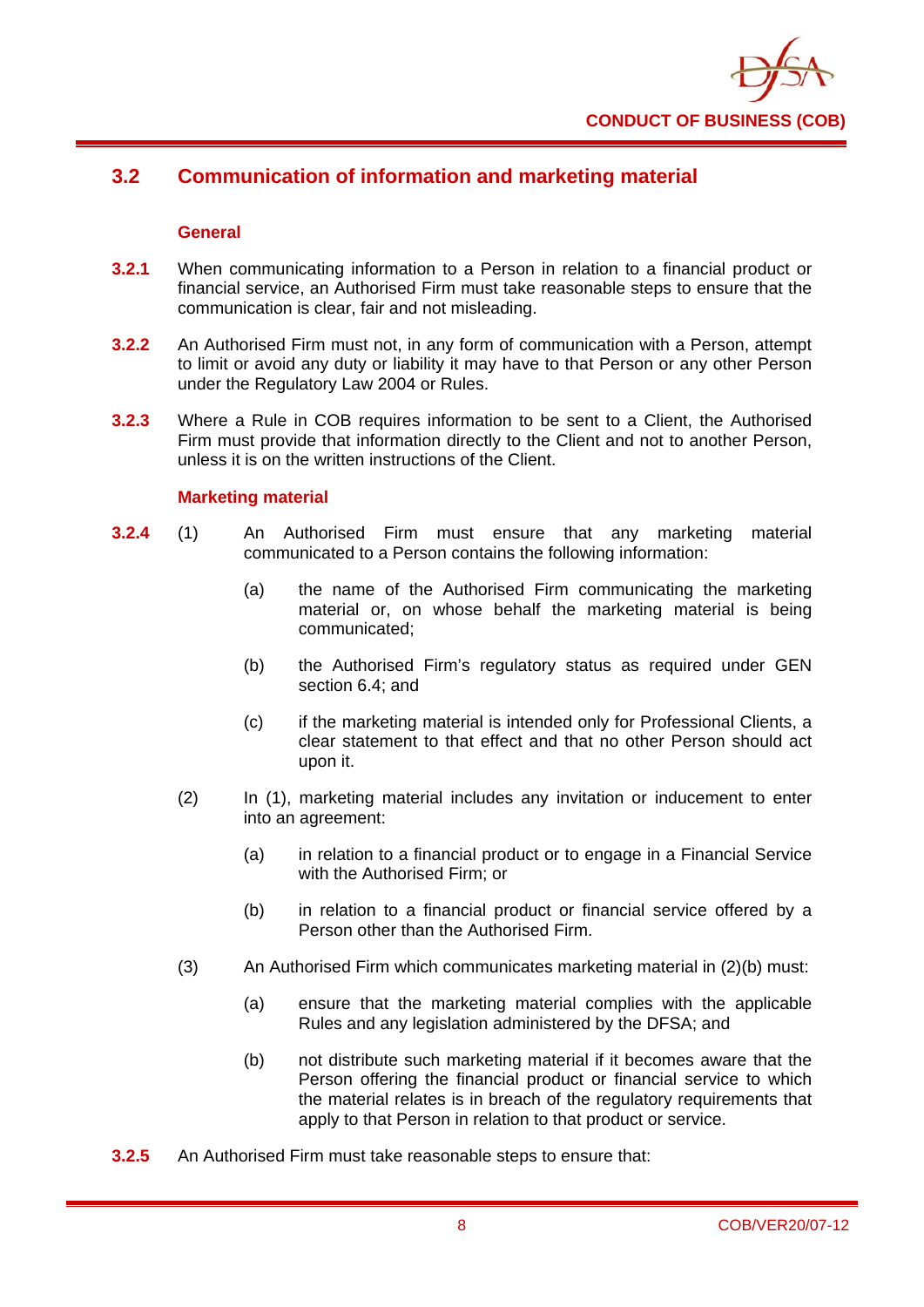

- (a) any marketing material intended for Professional Clients is not sent or directed to any Persons who are not Professional Clients; and
- (b) no Person communicates or otherwise uses the marketing material on behalf of the Authorised Firm in a manner that amounts to a breach of the requirements in this section.

#### **Past performance and forecasts**

- **3.2.6** An Authorised Firm must ensure that any information or representation relating to past performance, or any future forecast based on past performance or other assumptions, which is provided to or targeted at Retail Clients:
	- (a) presents a fair and balanced view of the financial products or financial services to which the information or representation relates;
	- (b) identifies, in an easy to understand manner, the source of information from which the past performance is derived and any key facts and assumptions used in that context are drawn; and
	- (c) contains a prominent warning that past performance is not necessarily a reliable indicator of future results.

#### **Guidance**

In presenting information relating to past performance of a financial product or financial service, the Authorised Firm should follow, to the extent relevant, the Global Investment Performance Standards (GIPS) issued by Institute of Chartered Financial Analysts of the USA or a reputable independent actuarial, financial or statistical reporting service provider.

## **3.3 Key information and Client Agreement**

## **Application**

- **3.3.1** The Rules in this section do not apply to an Authorised Firm when it is:
	- (a) carrying on a Financial Service with or for a Market Counterparty;
	- (b) Accepting Deposits;
	- (c) Providing Credit;
	- (d) carrying on an activity of the kind described in GEN Rule 2.26.1 that constitutes marketing; or

[Amended][RM68][VER17/01-10]

(e) a Fund Manager of a Fund Offering the Units of a Fund it manages.

[Amended][RM72][VER19/07-10]

**3.3.2** (1) Subject to (2), an Authorised Firm must not carry on a Financial Service with or for a Person unless: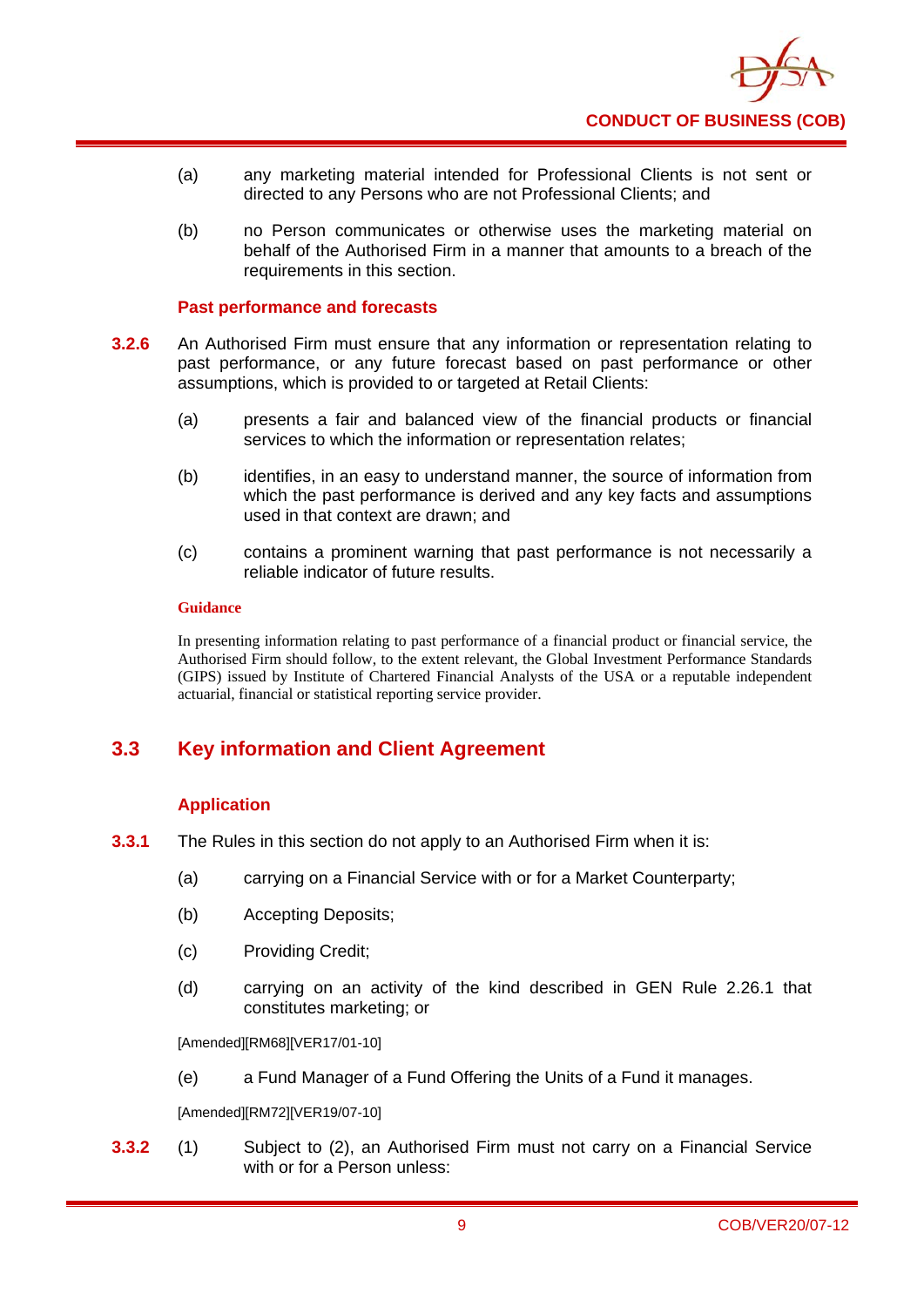

- (a) there is a Client Agreement entered into between the Authorised Firm and that Person containing the key information specified in App2; and
- (b) before entering into the Client Agreement with the Person, the Authorised Firm has provided to that Person the key information referred to in (a) in good time to enable him to make an informed decision relating to the relevant Financial Service.
- (2) An Authorised Firm may provide a Financial Service to a Client without having to comply with the requirement in (1);
	- (a) subject to (3), where it is, on reasonable grounds, impracticable to comply; or
	- (b) where the Client has expressly agreed to dispense with the requirement in regard to a personal investment vehicle.
- (3) When (2)(a) applies, an Authorised Firm providing the Financial Service must:
	- (a) first explain to the Person why it is impracticable to comply; and
	- (b) enter into a Client Agreement as soon as practicable thereafter.

#### **Guidance**

- 1. App 2 sets out the core information that must be included in every Client Agreement and additional disclosure for certain types of activities to which this chapter applies. The information content for Client Agreements with Retail Clients is more detailed than for Professional Clients.
- 2. For the purposes of Rule 3.3.2(1)(b), an Authorised Firm may either provide a Person with a copy of the proposed Client Agreement, or give that information in a separate form. If there are any changes to the terms and conditions of the proposed agreement, the Authorised Firm should ensure that the Client Agreement to be signed with the Person accurately incorporates those changes.
- 3. For the purposes of Rule  $3.3.2(2)(a)$ , an Authorised Firm may consider it is reasonably impracticable to provide the key information to a Person if that Person requests the Authorised Firm to execute a Transaction on a time critical basis. Where an Authorised Firm has given the explanation referred to in Rule  $3.3.2(3)(a)$  verbally, it should maintain records to demonstrate to the DFSA that it has provided that information to the Client.

## **Changes to the client agreement**

**3.3.3** If the Client Agreement provided to a Retail Client allows an Authorised Firm to amend the Client Agreement without the Client's prior written consent, the Authorised Firm must give at least 14 days notice to the Client before providing a Financial Service to that Client on any amended terms, unless it is impracticable to do so.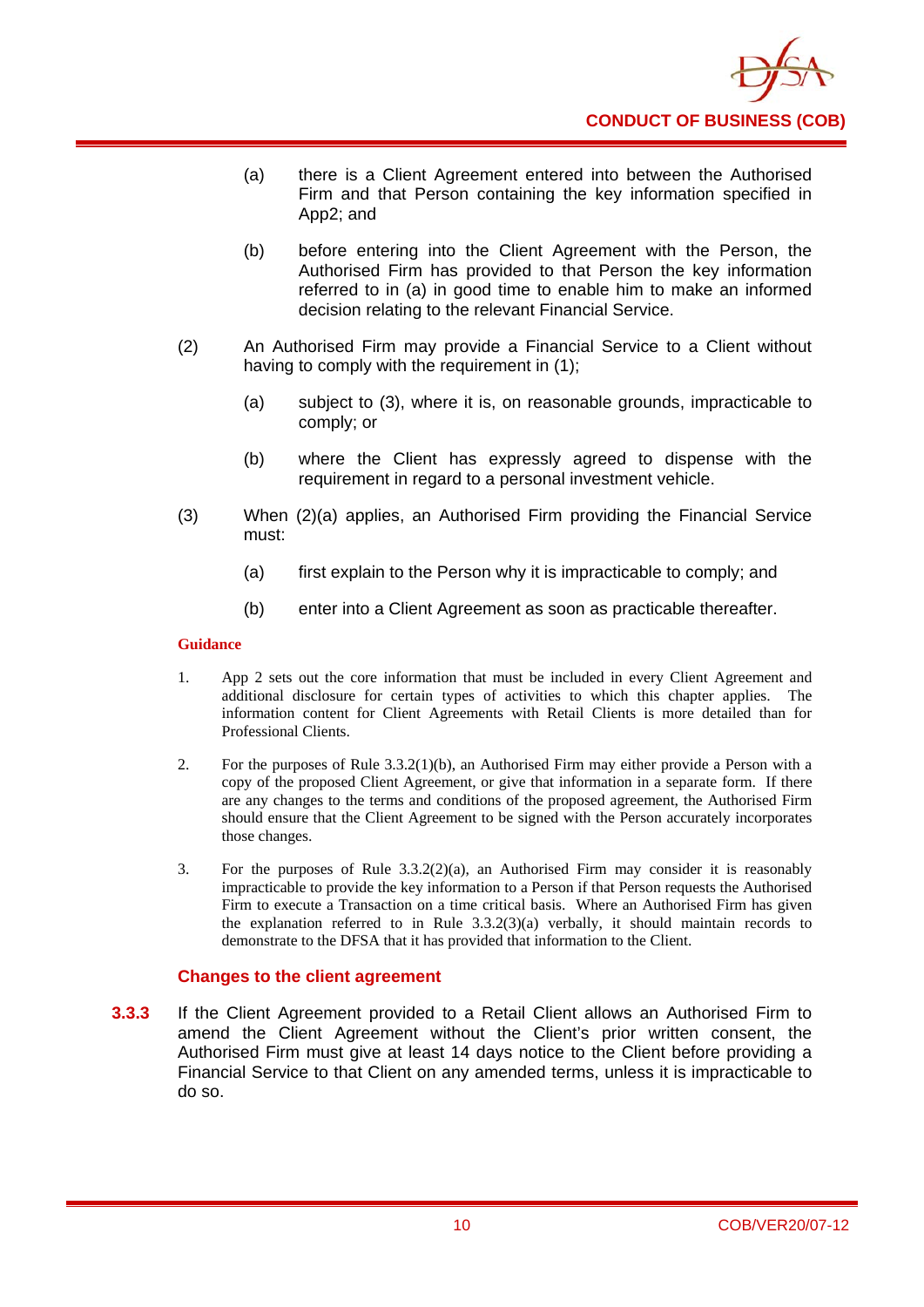

## **3.4 Suitability**

## **Application**

- **3.4.1** The Rules in this section do not apply where the Authorised Firm:
	- (a) undertakes a Transaction with a Market Counterparty;
	- (b) undertakes an Execution-Only Transaction;
	- (c) undertakes the activities of Accepting Deposits or Providing Credit; or
	- (d) carries on an activity of the kind described in GEN Rule 2.26.1 that constitutes marketing.

[Amended][RM68][VER17/01-10]

## **Suitability assessment**

- **3.4.2** (1) Subject to (2), an Authorised Firm must not recommend to a Client a financial product or financial service, or execute a Transaction on a discretionary basis for a Client, unless the Authorised Firm has a reasonable basis for considering the recommendation or Transaction to be suitable for that particular Client. For this purpose, the Authorised Firm must:
	- (a) undertake an appropriate assessment of the particular Client's needs and objectives, and, financial situation, and also, to the extent relevant, risk tolerance, knowledge, experience and understanding of the risks involved; and
	- (b) take into account any other relevant requirements and circumstances of the Client of which the Authorised Firm is, or ought reasonably to be aware.
	- (2) An Authorised Firm may, subject to (3), limit the extent to which it will consider suitability when making a recommendation to, or undertaking a Transaction on a discretionary basis for or on behalf of, a Professional Client if, prior to carrying on that activity, the Authorised Firm:
		- (a) has given a written warning to the Professional Client in the form of a notice clearly stating either that the Authorised Firm will not consider suitability, or will consider suitability only to the extent specified in the notice; and
		- (b) the Professional Client has given his express consent, after a proper opportunity to consider the warning, by signing that notice.
	- (3) Where an Authorised Firm manages a Discretionary Portfolio Management Account for a Professional Client, it must ensure that the account remains suitable for the Professional Client, having regard to the matters specified in (1) (a) and (b).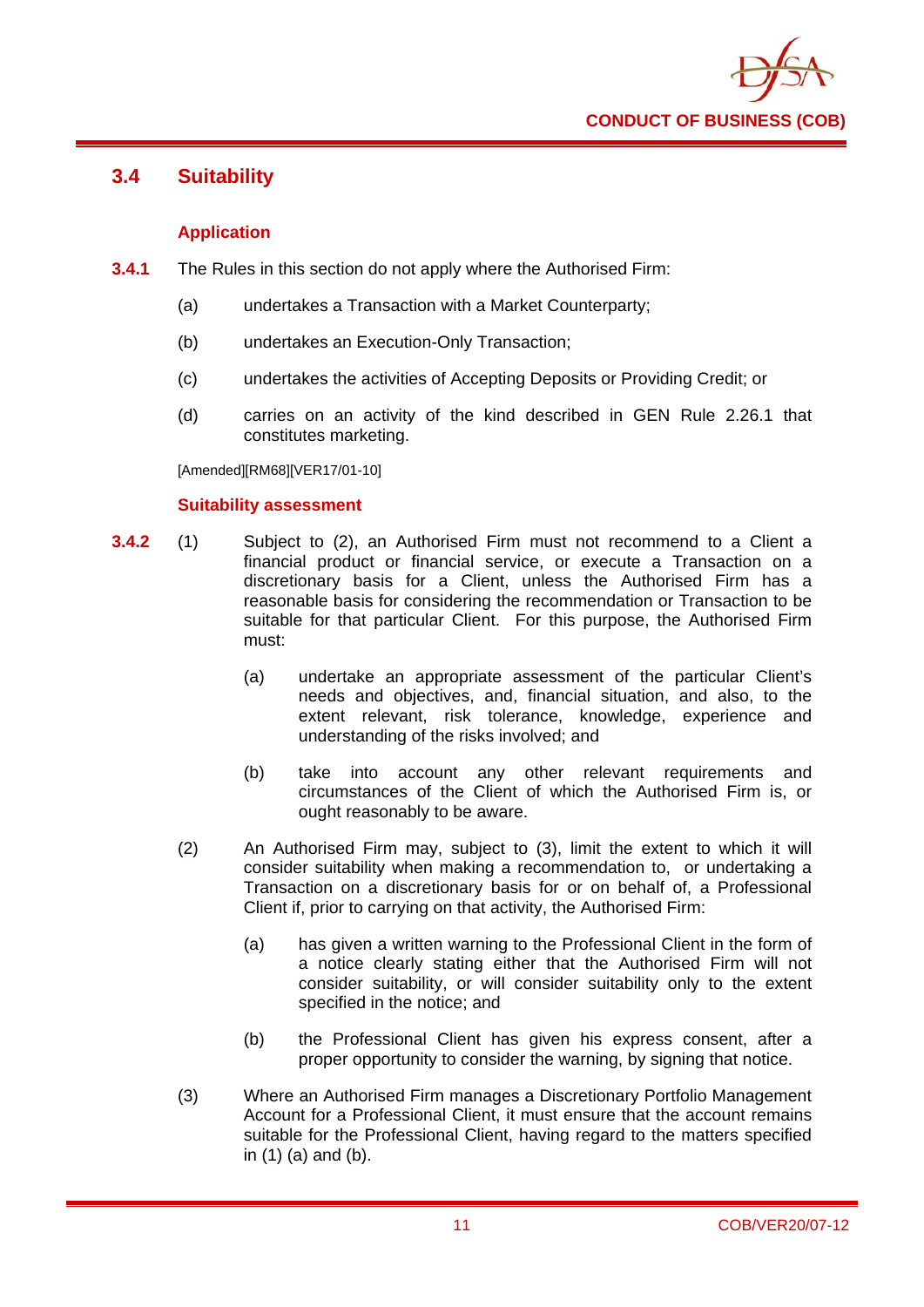

#### **Guidance**

- 1. An Authorised Firm Providing Trust Services does not have to undertake an assessment of the factors such as risk tolerance, knowledge and experience of a Client when assessing the suitability of the service to a particular Client. This is because those considerations are not relevant to the activity of Providing Trust Services.
- 2. The extent to which an Authorised Firm needs to carry out a suitability assessment for a Professional Client depends on its agreement with such a Client. The agreement may limit the suitability assessment to a specified extent, or may dispense with the suitability assessment completely. To the extent a limited suitability assessment is agreed upon, the firm must carry out the suitability assessment as agreed. Limitations may, for example, relate to the objectives of the Client or the product range in respect of which the recommendations are to be made.
- **3.4.3** An Authorised Firm must take reasonable steps to ensure the information it holds about a Client is accurate, complete and up to date.

## **3.5 Conflicts of interest**

## **Fair treatment**

- **3.5.1** (1) An Authorised Firm must take reasonable steps to ensure that conflicts and potential conflicts of interest between itself and its Clients and between one Client and another are identified and then prevented or managed in such a way that the interests of a Client are not adversely affected and to ensure that all its Clients are fairly treated and not prejudiced by any such conflicts of interest.
	- (2) Where an Authorised Firm is aware of a conflict or potential conflict of interest, it must prevent or manage that conflict of interest by using one or more of the following arrangements as appropriate:
		- (a) establishing and maintaining effective Chinese Walls to restrict the communication of the relevant information;
		- (b) disclosing the conflict of interest to the Client in writing either generally or in relation to a specific Transaction; or
		- (c) relying on a written policy of independence, which requires an Employee to disregard any conflict of interest when advising a Client or exercising a discretion.
	- (3) If an Authorised Firm is unable to prevent or manage a conflict or potential conflict of interest as provided in (2), it must decline to act for that Client.

## **Attribution of knowledge**

**3.5.2** When a COB Rule applies to an Authorised Firm that acts with knowledge, the Authorised Firm will not be taken to act with knowledge for the purposes of that Rule as long as none of the relevant individuals involved for on behalf of the Authorised Firm acts with that knowledge as a result of a Chinese Wall arrangement established under Rule 3.5.1(2)(a).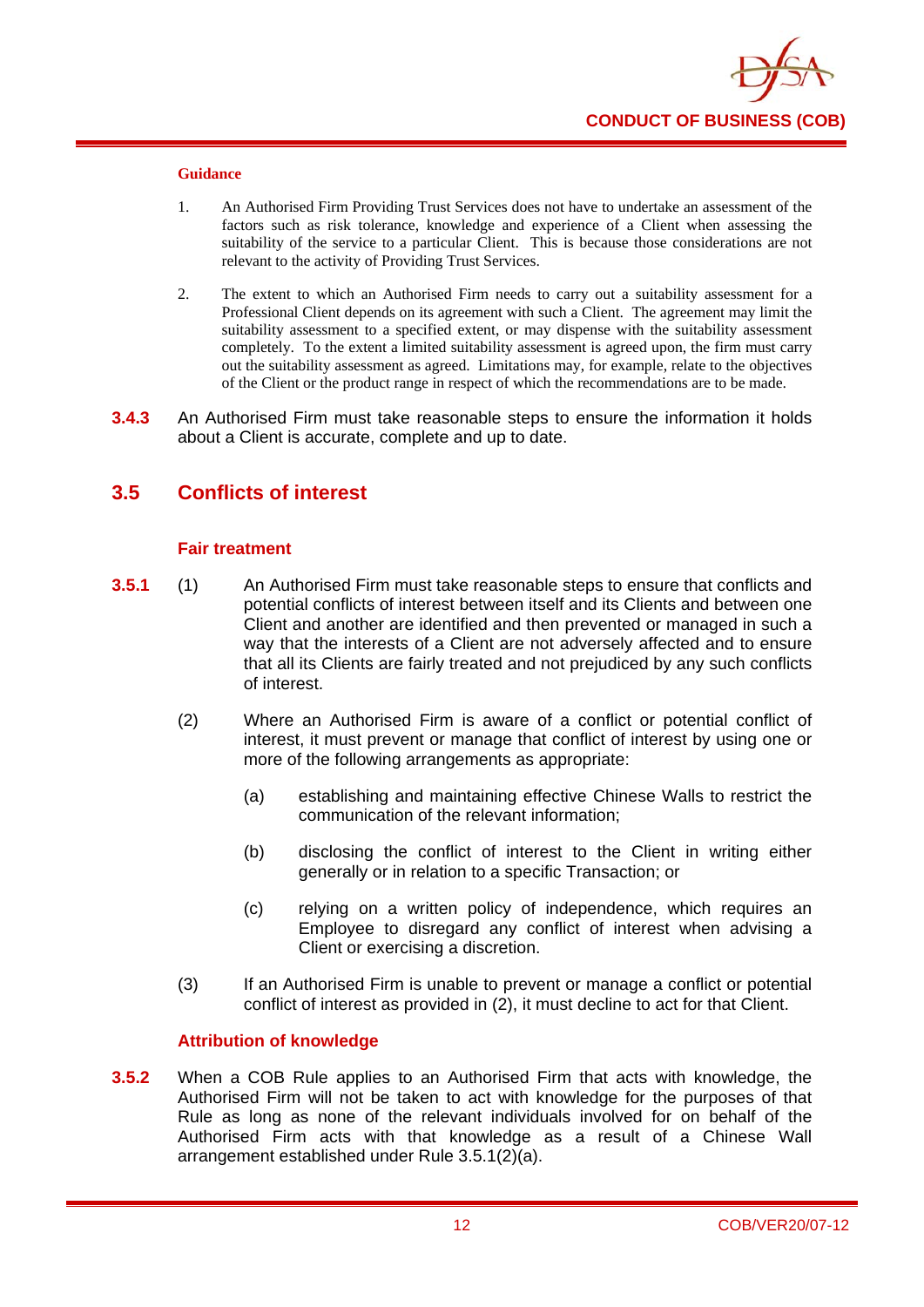

#### **Inducements**

- **3.5.3** (1) An Authorised Firm must have systems and controls including policies and procedures to ensure that neither it, nor an Employee or Associate of it, offers, gives, solicits or accepts inducements such as commissions or other direct or indirect benefits where such inducements are reasonably likely to conflict with any duty that it owes to its Clients.
	- (2) Subject to (3), an Authorised Firm must, before recommending a financial product as defined in GEN Rule 2.11.1(5) to, or Executing a Transaction for, a Retail Client, disclose to that Client any commission or other direct or indirect benefit which it, or any Associate or Employee of it, has received or may or will receive, in connection with or as a result of the firm making the recommendation or executing the Transaction.
	- (3) An Authorised Firm need not disclose to a Retail Client under (2) any details about inducements where it:
		- (a) believes on reasonable grounds that the Retail Client is already aware of the relevant inducements;
		- (b) is undertaking an Execution-Only Transaction for that Retail Client; or
		- (c) is executing a Transaction pursuant to the terms of a Discretionary Portfolio Management Agreement for that Retail Client.
	- (4) An Authorised Firm may provide the information required under (2) in summary form, provided it informs the Client that more detailed information will be provided to the Client upon request and complies with such a request.

#### **Guidance**

In relation to Rule 3.5.3 (1), in circumstances where an Authorised Firm believes on reasonable grounds that the Client's interests are better served by a Person to whom the referral is to be made, any commission or other benefit which the firm or any of its Employees or Associates receives in respect of such a referral would not be a prohibited inducement under that Rule.

- **3.5.4** An Authorised Firm may only accept goods and services under a Soft Dollar Agreement if the goods and services are reasonably expected to:
	- (a) assist in the provision of Investment Business services to the Authorised Firm's Clients by means of:
		- (i) specific advice on dealing in, or on the value of, any Investment;
		- (ii) research or analysis relevant to (i) or about Investments generally; or
		- (iii) use of computer or other information facilities to the extent that they are associated with specialist computer software or research services, or dedicated telephone lines;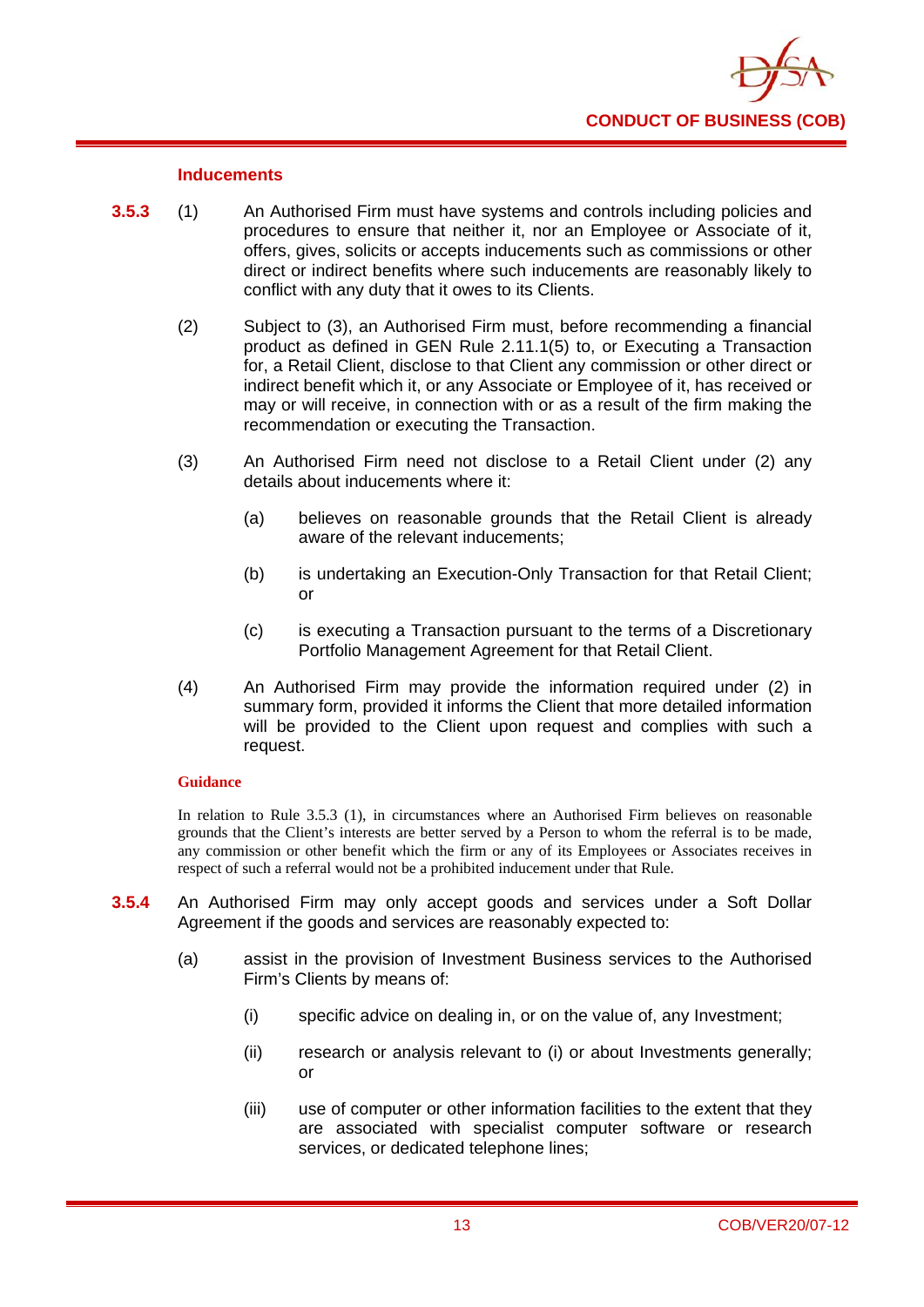

- (b) provide custody services relating to Investments belonging to, or managed for, Clients;
- (c) provide services relating to portfolio valuation or performance measurement services; or
- (d) provide market price services.

#### **Guidance**

An Authorised Firm should undertake a thorough assessment of the nature of the goods and services and the terms upon which they are to be provided under a Soft Dollar Agreement to ensure that the receipt of such goods and services provide commensurate value. This is particularly the case if any costs of such goods and services are to be passed through to Clients. Where the Client bears the cost of the goods and services, the disclosure obligation relating to costs and charges under Rule 3.3.2 (see App 2) will apply to such costs.

- **3.5.5** An Authorised Firm must not Deal in Investments as Agent for a Client, either directly or indirectly, through any broker under a Soft Dollar Agreement, unless:
	- (a) the agreement is a written agreement for the supply of goods or services described in Rule 3.5.4, which do not take the form of, or include, cash or any other direct financial benefit;
	- (b) Transaction execution by the broker is consistent with any best execution obligations owed to the Client;
	- (c) the Authorised Firm has taken reasonable steps to ensure that the services provided by the broker are competitive, with no comparative price disadvantage, and take into account the interests of the Client;
	- (d) for Transactions in which the broker acts as principal, the Authorised Firm has taken reasonable steps to ensure that Commission paid under the agreement will be sufficient to cover the value of the goods or services to be received and the costs of execution; and
	- (e) the Authorised Firm makes adequate disclosure in accordance with Rules 3.5.6 and 3.5.7.
- **3.5.6** Before an Authorised Firm enters into a Transaction for or on behalf of a Retail Client or Professional Client, either directly or indirectly, with or through the agency of another Person, in relation to which there is a Soft Dollar Agreement which the Authorised Firm has, or knows that another member of its Group has, with that other Person, it must disclose to its Client:
	- (a) the existence of a Soft Dollar Agreement; and
	- (b) the Authorised Firm's or its Group's policy relating to Soft Dollar Agreements.
- **3.5.7** (1) If an Authorised Firm or member of its Group has a Soft Dollar Agreement under which either the Authorised Firm or member of its Group Deals for a Client, the Authorised Firm must provide that Client with the following information: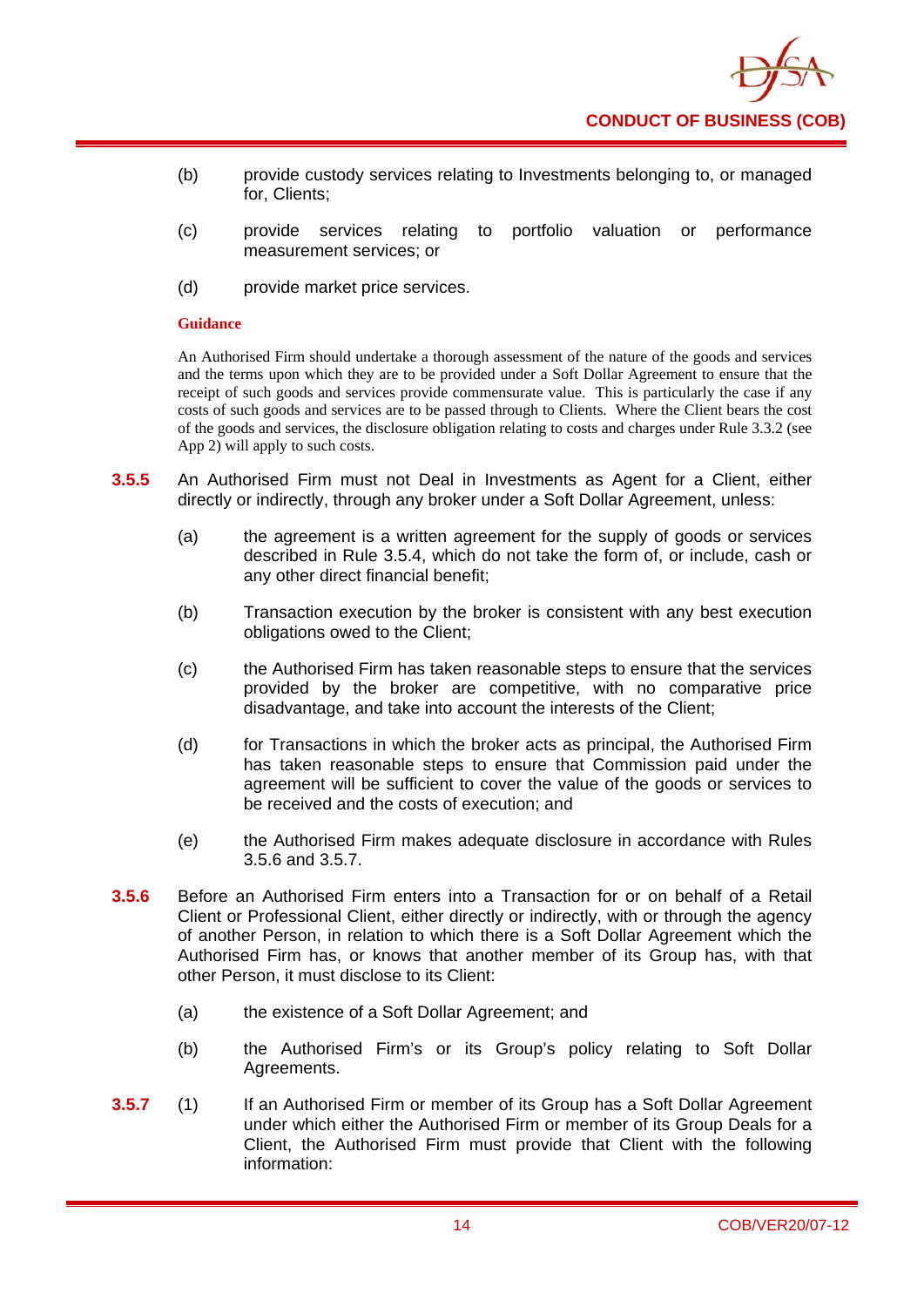

- (a) the percentage paid under Soft Dollar Agreements of the total Commission paid by or at the direction of:
	- (i) the Authorised Firm; and
	- (ii) any other member of the Authorised Firm's Group which is a party to those agreements;
- (b) the value, on a cost price basis, of the goods and services received by the Authorised Firm under Soft Dollar Agreements, expressed as a percentage of the total Commission paid by or at the direction of:
	- (i) the Authorised Firm; or
	- (ii) other members of the Authorised Firm's Group;
- (c) a summary of the nature of the goods and services received by the Authorised Firm under the Soft Dollar Agreements; and
- (d) the total Commission paid from the portfolio of that Client.
- (2) The information in (1) must be provided to that Client at least once a year, covering the period since the Authorised Firm last reported to that Client.

## **3.6 Record Keeping**

- **3.6.1** An Authorised Firm must, for a minimum of six years, maintain sufficient records in relation to each activity and function of the Authorised Firm. These must include, where applicable, the following:
	- (a) any marketing material issued by, or on behalf of, the Authorised Firm;
	- (b) any financial products or Financial Services provided to a Client and each advice or recommendation made to a Client,
	- (c) a record of each Client Agreement including any subsequent amendments to it as agreed with the Client;
	- (d) records relating to the suitability assessment undertaken by the Authorised Firm to demonstrate compliance with Rule 3.4.2;
	- (e) records to demonstrate compliance with the requirements relating to inducements under section 3.5, including any disclosure made to Clients under that section and if any goods and services are received by the Authorised Firm under a Soft Dollar Agreement, the details relating to those agreements; and
	- (f) any other disclosures made to Clients.
- **3.6.2** For the purposes of Rule 3.6.1, the six year period commences: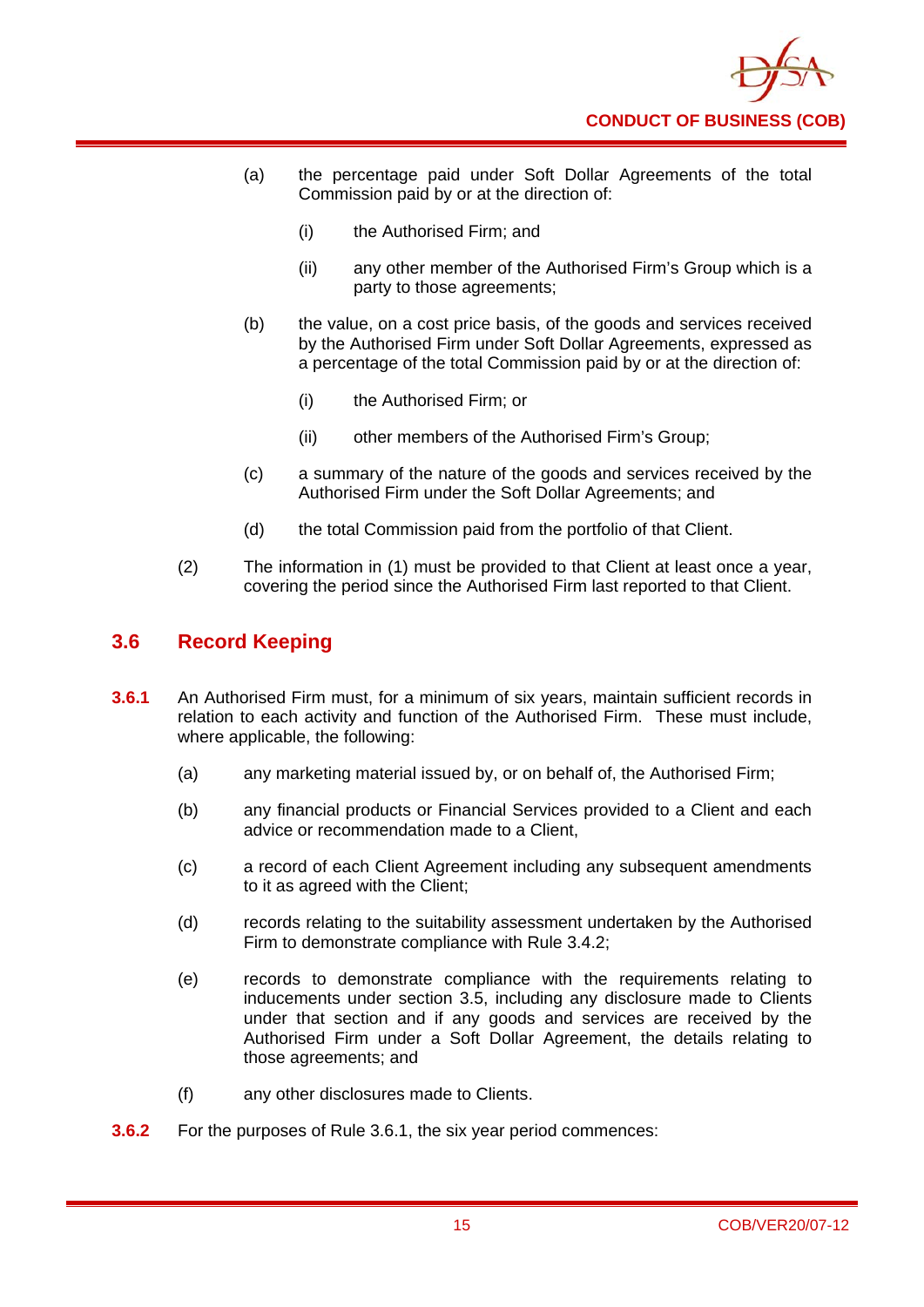- (a) in the case of the requirement in Rule  $3.6.1(a)$ , from the date on which the marketing material was last provided to a Person;
- $(b)$  in the case of the requirement in Rule 3.6.1(b) to (d), from the date the Client ceases to be a Client of the Authorised Firm; and
- $(c)$  in the case of the requirement in Rule 3.6.1(e), from the date on which the relevant inducements were last received.

## **4 ADDITIONAL RULES - ACCEPTING DEPOSITS AND PROVIDING CREDIT**

## **4.1 Application**

**4.1.1** The Rules in this chapter apply to an Authorised Firm with respect to Accepting Deposits or Providing Credit through an establishment maintained by it in the DIFC.

## **4.2 Accepting Deposits**

- **4.2.1** A Bank, in the course of Accepting Deposits, must not:
	- (a) Accept Deposits from the State's markets;
	- (b) Accept Deposits in the U.A.E. Dirham;
	- (c) undertake currency or foreign exchange transactions involving the U.A.E. Dirham; or
	- (d) Accept Deposits from Retail Clients.

## **4.3 Providing Credit**

- **4.3.1** (1) An Authorised Firm may, subject to (2), Provide Credit to a:
	- (a) Professional Client; and
	- (b) Retail Client, but only where:
		- (i) the Retail Client is an Undertaking; and
		- (ii) the Credit Facility is provided to the Retail Client for a business purpose.
	- (2) An Authorised Firm, in the course of Providing Credit, must not:
		- (a) Provide Credit in the U.A.E. Dirham; or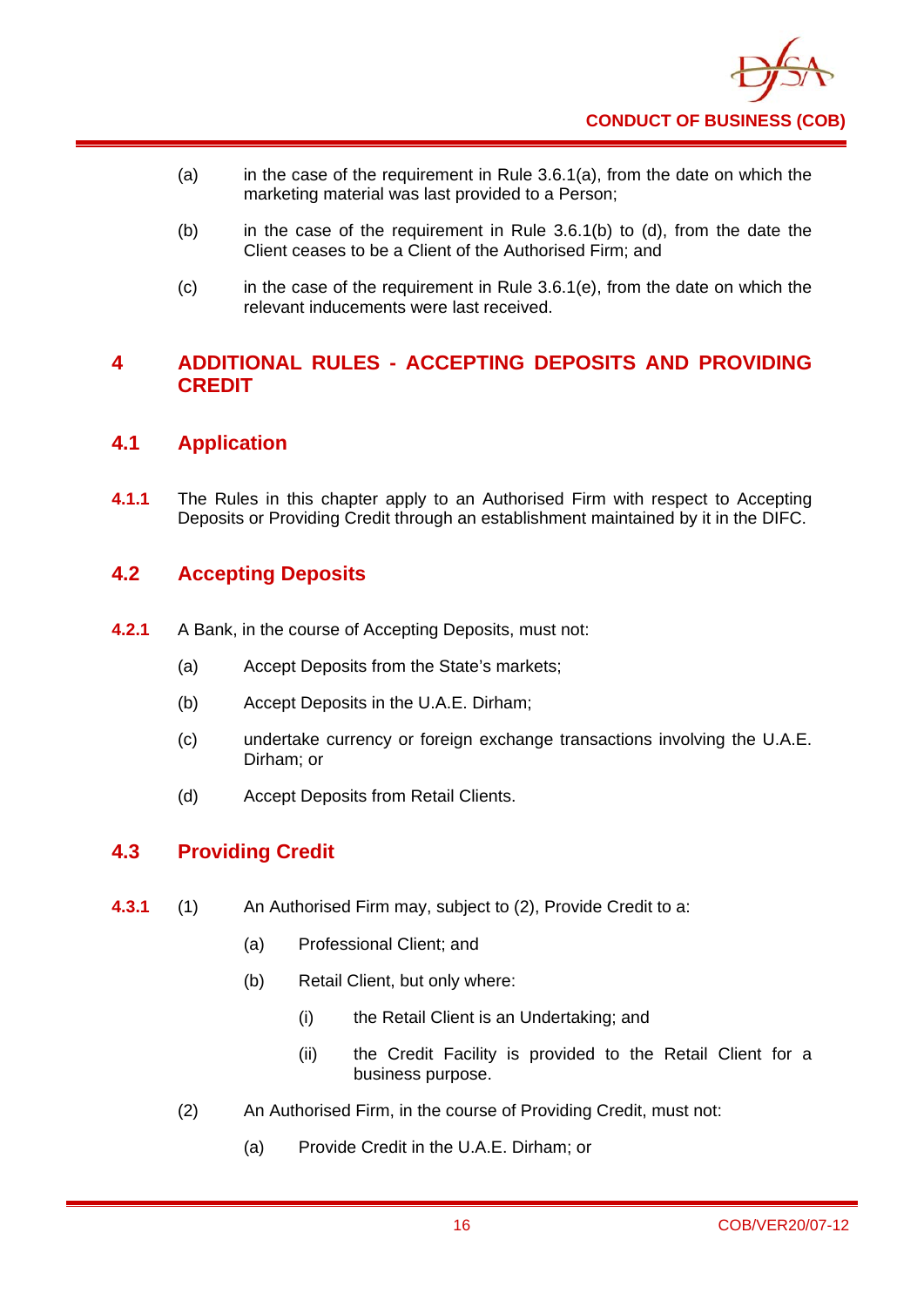

(b) undertake currency or foreign exchange transactions involving the U.A.E. Dirham.

## **5 ADDITIONAL RULES – PROVIDING TRUST SERVICES**

## **5.1 Application**

**5.1.1** This chapter applies to a Trust Service Provider with respect to the conduct of Providing Trust Services.

## **Guidance**

The requirements in chapter 3 also apply to Trust Service Providers.

## **5.2 General**

- **5.2.1** For the purposes of this chapter, a settlor, a trustee or a named beneficiary of a trust in respect of which the Trust Service Provider is engaged in Providing Trust Services may be treated as a Client of the Authorised Firm.
- **5.2.2** A Trust Service Provider must maintain adequate knowledge of, and comply with, all applicable DIFC laws, Rules and Regulations relevant to Providing Trust Services.
- **5.2.3** A Trust Service Provider must be able to demonstrate that it is in compliance with appropriate standards of corporate governance.
- **5.2.4** A Trust Service Provider must transact its business (including the establishing, transferring or closing of business relationships with its Clients) in an expeditious manner where appropriate unless there are reasonable grounds to do otherwise.

## **Exercise of Discretion**

- **5.2.5** Where a Trust Service Provider is responsible for exercising discretion for, or in relation to, its Clients, it must take all reasonable steps to obtain sufficient information in order to exercise, subject to Rule 5.2.6, its discretion or other powers in a proper manner.
- **5.2.6** A Trust Service Provider must only exercise its power or discretion for a proper purpose.
- **5.2.7** The Trust Service Provider must ensure that its understanding of a Client's business is refreshed by means of regular reviews.
- **5.2.8** The Trust Service Provider must ensure that any trustee exercises his discretion in accordance with his fiduciary and other duties under the laws governing the trust of which he is a trustee.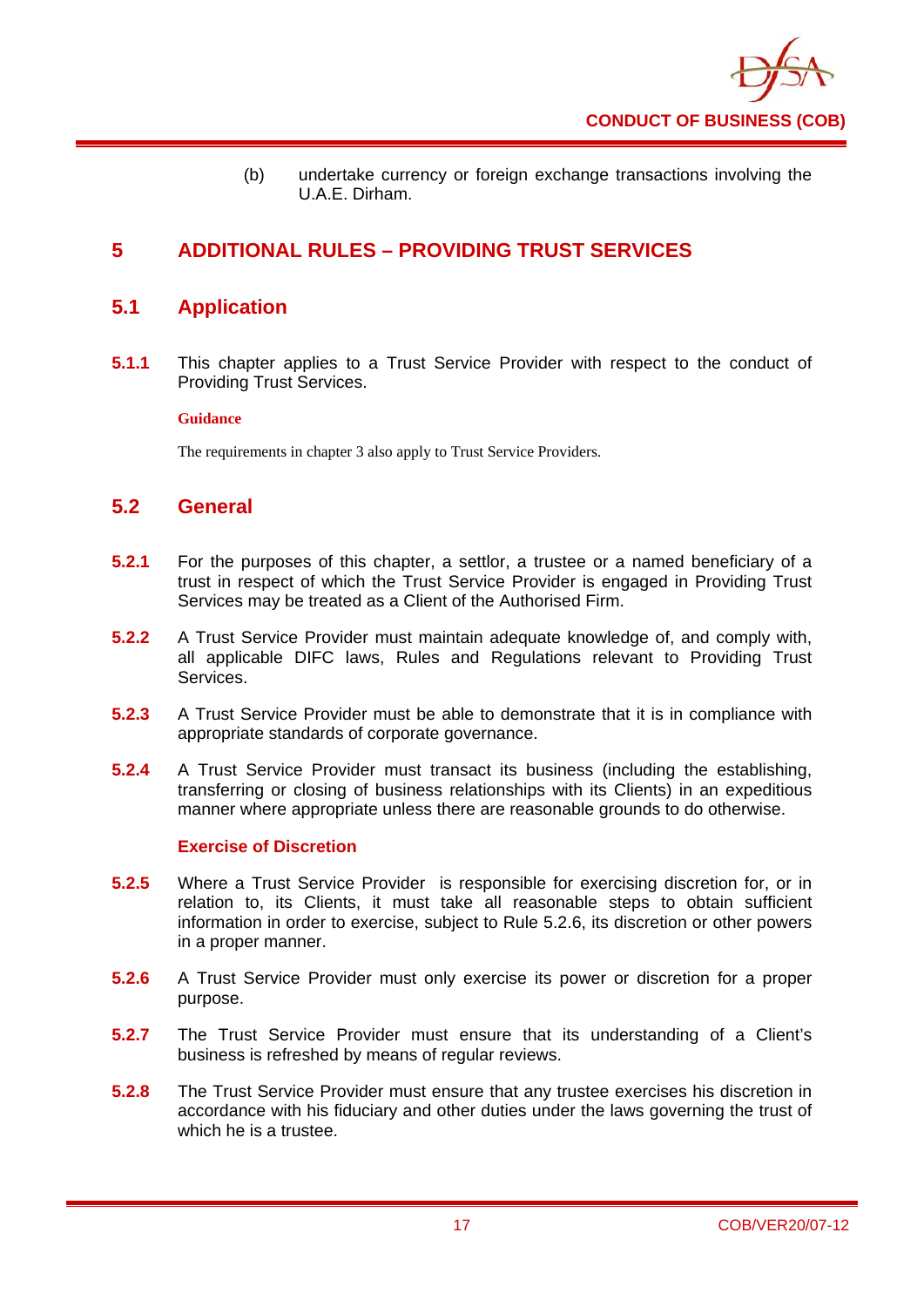

## **Delegation of duties or powers**

**5.2.9** Any delegation of duties or powers by a Trust Service Provider, whether by Power of Attorney or otherwise, must only be entered into for a proper purpose, permissible by law and limited and monitored as appropriate.

## **5.3 Reviews**

**5.3.1** A Trust Service Provider must ensure that adequate procedures are implemented to ensure that regular reviews at appropriate intervals are conducted in respect of Providing Trust Services to its Clients.

## **5.4 Professional indemnity insurance cover**

- **5.4.1** A Trust Service Provider must maintain professional indemnity insurance cover appropriate to the nature and size of the Trust Service Provider's business.
- **5.4.2** A Trust Service Provider must:
	- (a) provide the DFSA with a copy of its professional indemnity insurance cover; and
	- (b) notify the DFSA of any changes to the cover including termination and renewal.
- **5.4.3** A Trust Service Provider must provide the DFSA on a yearly basis, with the details of the arrangements in force together with evidence of the cover. Any claims in excess of \$10,000 or changes to the arrangements previously notified to the DFSA under this Rule must be notified to the DFSA as they arise.

## **5.5 Dual control**

- **5.5.1** The Trust Service Provider must have adequate internal controls, including having two Persons with appropriate skills and experience managing the business.
- **5.5.2** While a Trust Service Provider may have a single Person with overall responsibility, at least another Person must have the skills and experience to be able to run the business of the Trust Service Provider in the absence of the senior Person and must be in a position to challenge the actions of the senior Person where they consider that those actions may be contrary to the provisions of DIFC Laws, Rules or Regulations or any other applicable legislation, may not be in the interests of the Client, or may be contrary to sound business principles.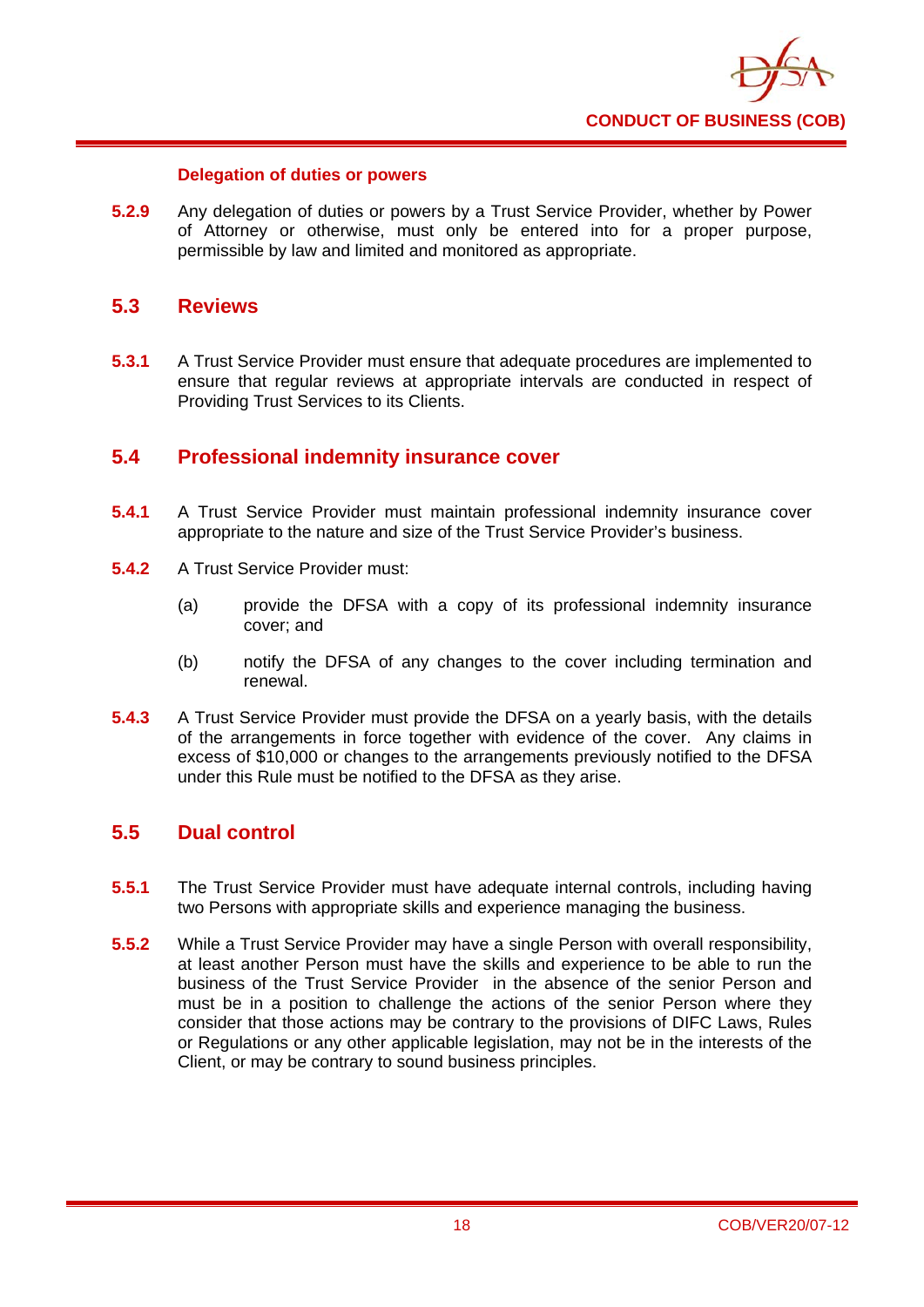

## **5.6 Internal reporting**

- **5.6.1** A Trust Service Provider must have arrangements for internal reporting to ensure that the directors or the partners can satisfy themselves that:
	- (a) the requirements of the relevant legislation are being met on an on going basis;
	- (b) the Trust Service Provider's business is being managed according to sound business principles and, in particular, that it can meet its financial commitments as they fall due;
	- (c) the affairs of its Clients are being managed in accordance with the service agreements;
	- (d) the trustees are acting in accordance with their fiduciary and other duties;
	- (e) the affairs of its Clients are being properly monitored and in particular that the Client is not using the trust structure to hide assets from legitimate enquiry, to avoid proper obligations in other jurisdictions or to engage in illegal activities in other jurisdictions;
	- (f) the assets of its Clients are properly managed and safeguarded; and
	- (g) the recruitment, training and motivation of staff is sufficient to meet the obligations of the business.

## **5.7 Recording of Selection Criteria**

- **5.7.1** Where the Trust Service Provider seeks the advice of a third party in connection with a Client's affairs, for example to advise on or manage investments, the Trust Service Provider must record the criteria for selection of the adviser and the reasons for the selection made.
- **5.7.2** The Trust Service Provider must monitor the performance of the adviser and ensure that it is in a position to change advisers if it is in the interests of the Client.

## **5.8 Qualification and experience of Trust Service Provider staff**

- **5.8.1** Staff employed or Persons recommended by the Trust Service Provider must have appropriate qualifications and experience.
- **5.8.2** A Trust Service Provider must ensure that all transactions or decisions entered into, taken by or on behalf of Clients are properly authorised and handled by Persons with an appropriate level of knowledge, experience, qualifications and status according to the nature and status of the transactions or decisions involved (this applies also to decisions taken by trustees who are recommended by, but not employed by, a Trust Service Provider).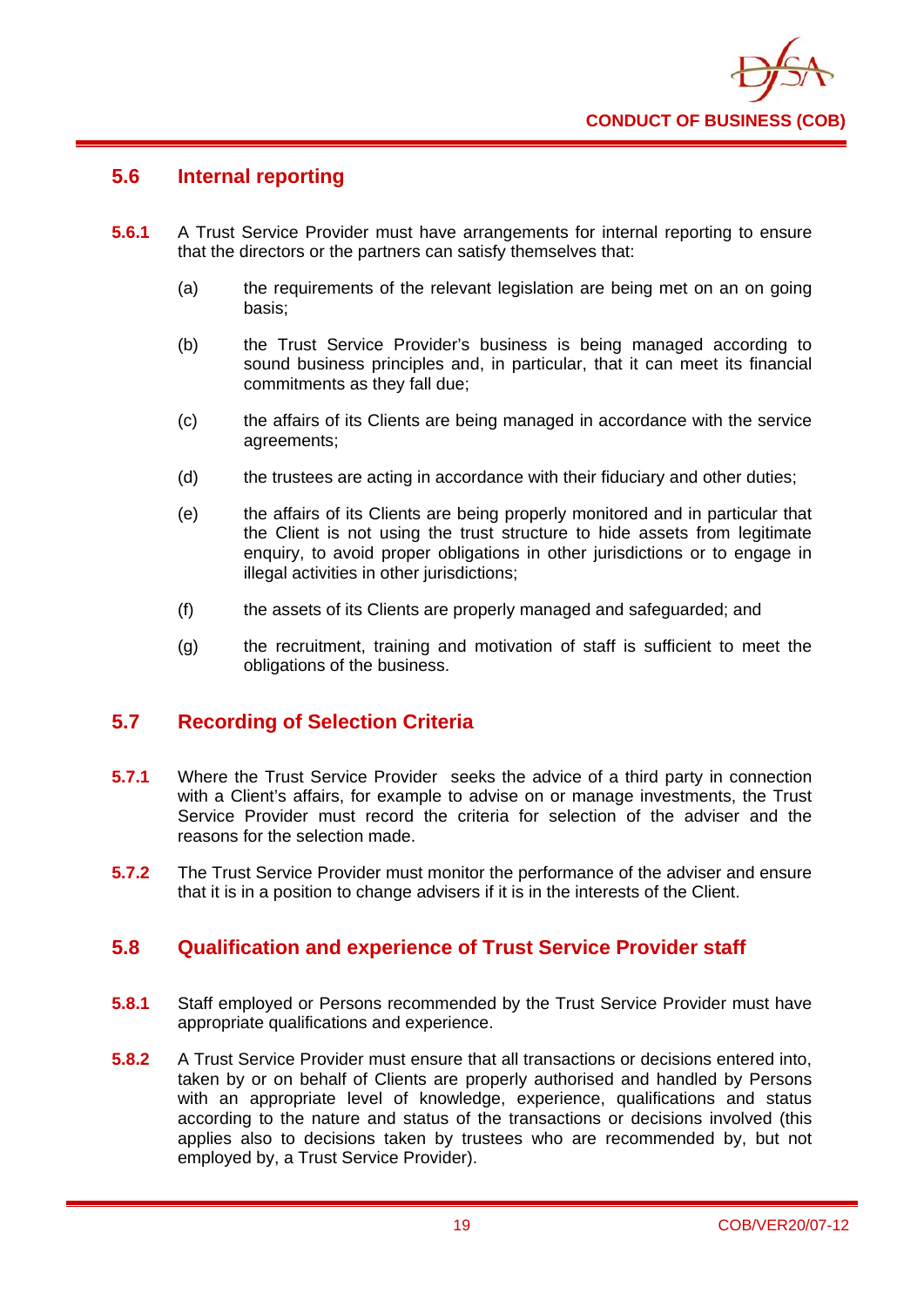

- **5.8.3** A Trust Service Provider must ensure that, each of its officers and employees, agents, Persons acting with its instructions and Persons it recommends to act as trustees have an appropriate understanding of the fiduciary and other duties of a trustee and any duties arising under the laws relevant to the administration and affairs of Clients for which they are acting in the jurisdictions in which they are carrying on business and in which the assets being managed are held.
- **5.8.4** A Trust Service Provider must ensure that staff competence is kept up to date through training and continuous professional development as appropriate.
- **5.8.5** A Trust Service Provider must ensure that staff receive appropriate training on the defences against money laundering and terrorist financing.

## **5.9 Books and records**

**5.9.1** The books and records of a Trust Service Provider must be sufficient to demonstrate adequate and orderly management of Clients' affairs. A Trust Service Provider must prepare proper accounts, at appropriately regular intervals on the trusts and underlying companies administered for its Clients. Where trusts and underlying companies are governed by the laws of a jurisdiction that require accounts to be kept in a particular form, the Trust Service Provider must meet those requirements. In any case, the Trust Service Provider's books and records must be sufficient to allow the recreation of the transactions of the business and its Clients and to demonstrate what assets are due to each Client and what liabilities are attributable to each Client.

## **5.10 Due diligence**

- **5.10.1** A Trust Service Provider must, at all times, have verified documentary evidence of the settlors, trustees (in addition to the Trust Service Provider itself) and principal named beneficiaries of trusts for which it Provides Trust Services. In the case of discretionary trusts with the capacity for the trustee to add further beneficiaries, a Trust Service Provider must also have verified, where reasonably possible, documentary evidence of any Person who receives a distribution from the trust and any other Person who is named in a memorandum or letter of wishes as being a likely recipient of a distribution from a trust.
- **5.10.2** A Trust Service Provider must demonstrate that it has knowledge of the source of funds that have been settled into trusts or have been used to provide capital to companies, or have been used in transactions with which the Trust Service Provider has an involvement.

## **5.11 Fitness and Propriety of Persons acting as trustees**

**5.11.1** Where a Trust Service Provider arranges for a Person who is not an employee of the Trust Service Provider to act as trustee for a Client of the Trust Service Provider, the Trust Service Provider must ensure that such Person is fit and proper.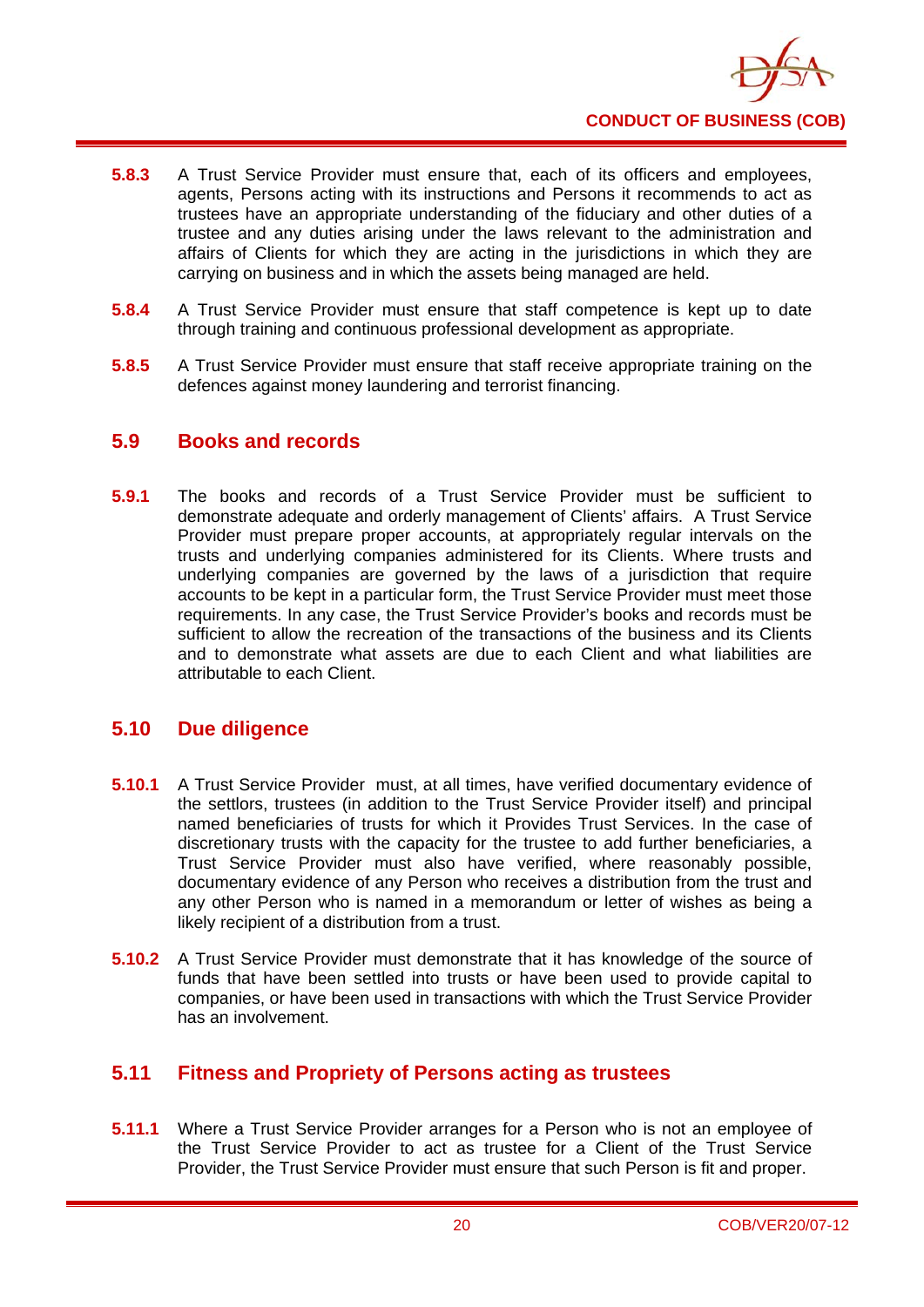

- **5.11.2** A Trust Service Provider must notify the DFSA of the appointment of a Person under Rule 5.11.1, including the name and business address if applicable and the date of commencement of the appointment.
- **5.11.3** Prior to the appointment of such a Person to act as a trustee, the Trust Service Provider must take reasonable steps to ensure that the Person has the required skills, experience and resources to act as a trustee for a Client of the Trust Service Provider.
- **5.11.4** A Trust Service Provider must notify the DFSA immediately if the appointment of such a Person is or is about to be terminated, or on the resignation of such Person, giving the reasons for the resignation and the measures which have been taken to ensure that a new trustee has been appointed.
- **5.11.5** A Person appointed to act as trustee for a Client of a Trust Service Provider who is not an Employee of the Trust Service Provider, must agree in writing to be bound by and comply with the same legal and regulatory requirements as if he were an Employee of the Trust Service Provider.

## **6 ADDITIONAL RULES - INVESTMENT BUSINESS**

## **6.1 Application**

**6.1.1** The Rules in this chapter apply to an Authorised Firm when conducting Investment Business. The requirements in this chapter apply to an Authorised Firm regardless of the classification of the Client, unless expressly provided otherwise.

## **Guidance**

The requirements in chapter 3 also apply to the conduct of Investment Business.

## **6.2 Personal account transactions**

## **Conditions for personal account transactions**

- **6.2.1** An Authorised Firm must establish and maintain adequate policies and procedures so as to ensure that:
	- (a) an Employee does not undertake a Personal Account Transaction unless:
		- (i) the Authorised Firm has, in a written notice, drawn to the attention of the Employee the conditions upon which the Employee may undertake Personal Account Transactions and that the contents of such a notice are made a term of his contract of employment or services;
		- (ii) the Authorised Firm has given its written permission to that Employee for that transaction or to transactions generally in Investments of that kind; and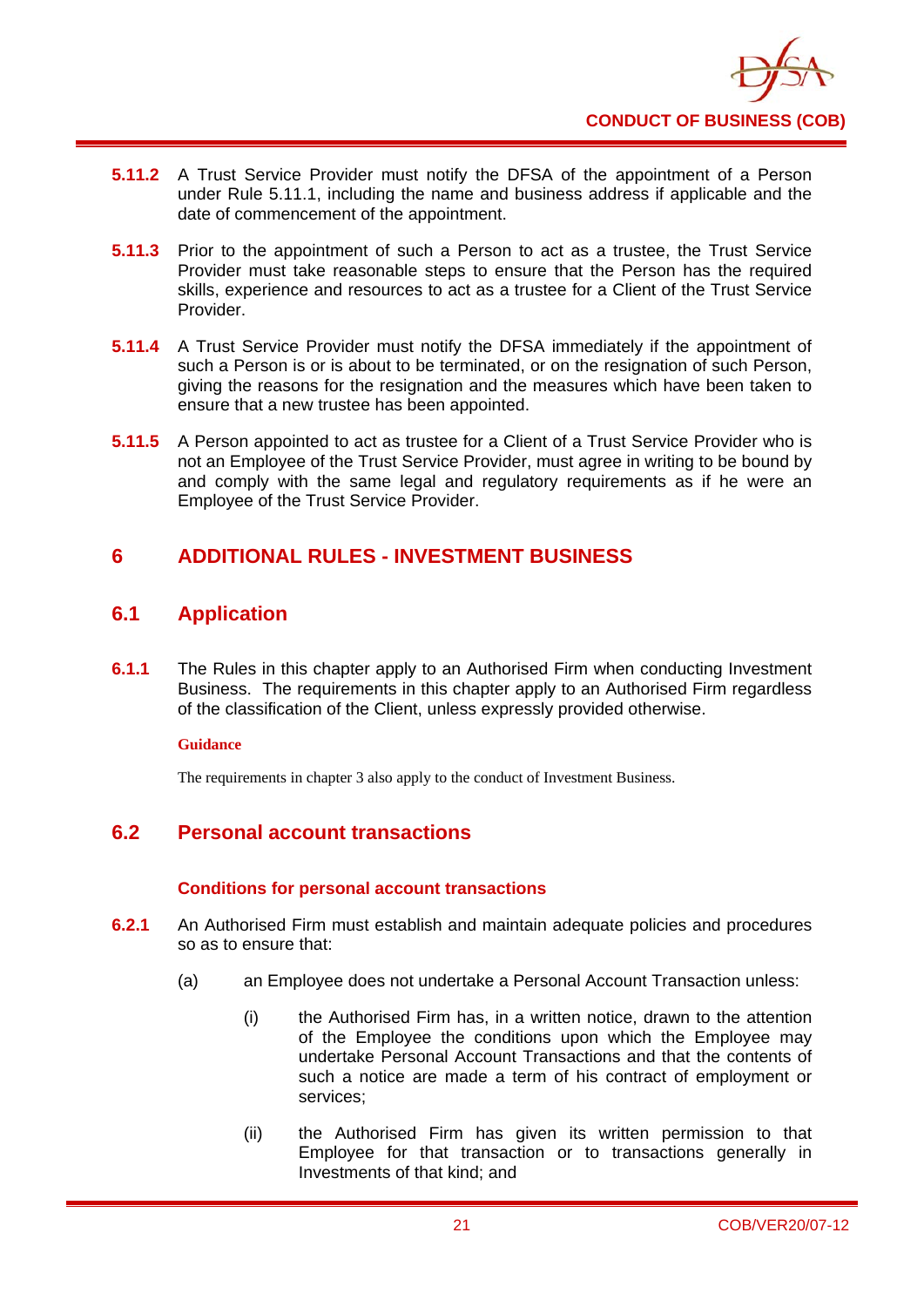

- (iii) the transaction will not conflict with the Authorised Firm's duties to its Clients;
- (b) it receives prompt notification or is otherwise aware of each Employee's Personal Account Transactions; and
- (c) if an Employee's Personal Account Transactions are conducted with the Authorised Firm, each Employee's account must be clearly identified and distinguishable from other Clients' accounts.
- **6.2.2** The written notice in Rule 6.2.1(a)(i) must make it explicit that, if an Employee is prohibited from undertaking a Personal Account Transaction, he must not, except in the proper course of his employment:
	- (a) procure another Person to enter into such a Transaction; or
	- (b) communicate any information or opinion to another Person if he knows, or ought to know, that the Person will as a result, enter into such a Transaction or procure some other Person to do so.
- **6.2.3** Where an Authorised Firm has taken reasonable steps to ensure that an Employee will not be involved to any material extent in, or have access to information about, the Authorised Firm's Investment Business, then the Authorised Firm need not comply with the requirements in Rule 6.2.1 in respect of that Employee.
- **6.2.4** An Authorised Firm must establish and maintain procedures and controls so as to ensure that an Investment Analyst does not undertake a Personal Account Transaction in an Investment if the Investment Analyst is preparing Investment Research:
	- (a) on that Investment or its Issuer; or
	- (b) on a related investment, or its Issuer:

until the Investment Research is published or made available to the Authorised Firm's Clients.

## **Record Keeping**

- **6.2.5** (1) An Authorised Firm must maintain and keep a record of:
	- (a) the written notice setting out the conditions for Personal Account Transactions under Rule 6.2.1(a)(i);
	- (b) each permission given or denied by the Authorised Firm under Rule 6.2.1(a)(ii);
	- (c) each notification made to it under Rule 6.2.1(b); and
	- (d) the basis upon which the Authorised Firm has ascertained that an Employee will not be involved in to any material extent, or have access to information about, the Authorised Firm's Investment Business for the purposes of Rule 6.2.3.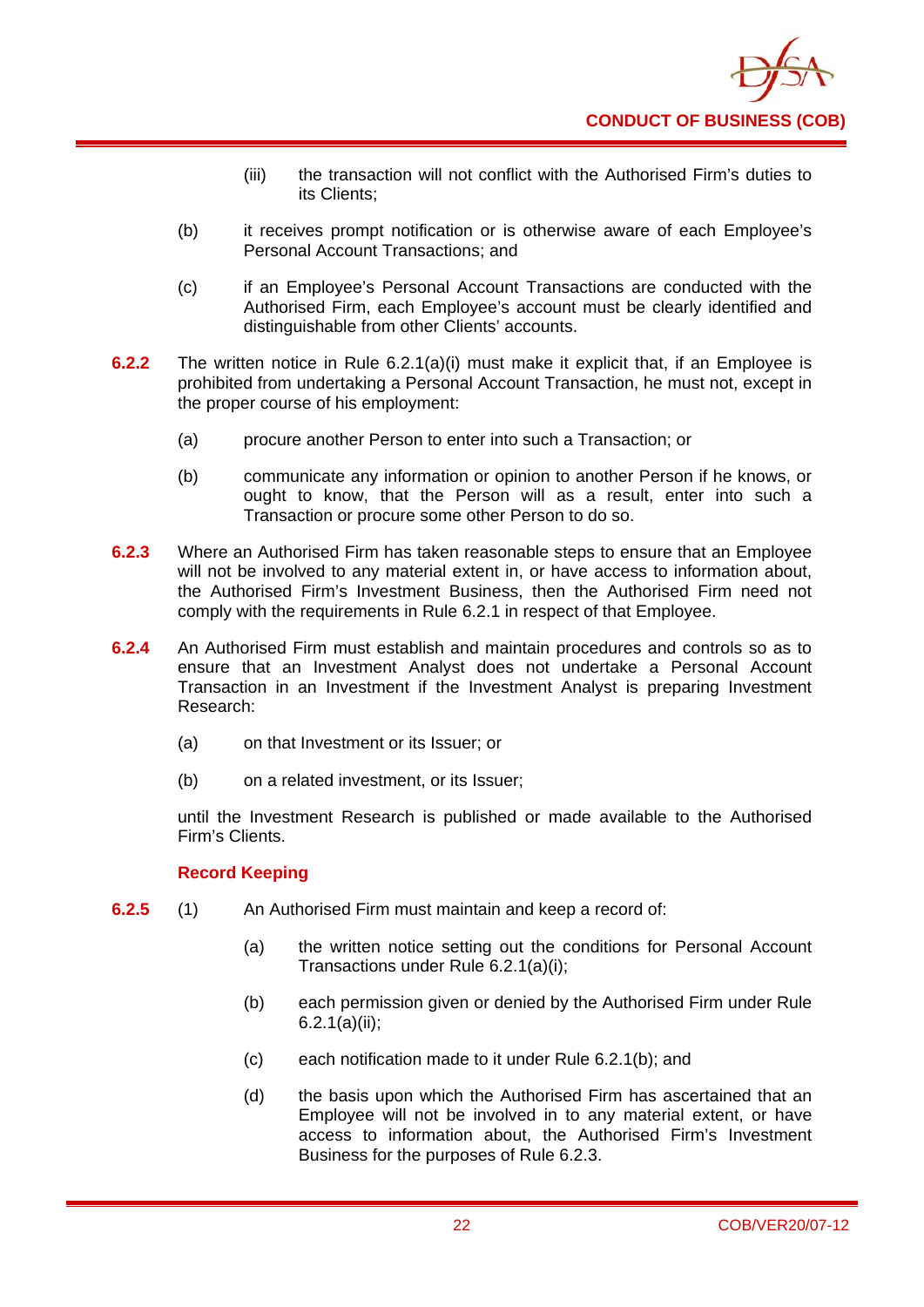

- (2) The records in (1) must be retained for a minimum of six years from the date of:
	- (a) in  $(1)(a)$  and  $(1)(d)$ , termination of the employment contract of each Employee;
	- (b) in (1)(b), each permission given or denied by the Authorised Firm; and
	- $(c)$  in (1)(c), each notification made to the Authorised Firm.

## **6.3 Investment research and offers of securities**

## **Application**

**6.3.1** This section applies to an Authorised Firm preparing or publishing Investment Research.

#### **Guidance**

Investment Research is seen as a significant potential source of conflicts of interest within an Authorised Firm and therefore an Authorised Firm preparing or publishing investment research is expected to have adequate procedures, systems and controls to manage effectively any conflicts that arise.

- **6.3.2** An Authorised Firm that prepares and publishes Investment Research must have adequate procedures and controls to ensure:
	- (a) the effective supervision and management of Investment Analysts;
	- (b) that the actual or potential conflicts of interest are proactively managed in accordance with section 3.5 ;
	- (c) that the Investment Research issued to Clients is impartial; and
	- (d) that the Investment Research contains the disclosures described under Rules 6.3.3 and 6.3.4.

#### **Guidance**

An Authorised Firm's procedures, controls and internal arrangements, which may include Chinese Walls, should limit the extent of Investment Analysts participation in corporate finance business and sales and trading activities, and ensure remuneration structures do not affect their independence.

## **Disclosures in investment research**

- **6.3.3** When an Authorised Firm publishes Investment Research, it must take reasonable steps to ensure that the Investment Research:
	- (a) clearly identifies the types of Clients for whom it is principally intended;
	- (b) distinguishes fact from opinion or estimates, and includes references to sources of data and any assumptions used;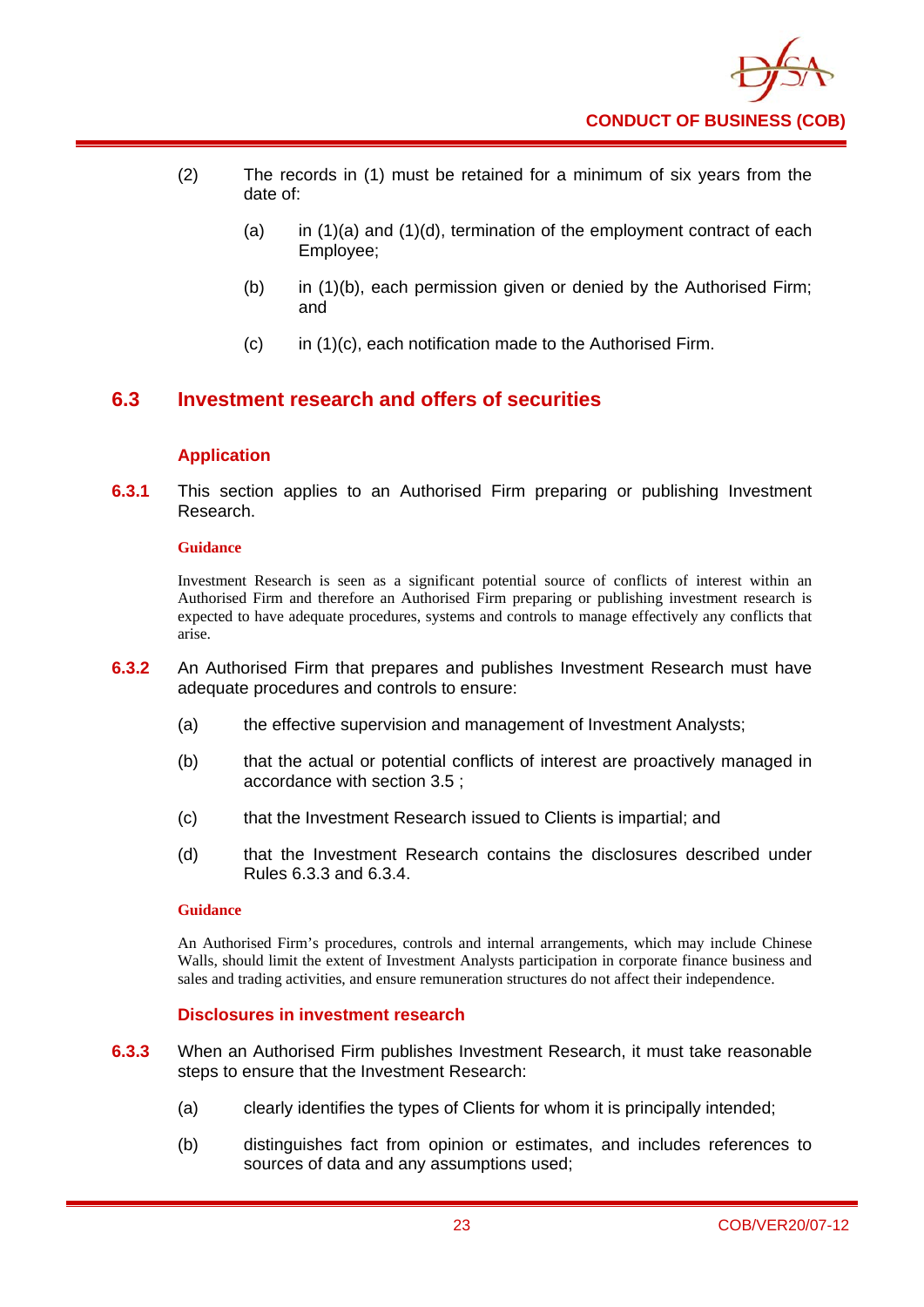- (c) specifies the date when it was first published;
- (d) specifies the period the ratings or recommendations are intended to cover;
- (e) contains a clear and unambiguous explanation of the rating or recommendation system used;
- (f) includes a distribution of the different ratings or recommendations, in percentage terms:
	- (i) for all Investments;
	- (ii) for Investments in each sector covered; and
	- (iii) for Investments, if any, where the Authorised Firm has undertaken corporate finance business with or for the Issuer over the past 12 months; and
- (g) if intended for use only by a Professional Client or Market Counterparty, contains a clear warning that it should not be relied upon by or distributed to Retail Clients.

#### **Guidance**

An Authorised Firm may consider including a price chart or line graph depicting the performance of the Investment for the period that the Authorised Firm has assigned a rating or recommendation for that investment, including the dates on which the ratings were revised for the purposes of the requirements such as in (d) and (e) of Rule 6.3.3.

- **6.3.4** For the purposes of this section, an Authorised Firm must take reasonable steps to ensure that when it publishes Investment Research, and in the case where a representative of the Authorised Firm makes a Public Appearance, disclosure is made of the following matters:
	- (a) any financial interest or material interest that the Investment Analyst or a Close Relative of the analyst has, which relates to the Investment;
	- (b) the reporting lines for Investment Analysts and their remuneration arrangements where such matters give rise to any conflicts of interest which may reasonably be likely to impair the impartiality of the Investment Research;
	- (c) any shareholding by the Authorised Firm or its Associate of 1% or more of the total issued share capital of the Issuer;
	- (d) if the Authorised Firm or its Associate acts as corporate broker for the Issuer;
	- (e) any material shareholding by the Issuer in the Authorised Firm;
	- (f) any corporate finance business undertaken by the Authorised Firm with or for the Issuer over the past 12 months, and any future relevant corporate finance business initiatives; and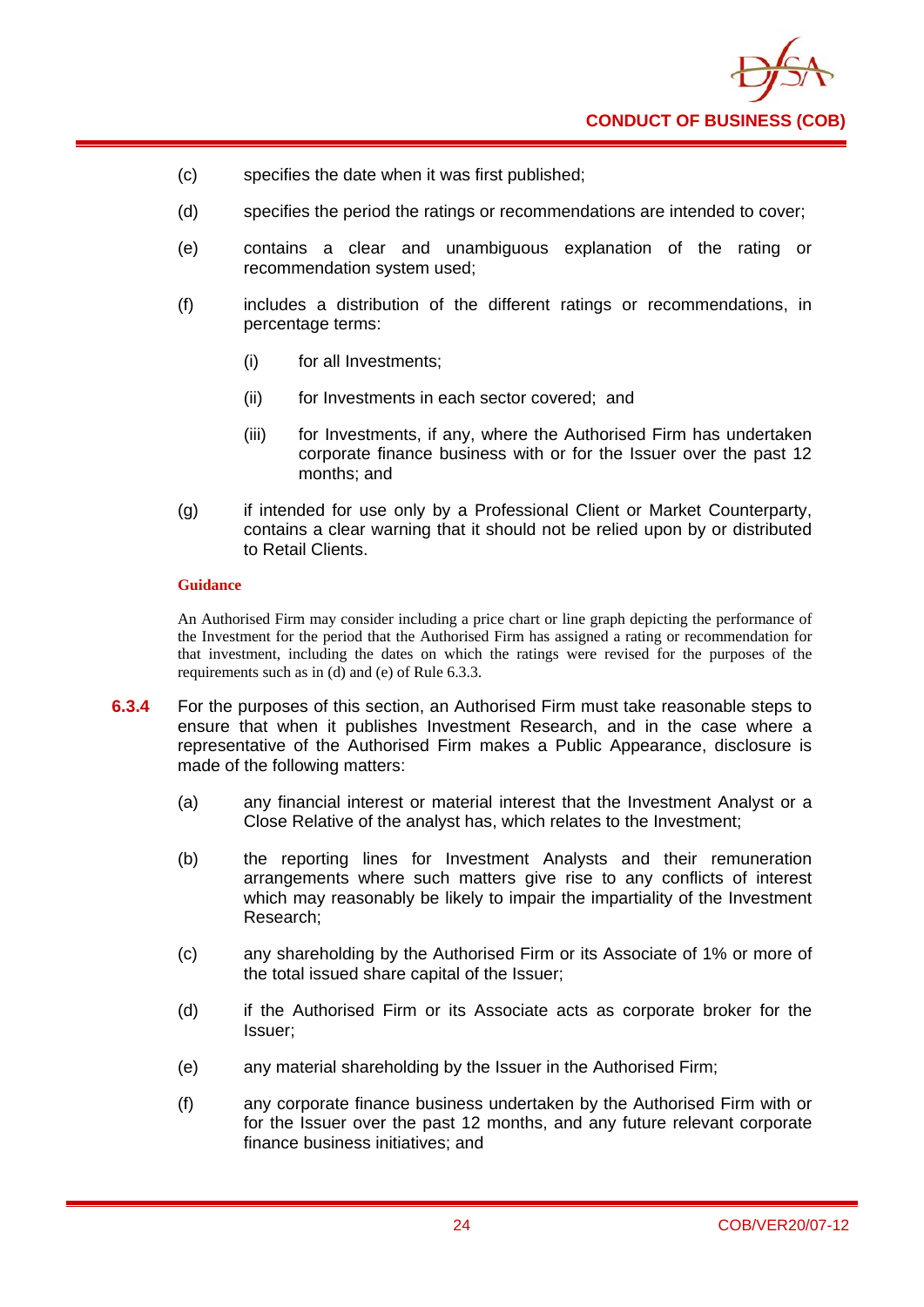

(g) that the Authorised Firm is a Market Maker in the Investment, if that is the case.

#### **Guidance**

The requirements in Rule 6.3.4(a) and (b) apply to an Authorised Firm in addition to other requirements in the DFSA Rulebook. For example, an Authorised Firm is required to take reasonable steps to identify actual or potential conflicts of interest and then prevent or manage them under GEN Rule 4.2.7 (Principle 7 – Conflicts of Interest). Further, COB Rule 6.3.2 requires an Authorised Firm to have adequate procedures and controls when it prepares or publishes Investment Research.

## **Restrictions on publication**

- **6.3.5** If an Authorised Firm acts as a manager or co-manager of an initial public offering or a secondary offering, it must take reasonable steps to ensure that:
	- (a) it does not publish Investment Research relating to the Investment during a Quiet Period; and
	- (b) an Investment Analyst from the Authorised Firm does not make a Public Appearance relating to that Investment during a Quiet Period.

#### **Guidance**

The DFSA does not consider the same conflicts of interest mentioned in this section arise if an Investment Analyst prepares Investment Research solely for an Authorised Firm's own use and not for publication. For example, if the research material is prepared solely for the purposes of the Authorised Firm's proprietary trading then the use of this information would fall outside the restrictions placed on publications.

## **Restriction on own account transactions**

- **6.3.6** (1) Unless Rule 6.2.2 applies, an Authorised Firm or its Associate must not knowingly execute an Own Account Transaction in an Investment or related Investments, which is the subject of Investment Research, prepared either by the Authorised Firm or its Associate, until the Clients for whom the Investment Research was principally intended have had a reasonable opportunity to act upon it.
	- (2) The restriction in (1) does not apply if:
		- (a) the Authorised Firm or its Associate is a Market Maker in the relevant Investment;
		- (b) the Authorised Firm or its Associate undertakes an Execution-Only Transaction for a Client; or
		- (c) it is not expected to materially affect the price of the Investment.

## **Guidance**

The exceptions in Rule 6.3.6(2) allow an Authorised Firm to continue to provide key services to the market and to its Clients even if the Authorised Firm would be considered to have knowledge of the timing and content of the Investment Research which is intended for publication to Clients, for example when it is impractical for an Authorised Firm to put in place a Chinese Wall because the Authorised Firm has few Employees or cannot otherwise separate its functions.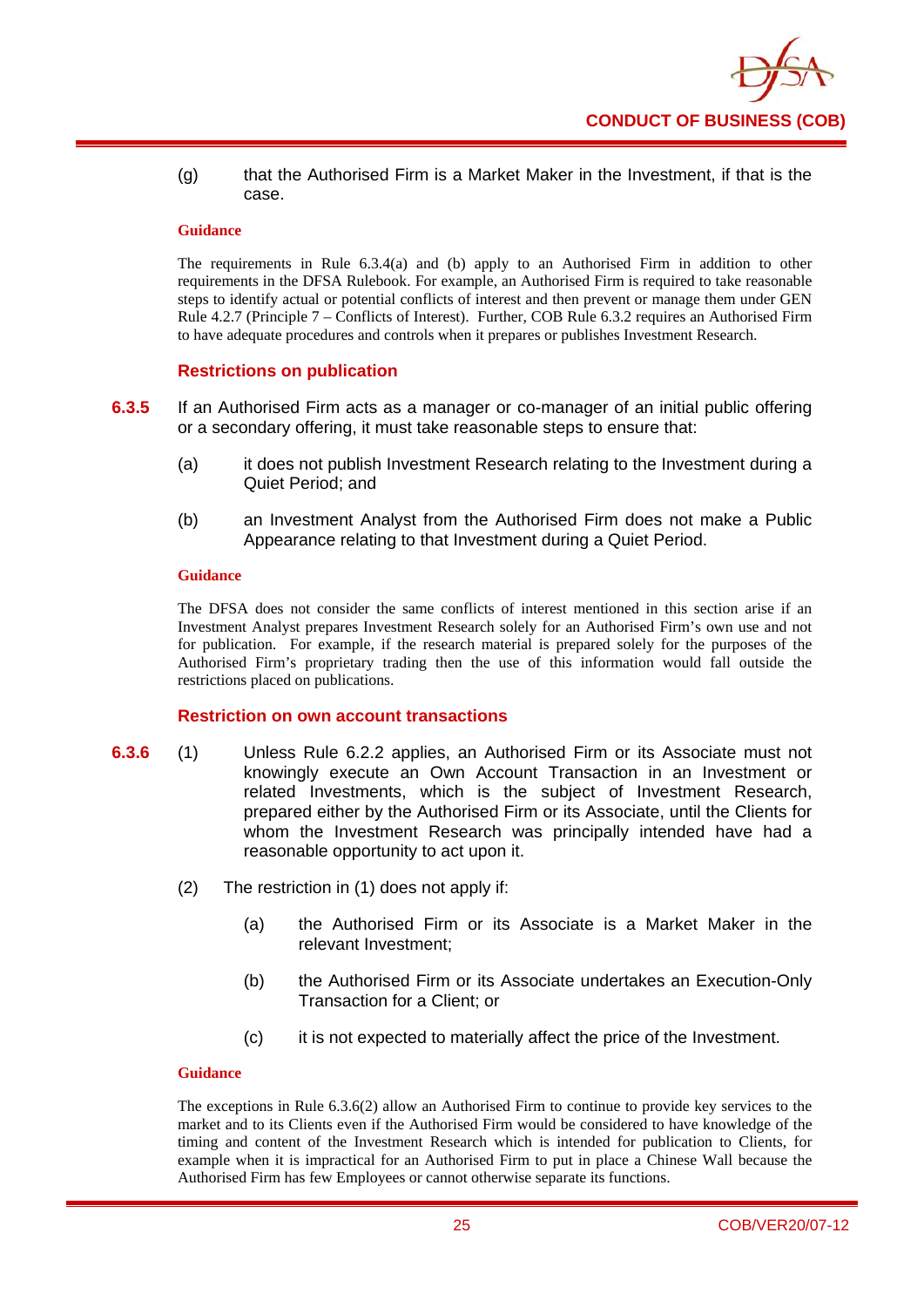

## **Offers of securities**

**6.3.7** When an Authorised Firm carries out a mandate to manage an Offer of Securities, it must implement adequate internal arrangements, in accordance with section 3.5, to manage any conflicts of interest that may arise as a result of the Authorised Firm's duty to two distinct sets of Clients namely the corporate finance Client and the investment Client.

## **Disclosure**

- **6.3.8** For the purposes of Rule 6.3.7, when an Authorised Firm accepts a mandate to manage an Offer, it must take reasonable steps to disclose to its corporate finance Client:
	- (a) the process the Authorised Firm proposes to adopt in order to determine what recommendations it will make about allocations for the Offer;
	- (b) details of how the target investor group, to whom it is planned to Offer the Securities, will be identified;
	- (c) the process through which recommendations are prepared and by whom; and
	- (d) (if relevant) that it may recommend placing Securities with a Client of the Authorised Firm for whom the Authorised Firm provides other services, with the Authorised Firm's own proprietary book, or with an Associate, and that this represents a potential conflict of interest.

## **Guidance**

It is the DFSA's expectation that an Authorised Firm's procedures to identify and manage conflicts of interest should extend to the allocation process for an offering of Securities.

## **6.4 Best execution**

## **Application**

- **6.4.1** The Rules in this section do not apply to an Authorised Firm with respect to any Transaction which:
	- (a) it undertakes with a Market Counterparty;
	- (b) it carries out for the purposes of managing a Fund of which it is the Fund Manager; or
	- (c) is an Execution-Only Transaction.

[Amended][RM72][VER19/07-10]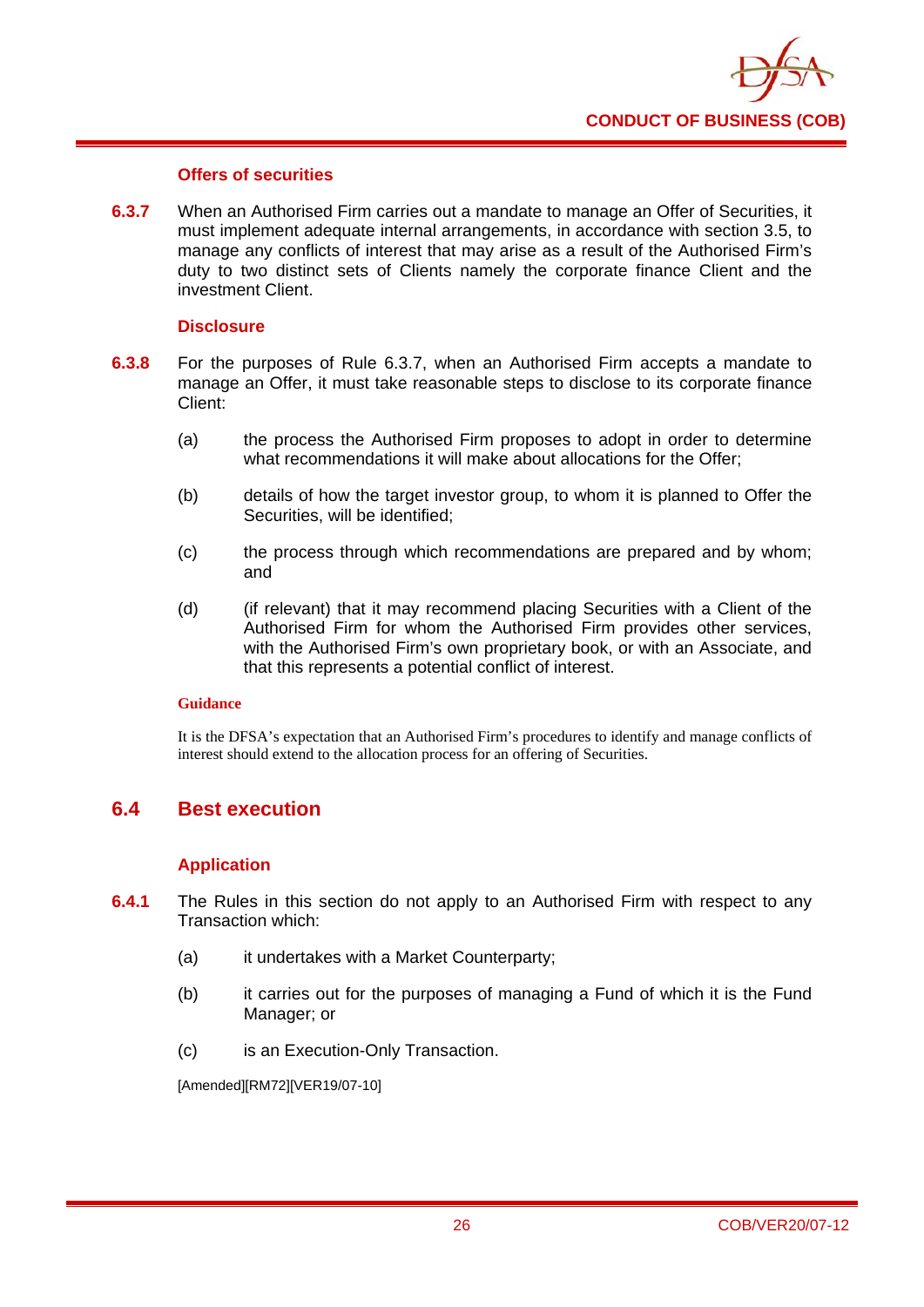

#### **Providing best execution**

- **6.4.2** (1) When an Authorised Firm agrees, or decides in the exercise of its discretion, to Execute any Transaction with or for a Client in an Investment, it must provide best execution.
	- (2) An Authorised Firm provides best execution if it takes reasonable care to determine the best overall price available for that Investment under the prevailing market conditions and deals at a price which is no less advantageous to that Client.
	- (3) An Authorised Firm which is an ATS Operator is not required to provide best execution for Persons who are its Clients in circumstances where such Persons are dealing with each other on the Authorised Firm's ATS and the Authorised Firm is not acting for or on behalf of any such Persons in relation to a deal on that ATS.

#### **Requirements**

- **6.4.3** In determining whether an Authorised Firm has taken reasonable care to provide the best overall price for a Client in accordance with Rule 6.4.2, the DFSA will have regard to whether an Authorised Firm has:
	- (a) discounted any fees and charges previously disclosed to the Client;
	- (b) not taken a Mark-up or Mark-down from the price at which it Executed the Transaction, unless this is disclosed to the Client; and
	- (c) had regard to price competition or the availability of a range of price sources for the execution of its Clients' Transactions. In the case where the Authorised Firm has access to prices of different Authorised Market Institutions, other regulated financial markets or alternative trading systems, it must Execute the Transaction at the best overall price available having considered other relevant factors.
- **6.4.4** If another Person is responsible for the execution of a Transaction an Authorised Firm may rely on that Person to provide best execution where that Person has undertaken to provide best execution in accordance with this section.

#### **Guidance**

When determining best execution, an Authorised Firm should consider the direct costs and indirect costs and the relevant order type and size, settlement arrangements and timing of a Client's order that could affect decisions on when, where and how to trade.

## **6.5 Non-market price transactions**

## **Application**

**6.5.1** This section applies to an Authorised Firm conducting Investment Business regardless of the classification of the Client.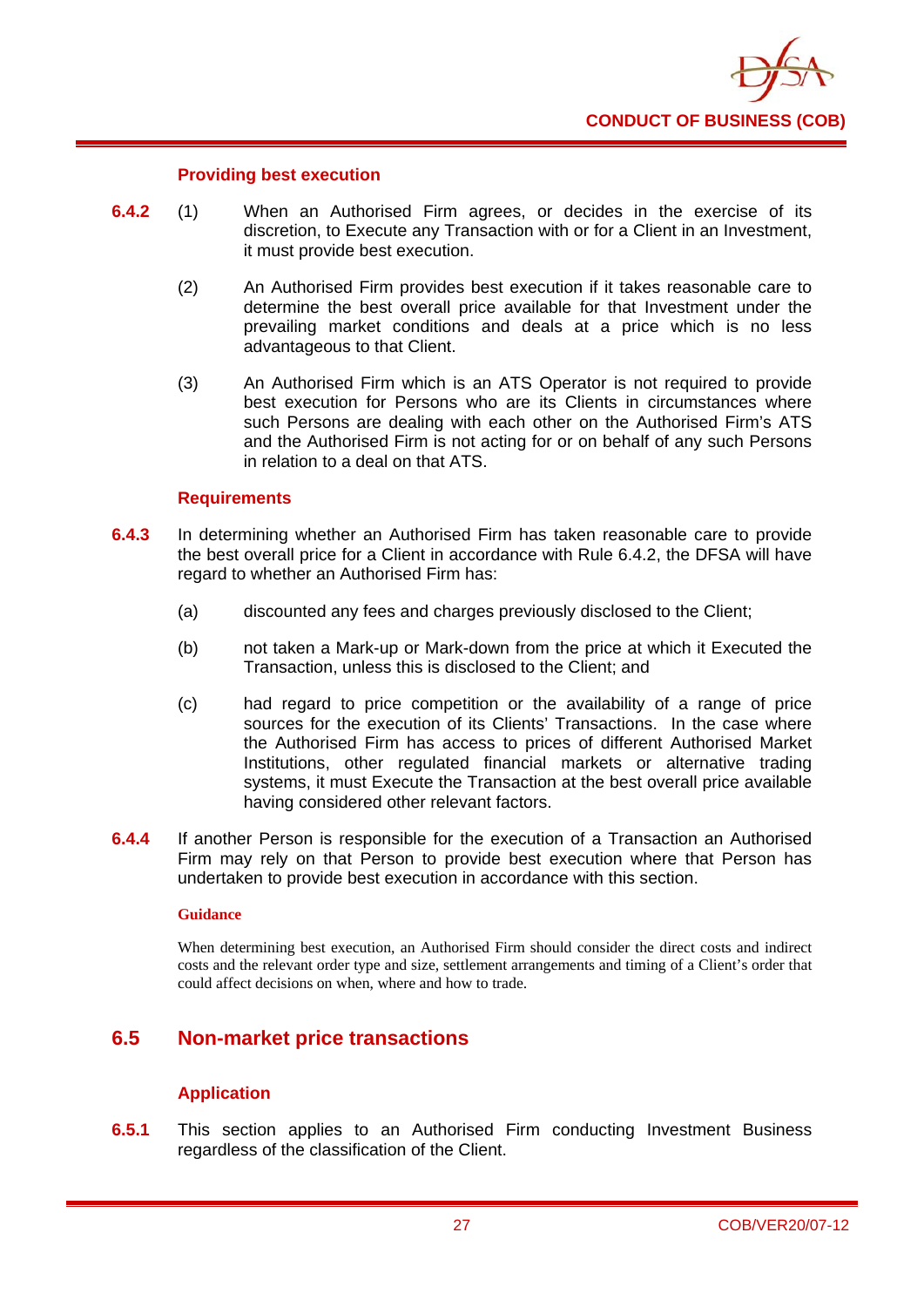

## **General prohibition**

- **6.5.2** (1) An Authorised Firm must not enter into a non-market price Transaction in any capacity, with or for a Client, unless it has taken reasonable steps to ensure that the Transaction is not being entered into by the Client for an improper purpose.
	- (2) The requirement in (1) does not apply in relation to a non-market price Transaction subject to the Rules of an Authorised Market Institution or regulated exchange.

#### **Record keeping**

**6.5.3** An Authorised Firm must make and retain, for a minimum of six years, a record of the steps it has taken in relation to each Transaction under this section.

#### **Guidance**

- 1. A non-market price Transaction is a Transaction where the dealing rate or price paid by the Authorised Firm or its Client differs from the prevailing market rate or price to a material extent or the Authorised Firm or its Client gives materially more or less in value than it receives in return.
- 2. In general, Authorised Firms should undertake transactions at the prevailing market price. Failure to do this may result in an Authorised Firm participating, whether deliberately or unknowingly, in the concealment of a profit or loss, or in the perpetration of a fraud.

## **6.6 Aggregation and allocation**

## **Application**

- **6.6.1** The Rules in this section do not apply to an Authorised Firm with respect to any Transaction which it:
	- (a) undertakes with a Market Counterparty; or
	- (b) carries out for the purposes of managing a Fund of which it is the Fund Manager.

[Amended][RM72][VER19/07-10]

## **Aggregation of orders**

- **6.6.2** An Authorised Firm may aggregate an order for a Client with an order for other Clients or with an order for its own account only where:
	- (a) it is unlikely that the aggregation will operate to the disadvantage of any of the Clients whose Transactions have been aggregated;
	- (b) the Authorised Firm has disclosed in writing to the Client that his order may be aggregated and that the effect of the aggregation may operate on some occasions to his disadvantage;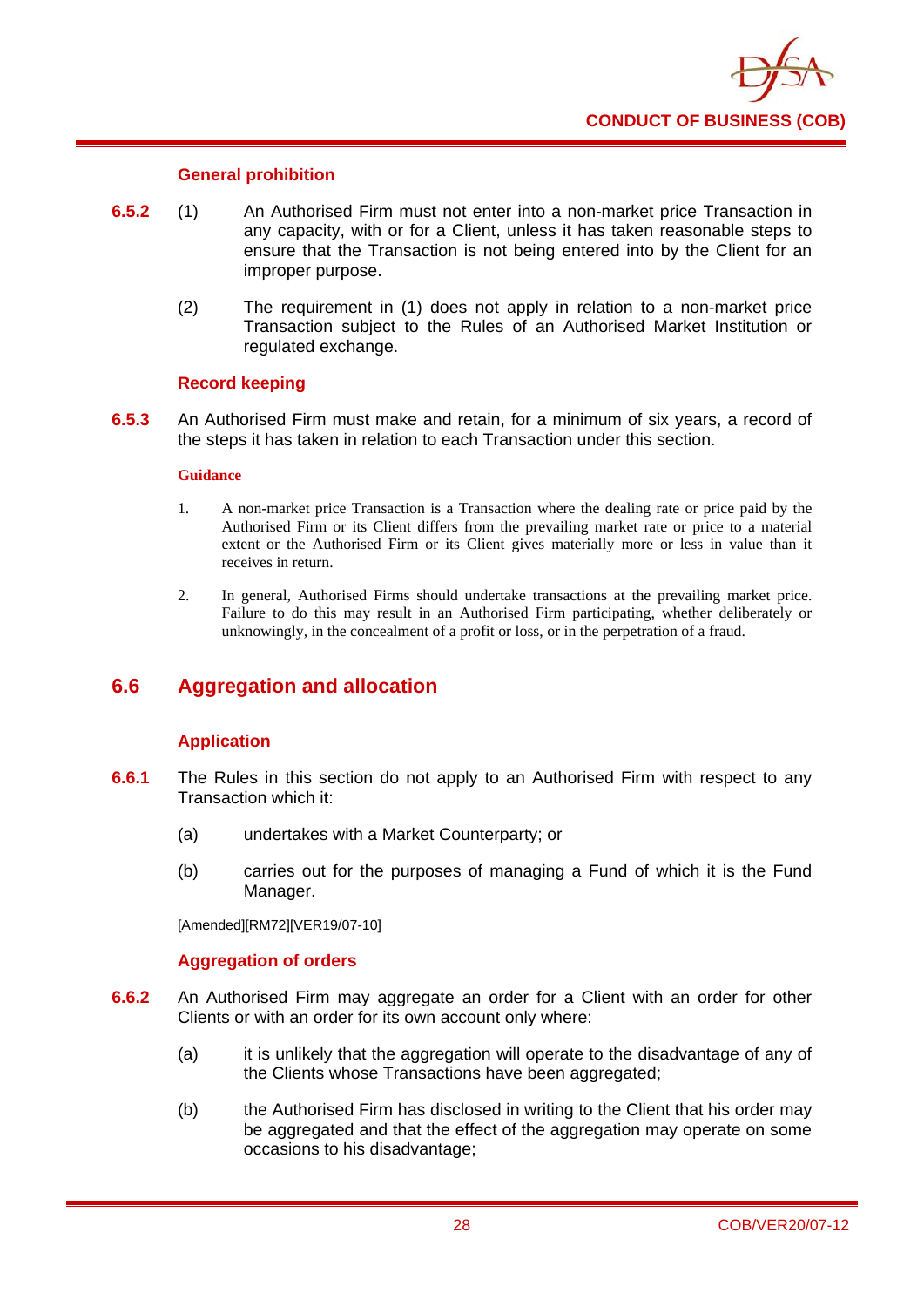

- (c) the Authorised Firm has made a record of the intended basis of allocation and the identity of each Client before the order is effected; and
- (d) the Authorised Firm has in place written standards and policies on aggregation and allocation which are consistently applied and should include the policy that will be adopted when only part of the aggregated order has been filled.

## **Allocation of investments**

- **6.6.3** Where an Authorised Firm has aggregated a Client order with an order for other Clients or with an order for its own account, and part or all of the aggregated order has been filled, it must:
	- (a) promptly allocate the Investments concerned;
	- (b) allocate the Investments in accordance with the stated intention;
	- (c) ensure the allocation is done fairly and uniformly by not giving undue preference to itself or to any of those for whom it dealt; and
	- (d) make and maintain a record of:
		- (i) the date and time of the allocation;
		- (ii) the relevant Investments;
		- (iii) the identify of each Client concerned; and
		- (iv) the amount allocated to each Client and to the Authorised Firm recorded against the intended allocation as required in (b).

## **Record keeping**

**6.6.4** An Authorised Firm must retain the records required in Rules 6.6.2 (d) and 6.6.3 for six years from the date on which the order is allocated.

## **6.7 Record keeping – voice and electronic communications [Amended][RM61][VER15/01-09]**

- **6.7.1** (1) An Authorised Firm must, subject to (2), take reasonable steps to ensure that it makes and retains recordings of its voice and electronic communications when such communications are with a Client or with another Person in relation to a Transaction, including the receiving or passing of related instructions.
	- (2) The obligation in (1) does not apply in relation to voice and electronic communications which are not intended to lead to the conclusion of a specific Transaction and are general conversations or communications about market conditions.

[Deleted and Replaced][RM61][VER15/01-09]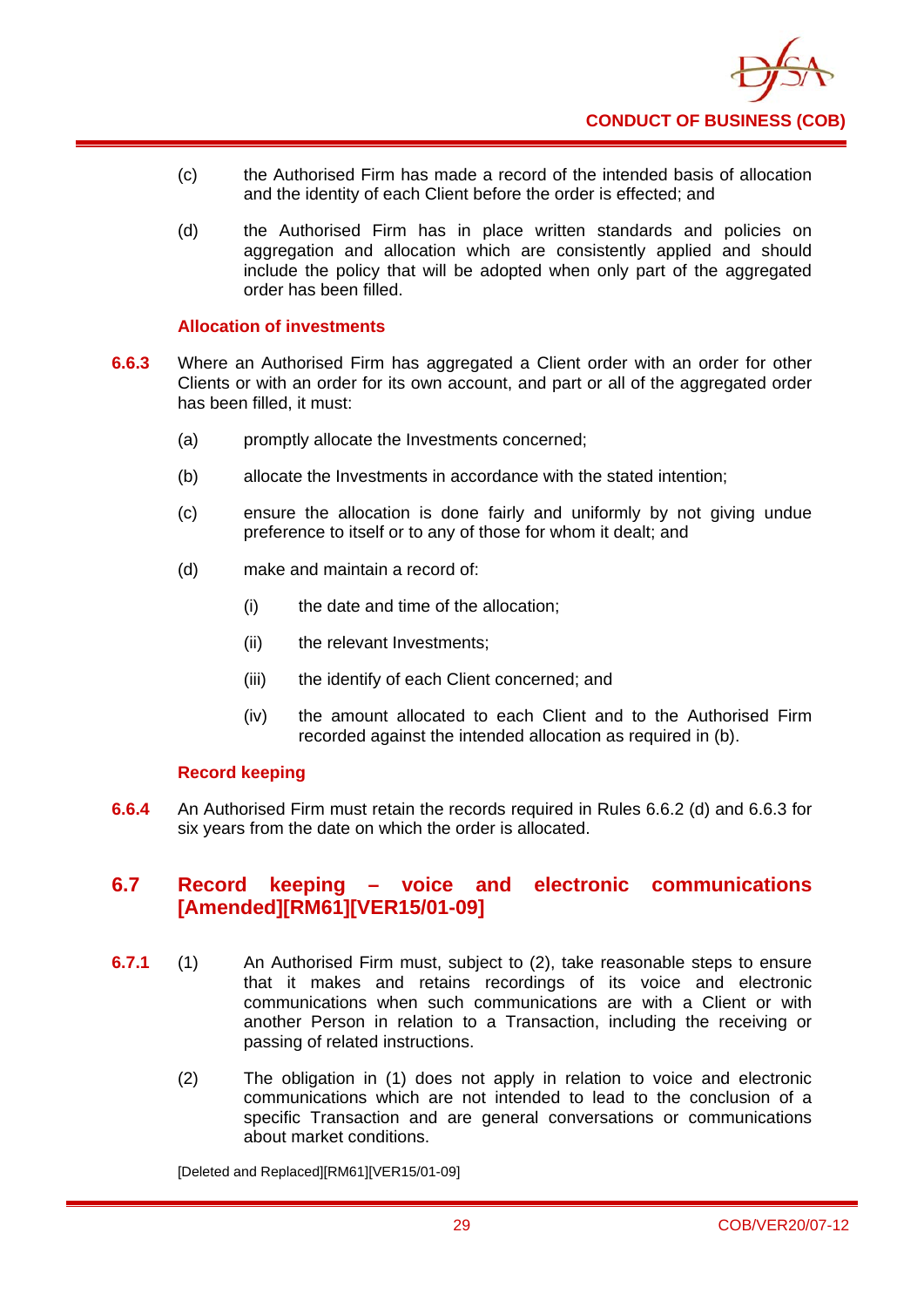

#### **Guidance**

The effect of Rule 6.7.1 is that an Authorised Firm may conduct the kind of business contemplated in (1) over a mobile phone or other handheld electronic communication device but only if the Authorised Firm is able to record such communications. Further, mere transmission of instructions by front office personnel to back office personnel within an Authorised Firm would not ordinarily be subject to this Rule.

[Added][RM61][VER15/01-09]

- **6.7.2** (1) An Authorised Firm must be able to demonstrate prompt accessibility of all records.
	- (2) Records must be maintained in comprehensible form or must be capable of being promptly so reproduced.
	- (3) The Authorised Firm must make and implement appropriate procedures to prevent unauthorised alteration of its records.
- **6.7.3** Voice and electronic communication recordings must be retained for a minimum of six months.

[Amended][RM61][VER15/01-09]

## **Records of orders and transactions**

- **6.7.4** (1) When an Authorised Firm receives a Client order or in the exercise of its discretion decides upon a Transaction, it must promptly make a record of the information set out in App1 under Rule A1.1.1.
	- (2) When an Authorised Firm Executes a Transaction, it must promptly make a record of the information set out in App1 under Rule A1.1.2.
	- (3) When an Authorised Firm passes a Client order to another Person for Execution, it must promptly make a record of the information set out in App 1 under Rule A1.1.3.
- **6.7.5** The records referred to in Rule 6.7.4 must be retained by an Authorised Firm for a minimum of six years.

## **6.8 Other dealing rules**

## **Application**

- **6.8.1** The Rules in this section, other than Rule 6.8.7, do not apply to an Authorised Firm with respect to any Transaction which it:
	- (a) undertakes with a Market Counterparty; or
	- (b) carries out for the purposes of managing a Fund of which it is the Fund Manager.

[Amended][RM72][VER19/07-10]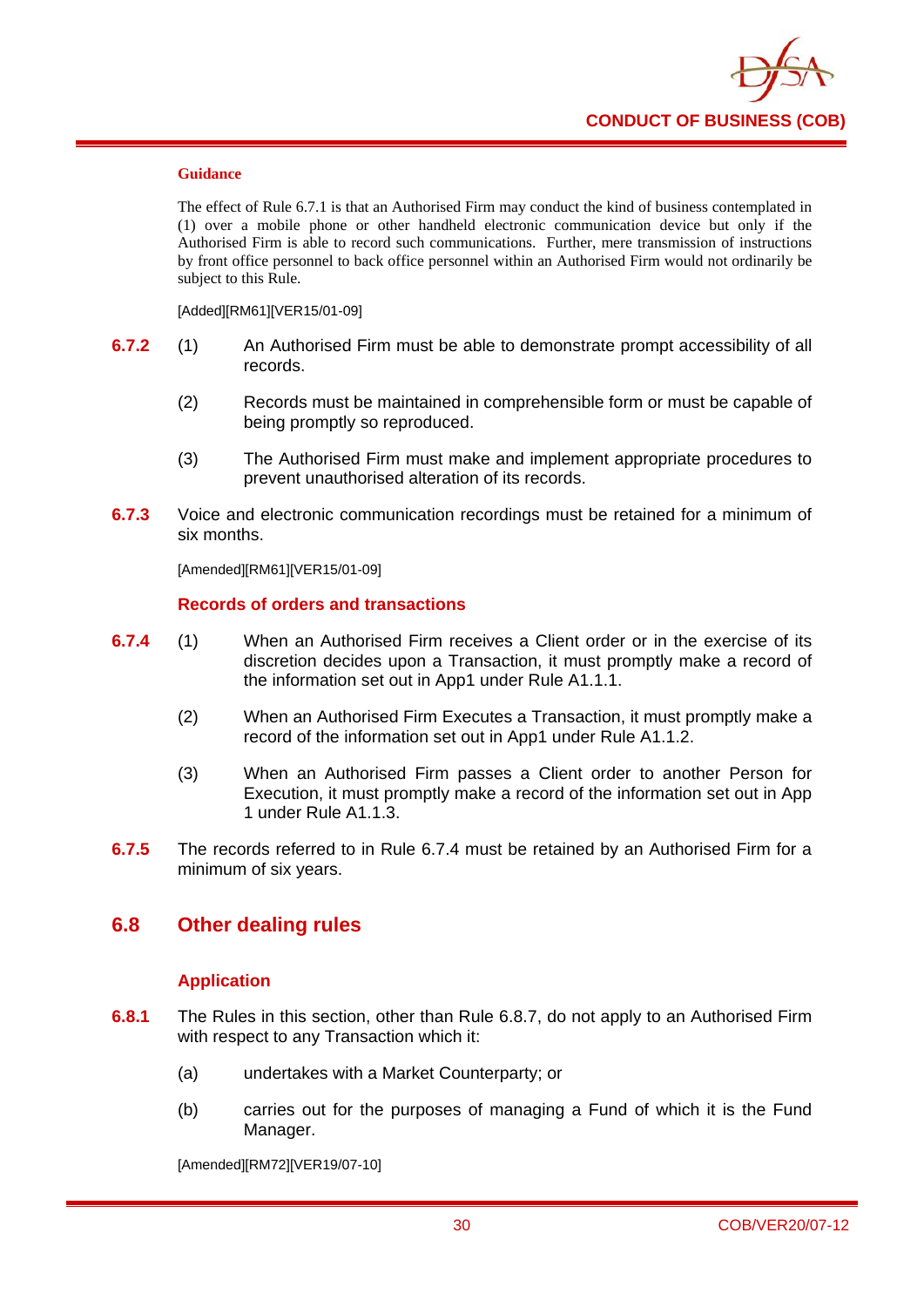

## **Churning**

- **6.8.2** (1) An Authorised Firm must not Execute a Transaction for a Client in its discretion or advise any Client to transact with a frequency or in amounts to the extent that those Transactions might be deemed to be excessive.
	- (2) The onus will be on the Authorised Firm to ensure that such Transactions were fair and reasonable at the time they were entered into.

## **Timely execution**

- **6.8.3** (1) Once an Authorised Firm has agreed or decided to enter into a Transaction for a Client, it must do so as soon as reasonably practical.
	- (2) An Authorised Firm may postpone the execution of a Transaction in (1) if it has taken reasonable steps to ensure that it is in the best interests of the Client.

## **Fairly and in due turn**

**6.8.4** An Authorised Firm must deal with Own Account Transactions and Client Transactions fairly and in due turn.

## **Averaging of prices**

- **6.8.5** (1) An Authorised Firm may execute a series of Transactions on behalf of a Client within the same trading day or within such other period as may be agreed in writing by the Client, to achieve one investment decision or objective, or to meet Transactions which it has aggregated.
	- (2) If the Authorised Firm does so, it may determine a uniform price for the Transactions executed during the period, calculated as the weighted average of the various prices of the Transactions in the series.

## **Timely allocation**

- **6.8.6** (1) An Authorised Firm must ensure that a Transaction it Executes is promptly allocated.
	- (2) The allocation must be:
		- (a) to the account of the Client on whose instructions the Transaction was executed;
		- (b) in respect of a discretionary Transaction, to the account of the Client or Clients with or for whom the Authorised Firm has made and recorded, prior to the Transaction, a decision in principle to execute that Transaction; or
		- (c) in all other cases, to the account of the Authorised Firm.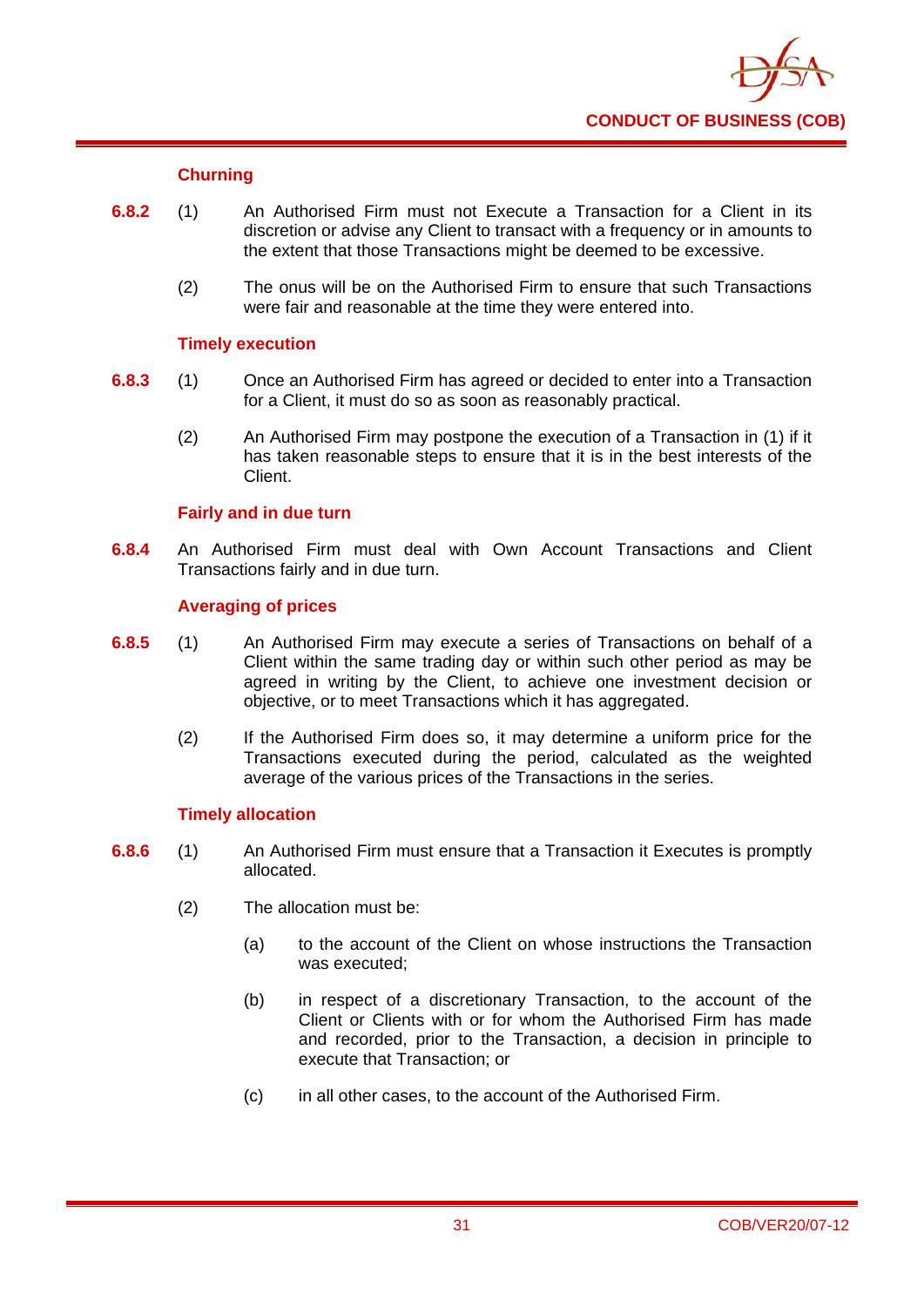

#### **Direct Electronic Access**

- **6.8.7** Where an Authorised Firm provides a Client (including a Market Counterparty) with direct electronic access to an Authorised Market Institution, Alternative Trading System, Regulated Exchange or regulated multilateral trading facility, the Authorised Firm must:
	- (a) establish and maintain policies, procedures, systems and controls to limit or prevent a Client from placing an order that would result in the Authorised Firm exceeding its existing position limits or credit limits; and
	- (b) ensure that such policies, procedures, systems and controls remain appropriate and effective on an on-going basis.

## **Guidance**

An Authorised Firm should undertake on-going monitoring of its systems and controls to ensure that they are operating effectively and as intended and remain appropriate.

## **6.9 Confirmation notes**

#### **Application**

- **6.9.1** The Rules in this section do not apply to an Authorised Firm with respect to any Transaction which it:
	- (a) undertakes with a Market Counterparty; or
	- (b) carries out for the purposes of managing a Fund of which it is the Fund Manager.

[Amended][RM72][VER19/07-10]

#### **Sending confirmation notes**

- **6.9.2** (1) When an Authorised Firm Executes a Transaction in an Investment for a Client, it must ensure a confirmation note is sent to the Client as soon as possible and in any case no later than 2 business days following the date of Execution of the Transaction.
	- (2) Where an Authorised Firm has executed a Transaction or series of Transactions in accordance with Rule 6.8.5, the Authorised Firm must send a confirmation note relating to those Transactions as soon as possible, but no later than 2 business days following the last Transaction.
	- (3) The confirmation note must include the details of the Transaction in accordance with App3 section A3.1.
	- (4) An Authorised Firm is not required to issue a confirmation note where a Professional Client has advised in writing that he does not wish to receive such confirmation notes.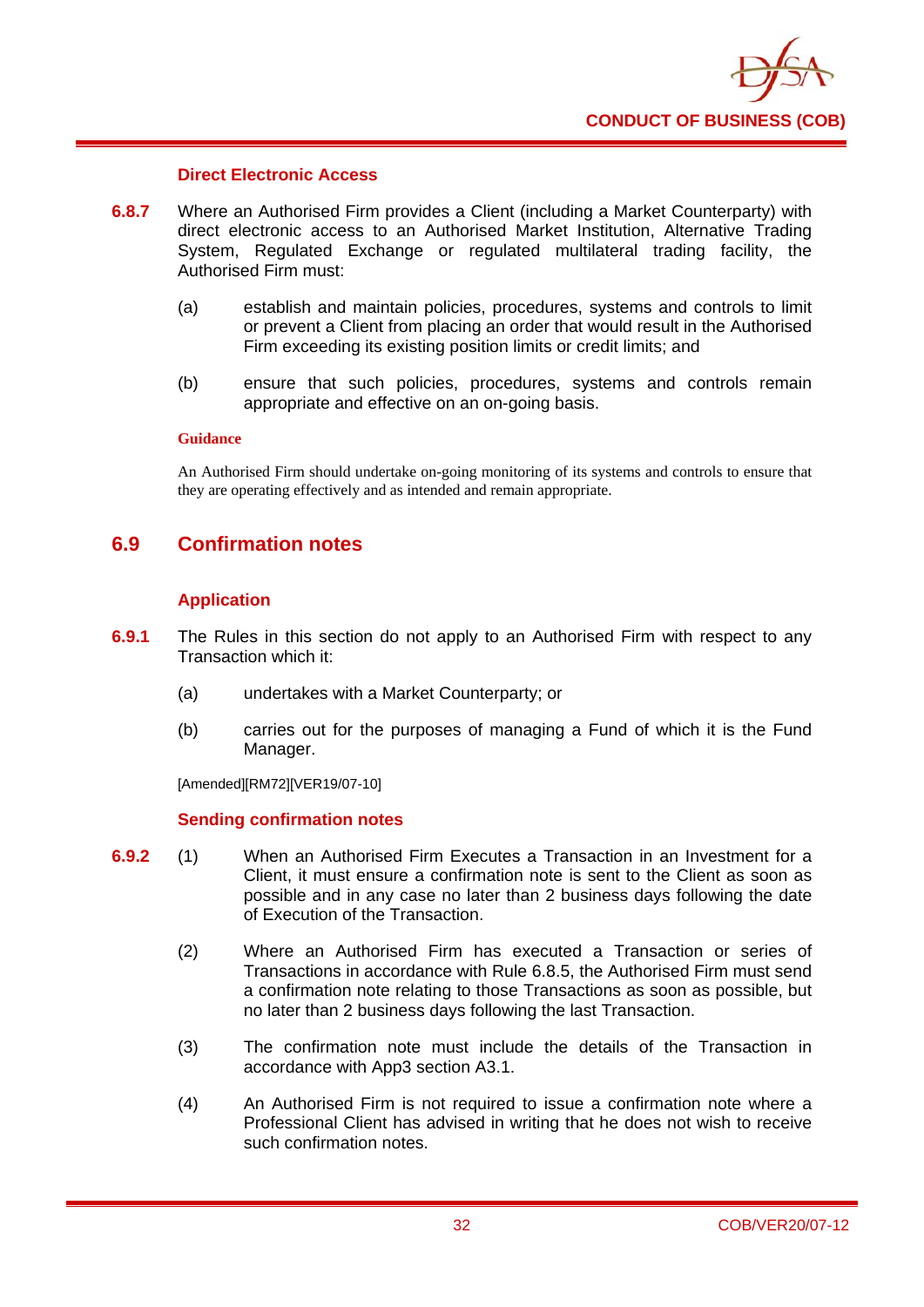

## **Record keeping**

**6.9.3** An Authorised Firm must retain a copy of each confirmation note sent to a Client and retain it for a minimum of six years from the date of despatch.

# **6.10 Periodic statements**

# **Application**

- **6.10.1** The Rules in this section do not apply to an Authorised Firm with respect to any Transaction which it:
	- (a) undertakes with a Market Counterparty; or
	- (b) carries out for the purposes of managing a Collective Investment Fund of which it is the Fund Manager.

[Amended][RM72][VER19/07-10]

### **Investment management and contingent liability investments**

- **6.10.2** (1) When an Authorised Firm:
	- (a) acts as an Investment Manager for a Client; or
	- (b) operates a Client's account containing uncovered open positions in a Contingent Liability Investment;

it must promptly and at suitable intervals in accordance with (2) provide the Client with a written statement ("a periodic statement") containing the matters referred to in App4 section A4.1.

- (2) For the purposes of (1), a "suitable interval" is:
	- (a) six-monthly;
	- (b) monthly, if the Client's portfolio includes an uncovered open position in Contingent Liability Investments; or
	- (c) at any alternative interval that a Client has on his own initiative agreed with the Authorised Firm but in any case at least annually.

## **Record keeping**

**6.10.4** An Authorised Firm must make a copy of any periodic statement provided to a Client and retain it for a minimum of six years from the date on which it was provided.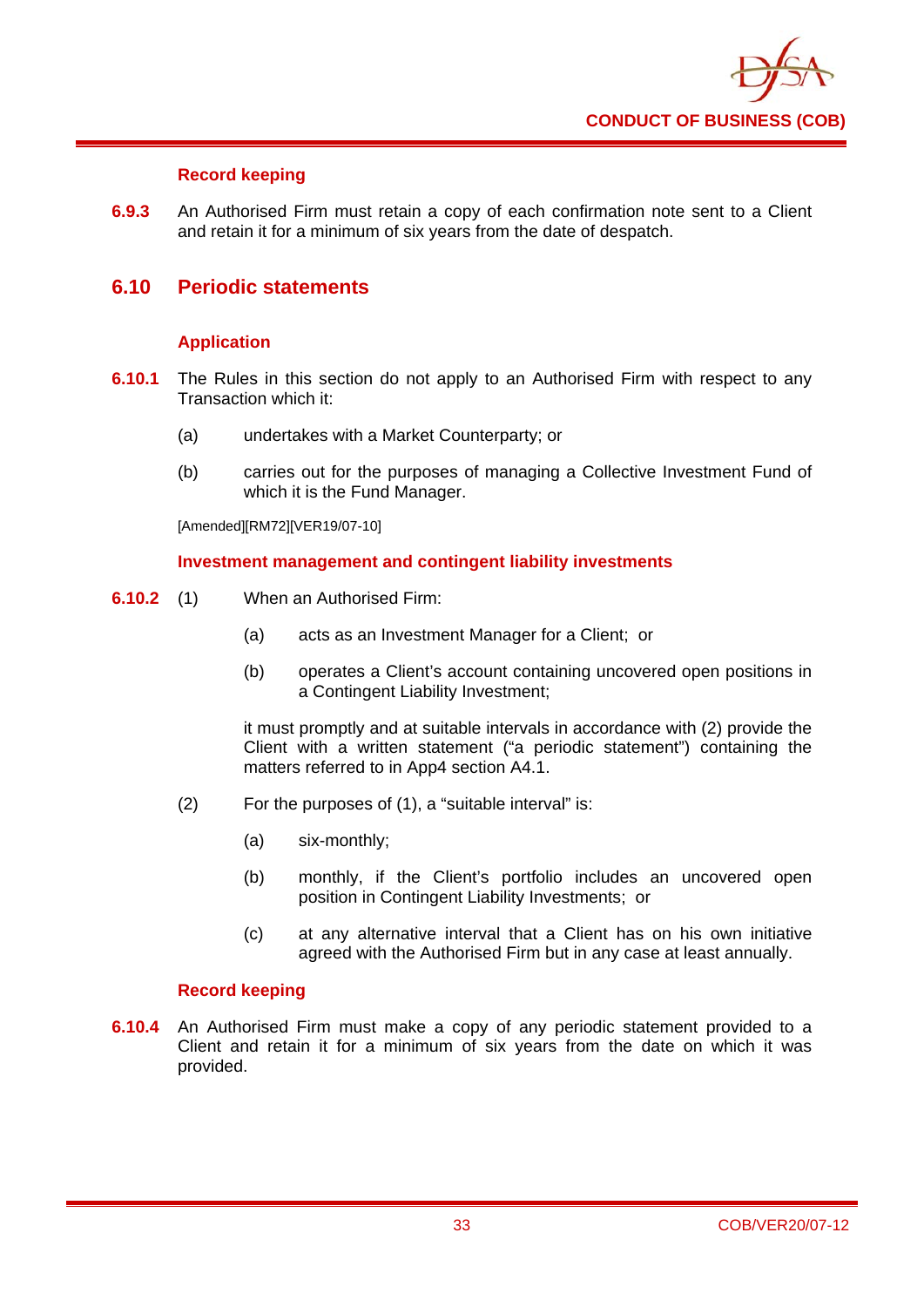

# **6.11 Client Assets**

# **Application**

- **6.11.1** This section applies to an Authorised Firm which:
	- (a) holds or controls Client Assets; or
	- (b) Provides Custody or Arranges Custody.

### **Guidance**

- 1. Client Assets is defined in the GLO Module as "Client Money and Client Investments".
- 2. Principle 9 of the Principles for Authorised Firms (Customer assets and money) requires an Authorised Firm to arrange proper protection for Clients' Assets when the firm is responsible for them. An essential part of that protection is that an Authorised Firm must properly safeguard Client Money and Client Investments held or controlled on behalf of a Client in the course of, or in connection with, the carrying on of Investment Business in or from the DIFC.
- 3. Rule 6.11.3 requires an Authorised Firm to introduce adequate organisational arrangements to minimise the risk of the loss or diminution of Client Assets, or of rights in connection with Client Assets, as a result of, for example, the Authorised Firm's or a third party's insolvency, fraud, poor administration, inadequate record-keeping or negligence.

[Added][RM66][VER16/08-09]

# **General requirements**

- **6.11.2** (1) An Authorised Firm which holds or controls Client Money must comply with sections 6.12 and 6.14.
	- (2) An Authorised Firm which holds or controls Client Investments or Provides Custody or Arranges Custody must comply with sections 6.13 and 6.14. [Amended][RM66][VER16/08-09]
- **6.11.3** (1) An Authorised Firm must have systems and controls to ensure that Client Assets are identifiable and secure at all times.
	- (2) Where the Authorised Firm holds a mandate, or similar authority over an account with a third party, in the Client's own name, its systems and controls must:
		- (a) include a current list of all such mandates and any conditions placed by the Client or by the Authorised Firm on the use of the mandate;
		- (b) include the details of the procedures and authorities for the giving and receiving of instructions under the mandate; and
		- (c) ensure that all Transactions entered into using such a mandate are recorded and are within the scope of the authority of the Employee and the Authorised Firm entering into such Transactions.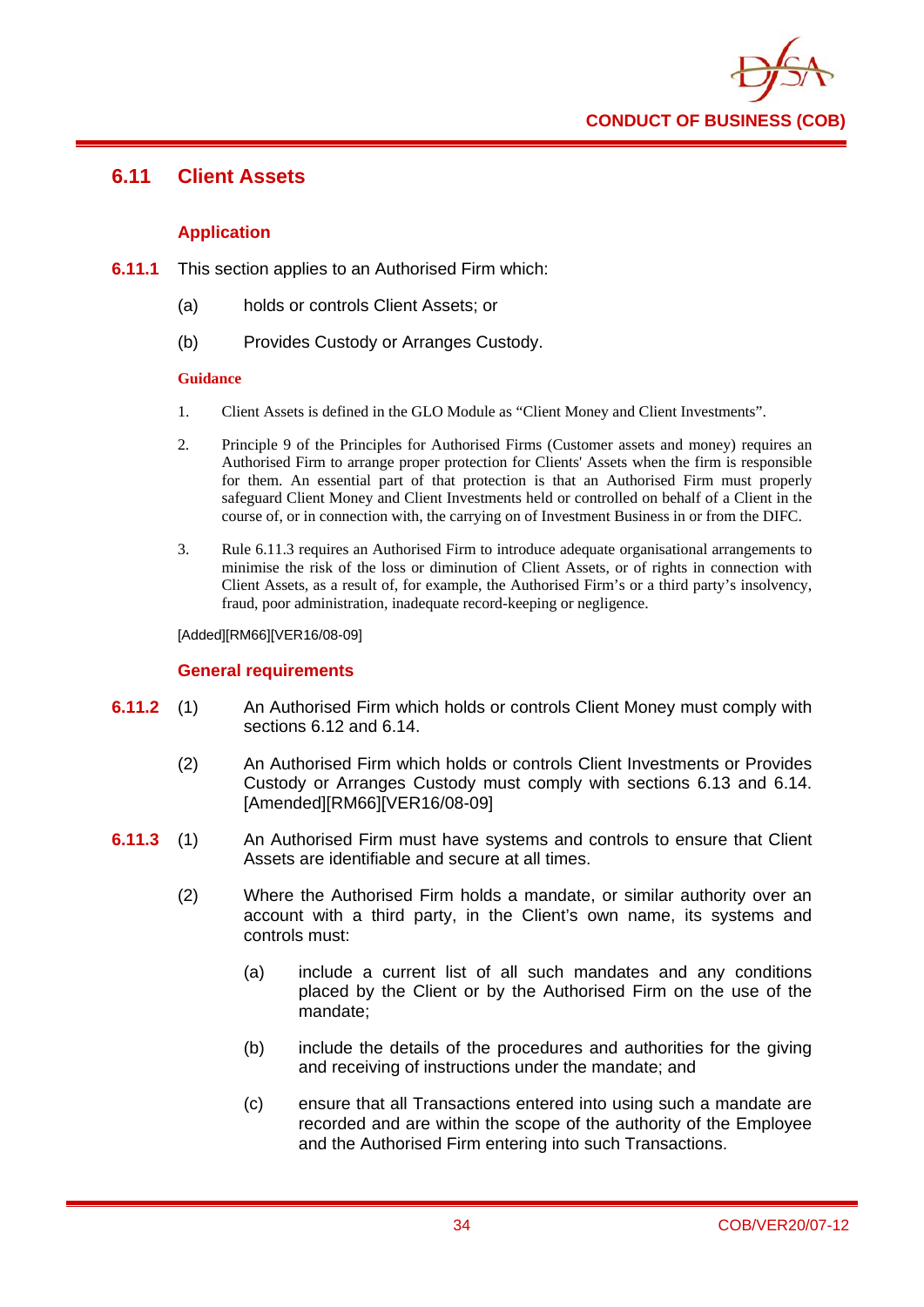

Authorised Firms are reminded that they must ensure that their auditor produces a Client Money Auditor's Report and a Safe Custody Auditor's Report as applicable, in accordance with GEN 8.6.

[Added][RM66][VER16/08-09]

### **Holding or controlling client assets**

- **6.11.4** Client Assets are held or controlled by an Authorised Firm if they are:
	- (a) directly held by the Authorised Firm;
	- (b) held in an account in the name of the Authorised Firm; or
	- (c) held by a Person, or in an account in the name of a Person, controlled by the Authorised Firm.

#### **Guidance**

- 1 For the purposes pf Rule 6.11.4, the DFSA would consider a Person to be controlled by an Authorised Firm if that Person is inclined to act in accordance with the instructions of the Authorised Firm.
- 2. The DFSA would consider an account to be controlled by an Authorised Firm if that account is operated in accordance with the instructions of the Authorised Firm.

# **6.12 Client money**

- **6.12.1** All Money held or controlled on behalf of a Client in the course of, or in connection with, the carrying on of Investment Business in or from the DIFC is Client Money, except Money which is:
	- (a) held by the Authorised Firm as a Bank in an account with itself, provided the Authorised Firm notifies the Client in writing that the Client Money is held by it as a Bank and not in accordance with this chapter;
	- (b) immediately due and payable by the Client to the Authorised Firm;
	- (c) belonging to another Person within the Authorised Firm's Group unless that Person is an Authorised Firm or Regulated Financial Institution and that Person has confirmed to the Authorised Firm, in writing, that the beneficial owner of the Money is a Person who is not part of the Authorised Firm's Group;
	- (d) in an account in the Client's name over which the Authorised Firm has a mandate or similar authority and who is in compliance with Rule 6.11.3 (2);
	- (e) received in the form of a cheque, or other payable order, made payable to a third party other than a Person or account controlled by the Authorised Firm, provided the cheque or other payable order is intended to be forwarded to the third party within 1 business day of receipt; or
	- (f) Fund Property of a Fund.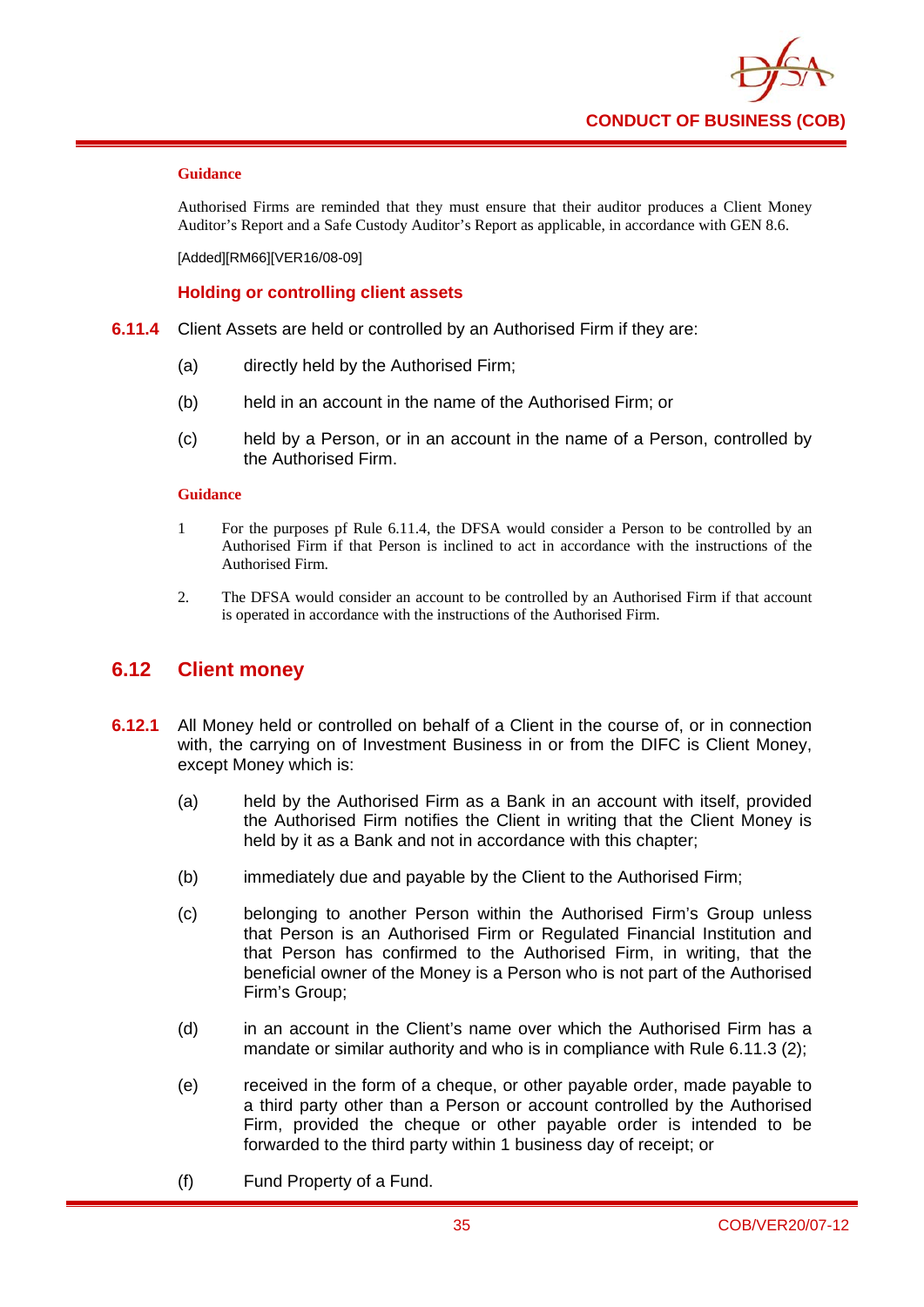

- 1. Authorised Firms are reminded that the exemption in Rule 6.12.1(a) would not apply to Money which is passed to a third party i.e. not held in an account with the Authorised Firm itself.
- 2. Pursuant to Rule 6.12.1(b), examples of Money which is immediately due and payable to an Authorised Firm includes Money which is:
	- a. paid by the way of brokerage, fees and other charges to the Authorised Firm or where it is entitled to deduct such remuneration from the Client Money held or controlled;
	- b. paid by the Authorised Firm in relation to a Client purchase or in settlement of a margin payment in advance of receiving a payment from the Client; or
	- c. owed by the Client to the Authorised Firm in respect of unpaid purchases by or for the Client if delivery of Investments has been made to the Client or credited to his account.
- 3. The CIR module contains specific provisions relating to the handing of Fund Property and also provisions relating to a Fund Administrator holding or controlling monies or assets belonging to third parties.

### **Client money provisions**

- **6.12.2** (1) Subject to (2), an Authorised Firm which holds or controls Client Money for a Client must comply with the Client Money Provisions in App5.
	- (2) Where the Client is a Market Counterparty, an Authorised Firm may exclude the application of the Client Money Provisions but only where it has obtained the prior written consent of the Market Counterparty to do so. [Amended][RM66][VER16/08-09]

#### **Guidance**

In accordance with GEN chapter 8, an Authorised Firm which holds or controls Client Money must arrange for a Client Money Auditor's Report to be submitted to the DFSA on an annual basis.

### **Client disclosure**

- **6.12.3** (1) If an Authorised Firm holds or controls Client Money which is not subject to the Client Money Provisions pursuant to Rule 6.12.2 (2), it must disclose to that Market Counterparty in writing that:
	- (a) the protections conferred by the Client Money Provisions do not apply to such Client Money;
	- (b) as a consequence of (a), such Client Money may be mixed with Money belonging to the Authorised Firm, and may be used by the Authorised Firm in the course of the Authorised Firm's business; and
	- (c) in the event of insolvency, winding up or other Distribution Event stipulated by the DFSA: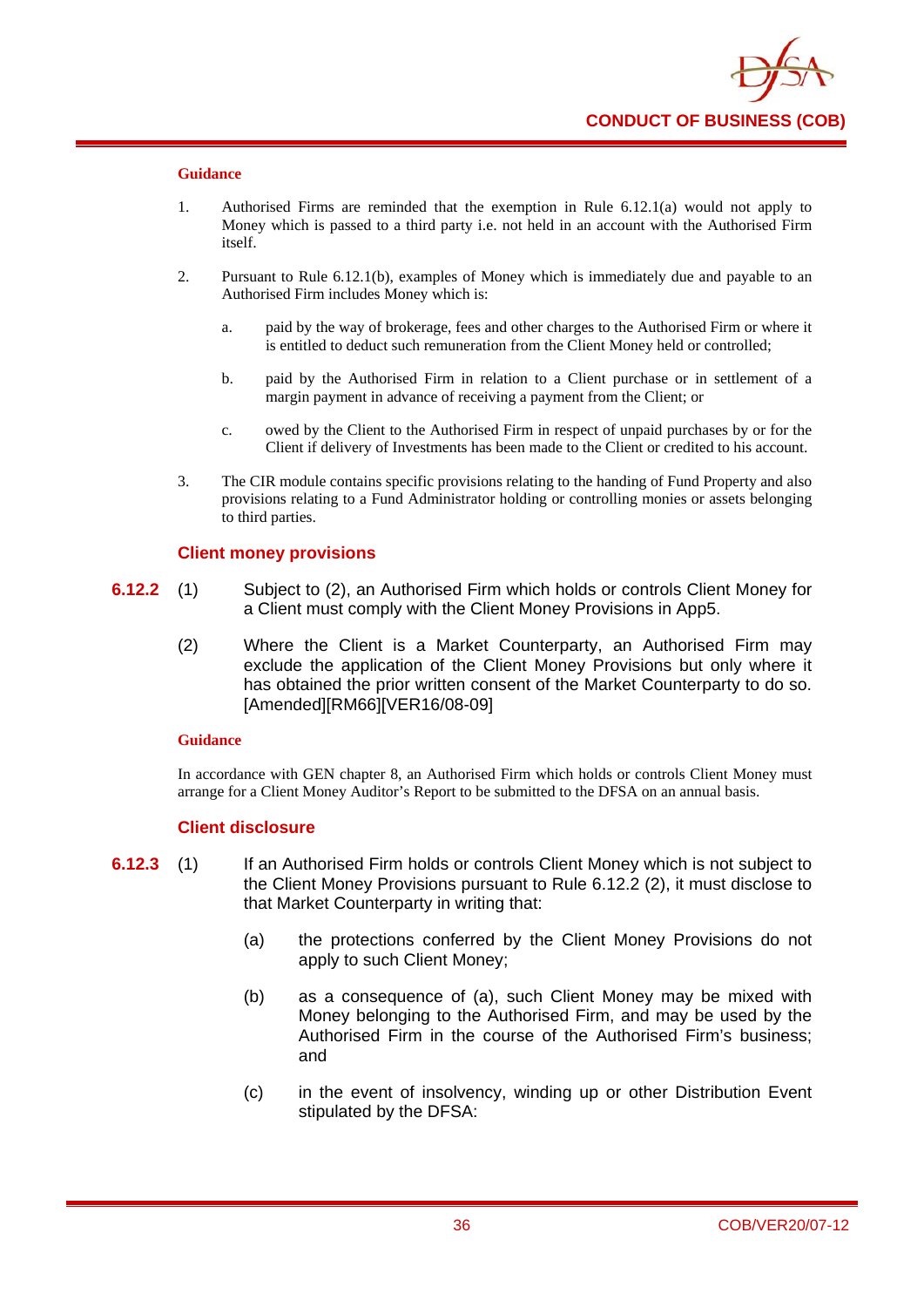

- (i) in the case of a Domestic Firm, such Client Money will be subject to and distributed in accordance with the DFSA Client Money Distribution Rules; and
- (ii) in the case of a non-Domestic Firm, such Client Money will be subject to a regime which may differ from the regime applicable in the DIFC.
- (2) The Authorised Firm must obtain that Market Counterparty's written acknowledgement of the disclosures made in (1) prior to holding or controlling Client Money for that Market Counterparty.

[Amended][RM66][VER16/08-09]

## **Distribution event**

**6.12.4** Following a Distribution Event, an Authorised Firm must comply with the Client Money Distribution Rules and all Client Money will be subject to such Rules.

## **Record keeping**

- **6.12.5** (1) An Authorised Firm must maintain records:
	- (a) which enable the Authorised Firm to demonstrate compliance with Rule 6.11.2;
	- (b) which enable the Authorised Firm to demonstrate and explain all entries of Money held or controlled in accordance with this chapter; and
	- (c) of all cheques received and forwarded in accordance with Rule 6.12.1(e).
	- (2) Records must be kept for a minimum of six years.

### **Guidance**

The DFSA expects an Authorised Firm to maintain proper books and accounts based on the doubleentry booking principle. They should be legible, up to date and contain narratives with the entries which identify and provide adequate information about each transaction. Entries should be made in chronological order and the current balance should be shown on each of the Authorised Firm's ledgers.

# **6.13 Client investments**

- **6.13.1** An Authorised Firm must treat all Investments held or controlled on behalf of a Client in the course of, or in connection with, the carrying on of Investment Business as Client Investments.
- **6.13.2** An Authorised Firm which holds or controls Client Investments must have systems and controls in place to ensure the proper safeguarding of Client Investments.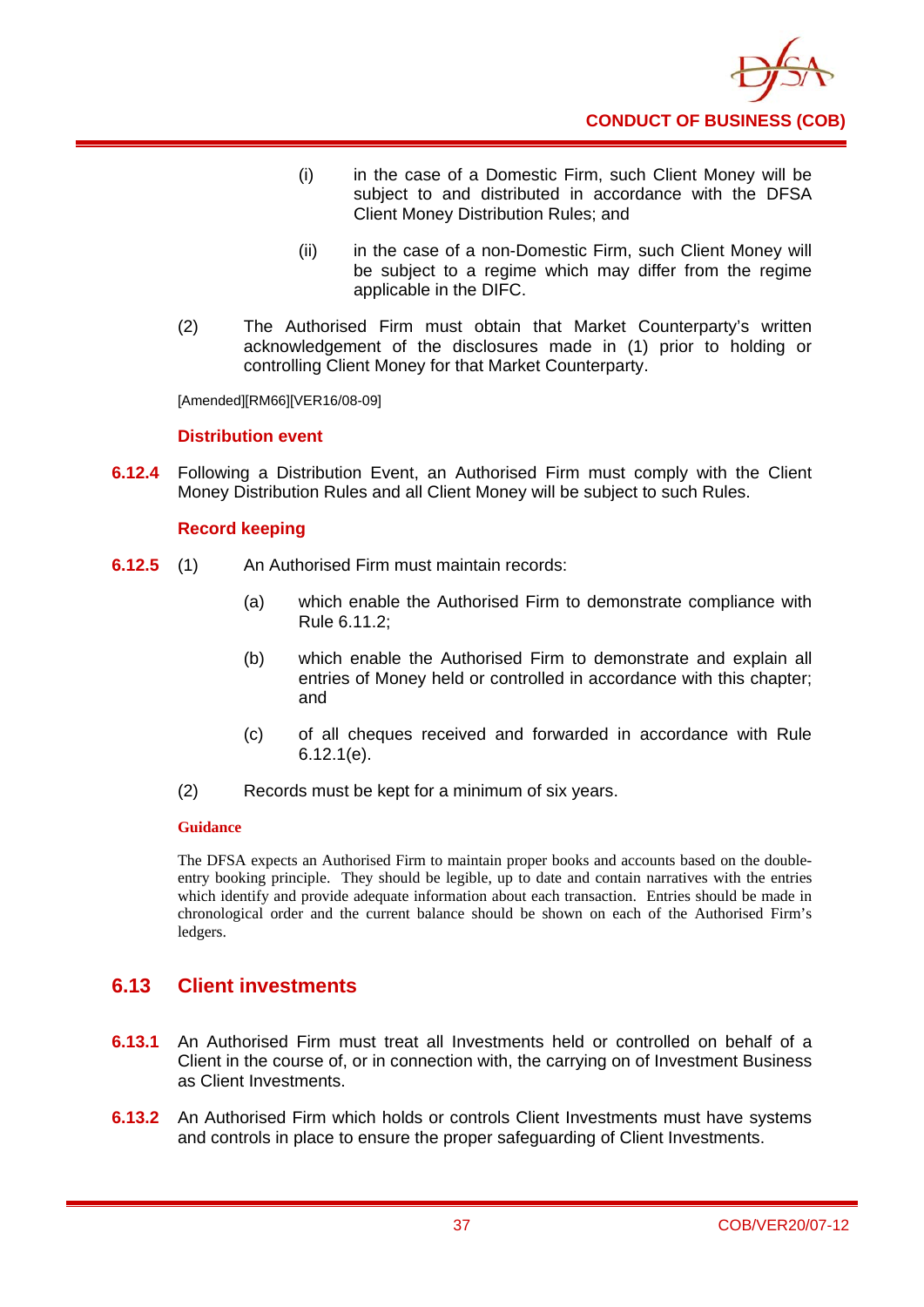

Instead of safeguarding Client Investments, an Authorised Firm may choose to safeguard Client Money equal to the value of the Client Investments.

- **6.13.3** (1) Subject to (2), an Authorised Firm:
	- (a) holding or controlling Client Investments;
	- (b) Providing Custody; or
	- (c) Arranging Custody

in or from the DIFC must do so in accordance with the Safe Custody Provisions in App6.

[Amended][RM66][VER16/08-09]

(2) The Safe Custody Provisions in App6 do not apply to Client Investments held as Collateral unless stated otherwise.

## **Holding collateral**

- **6.13.4** Before an Authorised Firm holds Collateral from a Client it must disclose to that Client:
	- (a) the basis and any terms governing the way in which the Collateral will be held, including any rights which the Authorised Firm may have to realise the Collateral;
	- (b) if applicable, that the Collateral will not be registered in that Client's own name;
	- (c) if applicable, that the Authorised Firm proposes to return to the Client Collateral other than the original Collateral, or original type of Collateral; and
	- (d) that in the event of the insolvency, winding up or other Distribution Event stipulated by the DFSA:
		- (i) of a Domestic Firm, any excess Collateral will be sold and the resulting Client Money shall be distributed in accordance with the DFSA Client Money Distribution Rules; or
		- (ii) of a non-Domestic Firm, that Collateral will be subject to a regime which may differ from the regime applicable in the DIFC.
- **6.13.5** Before an Authorised Firm deposits Client's Collateral with a third party it must notify the third party that:
	- (a) the Collateral does not belong to the Authorised Firm and must therefore be held by the third party in a segregated Client Account in a name that clearly identifies it as belonging to the Authorised Firm's Clients; and

[Amended][RM66][VER16/08-09]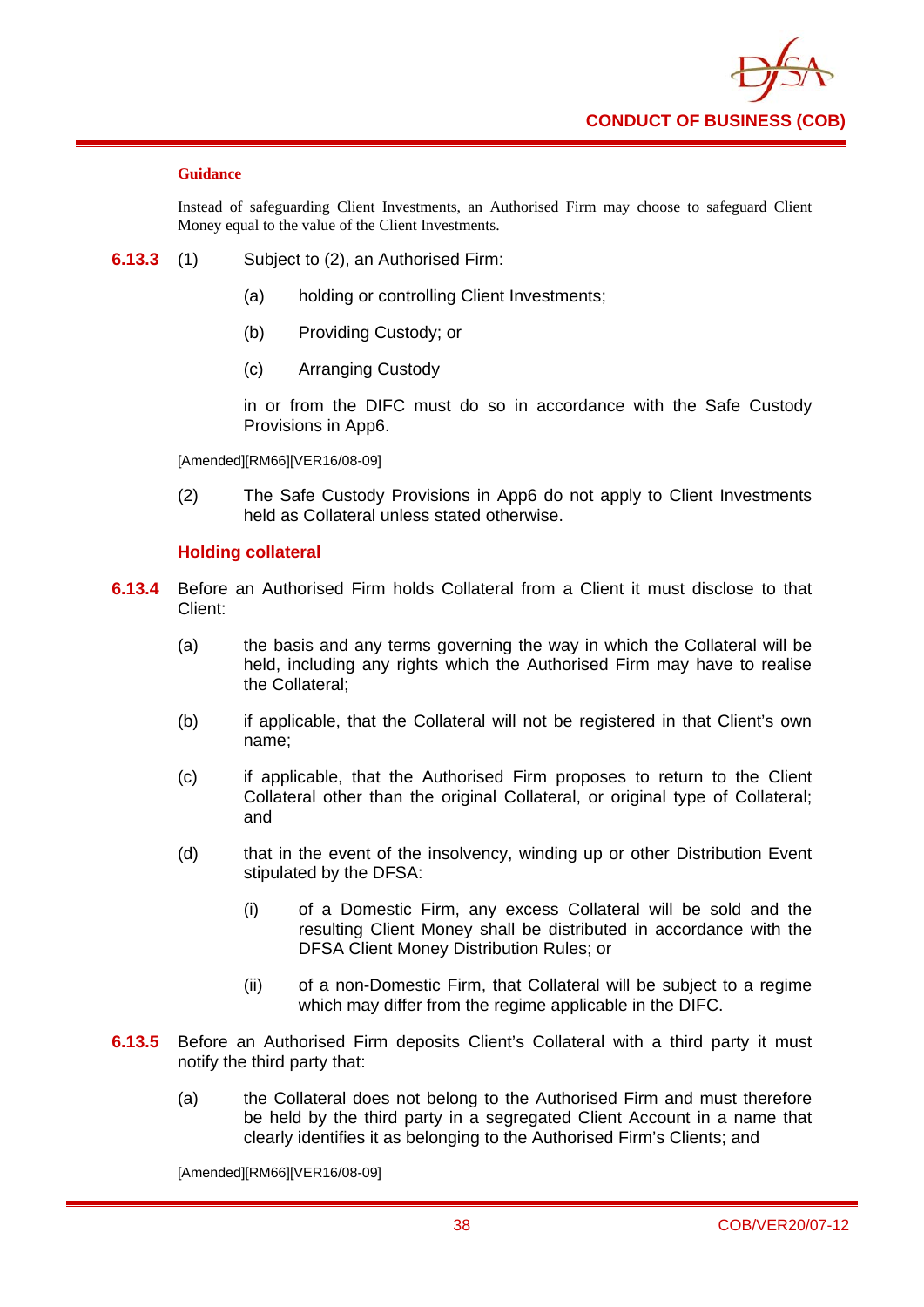

- (b) the third party is not entitled to claim any lien or right of retention or sale over the Collateral except to cover the obligations owed to the third party which gave rise to that deposit, pledge, charge or security arrangement or any charges relating to the administration or safekeeping of the Collateral.
- **6.13.6** (1) An Authorised Firm may only permit Client's Collateral to be held by a third party where it has reasonable grounds to believe that the third party is, and remains, suitable to hold that Collateral.
	- (2) An Authorised Firm must be able to demonstrate to the DFSA's satisfaction the grounds upon which it considers the third party to be suitable to hold Client's Collateral.
- **6.13.7** (1) An Authorised Firm must take reasonable steps to ensure that the Collateral is properly safeguarded.
	- (2) An Authorised Firm must withdraw the Collateral from the third party where the Collateral is not being properly safeguarded unless the Client has indicated otherwise in writing.
- **6.13.8** An Authorised Firm holding Client's Collateral must send a statement every six months to the Client in accordance with section A6.8.
- **6.13.9** An Authorised Firm must reconcile the Client's Collateral in accordance with section A6.9.

# **6.14 Record keeping**

- **6.14.1** (1) An Authorised Firm must maintain records:
	- (a) which enable the Authorised Firm to demonstrate compliance with Rule 6.11.2; and
	- (b) which enable the Authorised Firm to demonstrate and explain all entries of Client Investments and Collateral held or controlled in accordance with this chapter.
	- (2) Records must be kept for a minimum of six years.

# **6.15 ATS Operators**

# **Application**

**6.15.1** This section applies to an Authorised Firm which is an ATS Operator.

# **Access to an ATS**

**6.15.2** An ATS Operator must not allow any Person to access an ATS operated by it, unless that Person is a Professional Client.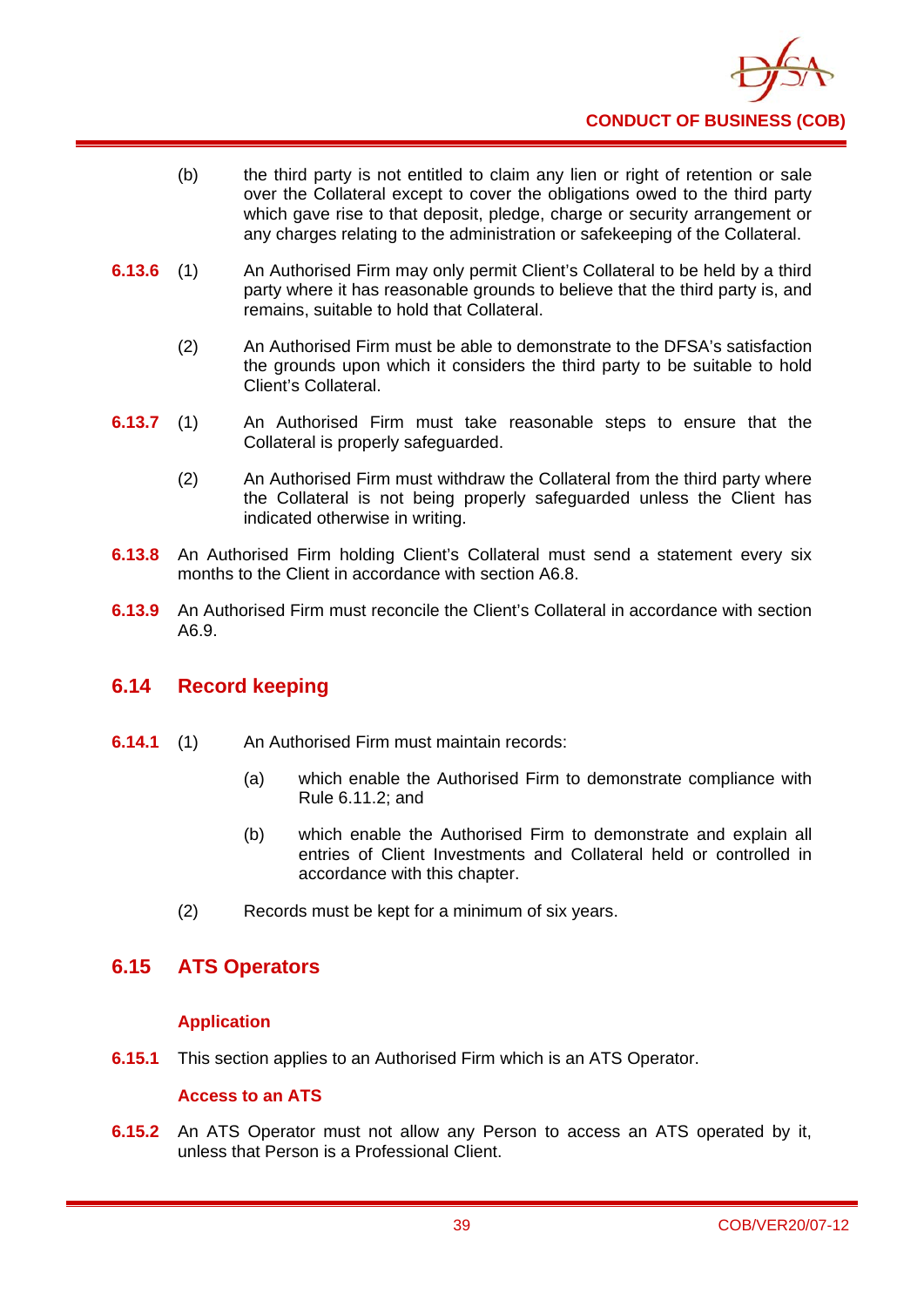

## **Client Disclosures**

- **6.15.3** Before granting a Client access to an ATS an ATS Operator must ensure that the Client is provided in writing with the following details:
	- (a) sufficient information about how the ATS operates to enable the Client to use the system efficiently and to understand any material risks involved in using the system. Such information should include any dealing processes and rules of the system;
	- (b) the arrangements for clearing and settlement of transactions and the responsibilities of the ATS Operator in relation to this;
	- (c) a statement as to whether transactions executed using the ATS are reported to an Authorised Market Institution or any other regulated exchange. If transactions are to be reported then the ATS Operator must provide details as to the identity of the Authorised Market Institution or other regulated exchange and the arrangements for providing such information;
	- (d) the trading procedures that may be adopted in the event of system disruption; and
	- (e) the circumstances in which the ATS Operator may revise the terms of, or terminate, a Client's access to the ATS.

### **Systems and controls**

- **6.15.4** An ATS Operator must establish and maintain systems and controls to ensure:
	- (a) fair and orderly trading;
	- (b) the equitable treatment of Clients;
	- (c) fair pricing of the Investments having regard to the time, quantity and other specifications of the quote or order; and
	- (d) that sufficient information about quotes, orders and completed transactions is made available to Clients of the system in a timely manner.

### **Guidance**

- 1. The appropriateness of different arrangements for particular systems and controls depends upon a number of factors including the nature of the Investments being traded, the nature and characteristics of the ATS and the significance of the ATS to the overall market.
- 2. For the purposes of Rule 6.15.4(d), information should be available to Clients of the system close to the time when the quote or order is given or the transaction is executed.

## **Information**

**6.15.5** An ATS Operator must provide, or be reasonably satisfied that there is publicly available, sufficient information to enable Clients of the system to make a reasonably informed judgement about the value of each Investment traded on the ATS and the risks associated with that Investment.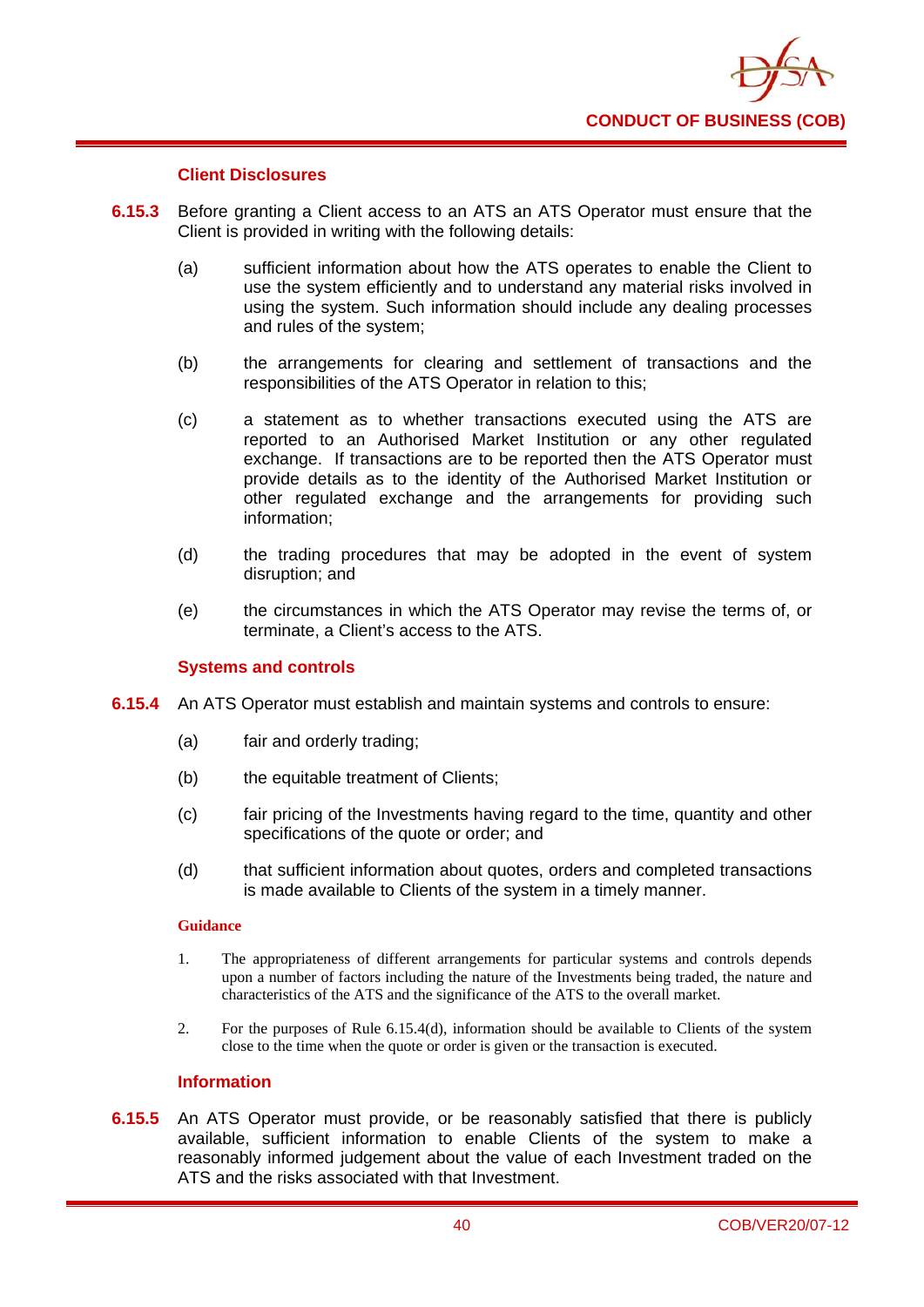

- **6.15.6** Where Investments traded on the ATS are also traded on the facilities of an AMI or other regulated exchange, or are substantially the same as Investments traded on such facilities, an ATS Operator must establish and maintain systems and controls to ensure details of:
	- (a) quotes and orders that the ATS displays to Clients of the system; and
	- (b) prices, volumes and times of completed transactions,

are made publicly available in a timely manner and on reasonable commercial terms.

#### **Guidance**

- 1. For the purposes of Rule 6.15.6, information should be made publicly available within a reasonable period.
- 2. An Authorised Firm may make information publicly available by publishing the information itself, for example, by posting data on a web-site, or by arranging with a third party to publish the information.

### **Monitoring and Disclosure**

- **6.15.7** An ATS Operator must monitor transactions undertaken on the ATS to identify suspected or actual breaches of any rules, procedures or agreements relating to fair and orderly trading and Market Misconduct.
- **6.15.8** A breach of an ATS Operator's rules relating to fair and orderly trading on the ATS is a prescribed matter for the purposes of Article 67(1)(e) of the Regulatory Law 2004.

### **Record Keeping**

**6.15.9** An ATS Operator must keep records of transactions conducted through its facilities for a period of not less than six years.

# **7 CORE RULES - INSURANCE**

# **7.1 Application**

- **7.1.1** (1) The Rules in this chapter apply to an Authorised Firm with respect to the conduct in or from the DIFC of Insurance Business, Insurance Intermediation or Insurance Management to the extent specified in any Rule.
	- (2) The Rules in this chapter do not apply to an Insurer that is an Authorised ISPV with the exception of the Rules in section 7.2.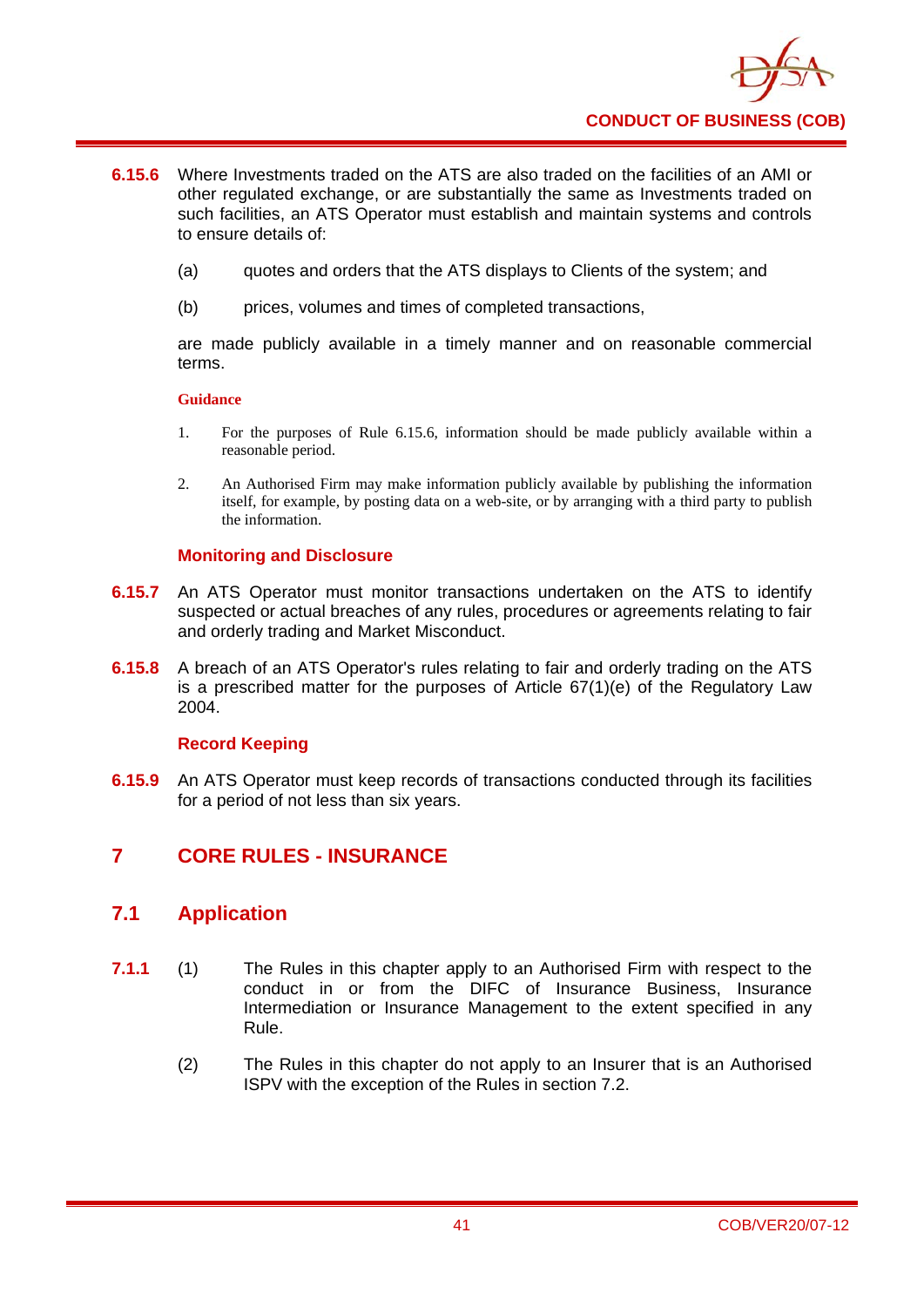

# **7.2 Insurance business and intermediation restrictions**

- **7.2.1** An Authorised Firm may only conduct Insurance Business or Insurance Intermediation with or for a Client to the extent specified in this section.
- **7.2.2** An Authorised Firm must ensure that it does not:
	- (a) if it is an Insurer, Effect a Contract of Insurance or Carry Out a Contract of Insurance through an establishment maintained by it in the DIFC; or
	- (b) if it is an Insurance Intermediary, act in relation to a Contract of Insurance;

where the contract is in relation to a risk situated within the U.A.E, unless the risk is situated in the DIFC, or the contract is one of re-insurance.

[Amended][RM61][VER15/01-09]

#### **Guidance**

The classes of insurance are set out in GEN App4.

- **7.2.3** An Insurer must ensure that it does not carry on, through an establishment maintained by it in the DIFC, both Long-Term Insurance Business and General Insurance Business unless the General Insurance Business is restricted to Class 1 or Class 2 or both.
- **7.2.4** An Insurer which is a Protected Cell Company must ensure that all Insurance Business is attributable to a particular Cell of that Insurer.
- **7.2.5** An Insurer must not carry on any activity other than Insurance Business unless it is an activity in direct connection with or for the purposes of such business. For the purposes of this Rule, Managing Assets is not an activity in connection with or for the purposes of Insurance Business.

- 1. The following activities will normally be considered in direct connection with or for the purposes of Insurance Business carried on by an Insurer:
	- a. investing, reinvesting or trading, as investor or rabb ul maal and for the Insurer's own account, that of its Subsidiary, its Holding Company or any Subsidiary of its Holding Company but not any other party, in Securities, loans, investment accounts, units or shares in collective investment funds, certificates of mudaraba, certificates of musharaka or other forms of investments that are intended to earn profit or return for the investor;
	- b. rendering other services related to Insurance Business operations including, but not limited to, actuarial, risk assessment, loss prevention, safety engineering, data processing, accounting, claims handling, loss assessment, appraisal and collection services<sup>.</sup>
	- c. acting as agent for another insurer in respect of contracts of insurance in which both insurers participate; and
	- d. establishing Subsidiaries or Associates engaged or organised to engage exclusively in one or more of the businesses specified above.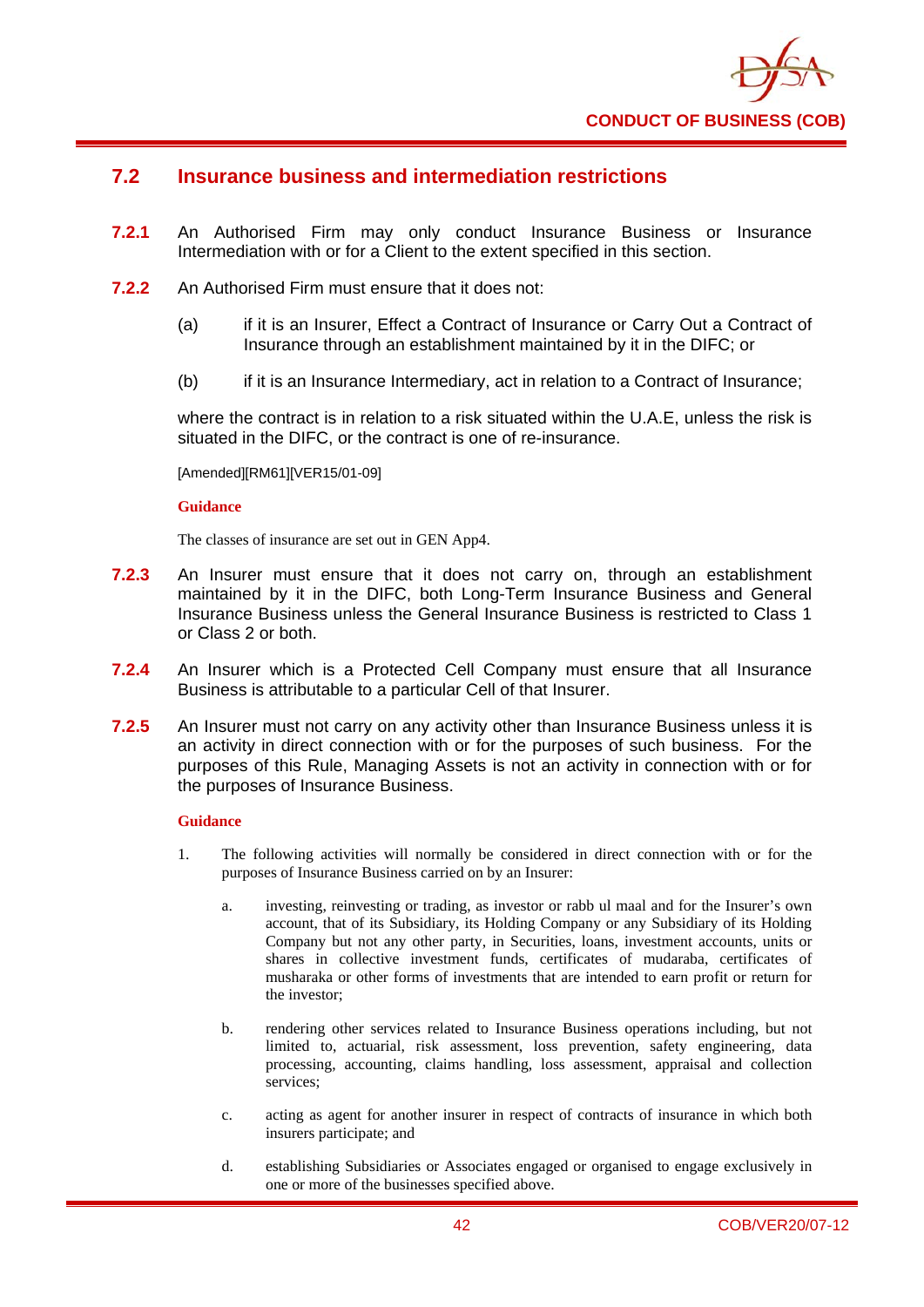

2. The DFSA may give individual guidance on other business activities that may be determined to be in direct connection with Insurance Business.

# **7.3 Communication of information and marketing material**

## **General obligation**

- **7.3.1** (1) When communicating any information in relation to Insurance Business, Insurance Intermediation or Insurance Management to a Person, an Authorised Firm must take reasonable steps to ensure that the communication is clear, fair and not misleading.
	- (2) An Insurer, Insurance Intermediary or Insurance Manager must not, in any form of communication with a Person, attempt to limit or avoid any duty or liability it may have to that Person under the Regulatory Law 2004 or Rules.
	- (3) An Insurer or Insurance Intermediary must, when providing or directing marketing material to a Retail Client, comply with the requirements in section 3.2, if the marketing material relates to a Direct Long-Term Insurance Contract.

# **7.4 Client's duty of disclosure**

- **7.4.1** An Insurer or Insurance Intermediary must explain to a Client:
	- (a) the Client's duty to disclose all circumstances material to the insurance both before the insurance commences and during the continuance of the policy; and
	- (b) the consequence of any failure by the Client to make such disclosures.
- **7.4.2** An Insurance Intermediary must explain to a Client that all answers or statements given on a proposal form, claim form or any other relevant document are the Client's own responsibility and that the Client is responsible for checking the accuracy of such information.
- **7.4.3** If an Insurance Intermediary believes that any disclosure of material facts by a Client is not true, fair or complete, it must request the Client to make the necessary true, fair or complete disclosure, and if this is not forthcoming must consider declining to continue acting on that Client's behalf.

# **7.5 Authorised Firm's duty of disclosure**

- **7.5.1** (1) An Insurer or Insurance Intermediary must disclose to a Client:
	- (a) the name and address of the insurer or insurers effecting the Contract of Insurance;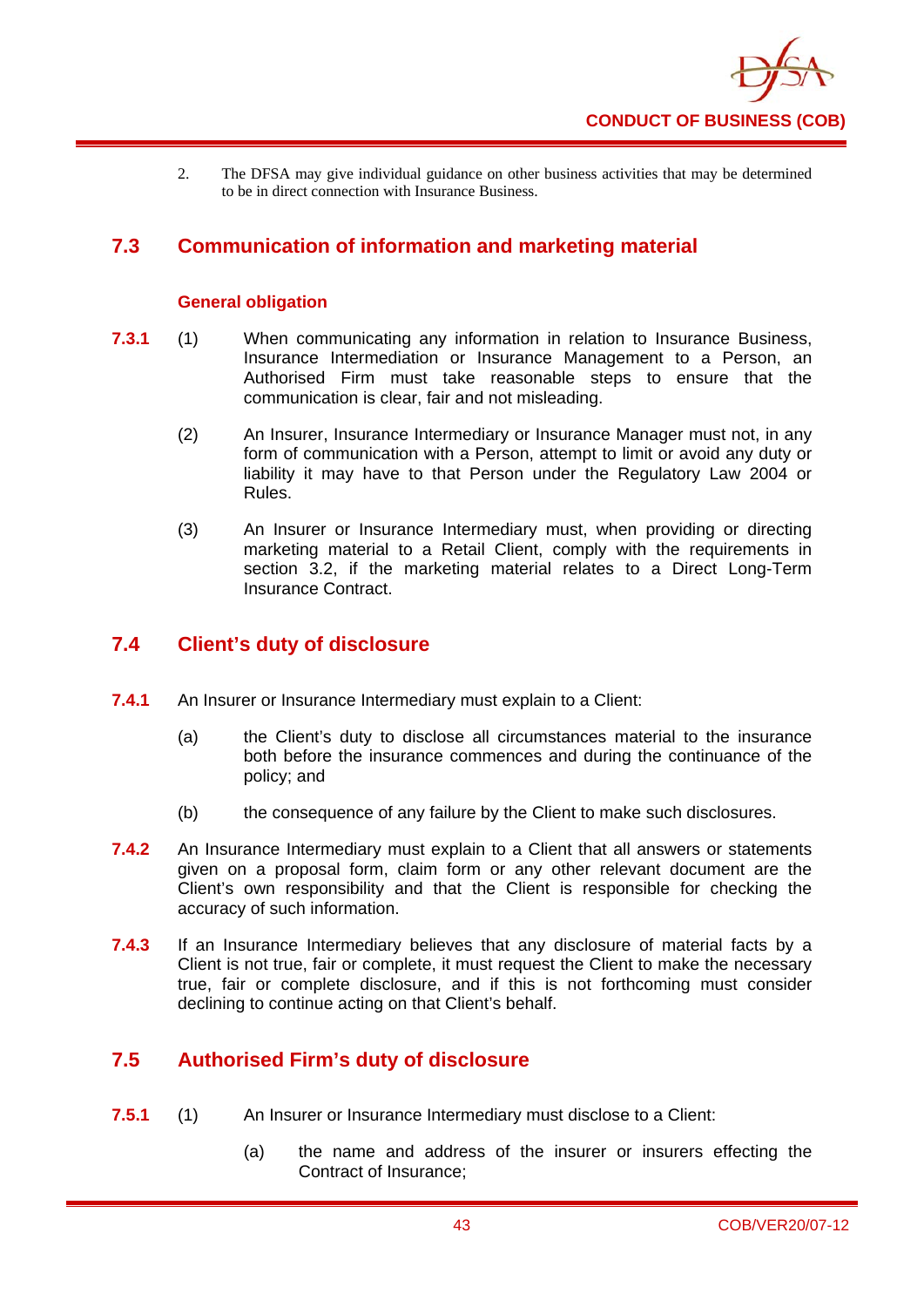

- (b) its own name and address where different; and
- (c) contact details of the Person to whom a claim is to be notified.
- (2) The disclosures in (1) must be made before effecting or placing the Contract of Insurance, or as soon as reasonably practicable thereafter.
- **7.5.2** (1) An Insurance Intermediary must, before providing any Insurance Intermediation service to a Person as a Retail Client, disclose whether any advice or information is or will:
	- (a) be provided on the basis of a fair analysis of the market;
	- (b) not be provided on the basis of a fair analysis of the market because of any contractual agreement it has with any particular insurer or insurers to deal with only their products; or
	- (c) even if there are no contractual agreements of the type referred to in (b), not be provided on the basis of a fair analysis of the market.
	- (2) If (1) (b) or (c) applies, the Insurance Intermediary must, if requested by the Retail Client, provide to that Client a list of insurers with whom it deals or may deal in relation to the relevant Contracts of Insurance.
	- (3) An Insurance Intermediary must, before providing any Insurance Intermediation service to a Client, disclose to that Client whether it acts on behalf of an insurer or any other Person or acts independently on behalf of Clients.

An Insurance Intermediary should not represent itself as providing advice or information on the basis of a fair analysis of the market unless it has considered a sufficiently broad range of Contracts of Insurance and based its decision on an adequate analysis of those contracts.

# **7.6 Disclosure of costs and remuneration**

**7.6.1** An Insurer, Insurance Intermediary or Insurance Manager must provide details of the costs of each Contract of Insurance or Insurance Intermediation service or Insurance Management service offered to a Client.

- 1 The disclosure required by this Rule should include any premiums, fees, charges or taxes payable by the Client, whether or not these are payable to the Authorised Firm.
- 2 The disclosure should be made in terms readily understandable by the Client, taking into account the knowledge held by that Client in relation to the type of insurance in question.
- **7.6.2** An Insurer or Insurance Intermediary must, where any premium is payable through a Credit Facility made available to a Retail Client, disclose any interest, profit rate or charges payable by the Client for using that facility.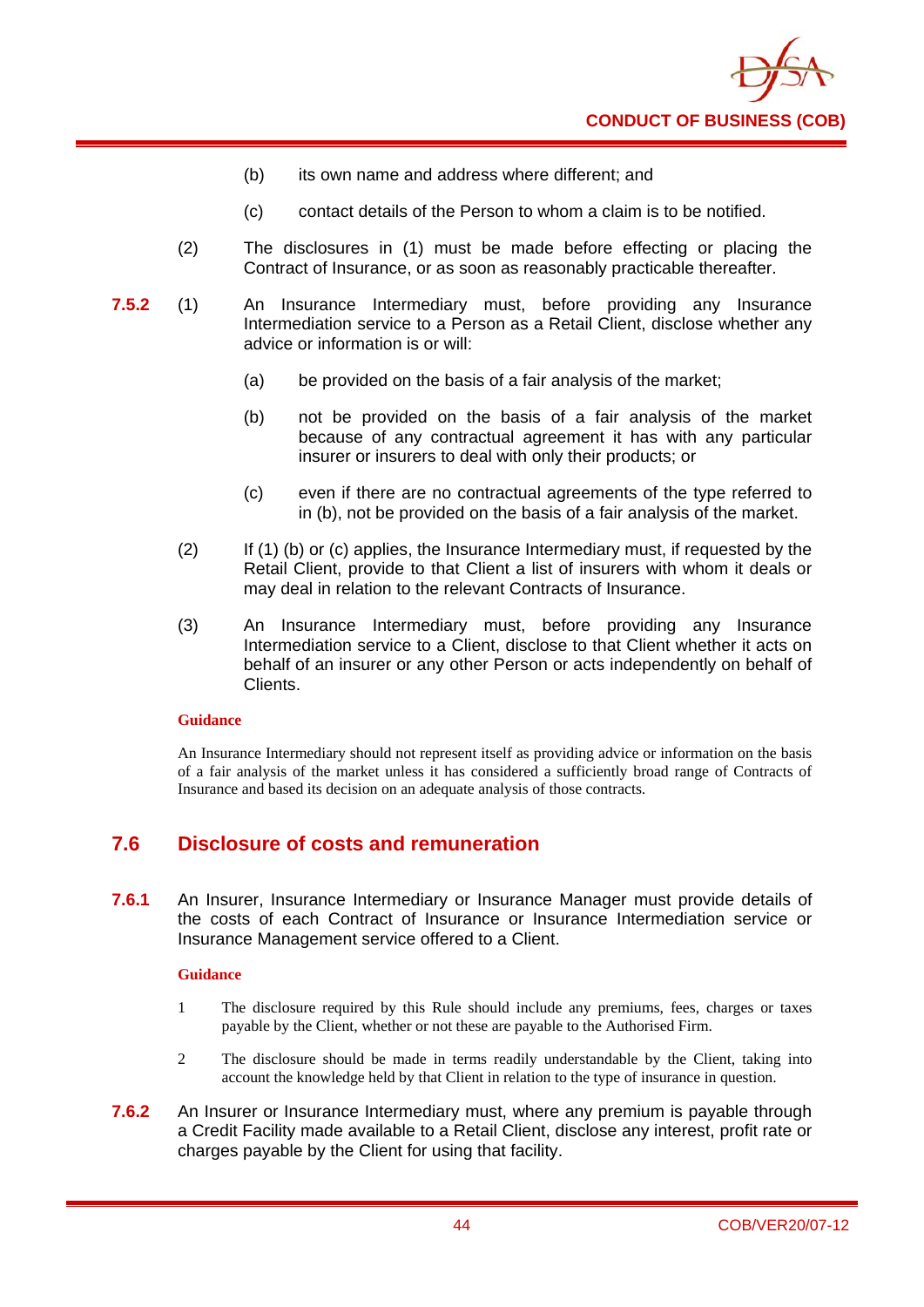

- **7.6.3** An Insurer, Insurance Intermediary or Insurance Manager must ensure that it does not impose any new costs, fees or charges without first disclosing the amount and the purpose of those charges to the Client.
- **7.6.4** (1) An Insurer, Insurance Intermediary or Insurance Manager must, on the request of any Client, disclose to that Client all commissions and other economic benefits accruing to the Authorised Firm or any member of the same Group from:
	- (a) any Insurance Intermediation business;
	- (b) any Insurance Management business; or
	- (c) any other business connected to or related to the provision of such business;

transacted by the Authorised Firm on behalf of that Client.

(2) The requirement to disclose the information under (1) does not apply where an Insurance Intermediary acts solely on behalf of a single insurer, and this fact has been disclosed to the Client.

# **7.7 Information about the proposed insurance**

- **7.7.1** An Insurer or Insurance Intermediary must provide adequate information in a comprehensive and timely manner to enable a Client to make an informed decision about the Contract of Insurance that is being proposed.
- **7.7.2** Without limiting the generality of the disclosure obligation under section 7.5, an Insurer or Insurance Intermediary must, for the purpose of complying with the obligation under that section:
	- (a) provide to a Client information about the key features of any insurance proposed including the essential cover and benefits, any significant or unusual restrictions, exclusions, conditions or obligations, and the applicable period of cover; and
	- (b) explain, except where the insurance cover is sourced from a single insurer, the differences in and the relative costs of similar types of insurance as proposed.

### **Guidance**

When deciding to what extent it is appropriate to explain the terms and conditions of a particular insurance the Insurer or Insurance Intermediary should take into consideration the knowledge held by the Client in relation to the type of insurance in question.

# **Specific disclosure for Long-Term Insurance**

**7.7.3** Where an Insurer or an Insurance Intermediary proposes Direct Long-Term Insurance to a Retail Client, the disclosure for the purposes of this section must include: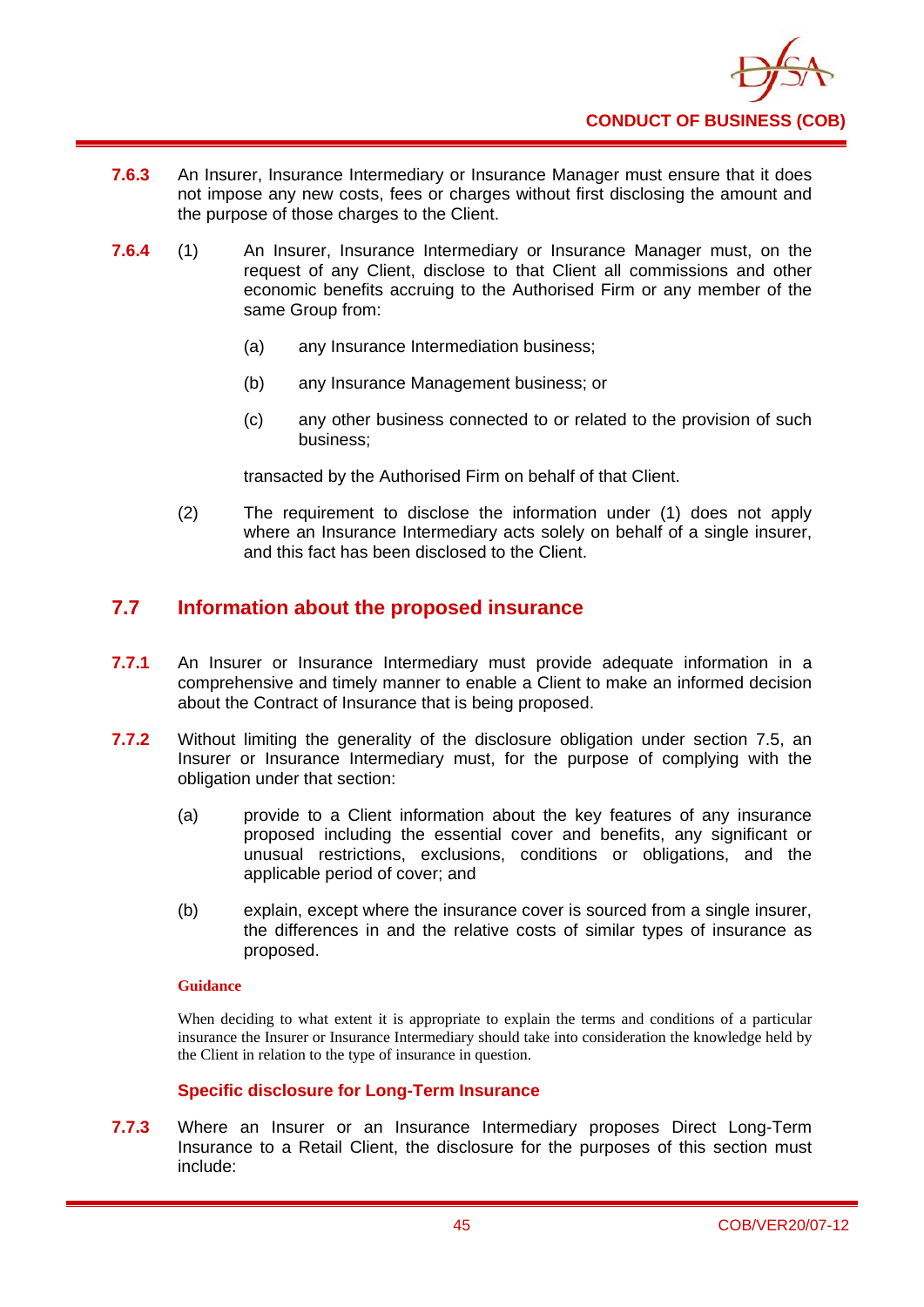

- (a) the method of calculation of any bonuses;
- (b) an indication of surrender values and paid-up values, and the extent to which any such values are guaranteed;
- (c) for unit-linked insurance contracts, definition of the units to which they are linked, and a description of the underlying assets;
- (d) the basis of any projections included in the information; and
- (e) any facts that are material to the decision to invest, including risks associated with the investment and factors that may adversely affect the performance of the investments.
- **7.7.4** [Deleted][RM69][VER18/03-10]

# **7.8 Suitability**

- **7.8.1** An Insurer or an Insurance Intermediary must comply with the suitability requirement set out in section 3.4 when conducting any Insurance or Insurance Intermediation Business with or for a Retail Client in respect of Direct Long-Term Insurance.
- **7.8.2** (1) Subject to Rule 7.8.3, an Insurer or Insurance Intermediary must only make a recommendation to a Retail Client to enter into a Contract of Insurance that is General Insurance where it has taken reasonable steps to ensure that the recommended Contract of Insurance is suitable in light of the Client's demands and needs.
	- (2) The Insurer or Insurance Intermediary must obtain from a Retail Client such information as is necessary to identify the Client's circumstances and objectives, and consider whether the terms of the particular contract of General Insurance meet the requirements identified.
- **7.8.3** An Insurer and an Insurance Intermediary may only recommend to a Client a contract of General Insurance that does not meet all the Client's requirements if it clearly explains to the Client, at the point of making the recommendation, that the contract does not fully meet the Client's requirements and the differences in the insurance recommended.

#### **Guidance**

When deciding what level of explanation is appropriate for a Client to whom a contract of insurance that does not fully meet that Client's requirements is recommended, the Insurer or Insurance Intermediary should take into consideration the knowledge held by the Client in relation to the type of insurance in question.

**7.8.4** Where an Insurance Intermediary is instructed to obtain insurance which is contrary to the advice that it has given to a Client, the Insurance Intermediary must obtain from the Client written confirmation of the Client's instructions before arranging or buying the relevant insurance.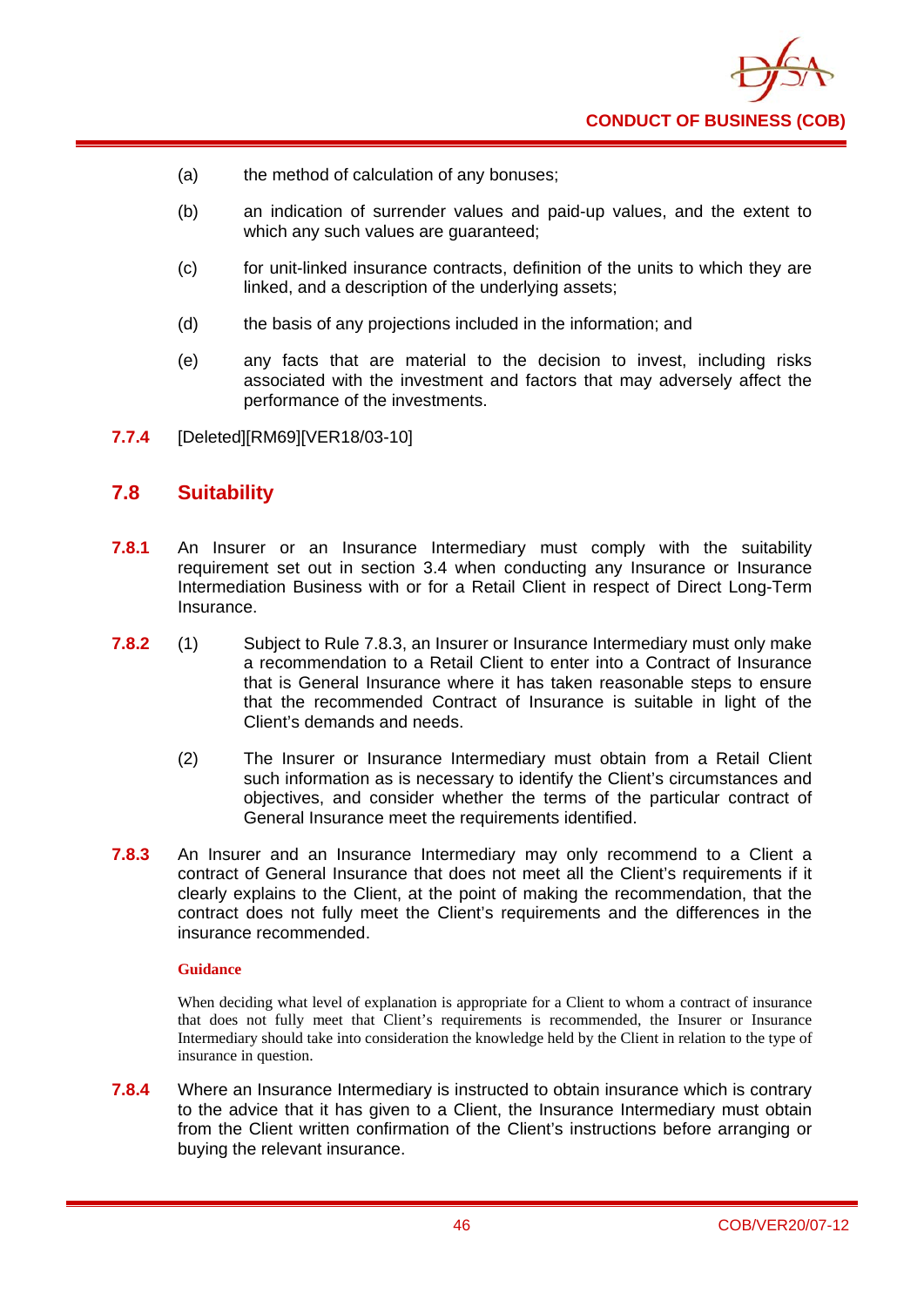

# **7.9 Managing conflicts of interest**

- **7.9.1** (1) An Insurance Intermediary or Insurance Manager must manage any conflict of interest to ensure that all its Clients are fairly treated and not prejudiced by any such interests.
	- (2) An Insurance Intermediary or Insurance Manager must manage the conflict of interest by disclosing such conflict to the Clients in writing either generally or in relation to a specific Transaction.
	- (3) If an Insurance Intermediary or Insurance Manager is unable to manage a conflict of interest, it must decline to act for the Client.

# **7.10 Placement of Insurance**

### **Instructions**

**7.10.1** An Insurance Intermediary must not place a Contract of Insurance with or on behalf of an insurer unless it has satisfied itself on reasonable grounds that the insurer may lawfully effect that contract under the laws of the jurisdictions in which the insurer and the risk are located.

#### **Quotations**

**7.10.2** When giving a quotation, an Insurance Intermediary must take due care to ensure the accuracy of the quotation and its ability to obtain the insurance at the quoted terms.

## **Confirmation of cover**

- **7.10.3** (1) An Insurer, in Effecting Contracts of Insurance, must promptly document the principal economic and coverage terms and conditions agreed upon under any Contract of Insurance and finalise such contract in a timely manner.
	- (2) An Insurer or Insurance Intermediary must, as soon as reasonably practicable, provide a Client with written confirmation and details of the insurance which it has effected for the Client or has obtained on behalf of the Client, including any changes to an existing Contract of Insurance.
	- (3) An Insurer or Insurance Intermediary must, as soon reasonably practicable, provide the Client with the full policy documentation where this was not included with the confirmation of cover.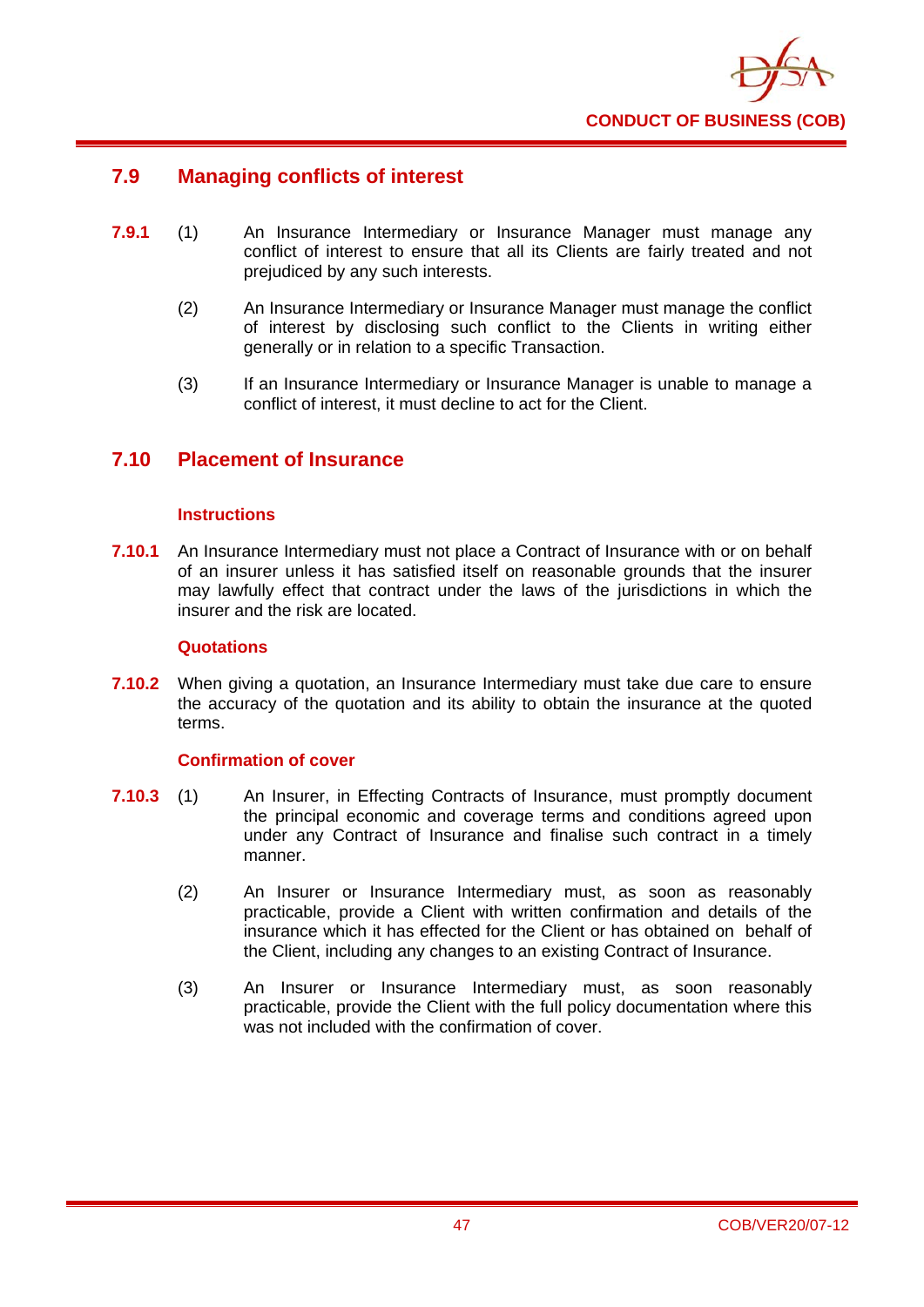

# **7.11 Providing an ongoing service**

## **Amendments to and renewal of insurance**

- **7.11.1** (1) An Insurer or Insurance Intermediary must deal promptly with a Client's request for an amendment to the insurance cover and provide the Client with full details of any premium or charges to be paid or returned.
	- (2) An Insurer or Insurance Intermediary must provide a Client with written confirmation when the amendment is made and remit any return premium or charges due to the Client without delay.
- **7.11.2** An Insurer or Insurance Intermediary must give adequate advance notification to a Client of the renewal or expiration date of an existing insurance policy so as to allow the Client sufficient time to consider whether continuing cover is required.
- **7.11.3** On expiry or cancellation of the insurance, at the request of the Client, an Insurer or Insurance Intermediary must promptly make available all documentation and information to which the Client is entitled.

## **Claims**

- **7.11.4** Where an Insurance Intermediary handles insurance claims it must:
	- (a) on request, give the Client reasonable guidance in pursuing a claim under the relevant policy;
	- (b) handle claims fairly and promptly and keep the Client informed of progress;
	- (c) inform the Client in writing, with an explanation, if it is unable to deal with any part of a claim; and
	- (d) forward settlement of any claim, as soon as reasonably practicable, once it has been agreed.
- **7.11.5** An Insurer must:
	- (a) handle claims fairly and promptly;
	- (b) keep the Client informed of the progress of the claim;
	- (c) not reject a claim unreasonably;
	- (d) if only part of a claim is accepted:
		- (i) provide a clear statement about the part of the claim that is accepted; and
		- (ii) give clear reasons for rejecting that part of the claim that has not been accepted; and
	- (e) settle the claim promptly.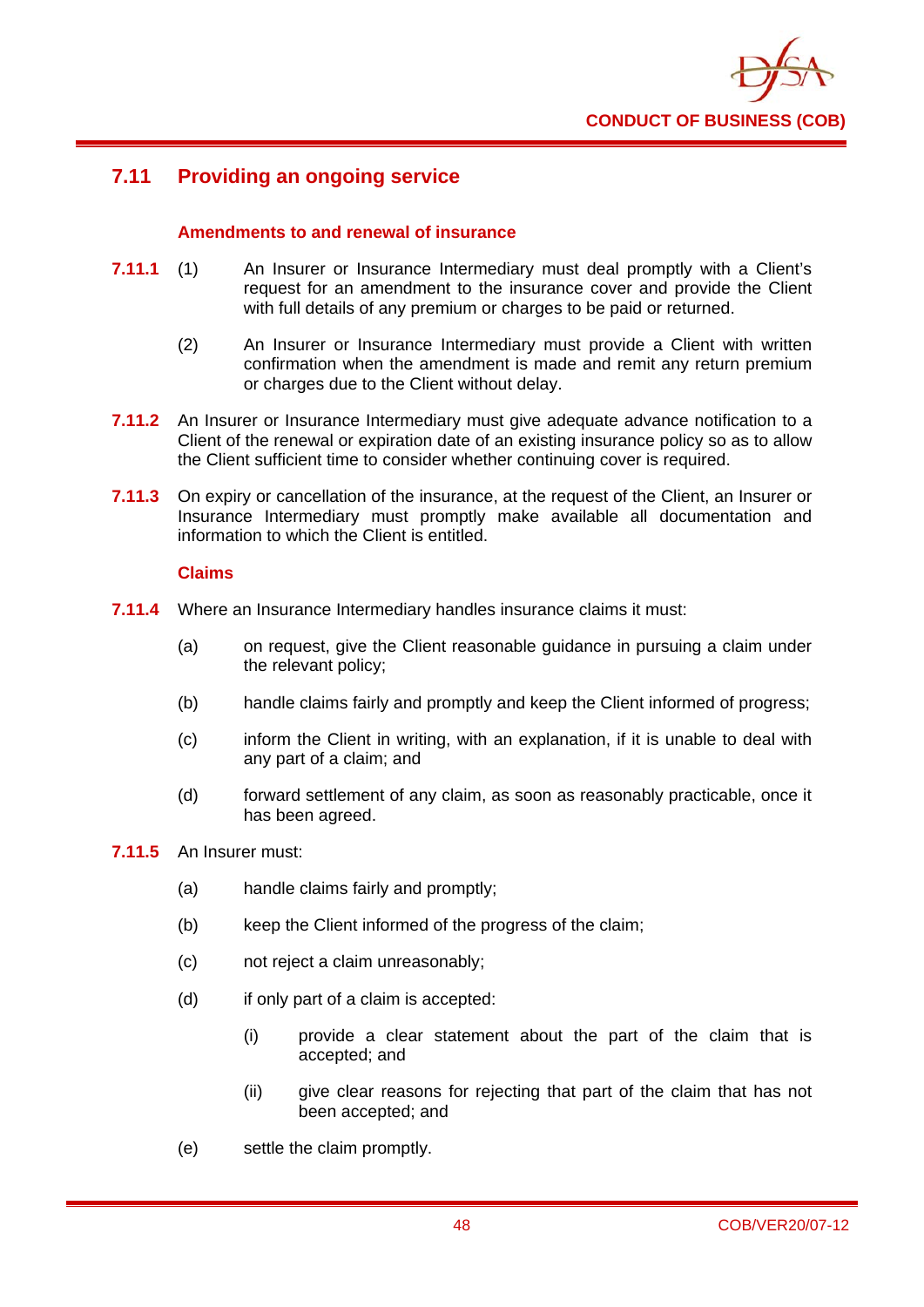

# **7.12 Insurance monies**

# **Application**

**7.12.1** This section applies to an Insurance Intermediary and an Insurance Manager, in respect of activities carried on in or from the DIFC.

## **General**

- **7.12.2** (1) Insurance Monies are, subject to (2), any monies arising from Insurance Intermediation or the Insurance Management business which are any of the following:
	- (a) premiums, additional premiums and return premiums of all kinds;
	- (b) claims and other payments due under Contracts of Insurance;
	- (c) refunds and salvages;
	- (d) fees, charges, taxes and similar fiscal levies relating to Contracts of Insurance;
	- (e) discounts, commissions and brokerage; or
	- (f) monies received from or on behalf of a Client of an Insurance Manager, in relation to his Insurance Management business.
	- (2) Monies are not Insurance Monies where there is a written agreement in place between the Insurance Intermediary or Insurance Manager and the insurer to whom the relevant monies are to be paid (or from whom they have been received) under which the insurer agrees that:
		- (a) the Insurance Intermediary or Insurance Manager, as the case may be, holds as agent for the insurer all monies received by it in connection with Contracts of Insurance effected or to be effected by the insurer;
		- (b) insurance cover is maintained for the Client once the monies are received by the Insurance Intermediary or the Insurance Manager, as the case may be; and
		- (c) the insurer's obligation to make a payment to the Client is not discharged until actual receipt of the relevant monies by the Client.
- **7.12.3** In this section, a Client of an Insurance Manager means:
	- (a) any insurer for which the Insurance Manager provides Insurance Management;
	- (b) any shareholder of an insurer mentioned in (a); or
	- (c) any Person on whose behalf the Insurance Manager undertakes to establish that Person as an insurer.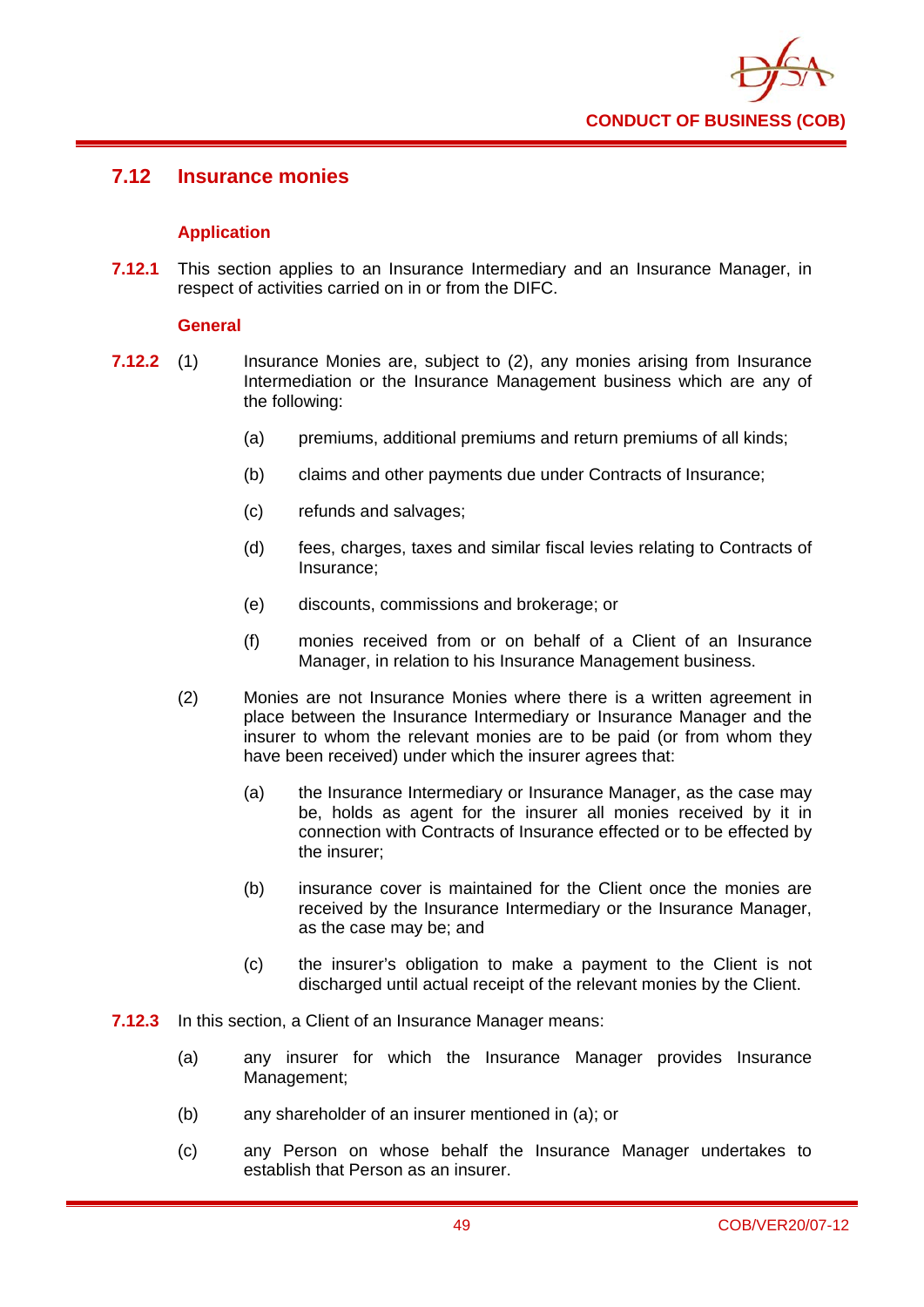- **7.12.4** For the purposes of Rule 7.12.3:
	- (a) an Insurer includes a Cell of a Protected Cell Company which is an Insurer; and
	- (b) a shareholder includes a holder of Cell Shares.

#### **Insurance money segregation**

- **7.12.5** An Insurance Intermediary or Insurance Manager when dealing with Insurance Monies must:
	- (a) maintain one or more separate Insurance Bank Accounts with an Eligible Bank in the U.A.E.;
	- (b) ensure that each Insurance Bank Account contains in its title the name of the Authorised Firm, together with the designation Insurance Bank Account (or IBA);
	- (c) prior to operating an Insurance Bank Account, give written notice to, and receive written confirmation from, the Eligible Bank that the bank is not entitled to combine the Insurance Bank Account with any other account unless that account is itself an Insurance Bank Account held by the Authorised Firm, or to any charge, encumbrance, lien, right of set-off, compensation or retention against monies standing to the credit of the Insurance Bank Account;
	- (d) pay all Insurance Monies directly and without delay into an Insurance Bank Account;
	- (e) use an Insurance Bank Account only for the following purposes:
		- (i) the receipt of Insurance Monies;
		- (ii) the receipt of such monies as may be required to be paid into the Insurance Bank Account to ensure compliance by the Authorised Firm with any conditions or requirements prescribed by the DFSA;
		- (iii) the payment to Clients or to insurers of monies due under Insurance Intermediation Business transactions;
		- (iv) the payment of all monies payable by the Authorised Firm in respect of the acquisition of or otherwise in connection with Approved Assets;
		- (v) the withdrawal of brokerage, management fees and other income related to Insurance Intermediation Business, either in cash or by way of transfer to an account in the name of the Intermediary which is not an Insurance Bank Account, provided that no such sum may be withdrawn from the Insurance Bank Account before the time at which that amount may be brought into account as income of the Insurance Intermediary;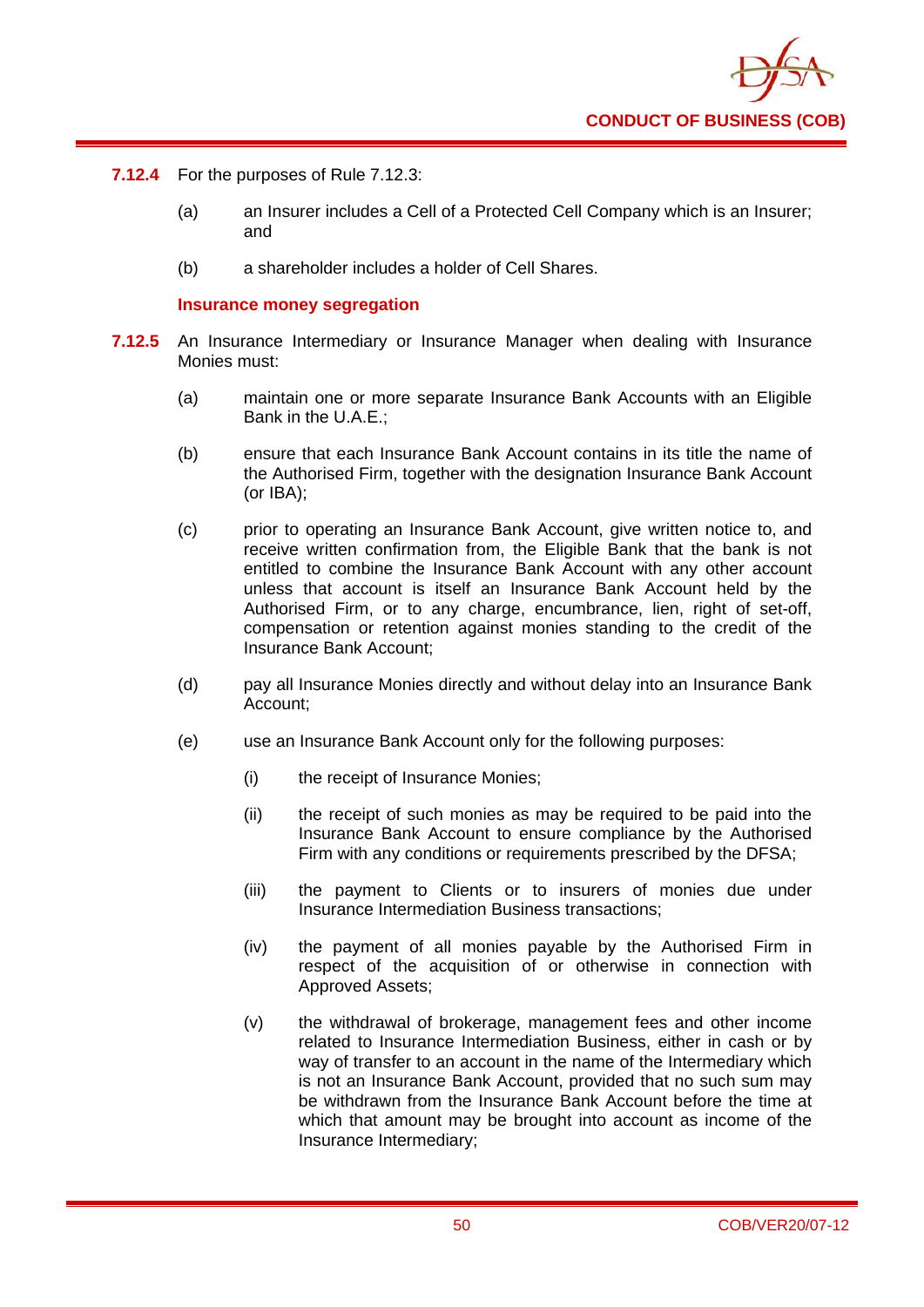

- (vi) the withdrawal of monies paid into the Insurance Bank Account in error; and
- (vii) the withdrawal of any monies credited to the Insurance Bank Account in excess of those required by any conditions and requirements prescribed by the DFSA;
- (f) ensure that any amount held in the Insurance Bank Account or other Approved Assets, together with any amount due and recoverable from insurance debtors, is equal to, or greater than the amount due to insurance creditors; and
- (g) take immediate steps to restore the required position if at any time it becomes aware of any deficiency in the required segregated amount.
- **7.12.6** An Insurance Intermediary or Insurance Manager may not obtain a loan or overdraft for any purpose relating to an Insurance Bank Account unless that advance:
	- (a) is on a bank account which is designated as an Insurance Bank Account, and the loan or overdraft is used for payment to Clients or to insurers of monies due under Insurance Intermediation transactions;
	- (b) does not give rise to a breach of the requirements of Rule 7.12.5(e); and
	- (c) is of a temporary nature and is repaid as soon as reasonably practicable.
- **7.12.7** An Insurance Intermediary or Insurance Manager must hold Insurance Monies either in an Insurance Bank Account or in Approved Assets.
- **7.12.8** An Insurance Intermediary must ensure that Approved Assets are:
	- (a) registered in the name of the Insurance Intermediary or Insurance Manager and designated 'Insurance Bank Account'; or
	- (b) held for the Insurance Bank Account of the Insurance Intermediary or Insurance Manager at the bank at which such Insurance Bank Account is held.
- **7.12.9** An Insurance Intermediary or Insurance Manager must ensure that monies, other than interest, arising from Approved Assets or their realisation, sale or disposal are paid into an Insurance Bank Account.
- **7.12.10** An Insurance Intermediary or Insurance Manager may not hold Insurance Monies in Approved Assets until it has given written notice to and received written notice from the bank referred to in Rule 7.12.8(b) that the bank is not entitled to any charge, encumbrance, lien, right of set-off, compensation or retention against Approved Assets held for the Insurance Intermediary's or Insurance Manager's Insurance Bank Account.
- **7.12.11** An Insurance Intermediary or Insurance Manager may only use Approved Assets as security for a loan or overdraft where that loan or overdraft is for a purpose relating to an Insurance Bank Account as permitted by Rule 7.12.6.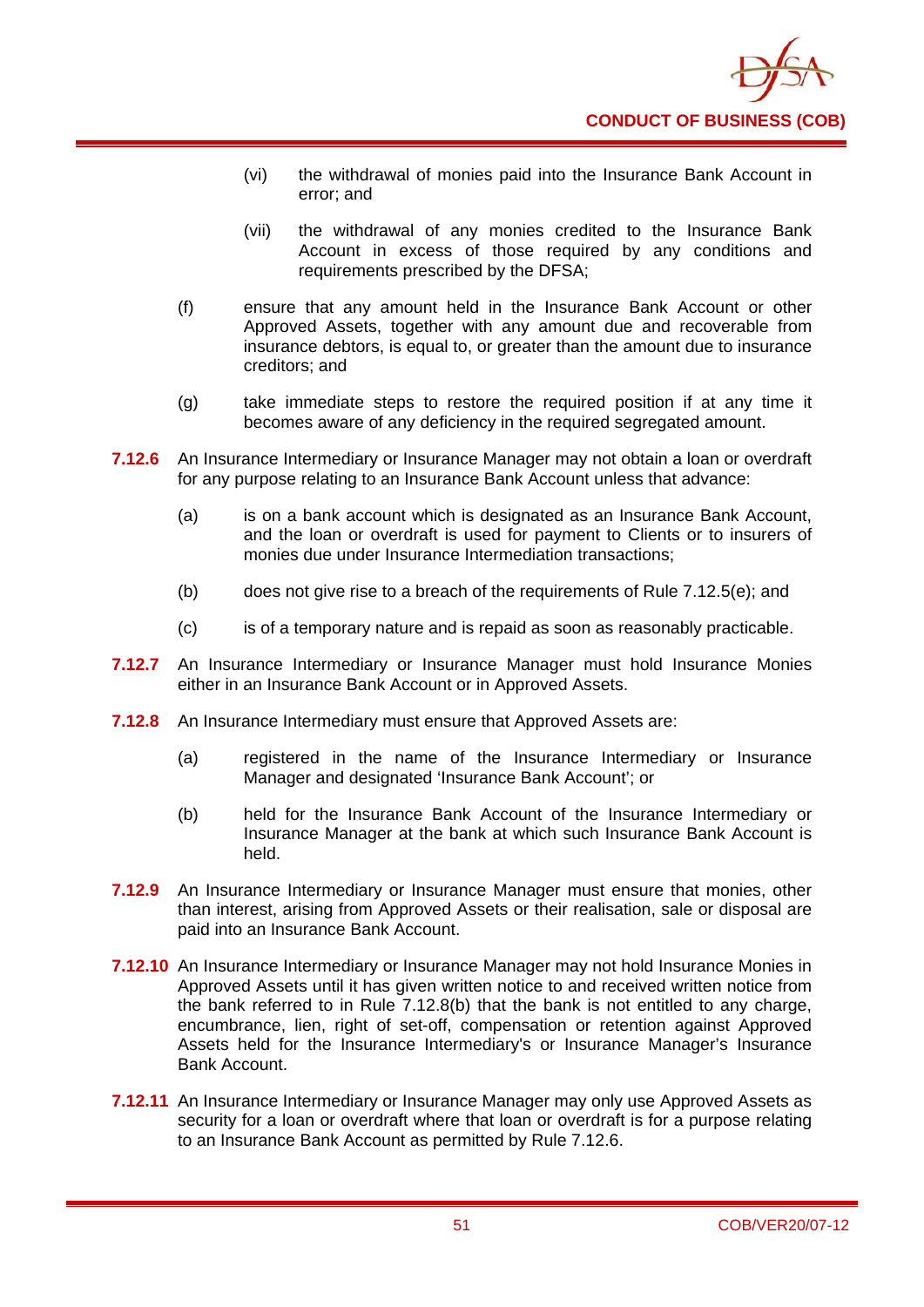

- **7.12.12** Where Insurance Monies are held in Approved Assets whose rating drops below the minimum stipulated within the definitions, that investment or asset will cease to be an Approved Asset and the Insurance Intermediary or Insurance Manager must dispose of the investment or asset as soon as possible and no later than within 30 days of the rating change.
- **7.12.13** An Insurance Intermediary or Insurance Manager may not use derivatives in the management of Insurance Monies except for the prudent management of foreign exchange risks.
- **7.12.14** An Insurance Intermediary who has a credit balance for a Client who cannot be traced should not take credit for such an amount except where:
	- (a) he has taken reasonable steps to trace the Client and to inform him that he is entitled to the money;
	- (b) at least six years from the date the credit was initially notified to the Client; and
	- (c) Rule 7.12.5(f) will continue to be satisfied after the withdrawal of such money.
- **7.12.15** An Insurance Intermediary must keep records of all sums withdrawn from the Insurance Bank Account or realised Approved Assets as a result of credit taken under Rule 7.12.14 for at least six years from the date of withdrawal or realisation.

# **8 SPECIFIC RULES – OPERATING A CREDIT RATING AGENCY**

# **8.1 Application**

- **8.1.1** (1) This chapter applies to every Person who carries on, or intends to carry on, the Financial Service of Operating a Credit Rating Agency in or from the DIFC.
	- (2) In this chapter, where a reference is made to a Rating Subject which is a credit commitment, a debt or a debt-like Investment referred to in GEN Rule 2.27.1(3)(b) or (c), that reference is to be read, where the context requires, as a reference to the Person responsible for obtaining the Credit Rating.

### **Guidance**

1. The Financial Service of Operating a Credit Rating Agency is defined in GEN Rule 2.27.1. This chapter contains the specific conduct requirements that apply to Persons carrying on the Financial Service of Operating a Credit Rating Agency.

#### **Code of conduct/ethics**

2. The outcome intended by some of the specific conduct requirements in this chapter can be achieved by adopting a code of conduct/ethics. Whilst not proposing to prescribe that a Credit Rating Agency must have a code of conduct/ethics, a Credit Rating Agency should consider, particularly where noted in relation to specific Rules, adopting such a code as a means of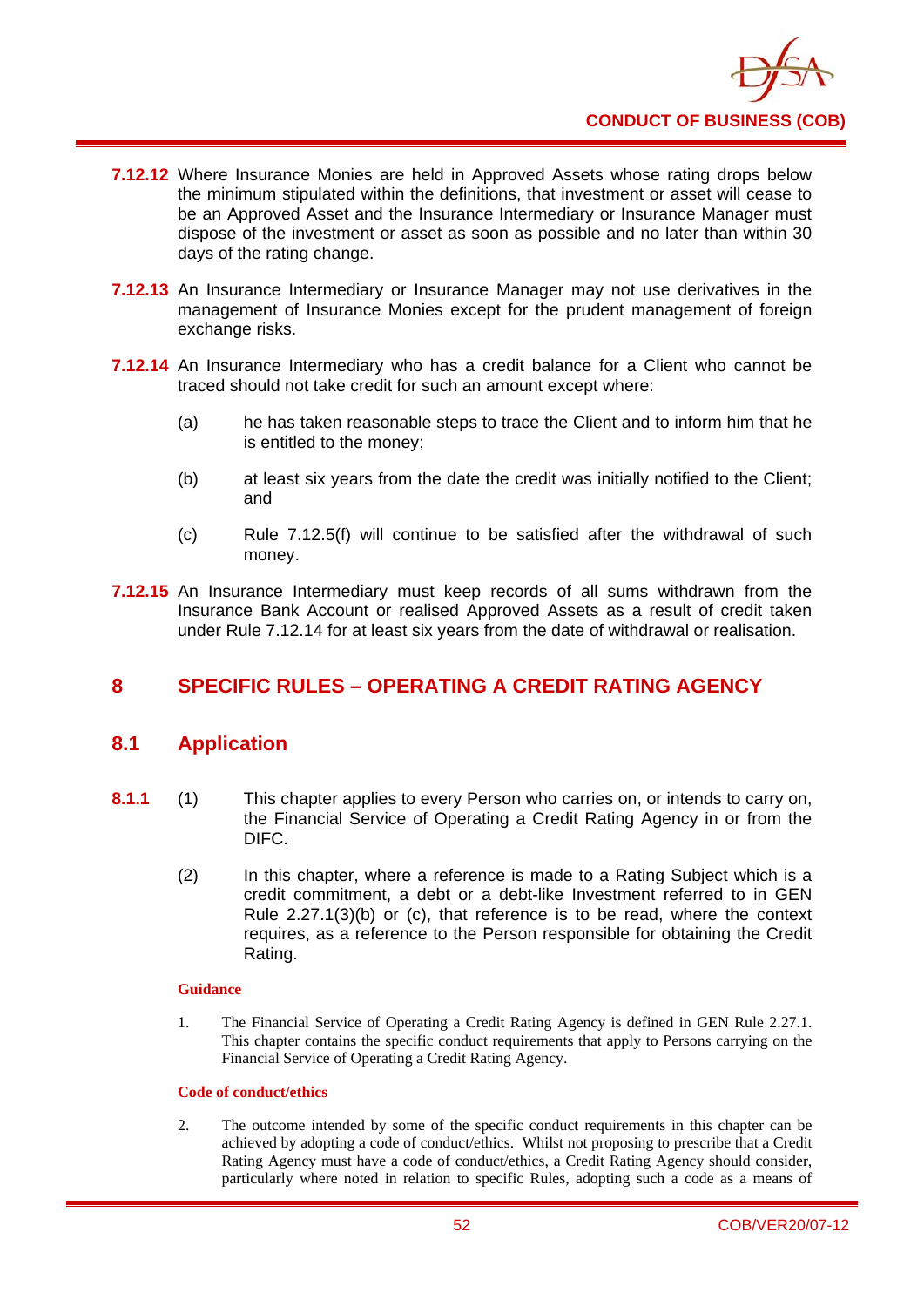

achieving the outcome intended by the relevant requirements. However, where a Credit Rating Agency does not adopt such a code, the onus is on the Credit Rating Agency to demonstrate how it achieves compliance with the relevant requirements through other means.

#### **Persons responsible for obtaining a Credit Rating**

- 3. Not all Rating Subjects are bodies corporate. For example, Credit Ratings can be provided in respect of a credit commitment given by a Person, or a debt or debt-like Investment. In such instances, where a Rule in this chapter requires the Rating Subject to carry out some activity, such a reference is to be read, pursuant to Rule 8.1.1(2), as a reference to the Person who is responsible for obtaining the Credit Rating. Such a Person would generally be the originator, arranger or sponsor of the relevant financial product which is being rated. The Credit Rating Agency should clearly identify the Person responsible for a Rating Subject before proceeding with its Credit Rating Activities relating to that Rating Subject.
- 4. However, there is no restriction against more than one Person being identified as Persons responsible for obtaining a Credit Rating relating to a Rating Subject. In such cases, a Credit Rating Agency should clearly identify those Persons as responsible Persons relating to the relevant Rating Subject.

# **8.2 Additional Principles for Credit Rating Agencies**

### **Guidance**

Credit Rating Agencies are required to comply with, in addition to the Principles in GEN sections 4.1 and 4.2, three further Principles set out in this section.

# **Principle 1 – Quality and integrity**

**8.2.1** A Credit Rating Agency must take all reasonable steps to ensure that its Credit Ratings are well founded and are based on a fair and thorough analysis of all relevant information which is reasonably known or available to the Credit Rating Agency.

### **Principle 2 – Independence and conflicts of interest**

**8.2.2** A Credit Rating Agency must take all reasonable steps to ensure that its decisions relating to Credit Ratings are independent and free from political or economic pressures and not affected by conflicts of interest arising due to its ownership structure or business or other activities or conflicts of interest of its Employees.

# **Principle 3 – Transparency and disclosure**

**8.2.3** A Credit Rating Agency must take all reasonable steps to ensure that it conducts its Credit Rating Activities in a transparent and responsible manner.

#### **Guidance**

Acting in a responsible manner means that a Credit Rating Agency undertakes the level of due diligence and care expected of an entity undertaking similar business in conducting its Credit Rating Activities. What is reasonable would depend on the nature, scale and complexity of its operations, including models and methodologies it has adopted in order to formulate Credit Ratings.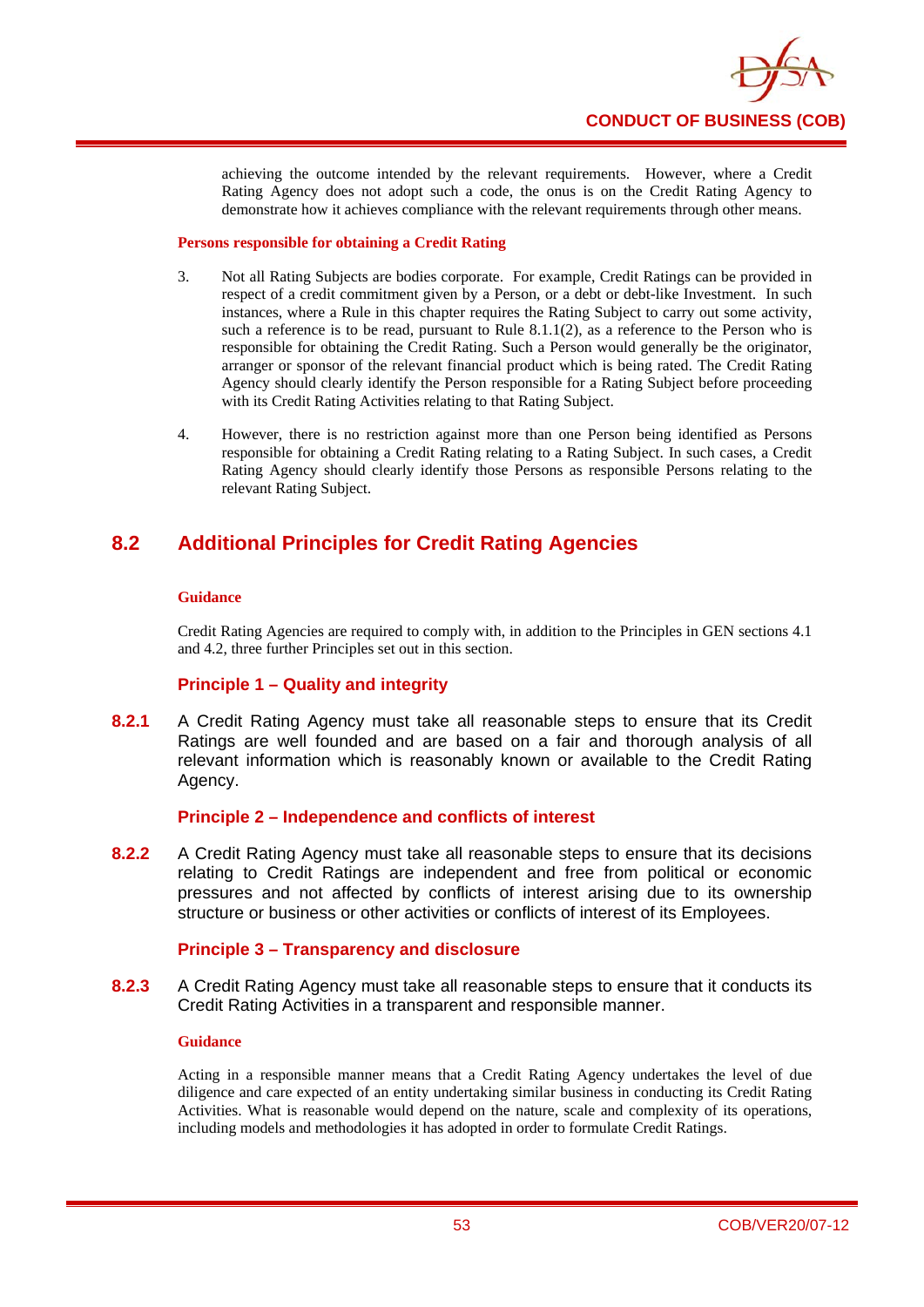

# **8.3 Quality of the rating process**

## **Policies and procedures**

- **8.3.1** (1) A Credit Rating Agency must adopt, implement and enforce policies, procedures and controls that are adequate to ensure that:
	- (a) its Credit Ratings are based on a thorough and fair analysis of all the Relevant Information;
	- (b) it has clearly defined methodologies and models for the purposes of preparing and reviewing Credit Ratings; and
	- (c) its Rating Analysts, in preparing and reviewing Credit Ratings, adhere to the relevant methodologies and models adopted by the Credit Rating Agency, including any updates of such methodologies and models.
	- (2) For the purposes of (1)(a), Relevant Information is information which is:
		- (a) reasonably known or available to the Credit Rating Agency; and
		- (b) required, pursuant to the established rating methodologies and models adopted by the Credit Rating Agency.
	- (3) For the purposes of (1)(c), a Rating Analyst means an Employee of a Credit Rating Agency who performs analytical functions in relation to the preparation or review of a Credit Rating.
	- (4) A Credit Rating Agency must have adequate mechanisms to monitor whether its policies, procedures and controls are implemented in such a way so as to ensure that they operate, on an on-going basis, effectively and as intended.

#### **Guidance**

Application to Groups and Branches

- 1. Where a Credit Rating Agency is a member of a Group, the Credit Rating Agency may rely on the policies, procedures and controls adopted at the group-wide level. Where this is the case, the Credit Rating Agency should ensure that the group-wide policies, procedures and controls are consistent with the requirements applicable to it and do not constrain its ability to comply with the applicable requirements in the DIFC.
- 2. In the case of Branch operations, the DFSA will only grant an authorisation to conduct the Financial Service of Operating a Credit Rating Agency where it is satisfied with the adequacy of the home jurisdiction regulation of the relevant legal entity.
- 3. Considerations set out in Guidance No 1 and 2 are equally relevant to the other requirements applicable to CRAs which are set out in this chapter.

#### **Periodic review**

4. A Credit Rating Agency should ensure that there is a formal and rigorous periodic review (at least annually) of the effectiveness of its systems and controls, including the methodologies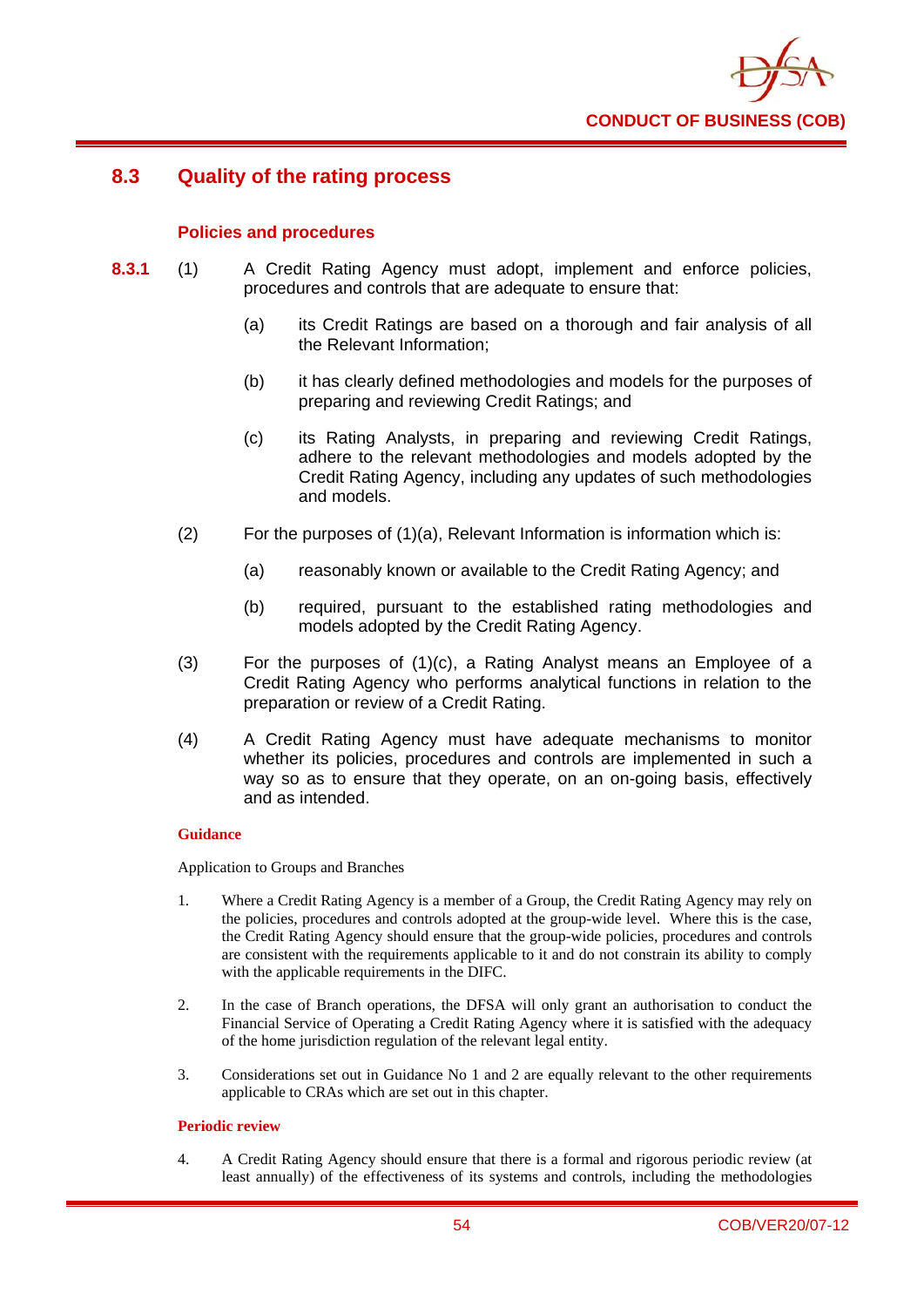

and models it uses, to ensure that they remain effective and adequate in light of factors such as changing market conditions and practices and matters that have a material impact on the users of Credit Ratings.

5. Such a review should be carried out by individuals who are not involved in the day-to-day management or operations of the Credit Rating Agency. Taking into account the nature, scale and complexity of its business, a Credit Rating Agency may undertake such a review through a designated function at the group-wide level, or using external consultants. The DFSA expects the findings of such a review to be made available to the Governing Body and the senior management of the Credit Rating Agency, and that any inadequacies identified are promptly and effectively addressed.

### **Analysts**

6. By definition, the Employees of a Credit Rating Agency include Rating Analysts who are either employed by the Credit Rating Agency or appointed under a contract for services to perform analytical functions in relation to the preparation of Credit Ratings. Such appointed Rating Analysts may, in the case of a Credit Rating Agency which is part of a Group, be employed by another entity within the Group. In that case, the Credit Rating Agency should ensure that such Rating Analysts comply with the applicable DFSA Rules when conducting Credit Rating Activities on its behalf.

#### **Relevant Information**

7. See Guidance under Rule 8.3.4.

## **Methodologies and models**

- **8.3.2** For the purposes of producing and reviewing Credit Ratings, a Credit Rating Agency must adopt and use rating methodologies and models, including any key rating assumptions, which:
	- (a) are rigorous and systematic;
	- (b) to the extent possible, result in Credit Ratings that can be subjected to some form of objective validation based on historical experience;
	- (c) are subject to periodic review as appropriate; and
	- (d) are made public, including any changes made to such methodologies and models.

- 1. A Credit Rating Agency will need to establish proper procedures for the regular review of its methodologies and models, including any key rating assumptions used in such methodologies and models, in order to be able to properly assess the Relevant Information and prepare credible and high quality Credit Ratings. Any changes to the methodologies and models should incorporate cumulative experience gained through on-going market surveillance.
- 2. Where any material modifications are made to the methodologies or models used by the Credit Rating Agency, it should make prior disclosure to the public of such modifications before applying the modified methodologies and models, especially to existing Credit Ratings.
- 3. A Credit Rating Agency should assess whether existing methodologies and models for providing a Credit Rating in respect of structured financial products remain appropriate where the risk characteristics of the assets underlying a structured product change materially.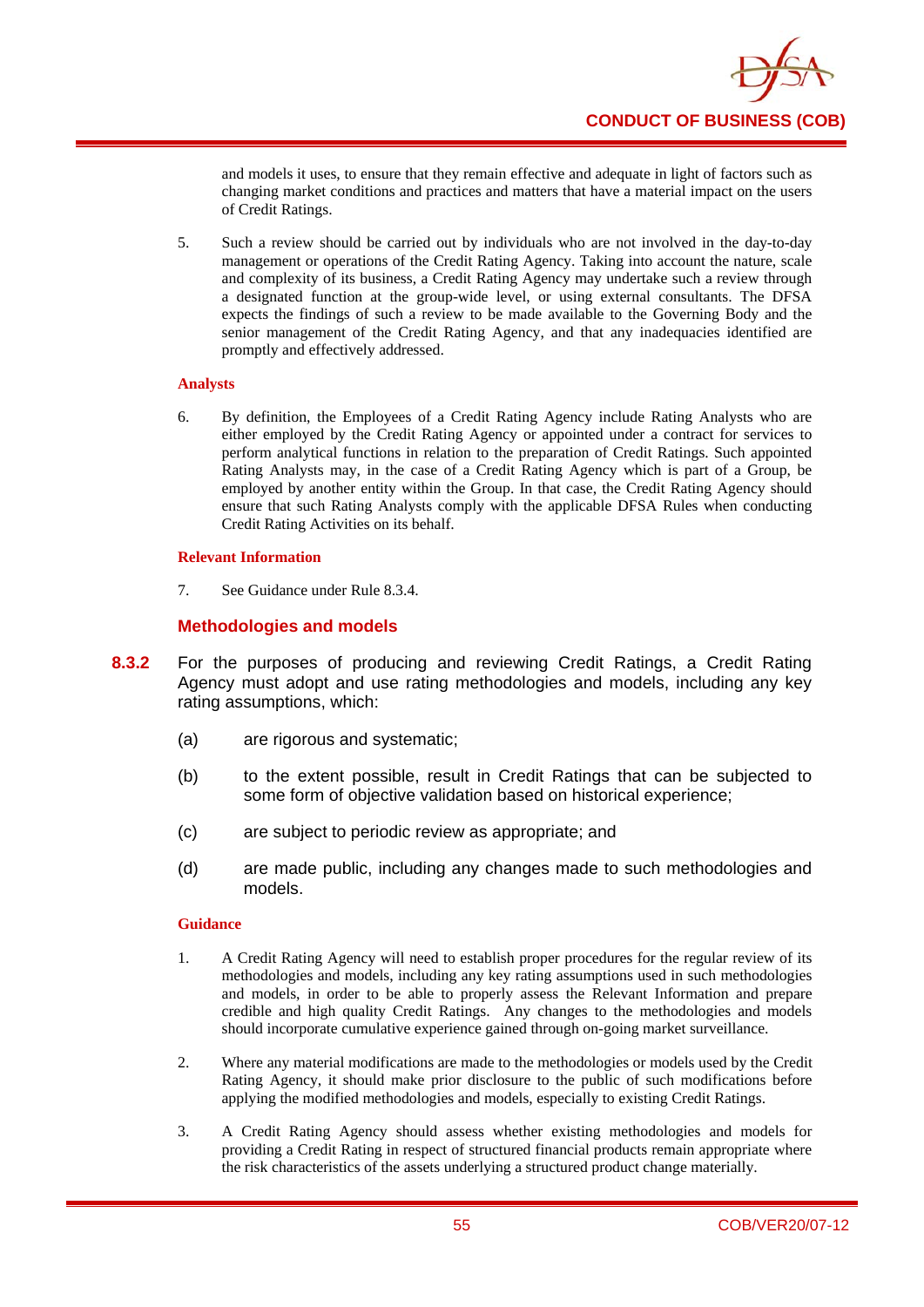

## **Rating Analysts**

- **8.3.3** A Credit Rating Agency must ensure that its Rating Analysts:
	- (a) have adequate and appropriate knowledge and experience to carry out Credit Rating Activities assigned to them;
	- (b) have access to, and use, all the Relevant Information;
	- (c) apply the relevant methodologies and models in a transparent and consistent manner;
	- (d) act without bias in carrying out their functions; and
	- (e) observe high standards of integrity.

#### **Guidance**

- 1. See GEN Rules 5.3.18 and 5.3.19 with regard to the assessment that a Credit Rating Agency, as an Authorised Firm, needs to undertake to ensure that its Employees (including Rating Analysts) are fit and proper and have adequate competencies in order to carry out their functions.
- 2. A Credit Rating Agency should structure its rating teams in such a way so as to promote continuity of adequate skills and expertise within a relevant team, and avoidance of bias in the preparation or review of a Credit Rating. For the purpose of promoting objectivity and lack of bias in preparing or reviewing Credit Ratings, measures such as periodic rotation of Rating Analysts, as appropriate, should be considered.

### **Credit Ratings**

- **8.3.4** A Credit Rating Agency must ensure that:
	- (a) the role and responsibility of assigning a Credit Rating rests clearly on the Credit Rating Agency and not on any of its Rating Analysts;
	- (b) the information it uses for the purposes of preparing or reviewing a Credit Rating is of sufficient quality to support a credible Credit Rating;
	- (c) its Credit Ratings:
		- (i) reflect all the Relevant Information;
		- (ii) do not contain any misrepresentations, and are not misleading in respect of the creditworthiness of the Rating Subject; and
		- (iii) contain clear and prominent statements if they are premised on limited historical data, are not subject to on-going surveillance or are subject to any other limitation which has or may have a material impact on the relevant Credit Rating; and
	- (d) it does not produce a Credit Rating where it has reasonable doubts as to whether a credible Credit Rating can be produced due to the complexity of, or the lack of adequate information relating to, a potential Rating Subject.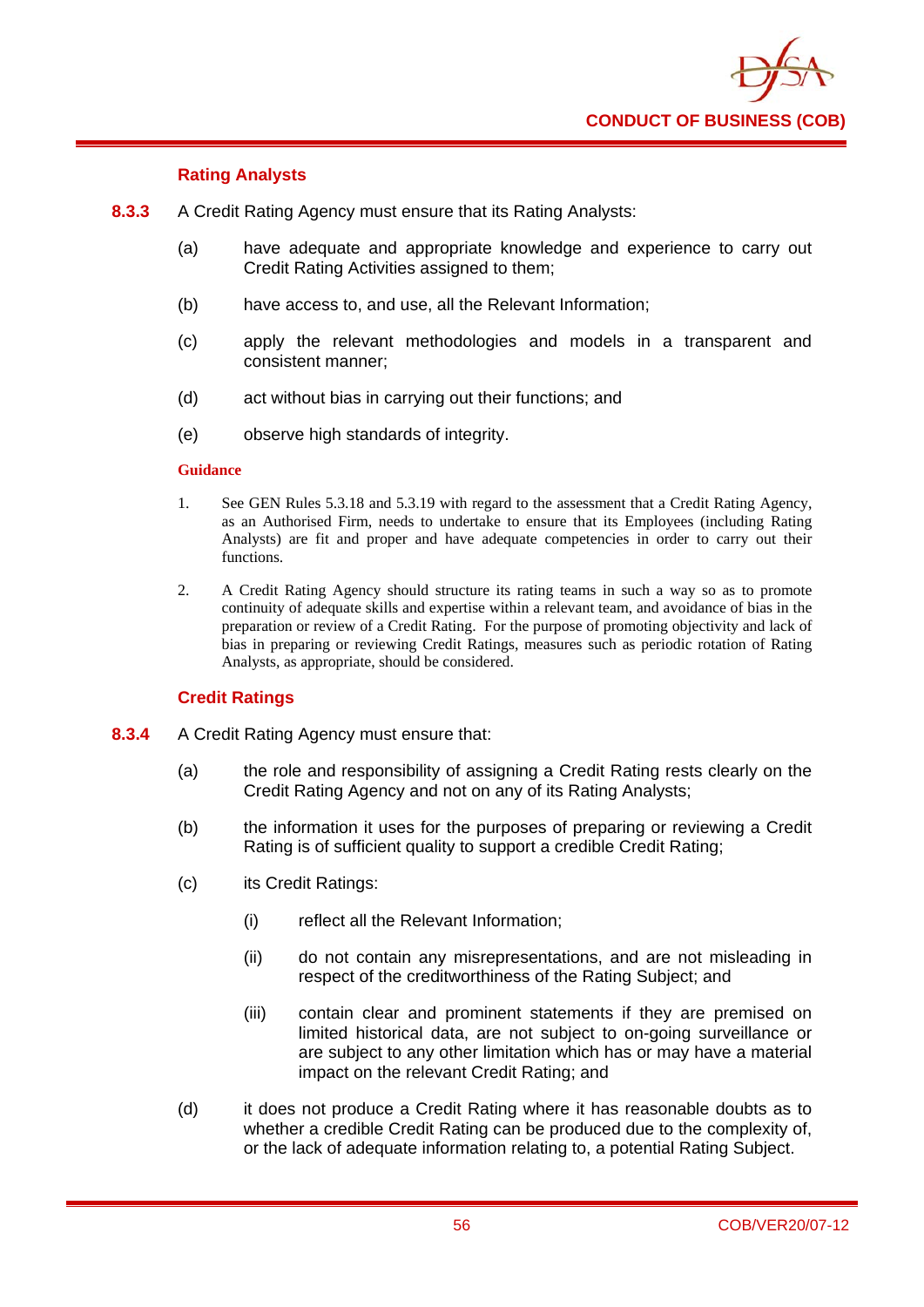

Relevant Information is defined in Rule 8.3.1(2). A Credit Rating Agency should adopt adequate measures to ensure that the quality of information it uses is reliable to support a credible Credit Rating. Such measures may include:

- a. relying on independently audited financial statements and public disclosures where available;
- b. conducting random sampling examination of the information received; and
- c. having contractual arrangements with Persons who request a Credit Rating, or any third party source from whom information is obtained, that render such Persons liable if they knowingly provide materially false or misleading information, or fail to conduct due diligence they are reasonably expected to carry out to verify the accuracy of the Relevant Information.

## **On-going monitoring and review of the Credit Ratings**

- **8.3.5** (1) Unless a Credit Rating clearly states that it will not be subject to on-going review, a Credit Rating Agency must:
	- (a) have adequate personnel and financial resources committed for the on-going surveillance of the creditworthiness of the Rating Subject;
	- (b) ensure a review of a Credit Rating is undertaken regularly, and in any case, promptly upon becoming aware of information reasonably likely to result in a Rating Action; and
	- (c) take any appropriate Rating Action promptly.
	- (2) For the purposes of (1), a Rating Action is an upward or downward move of a Credit Rating, a confirmation of an existing Credit Rating or a withdrawal of a Credit Rating.
	- (3) Following the review in (1)(b), a Credit Rating Agency must issue a notice of its Rating Action. Such a notice must:
		- (a) be promptly disseminated to the public or distributed by subscription, as applicable; and
		- (b) contain a clear and prominent statement specifying:
			- (i) the date on which the Credit Rating was last updated; and
			- (ii) the date on which the new Credit Rating is effective; or
			- (iii) if the Credit Rating is withdrawn, the effective date from which it is withdrawn and the reasons for such withdrawal.
	- (4) Without prejudice to the obligation to conduct on-going surveillance and review of a Credit Rating, where a Credit Rating Agency forms an opinion on reasonable grounds that it does not have adequate or credible Relevant Information, it must not support an existing Credit Rating, and must withdraw such a Credit Rating immediately. Where it does so, it must issue a notice of withdrawal of the Credit Rating in accordance with (3).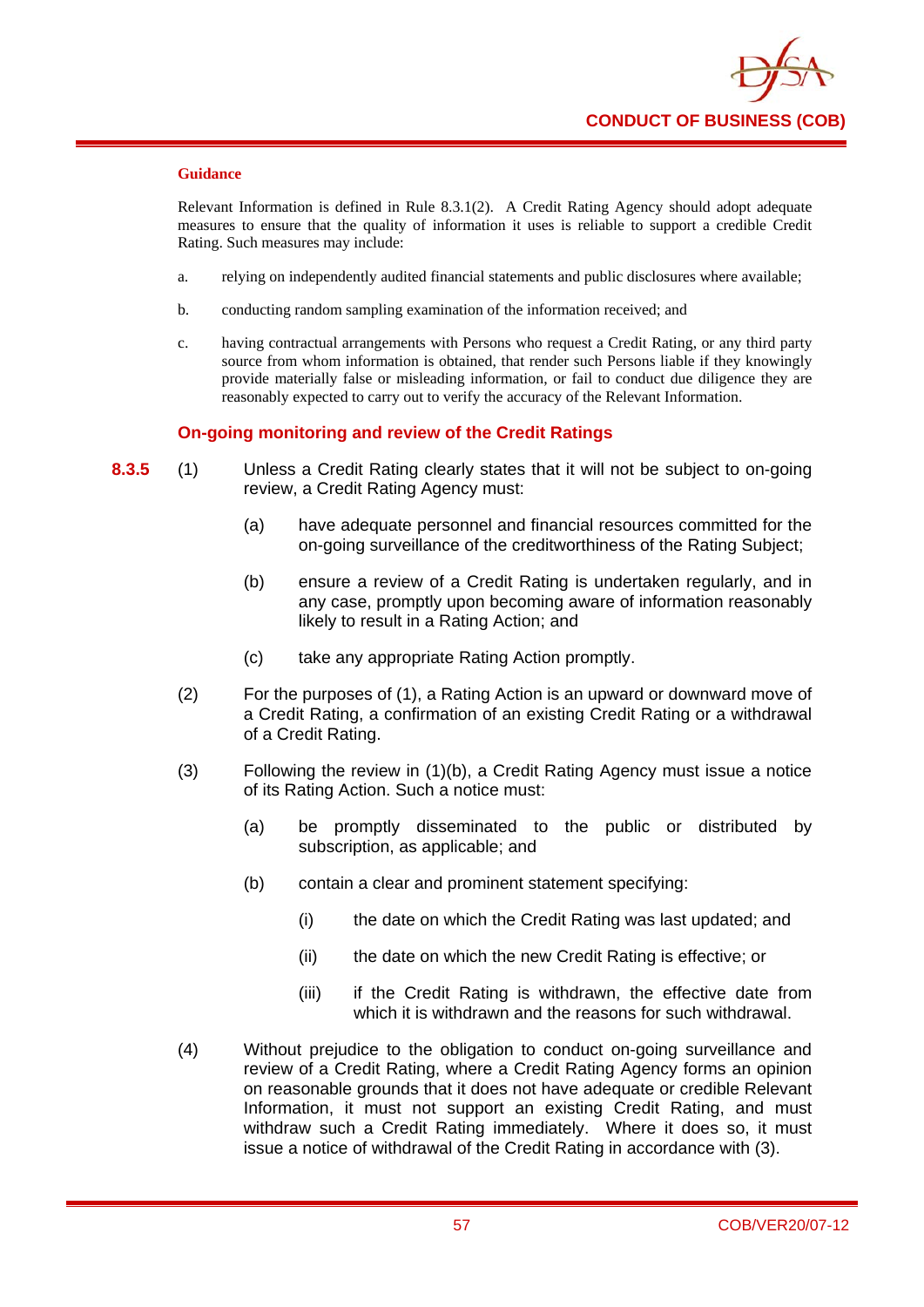

- 1. A Credit Rating Agency may use separate teams of Rating Analysts for determining initial Credit Ratings and subsequent review of such ratings. It should ensure that each team has the requisite level of expertise and resources to perform its functions effectively.
- 2. A Credit Rating Agency should undertake both periodic and ad hoc reviews of its Credit Ratings as appropriate to the nature of the Rating Subject, the market conditions and reasonable expectations of users of such Credit Ratings. Such reviews should apply any changes in its rating methodologies and models, including rating assumptions.
- 3. A Credit Rating Agency should have clear and published parameters relating to the review of Credit Ratings, including, to the extent possible, when it will undertake any ad hoc reviews. Such parameters should include any material change in the risk characteristics of the Rating Subject or significant changes in the markets which relate to, or affect, the Rating Subject.
- 4. A Credit Rating Agency may place under surveillance a Rating Subject upon becoming aware of any material changes relating to, or affecting, it. A Credit Rating Agency should consider whether, in such circumstances, it is appropriate to give any prior notice that the relevant Rating Subject is under surveillance.

# **8.4 Integrity of the credit rating process**

### **Polic**i**es and procedures**

- **8.4.1** To promote integrity of its credit rating process, a Credit Rating Agency must implement adequate policies, procedures and controls to ensure that it and its Employees:
	- (a) comply with all the applicable legal and other requirements, including those relating to its Credit Rating Activities, regardless of where such activities are carried on;
	- (b) deal fairly and honestly with Rating Subjects and Persons using or relying on its Credit Ratings, such as investors and other market participants, including the public; and
	- (c) do not, either expressly or implicitly, give any assurances or guarantees of a particular rating outcome before undertaking a full analysis of the Relevant Information in accordance with the applicable methodologies and models.

- 1. Where a Credit Rating Agency undertakes activities in a number of jurisdictions, the effect of Rule 8.4.1 is that it will need to ensure that respective obligations arising in all those jurisdictions are effectively met as appropriate. In doing so, it will need to take account of the application of the DFSA regime to Group and Branch operations (see Guidance 1 and 2 under Rule 8.3.1).
- 2. A Credit Rating Agency is required, under GEN Rule 7.5.1(2), to have an Authorised Individual as its Compliance Officer. It is the responsibility of the Compliance Officer to ensure proper observance by the Credit Rating Agency and its Employees, particularly Rating Analysts, of the applicable legal and other obligations, including any code of conduct/ethics adopted by the Credit Rating Agency. Such a code should generally set out matters relating to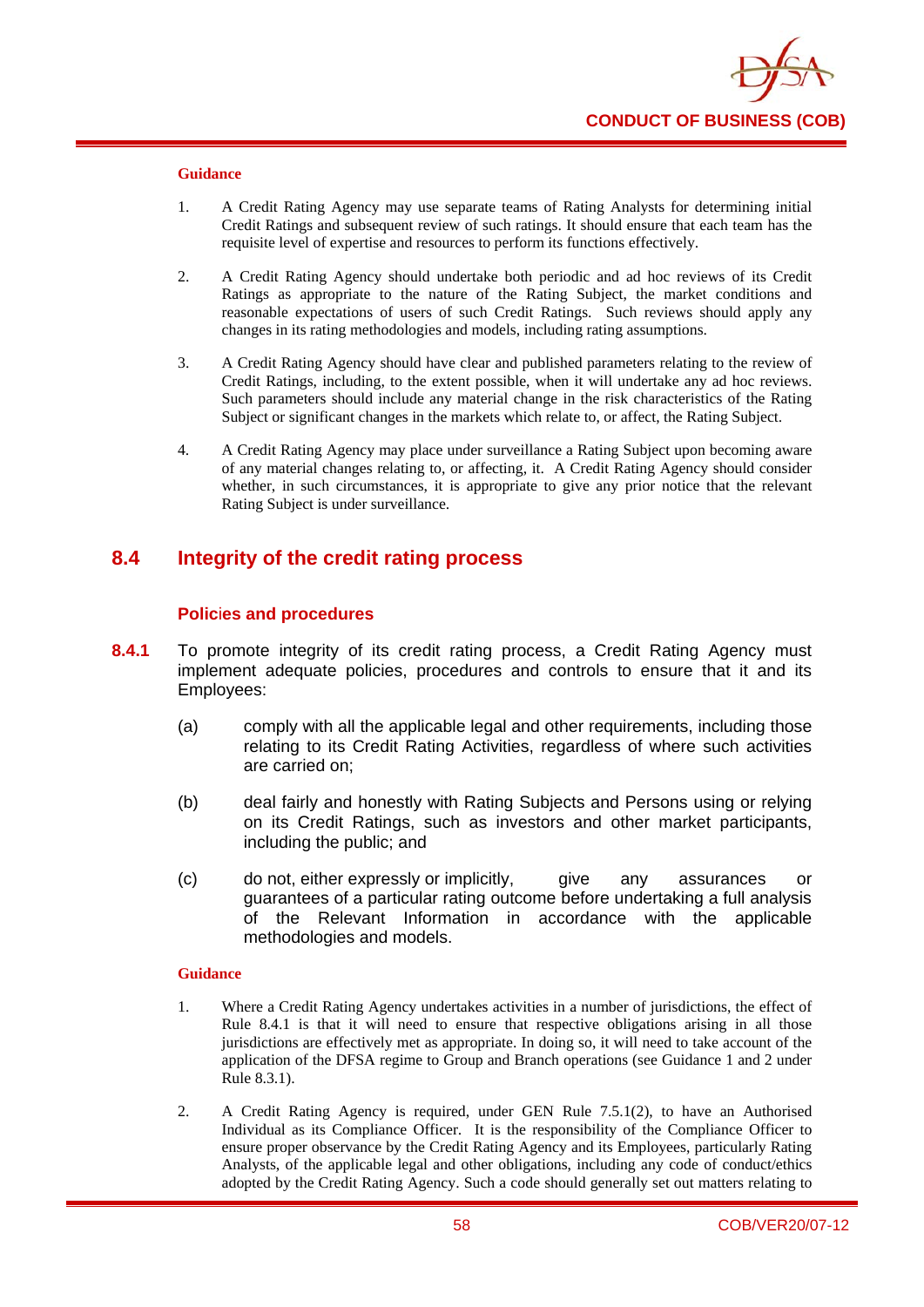

unacceptable and unethical behaviour which should be avoided by its Employees. See also Guidance 2 under section 8.1.1.

# **8.5 Conflicts of interest and independence**

### **Guidance**

- 1. There is a significant overlap between conflicts of interest and lack of independence of Employees (who include Rating Analysts). Therefore, some of the requirements set out in this section, while promoting independence of Credit Rating Agencies, are equally relevant for the purpose of addressing conflicts of interest. For convenience, they are set out under distinct headings.
- 2. The more detailed requirements set out in this section are designed to enable a Credit Rating Agency to meet the requirements set out under COB Rule 8.2.2 (Principle 2 – Independence and transparency). For this purpose, a Credit Rating Agency should have a detailed code of conduct/ethics that sets out its policies and procedures for meeting the requirements including those in this module covering aspects relating to conflicts of interest, as well as independence, of its Employees. See also Guidance 2 under section 8.1.1.

# **Policies and procedures**

- **8.5.1** A Credit Rating Agency must have adequate, clear and well documented policies, procedures and controls to:
	- (a) promote high standards of care, independence and objectivity in decision making by its Employees;
	- (b) ensure that its Credit Ratings are not influenced by any considerations other than those which are relevant in accordance with its published methodologies and models as applicable to the particular Rating Subject; and
	- (c) identify, and eliminate or manage, as appropriate, including through disclosure, any conflicts of interest that may influence its Credit Ratings, including those conflicts of interest which may influence its Employees who are involved in producing or reviewing Credit Ratings.

- 1. A Credit Rating Agency should neither take, nor forbear or refrain from taking, any Rating Action based on its potential effect (economic, political or otherwise) on the Credit Rating Agency, its Rating Subjects, investors or any other market participants (for example, the existence or non-existence of business relationship between the Credit Rating Agency or a member of its Group and the Rating Subject).
- 2. The determination of a Credit Rating should be influenced only by factors relevant to the credit assessment in accordance with its published methodologies and models as applicable to the particular Rating Subject.
- 3. A Credit Rating Agency should, at a minimum, set out clearly when conflicts of interest arise and, in relation to what type of business or commercial dealings or transactions, and between whom, such conflicts of interest can arise.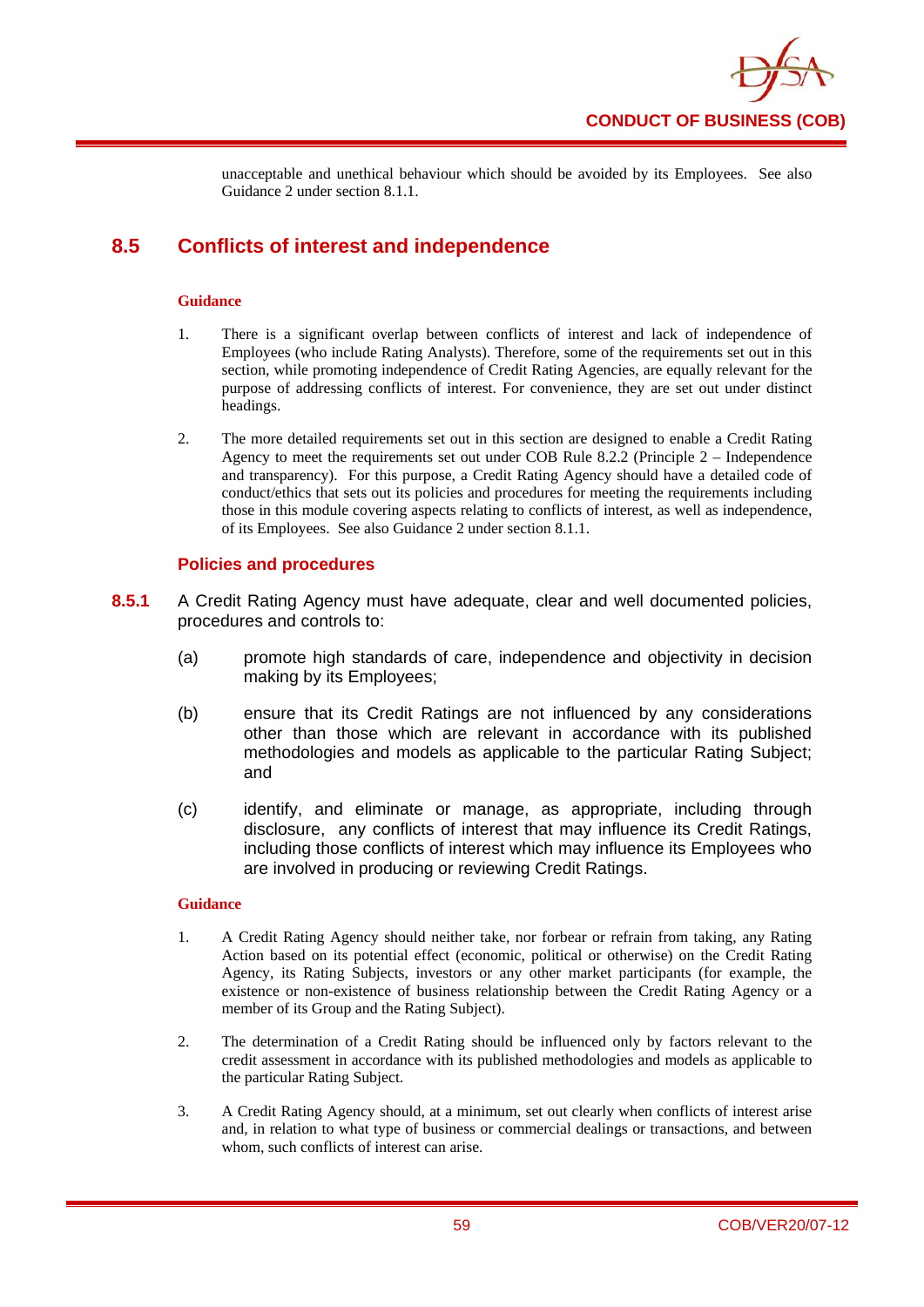

4. Where the Rating Subject (such as a government) has, or is simultaneously pursuing, any oversight function relating to the Credit Rating Agency, the Credit Rating Agency should avoid assigning Employees involved in the Credit Rating of the Rating Subject for also discharging any function relating to the Credit Rating Agency's oversight.

## **Provision of consultancy and ancillary services**

- **8.5.2** (1) A Credit Rating Agency must not provide to a Rating Subject or a Related Party of a Rating Subject consultancy or advisory services relating to the corporate or legal structure, assets, liabilities or activities of such Rating Subject or Related Party.
	- (2) For the purposes of (1), a Related Party of a Rating Subject is:
		- (a) an undertaking which is in the same Group as the Rating Subject;
		- (b) any Person who interacts with the Credit Rating Agency in respect of the Credit Rating; or
		- (c) any Person who has a significant business or other relationship with the Rating Subject or any Person referred to in (a) or (b).
	- (3) Without prejudice to (1), a Credit Rating Agency may provide services which are ancillary to its Credit Rating Activities to a Rating Subject or a Related Party of the Rating Subject where it:
		- (a) has a clear definition of what services it considers as ancillary services;
		- (b) documents why such services are considered not to raise any conflicts of interest with its Credit Rating Activities; and
		- (c) has in place adequate mechanisms to minimise the potential for any conflicts of interest arising.
	- (4) If a member of the Group in which the Credit Rating Agency is also a member provides services of the kind referred to in (1) to a Rating Subject of the Credit Rating Agency or a Related Party of such a Rating Subject, such services must be operationally and functionally separated from the business of the Credit Rating Agency.

- 1. The prohibition in Rule 8.5.2(1) includes, for example, making proposals or recommendations regarding the design or structure of Rating Subjects, including suggestions as to how a desired rating could be achieved. Therefore, such services cannot be provided.
- 2. Some of the activities which are prohibited under Rule 8.5.2(1) may constitute a Financial Service other than Operating a Credit Rating Agency. Even if a Credit Rating Agency has an authorisation to provide such a Financial Service, it is prevented from providing such services to a Rating Subject or a Related Party because of the prohibition in Rule 8.5.2(1).
- 3. Ancillary services referred to in Rule 8.5.2(3) include, for example, market forecasts, estimates of economic trends, pricing analysis and other general data analysis as well as related distribution services. These services can be provided to Rating Subjects and their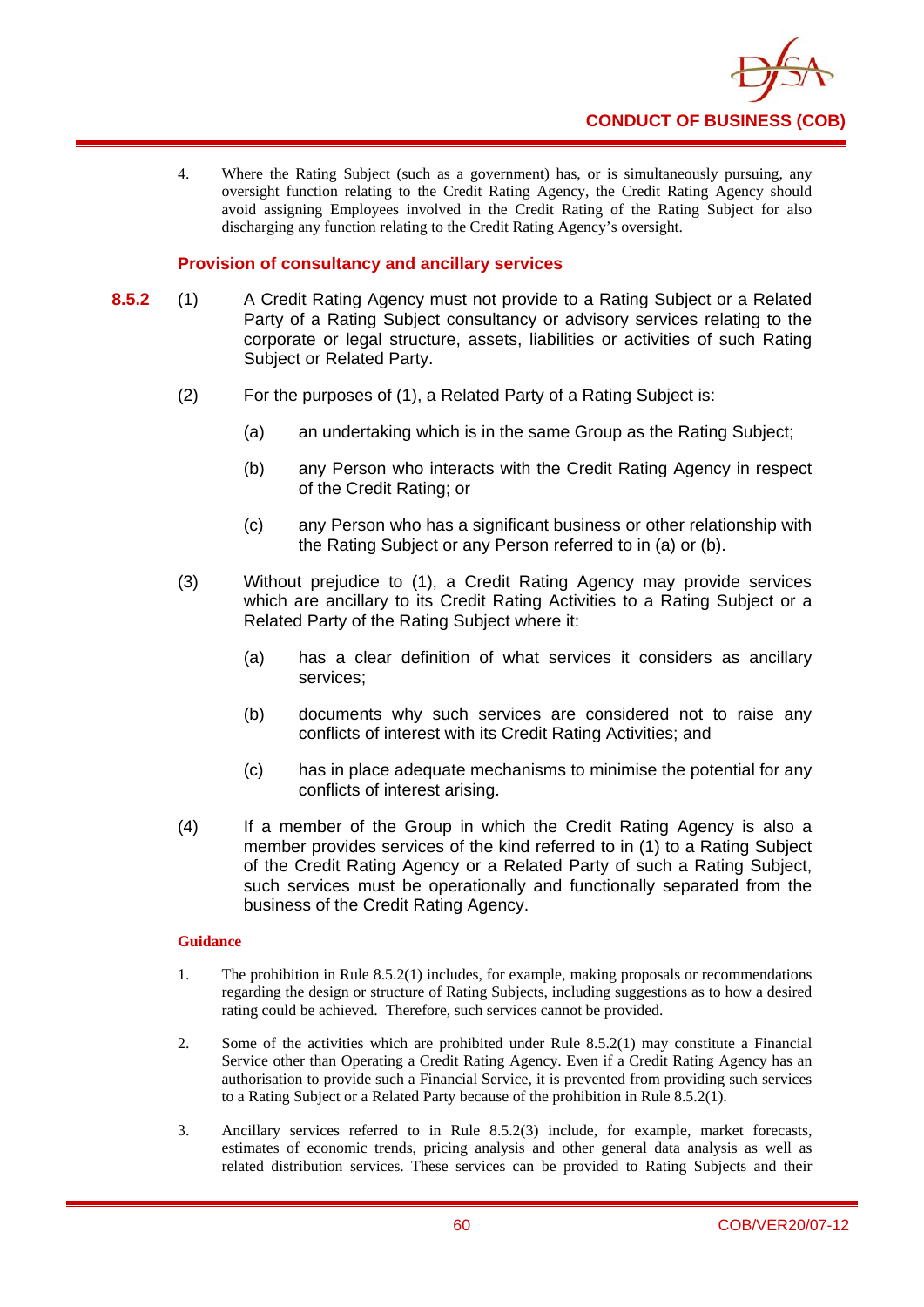

Related Parties where the requirements in Rule 8.5.2(3) are met. These services are also unlikely to constitute other Financial Services.

- 4. A Credit Rating Agency should separate operationally its Credit Rating Activities from any ancillary services it provides in accordance with Rule 8.5.2(3). For example, Rating Analysts and other key individuals involved in Credit Rating Activities should not also be involved in the provision of such services.
- 5. Where a Group member provides to a Rating Subject of a Credit Rating Agency any ancillary services, the Credit Rating Agency and the Group member should not share Employees or premises to ensure operational separation.

### **Credit Rating Agency fees**

**8.5.3** A Credit Rating Agency must not enter into fee arrangements for providing Credit Ratings where the fee depends on the rating outcome or on any other result or outcome of the Credit Rating Activities.

### **Other conflicts of interest**

**8.5.4** A Credit Rating Agency must not engage in any securities or derivatives transactions with, relating to, or in respect of, a Rating Subject or its Related Party in circumstances where such a transaction would amount to, or pose a risk of, a conflict of interest with respect to its Credit Rating Activities.

#### **Guidance**

Examples of investments which would not present conflicts of interest include investments in collective investment funds which might contain investments in a Rating Subject or its Related Party.

# **8.6 Independence of Rating Analysts and other Employees**

### **Policies and procedures**

- **8.6.1** A Credit Rating Agency must have adequate policies, procedures and controls to ensure that its Employees, as far as practicable, avoid relationships which compromise or are reasonably likely to compromise the independence and objectivity of its Credit Rating Activities.
- **8.6.2** (1) A Credit Rating Agency must ensure that its Employees who are directly involved in preparing or reviewing a Credit Rating of a Rating Subject do not initiate, or participate in, discussions regarding fees or payments with the Rating Subject or a Related Party of the Rating Subject.
	- (2) A Credit Rating Agency must ensure that its Employees who are directly involved in preparing or reviewing a Credit Rating of a Rating Subject, and their Close Relatives, do not engage in any securities or derivative transactions with, relating to, or in respect of, the Rating Subject or a Related Party of the Rating Subject in circumstances where such a transaction would amount to, or pose a risk of, a conflict of interest with respect to the activities of the relevant Employee.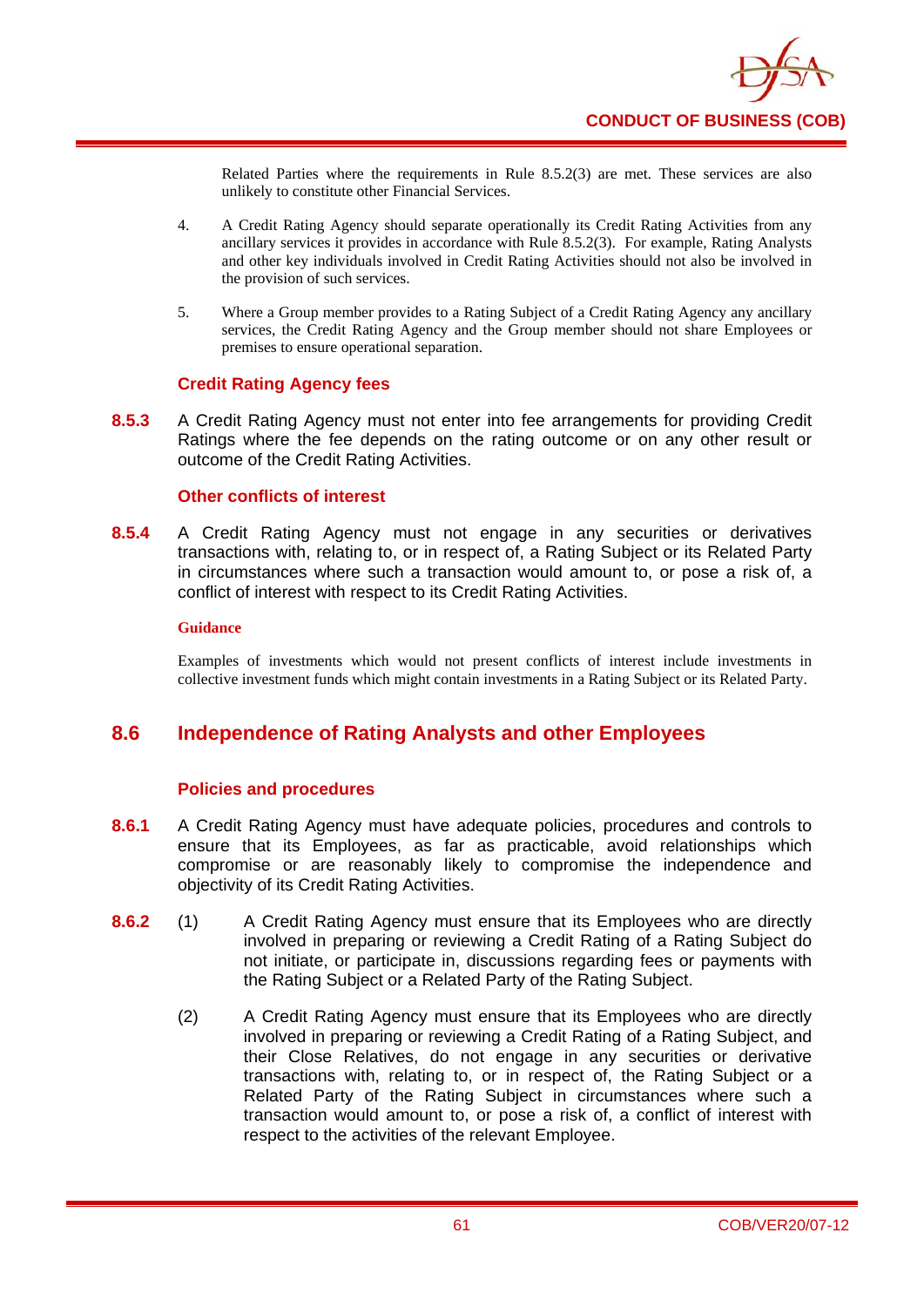

This Rule should be read in conjunction with Rule 8.2.2, pursuant to which, Employees of a Credit Rating Agency need to be independent and free from conflicts of interest. Such conflicts of interest include the appearance of being compromised as result of a personal relationship which he or his Close Relatives have with a Rating Subject or a Related Party of a Rating Subject. The Credit Rating Agency's policies and procedures should clearly set out where a personal relationship should be considered to create the potential for any real or apparent conflicts of interest and therefore be subject to the conflicts of interest provisions.

- **8.6.3** (1) A Credit Rating Agency must ensure that its Employees who have a relevant material interest in a Rating Subject or its Related Party are not involved in the preparation or review of the relevant Credit Rating or able to influence that process.
	- (2) For the purposes of Rule 8.6.3(1), an Employee of a Credit Rating Agency has a material interest in a Rating Subject if the Employee:
		- (a) owns a security or a derivative relating to a Rating Subject or its Related Party, other than holdings in diversified collective investment funds;
		- (b) has had a recent employment or other significant business relationship with a Rating Subject or its Related Party which may cause, or may be perceived as causing, conflicts of interest; or
		- (c) has a Close Relative who is currently employed by a Rating Subject or its Related Party.

#### **Guidance**

A Credit Rating Agency should, where it has a code of conduct/ethics, set out unacceptable conduct for Employees, such as soliciting money, gifts, or favours from anyone with whom the Credit Rating Agency does business, or accepting gifts offered in the form of cash or any gifts which are reasonably capable of influencing their opinions or decisions relating to Credit Ratings. There should also be guidance relating to minimal value of gifts or benefits that may be accepted, and clearance and disclosure procedures relating to such gifts and benefits. See also Guidance 2 under Rule 8.1.1.

**8.6.4** A Credit Rating Agency must establish policies and procedures for reviewing the past work of a Rating Analyst who leaves the employment of the firm to join a Rating Subject or its Related Party where the Rating Analyst had been involved in producing or reviewing the Credit Rating assigned to such Rating Subject or Related Party.

### **Remuneration and reporting lines**

#### **Guidance**

A Credit Rating Agency is required, pursuant to GEN Rule 5.3.31, to have remuneration structures and strategies which, amongst other things, are consistent with the business objectives and identified risk parameters within which the firm operates, and provide for effective alignment of risk outcomes and the roles and functions of the relevant Employees. The requirements set out in this section are designed to augment those remuneration requirements set out in GEN.

**8.6.5** A Credit Rating Agency must ensure that Employees involved in the provision of Credit Ratings have reporting lines and remuneration arrangements that are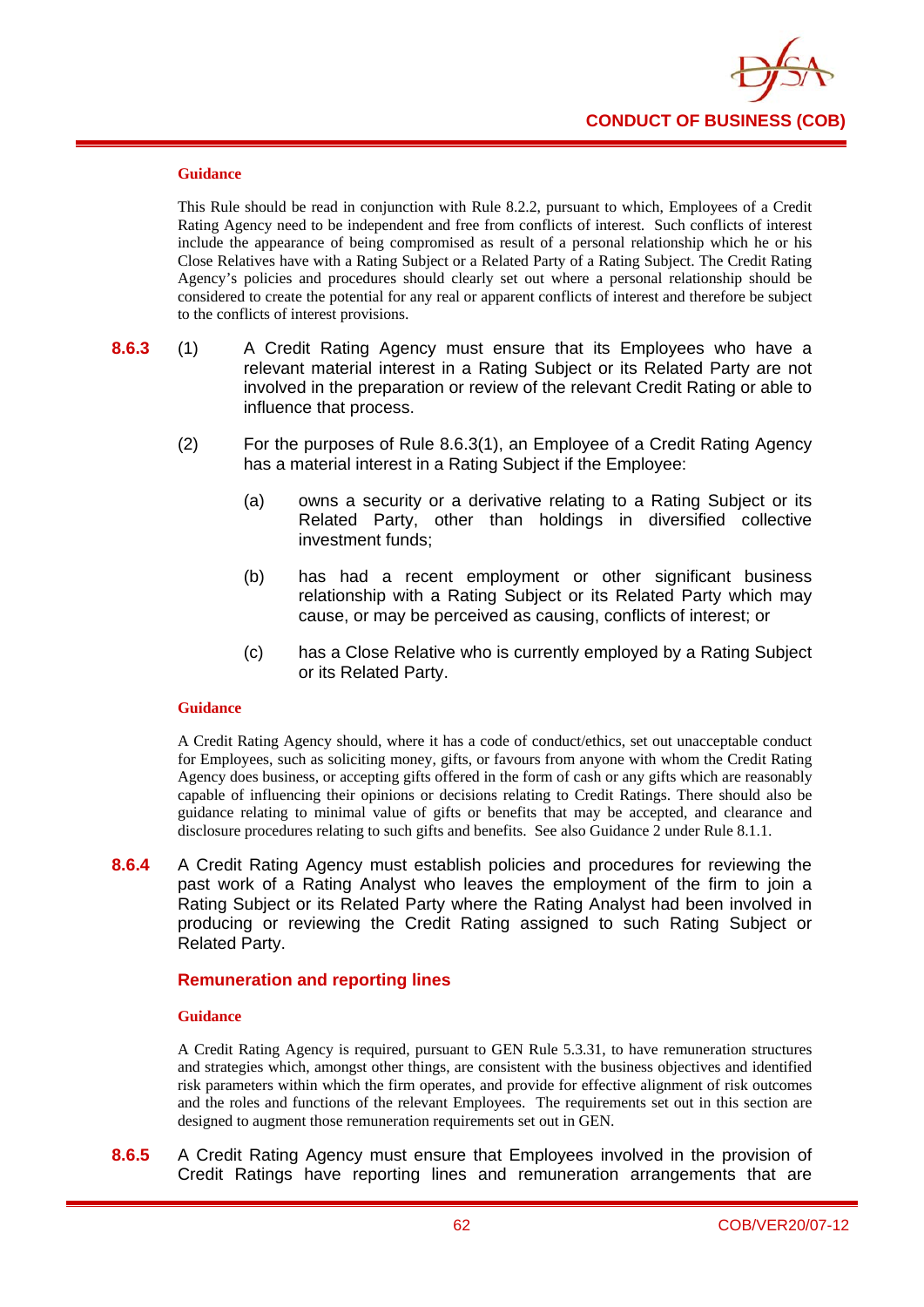

designed to eliminate, or effectively manage, actual and potential conflicts of interest.

**8.6.6** A Credit Rating Agency must ensure that its Employees are not remunerated, or their performance evaluated, based on the amount of revenue generated or expected from the Credit Ratings in which the Employee was involved.

#### **Gui**d**ance**

The Employees intended to be covered by this Rule are Rating Analysts and other Employees who are directly involved in producing or reviewing a Credit Rating, or who are able to influence the credit rating process (such as the senior management).

**8.6.7** A Credit Rating Agency must conduct formal and periodic reviews of its remuneration policies and practices relating to Employees who participate in, or who might otherwise have an effect on, the rating process to ensure that those policies and practices do not compromise the objectivity of the Credit Rating **Activities** 

# **8.7 Transparency and disclosure**

## **Policies and procedures**

- **8.7.1** (1) A Credit Rating Agency must, subject to (2), have adequate policies, procedures and controls to ensure that it discloses in a timely manner:
	- (a) its Credit Ratings and any updates thereof;
	- (b) its policies for distributing Credit Ratings and updates thereof;
	- (c) the methodologies and models used and key assumptions made in preparing its Credit Ratings and any updates thereof; and
	- (d) any other significant element relating to (a), (b) or (c) above.
	- (2) A Credit Rating Agency is not required to disclose information where the information is subject to confidentiality requirements.

- 1. The level of detail required in the disclosure of information concerning methodologies, models and key assumptions should be such as to give adequate information to the users of Credit Ratings to enable them to perform their own due diligence when assessing whether, or to what extent, reliance can be placed on those Credit Ratings (see Rule 8.8.1). Disclosure of information must not, however, reveal confidential information of, or relating to, the Rating Subject or its Group pursuant to Rule 8.9.1.
- 2. The information referred to in Guidance No. 1 should generally include the meaning of each rating category and the definition of default or recovery, and the time horizon the Credit Rating Agency used when making a Credit Rating.
- 3. A Credit Rating Agency should adequately and clearly disclose applicable risks which may affect a Credit Rating, including a sensitivity analysis of the relevant assumptions and an explanation of how various market developments affect the parameters built into the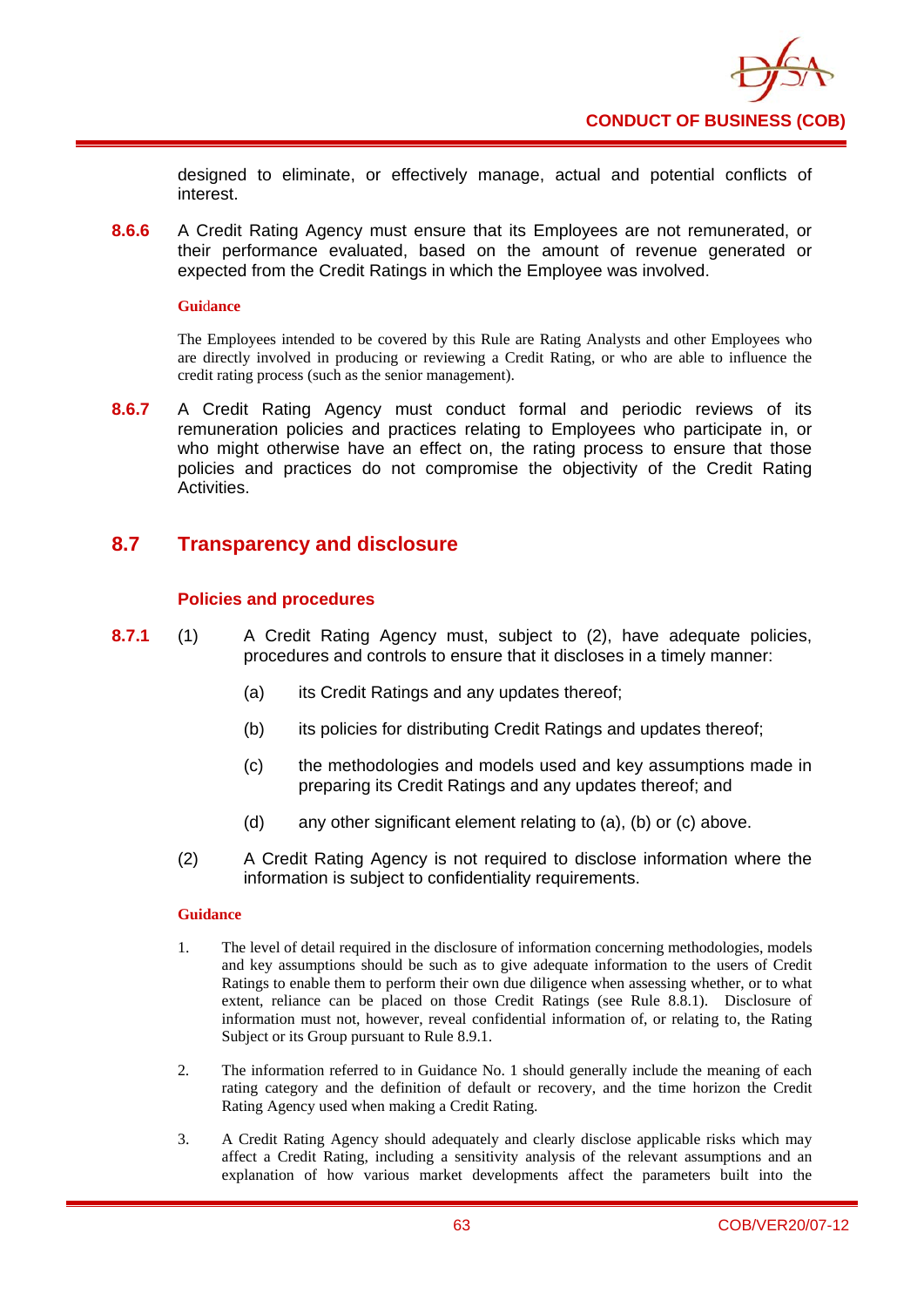

methodologies and models and may influence or impinge on the Credit Rating (for example volatility).

- 4. If the nature of a Credit Rating or other circumstances make a historical default rate inappropriate or otherwise likely to mislead investors, the Credit Rating Agency should provide appropriate clarifications.
- 5. A Credit Rating Agency should provide information to assist users of its Credit Ratings to develop a greater understanding of what a Credit Rating is, and the limitations on the use of Credit Ratings with respect to the particular type of financial product that the Credit Rating Agency rates. A Credit Rating Agency should clearly indicate the attributes and limitations of each Credit Rating, and the limits to which the firm verifies information provided to it by the Rating Subject, its Related Party or any external source.

## **Communication of information**

**8.7.2** A Credit Rating Agency must ensure that its communications relating to its Credit Ratings, Credit Rating Activities and its other business are clear, fair and not misleading.

#### **Guidance**

- 1. A Credit Rating Agency should, taking into account the nature, scale and complexity of its operations, have a function within its organisation charged with the responsibility for communicating with market participants and the public on questions, concerns or complaints it receives.
- 2. The objective of this function should be to help ensure that the Credit Rating Agency's officers and management are informed of those issues that such officers and management would reasonably need to be informed about when setting and implementing the Credit Rating Agency's systems and controls.

# **8.8 Disclosure and presentation of Credit Ratings**

# **General Disclosure**

- **8.8.1** (1) Subject to the confidentiality requirements applicable to a Credit Rating Agency, it must ensure that its Credit Ratings:
	- (a) are published promptly, and as far as practicable, on a nonselective basis and free of charge;
	- (b) contain sufficient information to enable users of such Credit Ratings to understand how the Credit Rating was reached, including information relating to the methodologies, models and key underlying assumptions used;
	- (c) contain a clear statement if the Credit Rating is initiated by the Credit Rating Agency on its own initiative (unsolicited), and information relating to the Credit Rating Agency's policy relating to providing unsolicited Credit Ratings;
	- (d) contain sufficient information about the historical default rates of its Credit Ratings which are of the same category as the Credit Rating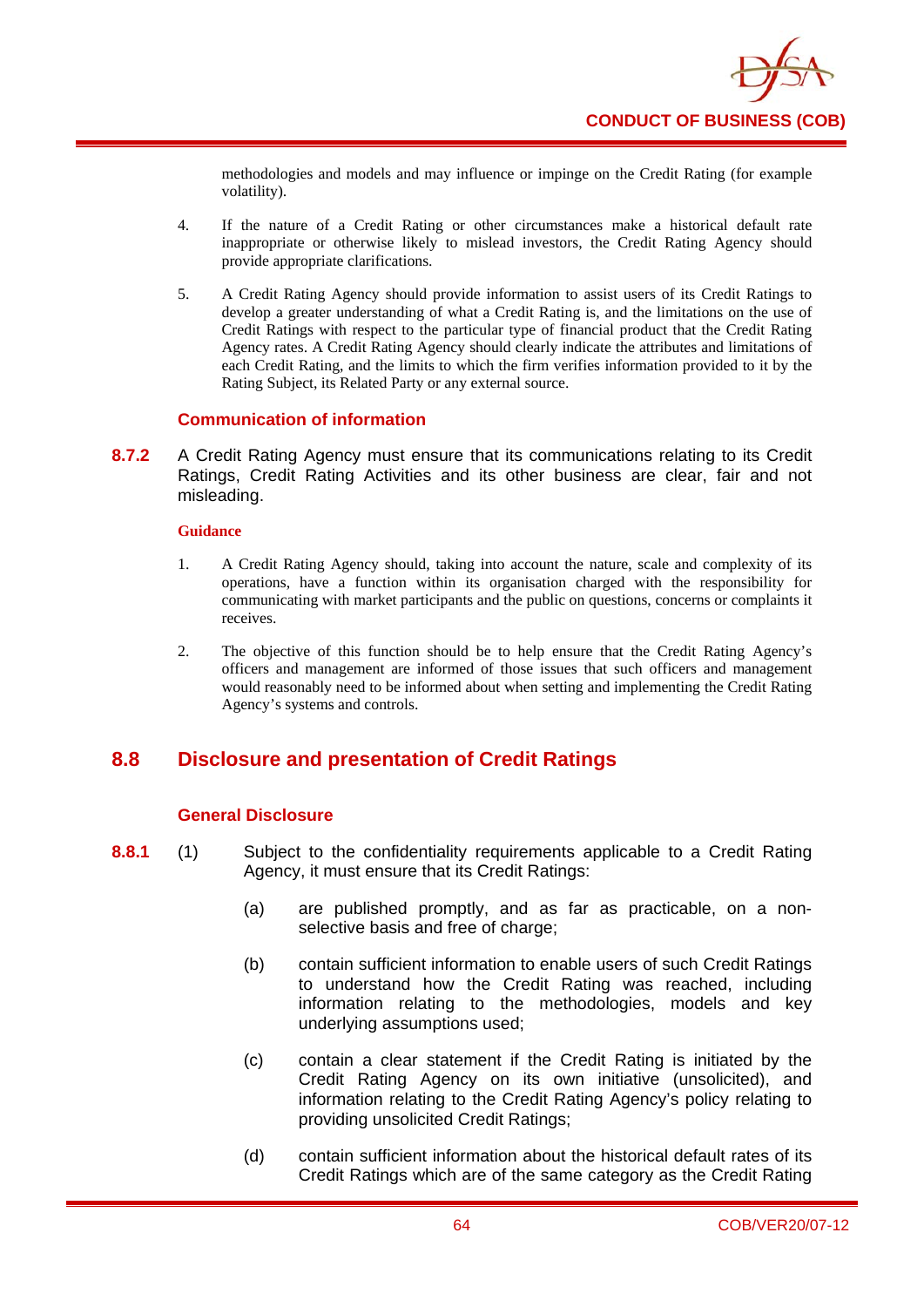

being published so that interested parties can understand the historical performance of its Credit Ratings; and

- (e) include any other information relevant to the particular Credit Rating, as specified in this module.
- (2) A Credit Rating Agency must ensure that any press release which accompanies a Credit Rating contains key elements underlying the Credit Rating.
- (3) Before publishing a new or an updated Credit Rating or withdrawing a Credit Rating, the Credit Rating Agency must, to the extent practicable and appropriate, give to the Rating Subject sufficient advance notice to enable that Person to draw to the attention of the Credit Rating Agency any factual errors on which the Credit Rating Agency may have based the relevant Credit Rating.
- (4) Subject to the confidentiality requirements applicable to a Credit Rating Agency, any information which the Credit Rating Agency is required to publish pursuant to any Rules must also be made available on the website of the relevant Credit Rating Agency.

### **Guidance**

In relation to Rule 8.8.1(3), a Credit Rating Agency should inform the Rating Subject at least 12 hours before publication of a new Credit Rating or an update or withdrawal of an existing Credit Rating of the principal grounds on which such Credit Rating is based in order to give the Rating Subject an opportunity to draw to the attention of the Credit Rating Agency any factual errors. The Rating Subject has the meaning given to it in GEN Rule 2.27.1(3) and should be read in conjunction with Rule 8.1.1(2).

### **Specific Disclosure - Fees and Charges**

- **8.8.2** (1) A Credit Rating Agency must include in its announcements relating to Credit Ratings and its annual report the general nature of its arrangements relating to fees and charges with, or relating to, the Rating Subject including:
	- (a) whether the Credit Rating Agency or any member of its Group receives any fees, charges or other monetary benefits which are unrelated to the provision by the Credit Rating Agency of its Credit Ratings, and if so, the proportion of such benefits relating to the aggregate fees and charges in respect of the provision of Credit Ratings; and
	- (b) if the Credit Rating Agency receives 10% or more of its aggregate annual revenue from a single Rating Subject or its Related Party, information about that source.
	- (2) Where a Credit Rating Agency is a member of a Group, the 10% aggregate annual income referred to in (1)(b) may be calculated by aggregating the net revenue of all Credit Rating Agencies within the Group.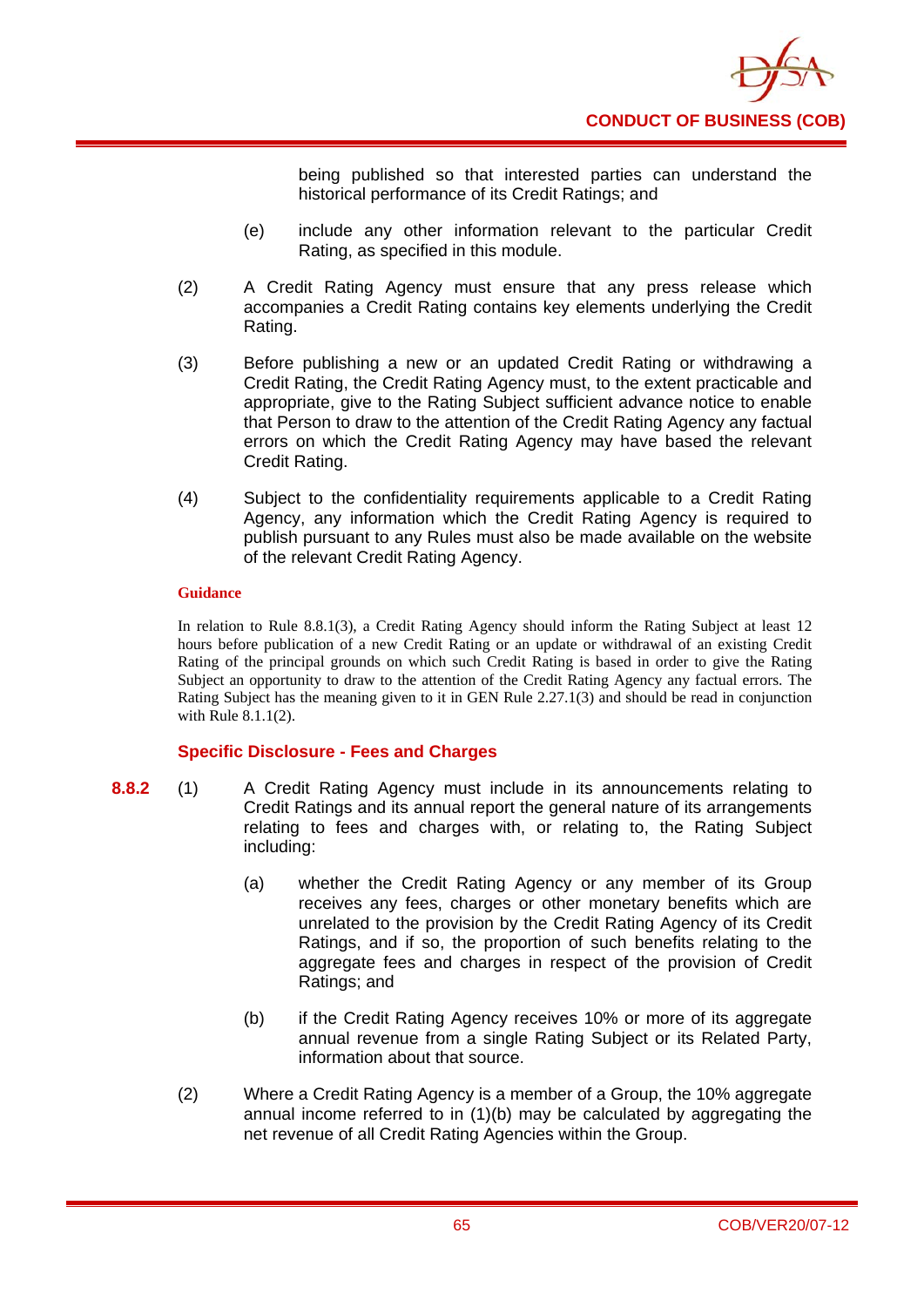

## **Specific Disclosure – Structured financial products**

**8.8.3** A Credit Rating Agency must, where the Rating Subject is a structured financial product disclose in its Credit Ratings whether the Relevant Information is made publicly available by the Rating Subject, or whether all, or some of, such information remains non–public.

#### **Guidance**

- 1. The information which a Credit Rating Agency provides relating to structured financial products should include sufficient information such as information relating to the profit and loss statement and cash flow analysis to enable users of the Credit Ratings to understand the basis of the Credit Rating. Such information should also include the degree to which, in accordance with its analysis, the Credit Rating is sensitive to changes in market conditions.
- 2. A Credit Rating Agency should differentiate ratings of structured finance products from traditional corporate bond ratings, preferably through a different rating symbology. A Credit Rating Agency must also disclose how this differentiation operates.
- 3. A Credit Rating Agency should use reasonable efforts to encourage the Rating Subject to disclose to the public all Relevant Information to enable investors and users of the Credit Ratings to conduct their own due diligence relating to that product.

# **8.9 Confidential information**

- **8.9.1** A Credit Rating Agency must have policies, procedures and controls to ensure that it and its Employees do not:
	- (a) use any information given to or obtained by the Credit Rating Agency on a confidential basis ("Confidential Information") for a purpose other than that for which it was given or obtained;
	- (b) disclose the Confidential Information to any other Person, except:
		- $(i)$  in accordance with  $(a)$ ;
		- (ii) with the prior written consent of the Person to whom a duty of confidentiality in respect of such Confidential Information is owed; or
		- (iii) where obliged to do so by any legislation applicable to the Credit Rating Agency; and
	- (c) disclose any pending Rating Action except to the Rating Subject or as agreed with the Rating Subject.
- **8.9.2** Subject to Rule 8.9.1(b), a Credit Rating Agency and its Employees must not disclose Confidential Information in any manner, including in press releases, through research conferences, to future employers, or in conversations with investors, other issuers, other persons, or by other means.
- **8.9.3** A Credit Rating Agency must have adequate measures to ensure that it and its Employees: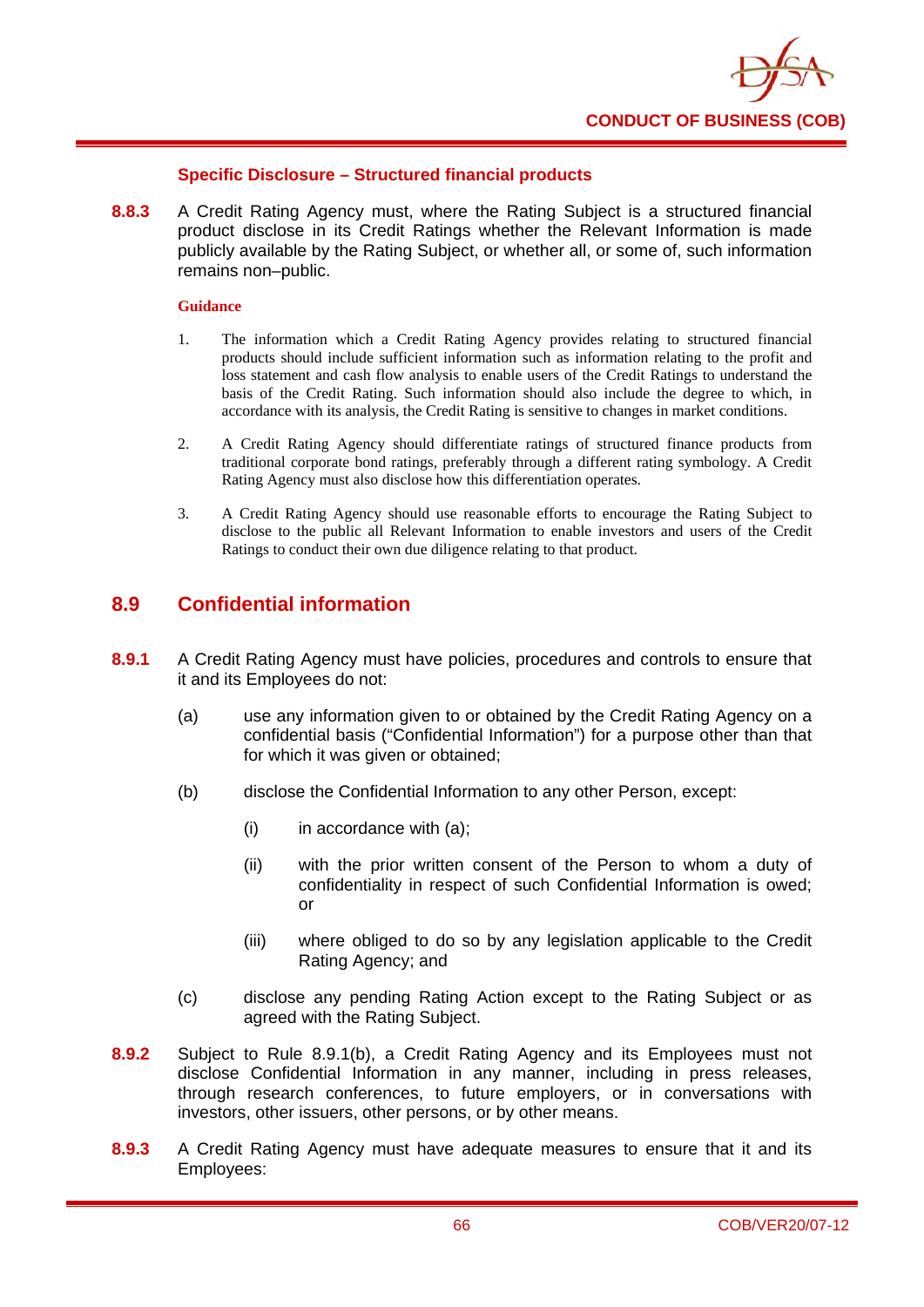

- (a) take all reasonable steps to protect all property and records belonging to or in possession of the Credit Rating Agency against fraud, theft or misuse; and
- (b) do not share Confidential Information entrusted to the Credit Rating Agency with any third parties except where permitted under Rule 8.9.1(b).

# **8.10 Record keeping**

- **8.10.1** (1) A Credit Rating Agency must, for a minimum of six years, maintain sufficient records in relation to each activity and function of the Credit Rating Agency and, where appropriate, audit trails of its Credit Rating Activities. These must include, where applicable, the following:
	- (a) for each Credit Rating:
		- (i) the identity of the Rating Analysts participating in the determination of the Credit Rating;
		- (ii) the identity of the individuals who have approved the Credit Rating;
		- (iii) information as to whether the Credit Rating was solicited or unsolicited;
		- (iv) information to support the Credit Rating;
		- (v) the accounting records relating to fees and charges received from or in respect of the Rating Subject:
		- (vi) the internal records and files, including non-public information and working papers, used to form the basis of any Credit Rating; and
		- (vii) credit analysis and credit assessment reports including any internal records and non-public information and working papers used to form the basis of the opinions expressed in such reports;
	- (b) the accounting records relating to fees received from any person in relation to services provided by the Credit Rating Agency;
	- (c) the accounting records for each subscriber to the Credit Rating Agency's services;
	- (d) the records documenting the established procedures, methodologies, models and assumptions used by the Credit Rating Agency to determine Credit Ratings; and
	- (e) copies of internal and external communications, including electronic communications, received and sent by the Credit Rating Agency and its Employees that relate to Credit Rating Activities.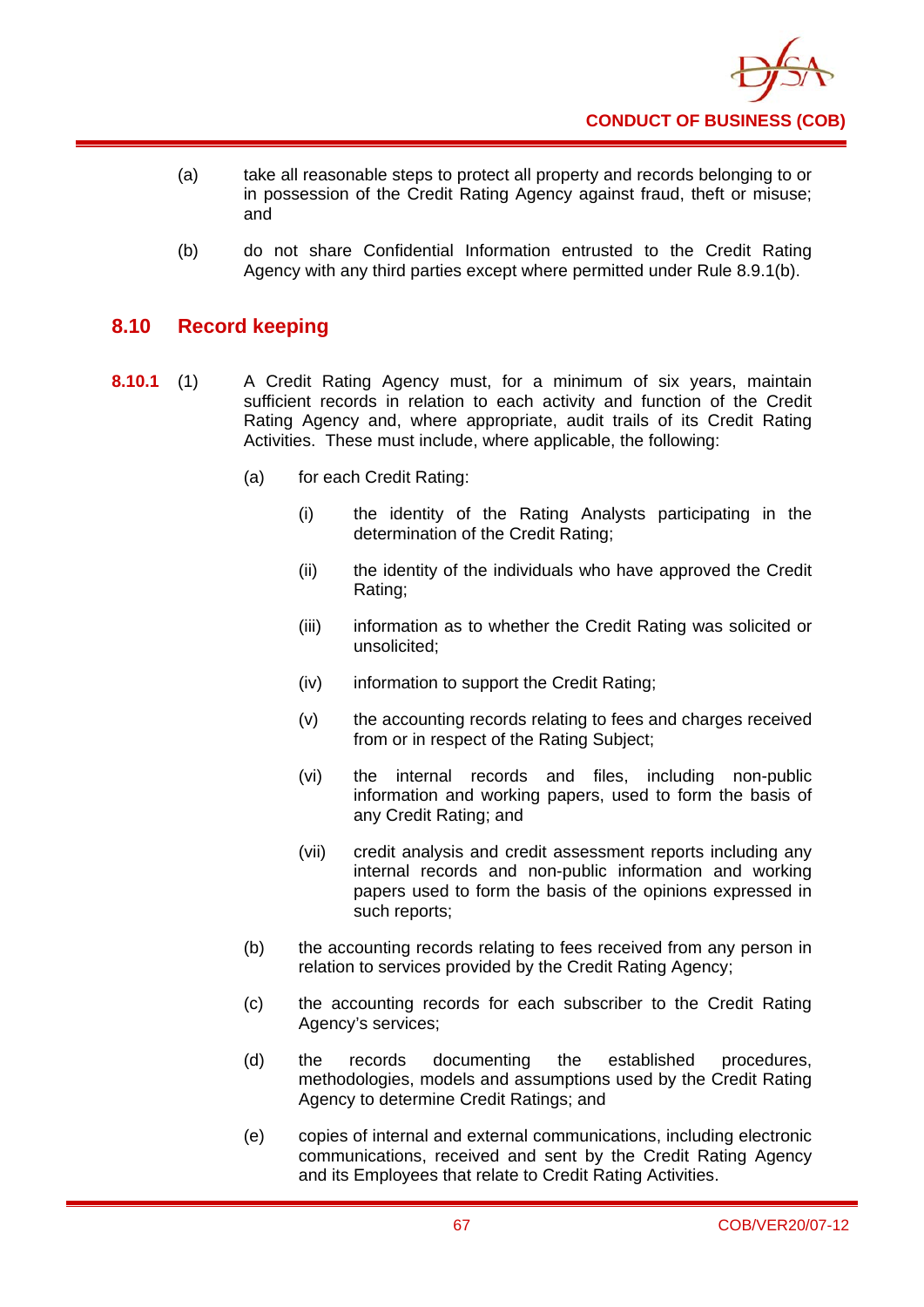

(2) For the purposes of (1), the six year period commences from the date the Credit Rating is disclosed to the public or distributed by subscription.

- 1. Information to support a Credit Rating includes information received from the Rating Subject or information obtained through publicly available sources or third parties and verification procedures adopted in relation to information such as those obtained from public sources or third parties. In accordance with GEN Rule 5.3.24, records should be kept in such a manner as to be readily accessible.
- 2. Where a Credit Rating is subject to on-going surveillance and review, the Credit Rating Agency should retain records required under Rule 8.10.1 in relation to the initial Credit Rating as well as subsequent updates where such records are required to support the latest Credit Rating.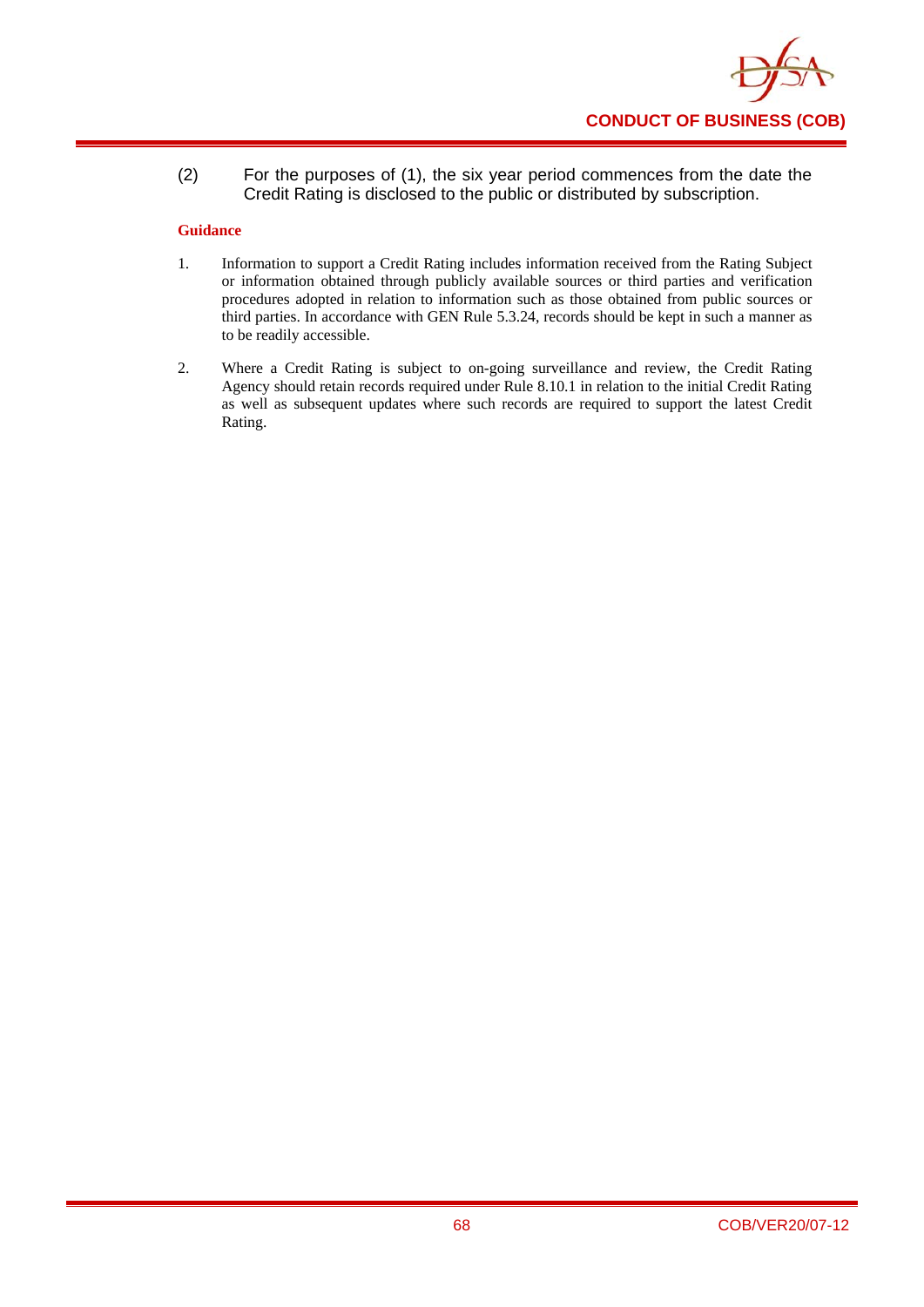

# **APP1 RECORDS OF ORDERS AND TRANSACTIONS**

# **A1.1 Minimum contents of transaction records**

### **Receipt of client order or discretionary decision to transact**

- **A1.1.1** An Authorised Firm must, pursuant to Rule 6.7.4(1), make a record of the following:
	- (a) the identity and account number of the Client;
	- (b) the date and time in the jurisdiction in which the instructions were received or the decision was taken by the Authorised Firm to deal;
	- (c) the identity of the Employee who received the instructions or made the decision to deal;
	- (d) the Investment, including the number of or its value and any price limit; and
	- (e) whether the instruction relates to a purchase or sale.

### **Executing a transaction**

- **A1.1.2** An Authorised Firm must, pursuant to Rule 6.7.4(2), make a record of the following:
	- (a) the identity and account number of the Client for whom the Transaction was Executed, or an indication that the Transaction was an Own Account Transaction;
	- (b) the name of the counterparty;
	- (c) the date and time in the jurisdiction in which the Transaction was Executed;
	- (d) the identity of the Employee executing the Transaction;
	- (e) the Investment, including the number of or its value and price; and
	- (f) whether the Transaction was a purchase or a sale.

### **Passing a client order to another person for execution**

- **A1.1.3** An Authorised Firm must, pursuant to Rule 6.7.4(3), make a record of the following:
	- (a) the identity of the Person instructed:
	- (b) the terms of the instruction; and
	- (c) the date and time that the instruction was given.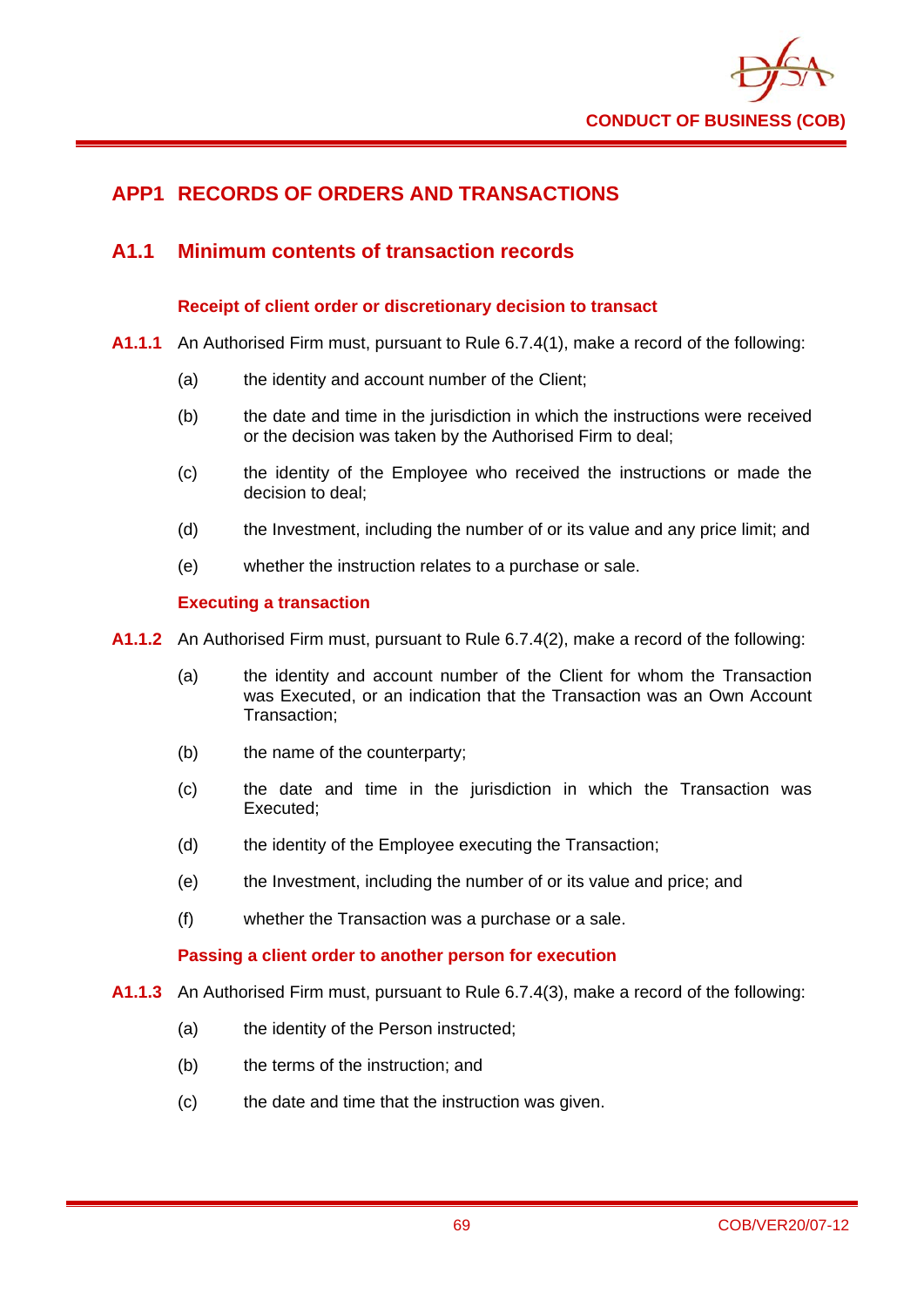

# **APP2 KEY INFORMATION AND CLIENT AGREEMENT**

# **A2.1 Key Information and content of the Client Agreement**

### **General**

- **A2.1.1** The key information which an Authorised Firm is required to provide to a Client and include in the Client Agreement with that Client pursuant to Rule 3.3.2 must include:
	- (a) the core information set out in:
		- (i) Rule A2.1.2 (1) if it is a Retail Client; and
		- (ii) Rule A2.1.2(2) if it is a Professional Client; and
	- (b) where relevant, the additional information required under Rules A2.1.3 and A<sub>2</sub> 1 4

### **Core information**

- **A2.1.2** (1) In the case of a Retail Client, the core information for the purposes of A2.1.1(a) is:
	- (a) the name and address of the Authorised Firm, and if it is a Subsidiary, the name and address of the ultimate Holding Company;
	- (b) the regulatory status of the Authorised Firm;
	- (c) when and how the Client Agreement is to come into force and how the agreement may be amended or terminated;
	- (d) sufficient details of the service that the Authorised Firm will provide, including where relevant, information about any product or other restrictions applying to the Authorised Firm in the provision of its services and how such restrictions impact on the service offered by the Authorised Firm. If there are no such restrictions, a statement to that effect;
	- (e) details of fees, costs and other charges and the basis upon which the Authorised Firm will impose those fees, costs and other charges:
	- (f) details of any conflicts of interests for the purposes of disclosure under Rule 3.5.1(2)(b);
	- (g) details of any Soft Dollar Agreement required to be disclosed under Rules 3.5.6 and 3.5.7; and
	- (h) key particulars of the Authorised Firm's Complaints handling procedures and a statement that a copy of the procedures is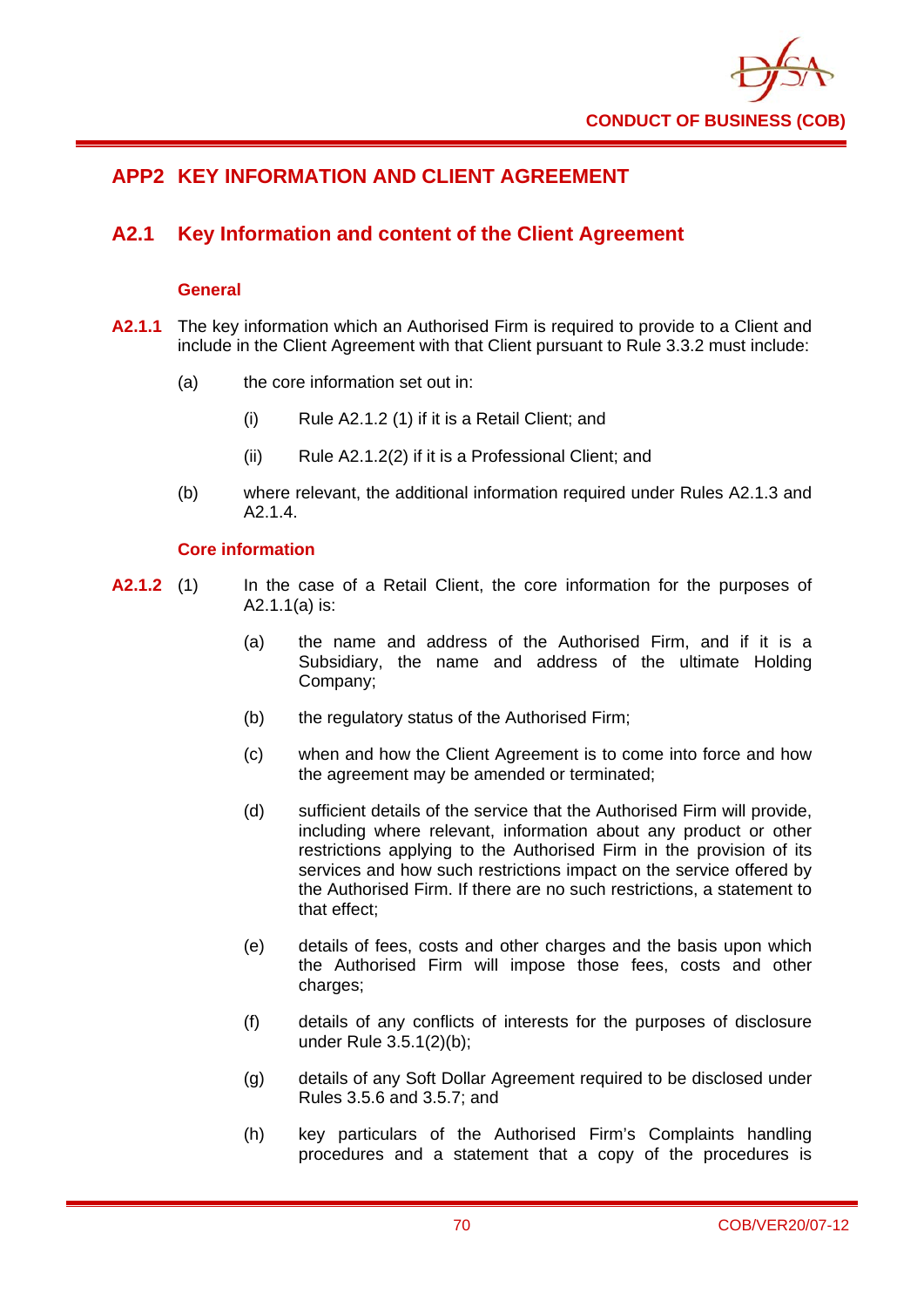

available free of charge upon request in accordance with GEN Rule 9.2.11.

(2) In the case of a Professional Client, the core information for the purposes of  $A2.1.1(a)$  is the information referred to in  $(1)(a)$ ,  $(b)$ ,  $(c)$  and  $(e)$ .

### **Additional information for Investment Business**

- **A2.1.3** The additional information required under A2.1.1(b) for Investment Business is:
	- (a) the arrangements for giving instructions to the Authorised Firm and acknowledging those instructions;
	- (b) information about any agreed investment parameters;
	- (c) the arrangements for notifying the Client of any Transaction Executed on his behalf;
	- (d) if the Authorised Firm may act as principal in a Transaction, when it will do so;
	- (e) the frequency of any periodic statements and whether those statements will include some measure of performance, and if so, what the basis of that measurement will be;
	- (f) when the obligation to provide best execution can be and is to be waived, a statement that the Authorised Firm does not owe a duty of best execution or the circumstances in which it does not owe such a duty; and
	- (g) where applicable, the basis on which assets comprised in the portfolio are to be valued.

### **Additional information for investment management activities**

- **A2.1.4** The additional information required under A2.1.1(b) where an Authorised Firm acts as an Investment Manager is:
	- (a) the initial value of the managed portfolio;
	- (b) the initial composition of the managed portfolio;
	- (c) the period of account for which periodic statements of the portfolio are to be provided in accordance with section 6.10; and
	- (d) in the case of discretionary investment management activities:
		- (i) the extent of the discretion to be exercised by the Authorised Firm, including any restrictions on the value of any one Investment or the proportion of the portfolio which any one Investment or any particular kind of Investment may constitute; or that there are no such restrictions;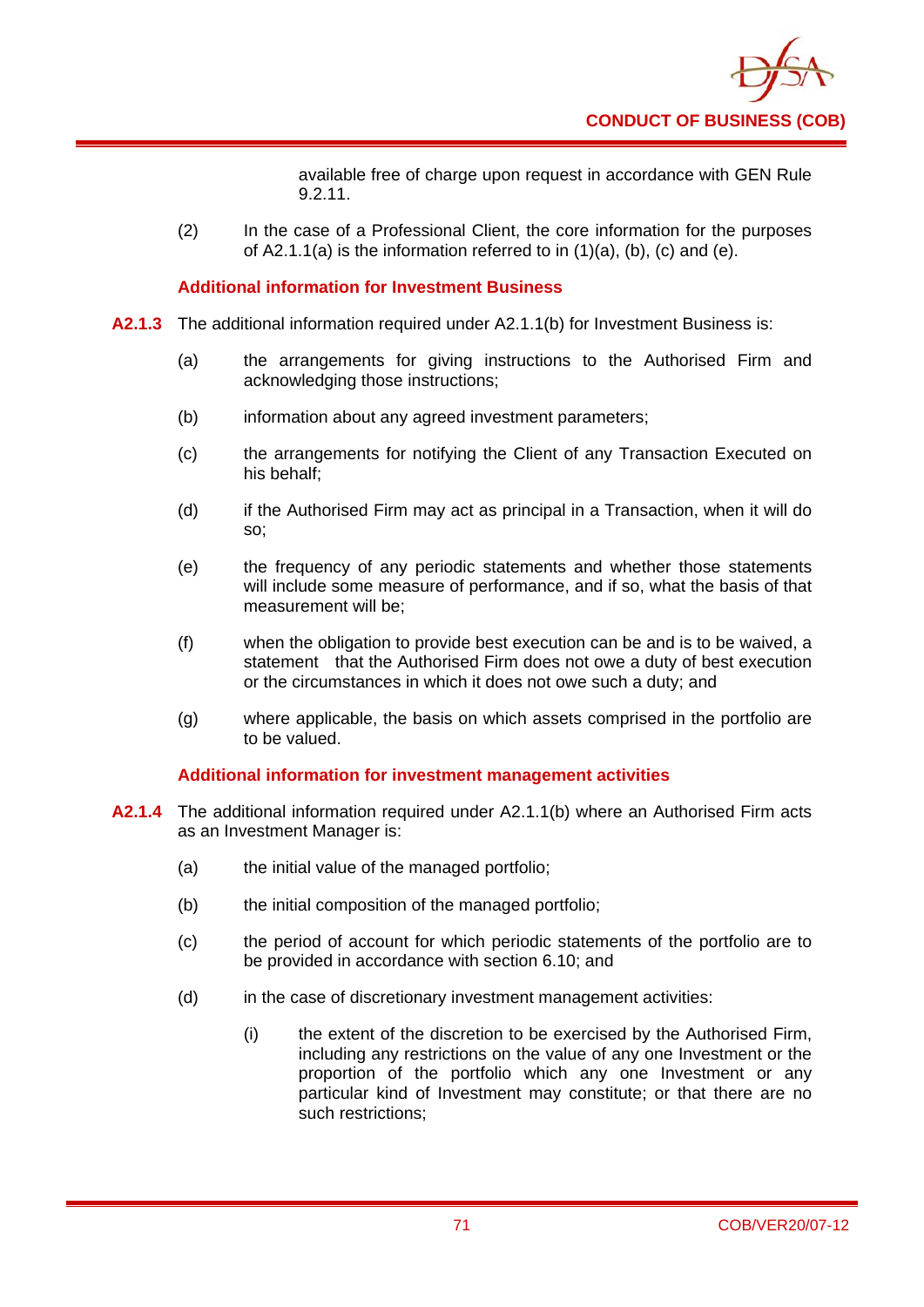

- (ii) whether the Authorised Firm may commit the Client to supplement the funds in the portfolio, and if it may include borrowing on his behalf:
	- (A) the circumstances in which the Authorised Firm may do so;
	- (B) whether there are any limits on the extent to which the Authorised Firm may do so and, if so, what those limits are;
	- (C) any circumstances in which such limits may be exceeded; and
	- (D) any margin lending arrangements and terms of those arrangements;
- (iii) that the Authorised Firm may enter into Transactions for the Client, either generally or subject to specified limitation; and
- (iv) where the Authorised Firm may commit the Client to any obligation to underwrite or sub-underwrite any issue or offer for sale of Securities:
	- (A) whether there are any restrictions on the categories of Securities which may be underwritten and, if so, what these restrictions are; and
	- (B) whether there are any financial limits on the extent of the underwriting and, if so, what these limits are.

# **APP3 CONFIRMATION OF TRANSACTIONS**

# **A3.1 Content of confirmation notes**

### **General information**

- **A3.1.1** (1) For the purposes of Rule 6.9.2, an Authorised Firm must include the following general information:
	- (a) the Authorised Firm's name and address;
	- (b) whether the Authorised Firm Executed the Transaction as principal or agent;
	- (c) the Client's name, account number or other identifier;
	- (d) a description of the Investment or Fund, including the amount invested or number of units involved;
	- (e) whether the Transaction is a sale or purchase;
	- (f) the price or unit price at which the Transaction was Executed;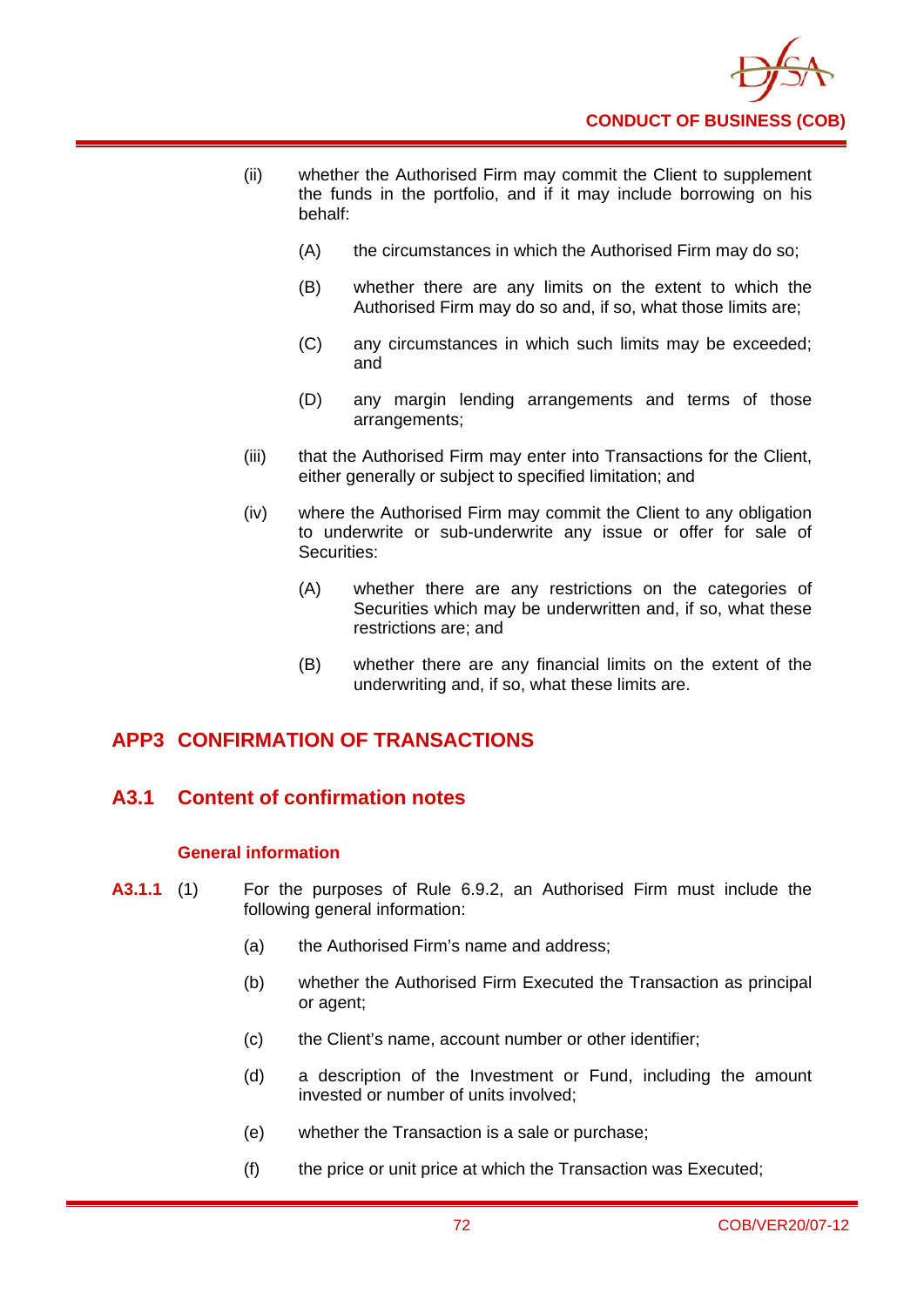

- (g) if applicable, a statement that the Transaction was Executed on an Execution-Only basis;
- (h) the date and time of the Transaction;
- (i) the total amount payable and the date on which it is due;
- (j) the amount of the Authorised Firms charges in connection with the Transaction, including Commission charges and the amount of any Mark-up or Mark-down, Fees, taxes or duties;
- (k) the amount or basis of any charges shared with another Person or statement that this will be made available on request; and
- (l) for Collective Investment Funds, at statement that the price at which the Transaction has been Executed is on a Historic Price or Forward Price basis, as the case may be.
- (2) An Authorised Firm may combine items (f) and (j) in respect of a Transaction where the Client has requested a note showing a single price combining both of these items.

### **Additional information: derivatives**

- **A3.1.2** For the purposes of Rule 6.9.2, and in relation to Transactions in Derivatives, an Authorised Firm must include the following additional information:
	- (a) the maturity, delivery or expiry date of the Derivative;
	- (b) in the case of an Option, the date of exercise or a reference to the last exercise date;
	- (c) whether the exercise creates a sale or purchase in the underlying asset;
	- (d) the strike price of the Option; and
	- (e) if the Transaction closes out an open Futures position, all essential details required in respect of each contract comprised in the open position and each contract by which it was closed out and the profit or loss to the Client arising out of closing out that position (a difference account).

# **APP4 PERIODIC STATEMENTS**

### **A4.1 Content of periodic statements: investment management**

### **General information**

- **A4.1.1** Pursuant to section 6.10, a periodic statement, as at the end of the period covered, must contain the following general information:
	- (a) the number, description and value of each Investment;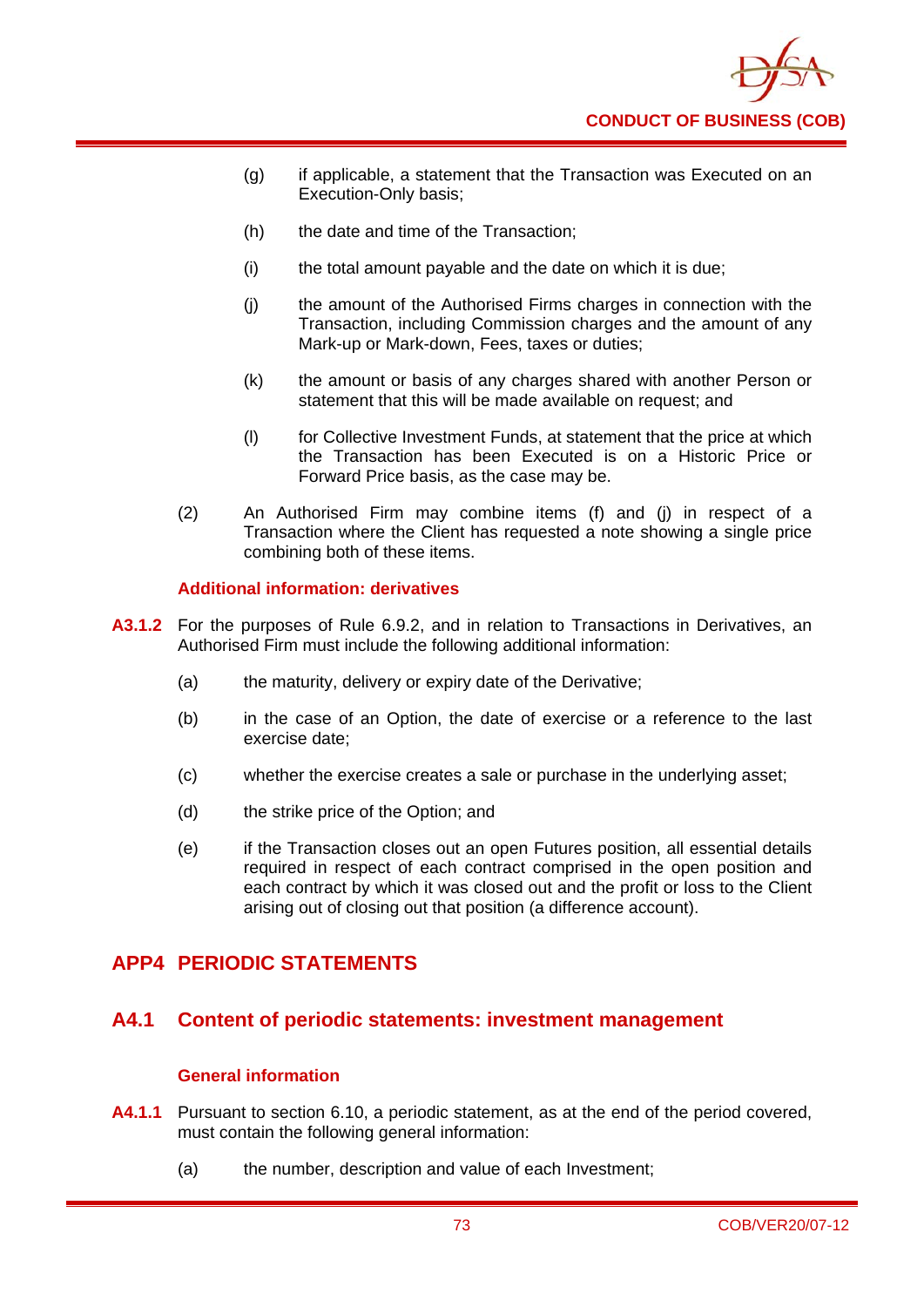

- (b) the amount of cash held;
- (c) the total value of the portfolio; and
- (d) a statement of the basis on which the value of each Investment has been calculated.

#### **Additional information: discretionary investment management activities**

- **A4.1.2** In addition to Rule A4.1.1, where an Authorised Firm acts as an Investment Manager on a discretionary basis, the periodic statement must also include the following additional information:
	- (a) a statement of which Investments, if any, were at the closing date loaned to any third party and which Investments, if any, were at that date charged to secure borrowings made on behalf of the portfolio;
	- (b) the aggregate of any interest payments made and income received during the account period in respect of loans or borrowings made during that period;
	- (c) details of each Transaction which have been entered into for the portfolio during the period;
	- (d) the aggregate of Money and details of all Investments transferred into and out of the portfolio during the period;
	- (e) the aggregate of any interest payments, including the dates of their application and dividends or other benefits received by the Authorised Firm for the portfolio during that period;
	- (f) a statement of the aggregate Charges of the Authorised Firm and its Associates; and
	- (g) a statement of the amount of any Remuneration received by the Authorised Firm or its Associates or both from a third party.

#### **Additional information: contingent liability investments**

- **A4.1.3** In addition to Rules A4.1.1 and A4.1.1.2, in the case where Contingent Liability Investments are involved, an Authorised Firm must include the following additional information:
	- (a) the aggregate of Money transferred into and out of the portfolio during the valuation period;
	- (b) in relation to each open position in the account at the end of the account period, the unrealised profit or loss to the Client (before deducting or adding any Commission which would be payable on closing out);
	- (c) in relation to each Transaction Executed during the account period to close out a Client's position, the resulting profit or loss to the Client after deducting or adding any Commission;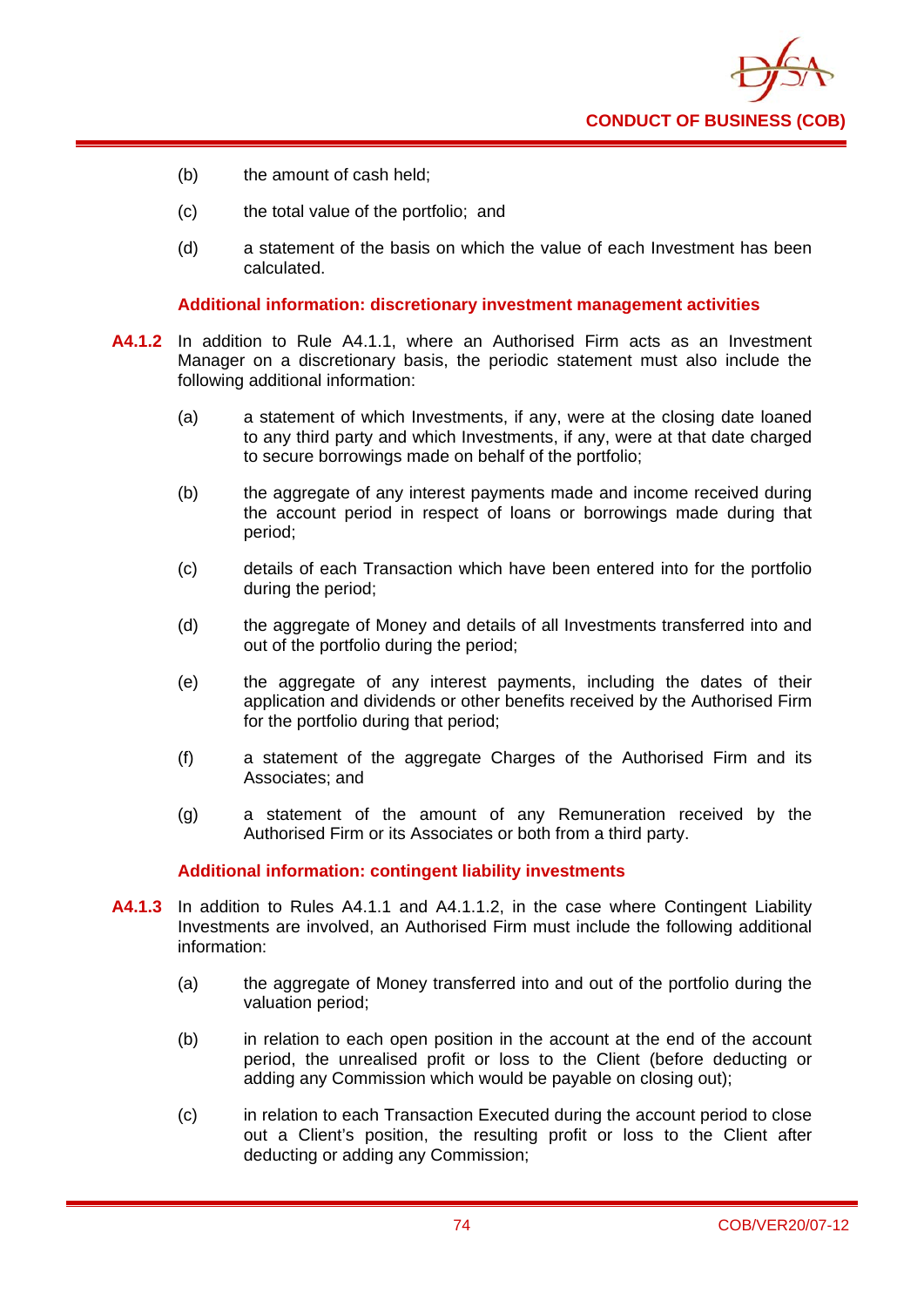

- (d) the aggregate of each of the following in, or relating to, the Client's portfolio at the close of business on the valuation date:
	- (i) cash;
	- (ii) Collateral value;
	- (iii) management fees; and
	- (iv) commissions; and
- (e) Option account valuations in respect of each open Option contained in the account on the valuation date stating:
	- (i) the Share, Future, index or other Investment involved:
	- (ii) the trade price and date for the opening Transaction, unless the valuation statement follows the statement for the period in which the Option was opened;
	- (iii) the market price of the contract; and
	- (iv) the exercise price of the contract.

# **APP5 CLIENT MONEY PROVISIONS**

# **A5.1 Application**

**A5.1.1** This appendix applies to an Authorised Firm, in accordance with Rule 6.12.2

# **A5.2 General requirements**

- **A5.2.1** (1) The provisions of this appendix are referred to as the Client Money Provisions.
	- (2) The types of Client described in Rule 6.12.2 are referred to in this appendix as Segregated Clients.
- **A5.2.2** An Authorised Firm which holds or controls Client Money for a Segregated Client must:
	- (a) comply with the Client Money Provisions in relation to that Client Money; and
	- (b) have systems and controls in place to be able to evidence compliance with the Client Money Provisions.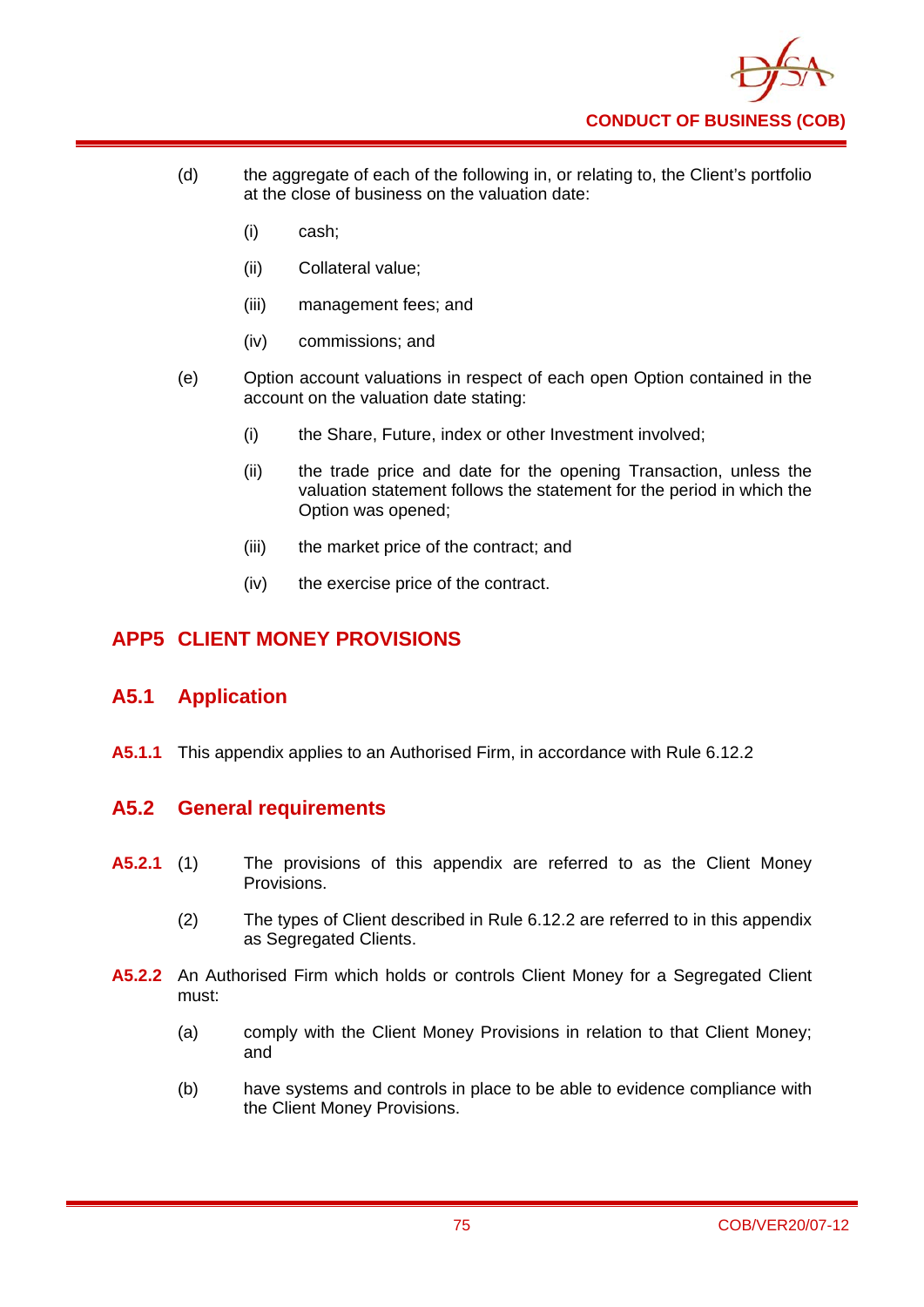

# **A5.3 Payment of client money into client accounts**

- **A5.3.1** Where an Authorised Firm holds or controls Client Money it must ensure, except where otherwise provided in section A5.5 that the Client Money is paid into one or more Client Accounts within one day of receipt.
- **A5.3.2** Subject to Rule A5.3.3, an Authorised Firm must not deposit its own Money into a Client Account.
- **A5.3.3** (1) An Authorised Firm may deposit its own Money in a Client Account where:
	- (a) it is a minimum sum required to open the account, or to keep it open;
	- (b) the Money is received by way of mixed remittance provided the Authorised Firm transfers out that part of the payment which is not Client Money within one day of the day on which the Authorised Firm would normally expect the remittance to be cleared;
	- (c) interest credited to the account exceeds the amount payable to Segregated Clients, provided that the Money is removed within twenty five days; or
	- (d) it is to meet a shortfall in Client Money.
	- (2) Where an Authorised Firm deposits any Money into a Client Account such Money is Client Money until such time as the Money is withdrawn from the Client Account in accordance with the Client Money Provisions.

[Amended][RM66][VER16/08-09]

- **A5.3.4** An Authorised Firm must maintain systems and controls for identifying Money which must not be in a Client Account and for transferring it without delay.
- **A5.3.5** Where an Authorised Firm is aware that a Person may make a payment of Client Money to the Authorised Firm, it must take reasonable steps:
	- (a) to ensure that such payment of Client Money is directed to a Client Account; and
	- (b) to ensure that the Authorised Firm is notified by that Person of such payment as soon as reasonably practicable.

### **Guidance**

An Authorised Firm should have procedures for identifying Client Money received by the Authorised Firm, and for promptly recording the receipt of the Money either in the books of account or a register for later posting to the Client cash book and ledger accounts. The procedures should cover Client Money received by the Authorised Firm through the mail, electronically or via agents of the Authorised Firm or through any other means.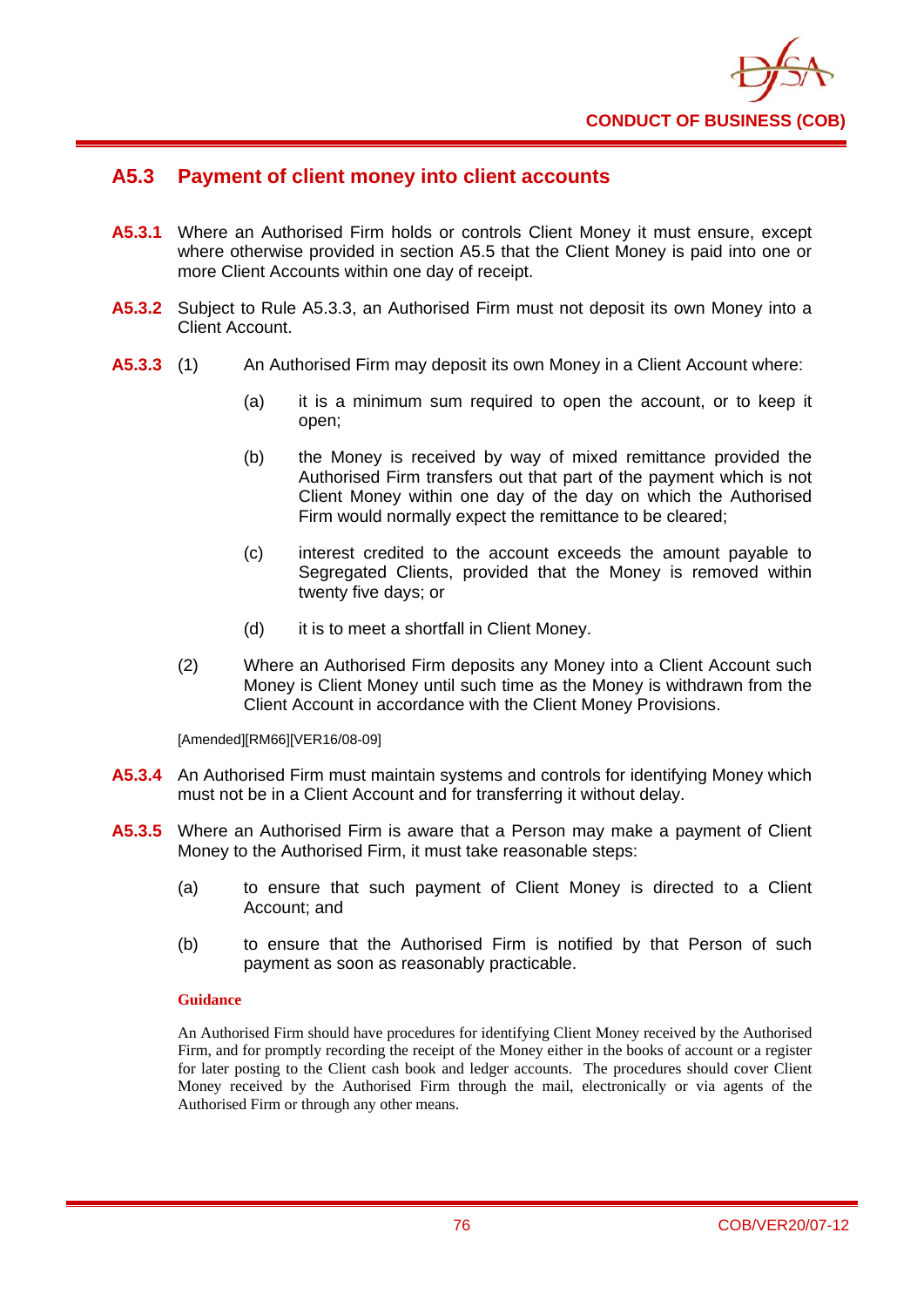

# **A5.4 Client accounts**

**A5.4.1** A Client Account in relation to Client Money is an account which:

[Amended][RM66][VER16/08-09]

- (a) is held with a Third Party Agent;
- (b) is established to hold Client Assets;
- (c) is maintained in the name of;
	- (i) if a Domestic Firm, the Authorised Firm; or
	- (ii) if a non-Domestic Firm, a Nominee Company controlled by the Authorised Firm; and
- (d) includes the words 'Client Account' in its title.
- **A5.4.2** (1) An Authorised Firm must maintain a master list of all Client Accounts.
	- (2) The master list must detail:
		- (a) the name of the account;
		- (b) the account number;
		- (c) the location of the account;
		- (d) whether the account is currently open or closed; and
		- (e) the date of opening or closure.
	- (3) The details of the master list must be documented and maintained for at least six years following the closure of an account.

### **Guidance**

- 1. An Authorised Firm may hold or control Client Money belonging to a Segregated Client in a Client Account solely for that Client. Alternatively, an Authorised Firm may choose to pool that Client Money in a Client Account containing Client Money of more than one Segregated Client.
- 2. The purpose of controlling or holding Client Money in a Client Account is to ensure that Money belonging to Segregated Clients is readily identifiable from Money belonging to the Authorised Firm such that, following a Distribution Event, Segregated Clients will rank highest in line in terms of any subsequent distribution of Client Money in proportion to each Client's valid claim over that that Money.
- 3. Following a Distribution Event, a Segregated Client may not have a valid claim over Client Money held or controlled in a Client Account if that Client Account was not established to hold or control Client Money for that Client or a pool of Clients of which that Client was a part. [Amended][RM66][VER16/08-09]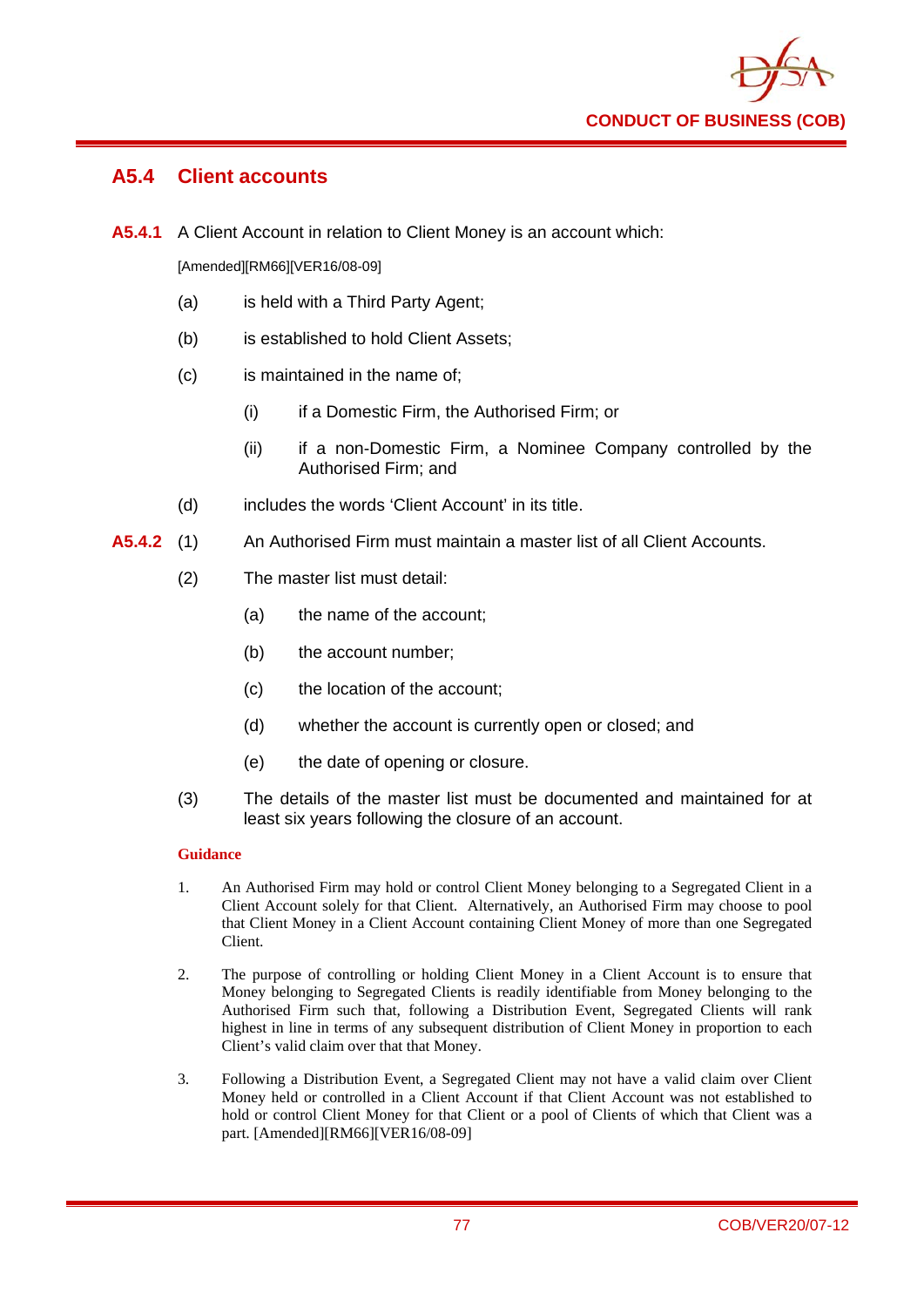

# **A5.5 Exceptions to holding client money in client accounts**

- **A5.5.1** The requirement for an Authorised Firm to pay Client Money into a Client Account does not, subject to Rule A5.5.2, apply with respect to such Client Money:
	- (a) received in the form of cheque, or other payable order, until the Authorised Firm, or a Person or account controlled by the Authorised Firm, is in receipt of the proceeds of that cheque;
	- (b) temporarily held by an Authorised Firm before forwarding to a Person nominated by the Client; or
	- (c) in connection with a Delivery Versus Payment Transaction where:
		- (i) in respect of a Client purchase, Client Money from the Client will be due to the Authorised Firm within one day upon the fulfilment of a delivery obligation; or
		- (ii) in respect of a Client sale, Client Money will be due to the Client within one day following the Client's fulfilment of a delivery obligation.
- **A5.5.2** An Authorised Firm must pay Client Money of the type described in Rule A5.5.1(b) or (c) into a Client Account where it has not fulfilled its delivery or payment obligation within three days of receipt of the Money or Investments unless in the case of the type of Client Money referred to in Rule A5.5.1(c)(ii) it instead safeguards Client Investments at least equal to the value of such Client Money.
- **A5.5.3** (1) An Authorised Firm must maintain adequate records of all cheques and payment orders received in accordance with Rule A5.5.1(a) including, in respect of each payment, the:
	- (a) date of receipt;
	- (b) name of the Client for whom payment is to be credited; and
	- (c) date when the cheque or payment order was presented to the Authorised Firm's Third Party Agent.
	- (2) The records must be kept for a minimum of six years.

# **A5.6 Appointment of a third party agent**

**A5.6.1** (1) An Authorised Firm may only pay, or permit to be paid, Client Money to a Third Party Agent in accordance with Rule A5.7.1 where it has undertaken a prior assessment of the suitability of that agent and concluded on reasonable grounds that the Third Party Agent is suitable to hold that Client Money in a Client Account.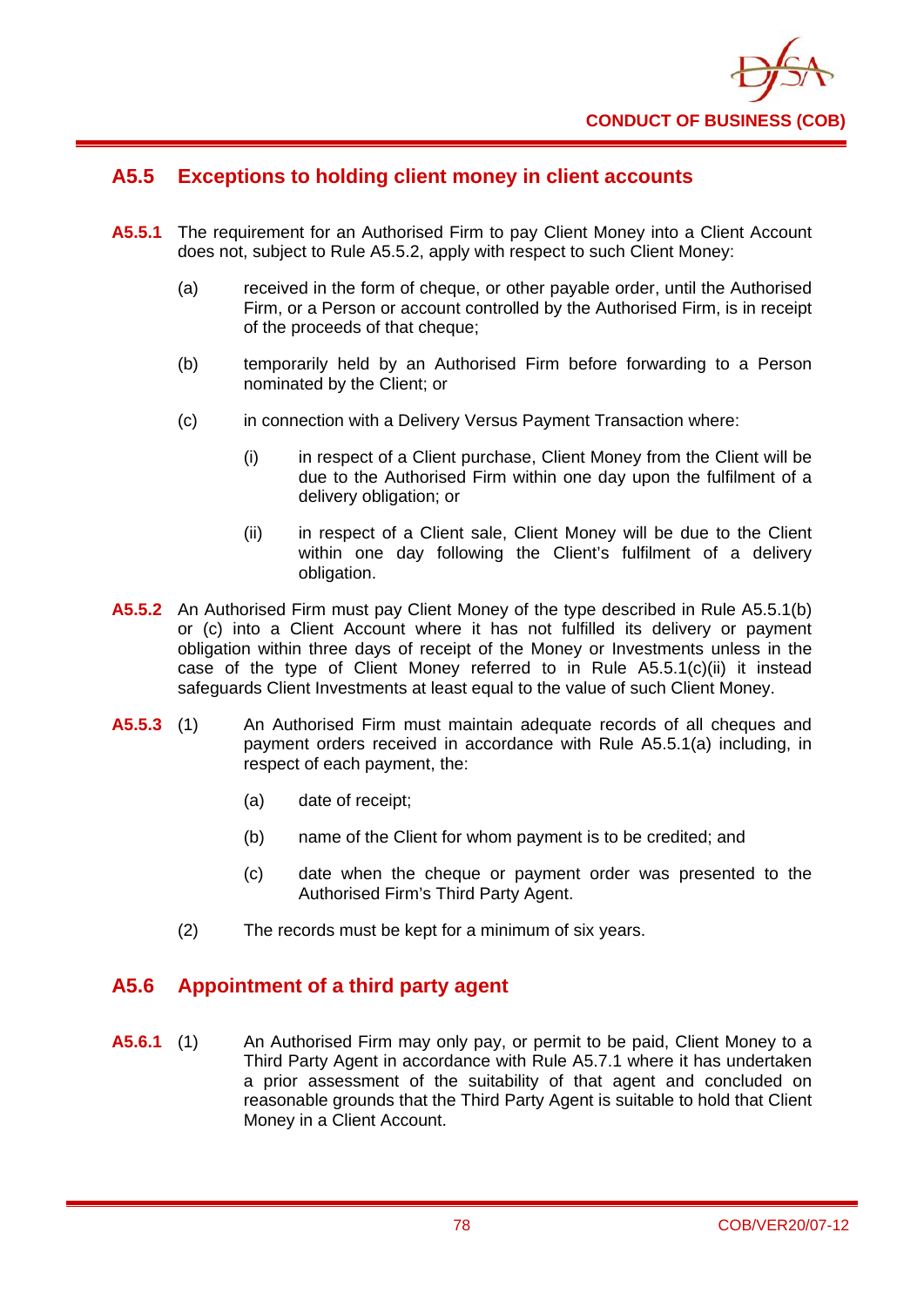

- (2) When assessing the suitability of the Third Party Agent, the Authorised Firm must ensure that the Third Party Agent will provide protections equivalent to the protections conferred by this appendix.
- (3) An Authorised Firm must have systems and controls in place to ensure that the Third Party Agent remains suitable.
- **A5.6.2** An Authorised Firm must be able to demonstrate to the DFSA's satisfaction the grounds upon which the Authorised Firm considers the Third Party Agent to be suitable to hold that Client Money.

#### **Guidance**

When assessing the suitability of a Third Party Agent, an Authorised Firm should have regard to:

- a. its credit rating;
- b. its capital and financial resources in relation to the amount of Client Money held;
- c. the insolvency regime of the jurisdiction in which it is located;
- d. its regulatory status and history;
- e. its Group structure; and
- f. its use of agents and service providers.

# **A5.7 Payment of client money to a third party agent**

- **A5.7.1** (1) Subject to Rule A5.7.3, an Authorised Firm may only pass, or permit to be passed, a Segregated Client's Money to a Third Party Agent if:
	- (a) the Client Money is to be used in respect of a Transaction or series or Transactions for that Client;
	- (b) the Client Money is to be used to meet an obligation of that Client; or
	- (c) the Third Party Agent is a bank or a Regulated Financial Institution which is authorised to accept or take Deposits.

[Amended][RM66][VER16/08-09]

- (2) In respect of (1)(a) and (b), an Authorised Firm must not hold any excess Client Money with the Third Party Agent longer than necessary to effect a Transaction or satisfy the Client's obligation.
- **A5.7.2** When an Authorised Firm opens a Client Account with a Third Party Agent it must obtain, within a reasonable period, a written acknowledgement from the Third Party Agent stating that:
	- (a) all Money standing to the credit of the account is held by the Authorised Firm as agent and that the Third Party Agent is not entitled to combine the account with any other account or to exercise any charge, mortgage, lien,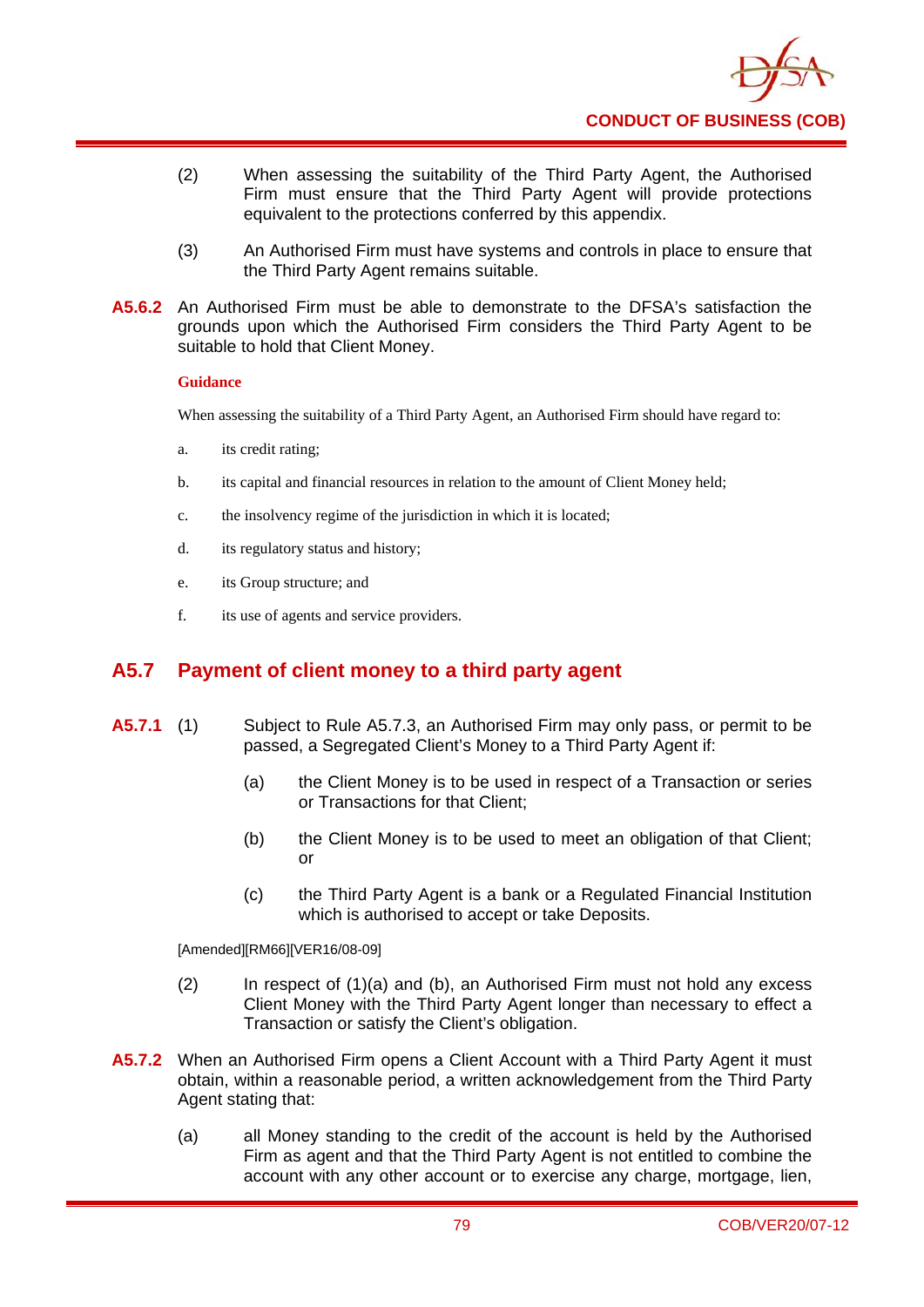

right of set-off or counterclaim against Money in that account in respect of any sum owed to it on any other account of the Authorised Firm; and

(b) the title of the account sufficiently distinguishes that account from any account containing Money that belongs to the Authorised Firm, and is in the form requested by the Authorised Firm.

#### **Guidance**

The DFSA would consider twenty days as being a reasonable period for an Authorised Firm to receive a written acknowledgement from the Third Party Agent.

**A5.7.3** If the Third Party Agent does not provide the acknowledgement referred to in Rule A5.7.2 within a reasonable period, the Authorised Firm must refrain from making further deposits of Client Money with that Third Party Agent and withdraw any Client Money standing to the credit of that Client Account.

# **A5.8 Payment of client money from client accounts**

- **A5.8.1** An Authorised Firm must have procedures for ensuring all withdrawals from a Client Account are authorised.
- **A5.8.2** Subject to Rule A5.8.3, a Segregated Client's Client Money must remain in a Client Account until it is:
	- (a) due and payable to the Authorised Firm;
	- (b) paid to the Client on whose behalf the Client Money is held;
	- (c) paid in accordance with a Client instruction on whose behalf the Client Money is held;
	- (d) required to meet the payment obligations of the Client on whose behalf the Client Money is held; or
	- (e) paid out in circumstances that are otherwise authorised by the DFSA.
- **A5.8.3** Money paid out by way of cheque or other payable order under Rule A5.8.2 must remain in a Client Account until the cheque or payable order is presented to the Client's bank and cleared by the paying agent.
- **A5.8.4** An Authorised Firm must not use Client Money belonging of one Client to satisfy an obligation of another Client.

### **Guidance**

The effect of Rule A5.8.4 is that an Authorised Firm would be required to deposit its own Money into a Client Account to remedy a shortfall arising from a client debit balance.

**A5.8.5** An Authorised Firm must have a system for ensuring no off-setting or debit balances occur on Client Accounts.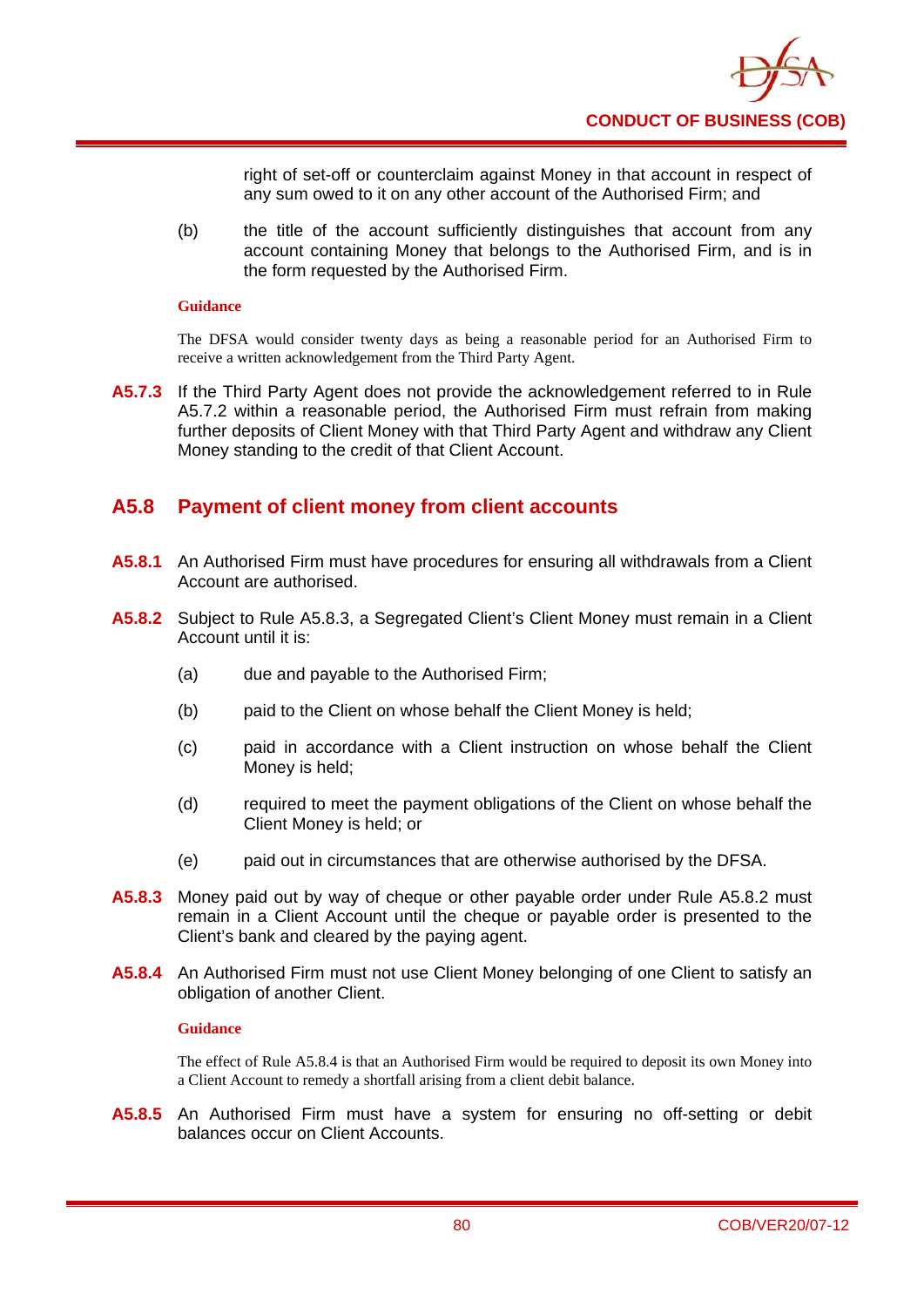

### **A5.9 Client disclosure**

- **A5.9.1** Before, or as soon as reasonably practicable after, an Authorised Firm receives Client Money belonging to a Segregated Client, it must disclose to the Client on whose behalf the Client Money is held:
	- (a) the basis and any terms governing the way in which the Client Money will be held;
	- (b) that the Client is subject to the protection conferred by the DFSA's Client Money Provisions and as a consequence:
		- (i) this Money will be held separate from Money belonging to the Authorised Firm; and
		- (ii) in the event of the Authorised Firm's insolvency, winding up or other Distribution Event stipulated by the DFSA, the Client's Money will be subject to the DFSA's Client Money Distribution Rules;
	- (c) whether interest is payable to the Client and, if so, on what terms;
	- (d) if applicable, that the Client Money may be held in a jurisdiction outside the DIFC and the market practices, insolvency and legal regime applicable in that jurisdiction may differ from the regime applicable in the DIFC;
	- (e) if applicable, details about how any Client Money arising out of Islamic Financial Business are to be held;
	- (f) if applicable, that the Authorised Firm holds or intends to hold the Client Money in a Client Account with a Third Party Agent which is in the same Group as the Authorised Firm; and
	- (g) details of any rights which the Authorised Firm may have to realise Client Money held on behalf of the Client in satisfaction of a default by the Client or otherwise, and of any rights which the Authorised Firm may have to close out or liquidate contracts or positions in respect of any of the Client's Investments.

# **A5.10 Client reporting**

- **A5.10.1** (1) In relation to a Client to whom the Client Money Provisions are applicable, an Authorised Firm must send a statement to a Retail Client at least monthly or in the case of a Professional Client, at other intervals as agreed in writing with the Professional Client.
	- (2) The statement must include:
		- (a) the Client's total Client Money balances held by the Authorised Firm reported in the currency in which the Client Money is held, or the relevant exchange rate if not reported in the currency in which the Money is held;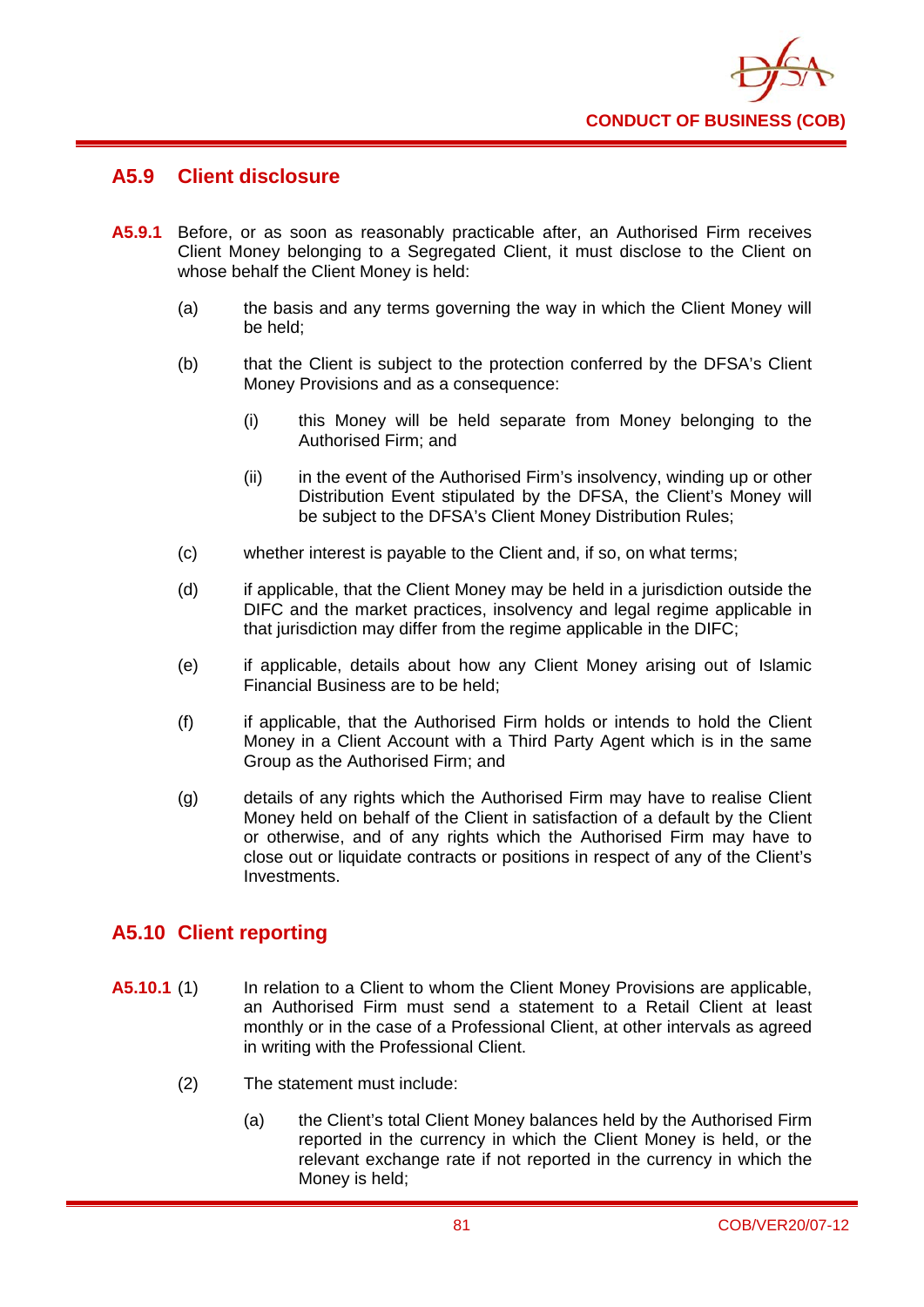

- (b) the amount, date and value of each credit and debit paid into and out of the account since the previous statement; and
- (c) any interest earned or charged on the Client Account since the previous statement.
- (3) The statement sent to the Client must be prepared within 25 days of the statement date.

[Amended][RM66][VER16/08-09]

# **A5.11 Reconciliation**

- **A5.11.1** (1) An Authorised Firm must maintain a system to ensure that accurate reconciliations of the Client Accounts are carried out at least every 25 days.
	- (2) The reconciliation must include:
		- (a) a full list of individual Segregated Client credit ledger balances, as recorded by the Authorised Firm;
		- (b) a full list of individual Segregated Client debit ledger balances, as recorded by the Authorised Firm;
		- (c) a full list of unpresented cheques and outstanding lodgements;
		- (d) a full list of Client Account cash book balances; and
		- (e) formal statements from Third Party Agents showing account balances as at the date of reconciliation.
	- (3) An Authorised Firm must:
		- (a) reconcile the individual credit ledger balances, Client Account cash book balances, and the Third Party Agent Client Account balances;
		- (b) check that the balance in the Client Accounts as at the close of business on the previous day was at least equal to the aggregate balance of individual credit ledger balances as at the close of business on the previous day; and
		- (c) ensure that all shortfalls, excess balances and unresolved differences, other than differences arising solely as a result of timing differences between the accounting systems of the Third Party Agent and the Authorised Firm, are investigated and, where applicable, corrective action taken as soon as possible.
	- (4) An Authorised Firm must perform the reconciliations in (3) within 10 days of the date to which the reconciliation relates.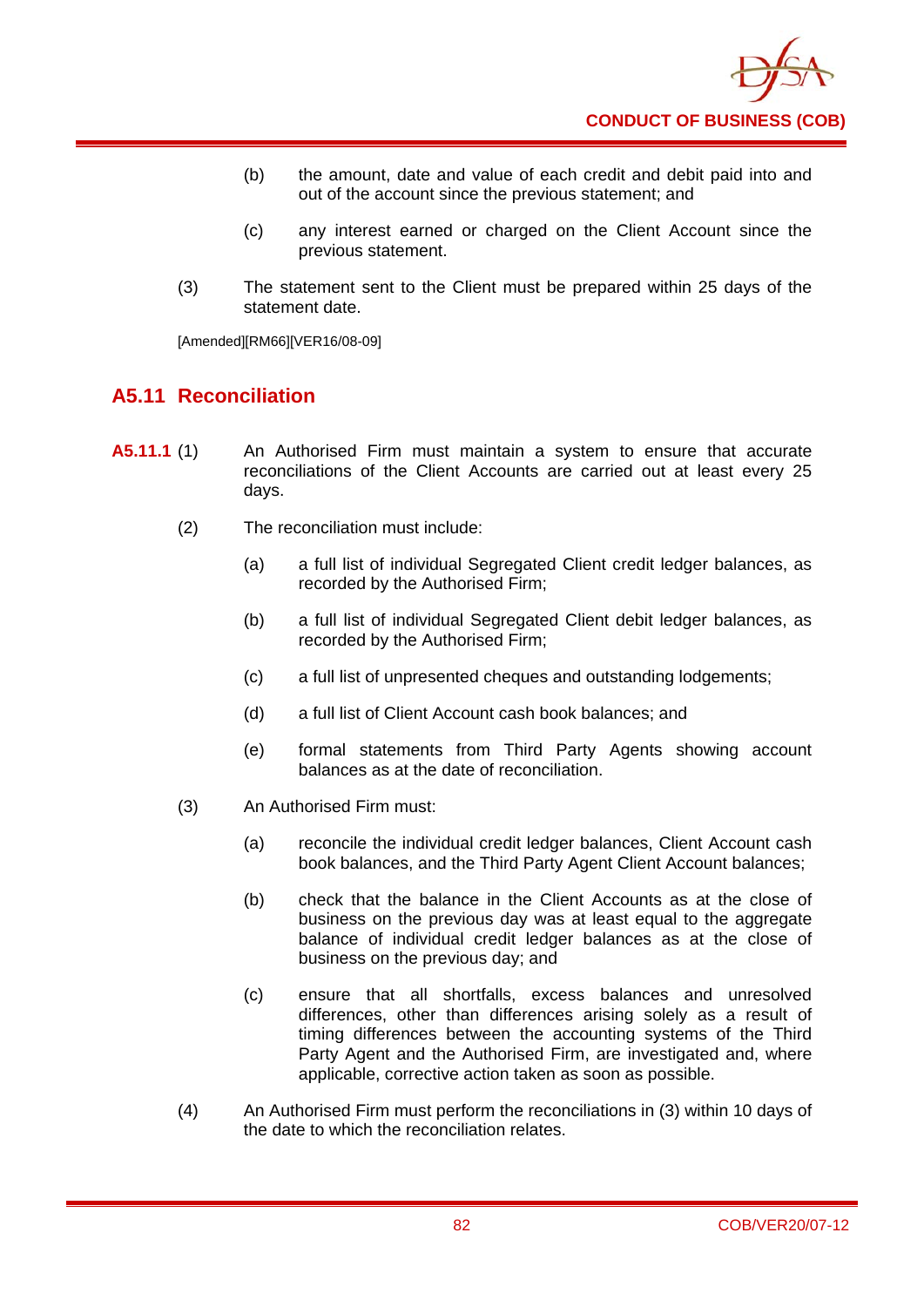

#### **Guidance**

When performing the reconciliations, an Authorised Firm should:

- a. include in the credit ledger balances:
	- i. unallocated Client Money;
	- ii. dividends received and interest earned and allocated;
	- iii. sale proceeds which have been received by the Authorised Firm and the Client has delivered the Investments or the Authorised Firm holds or controls the Investment; and
	- iv. Money paid by the Client in respect of a purchase where the Authorised Firm has not remitted the Money to the counterparty or delivered the Investment to the Client; and
- b. deduct from the credit ledger balances:
	- i. Money owed by the client in respect of unpaid purchases by or for the Client if delivery of those Investments has been made to the Client; and
	- ii. Money remitted to the Client in respect of sales transactions by or for the Client if the Client has not delivered the Investments.
- **A5.11.2** An Authorised Firm must ensure that the process of reconciliation does not give rise to a conflict of interest.

#### **Guidance**

When performing reconciliations, an Authorised Firm should maintain a clear separation of duties to ensure that an employee with responsibility for operating Client Accounts, or an employee that has the authority to make payments, does not perform the reconciliations under Rule A5.11.1

- **A5.11.3** (1) Reconciliation performed in accordance with Rule A5.11.1 must be reviewed by a member of the Authorised Firm who has adequate seniority.
	- (2) The individual referred to in (1) must provide a written statement confirming the reconciliation has been undertaken in accordance with the requirements of this section.
- **A5.11.4** The Authorised Firm must notify the DFSA where there has been a material discrepancy with the reconciliation which has not been rectified.

#### **Guidance**

A material discrepancy includes discrepancies which have the cumulative effect of being material, such as longstanding discrepancies.

# **A5.12 Auditor's reporting requirements**

#### **Guidance**

In accordance with GEN chapter 8, an Authorised Firm which holds Client Money for Segregated Clients must arrange for a Client Money Auditor's Report to be submitted to the DFSA on an annual basis.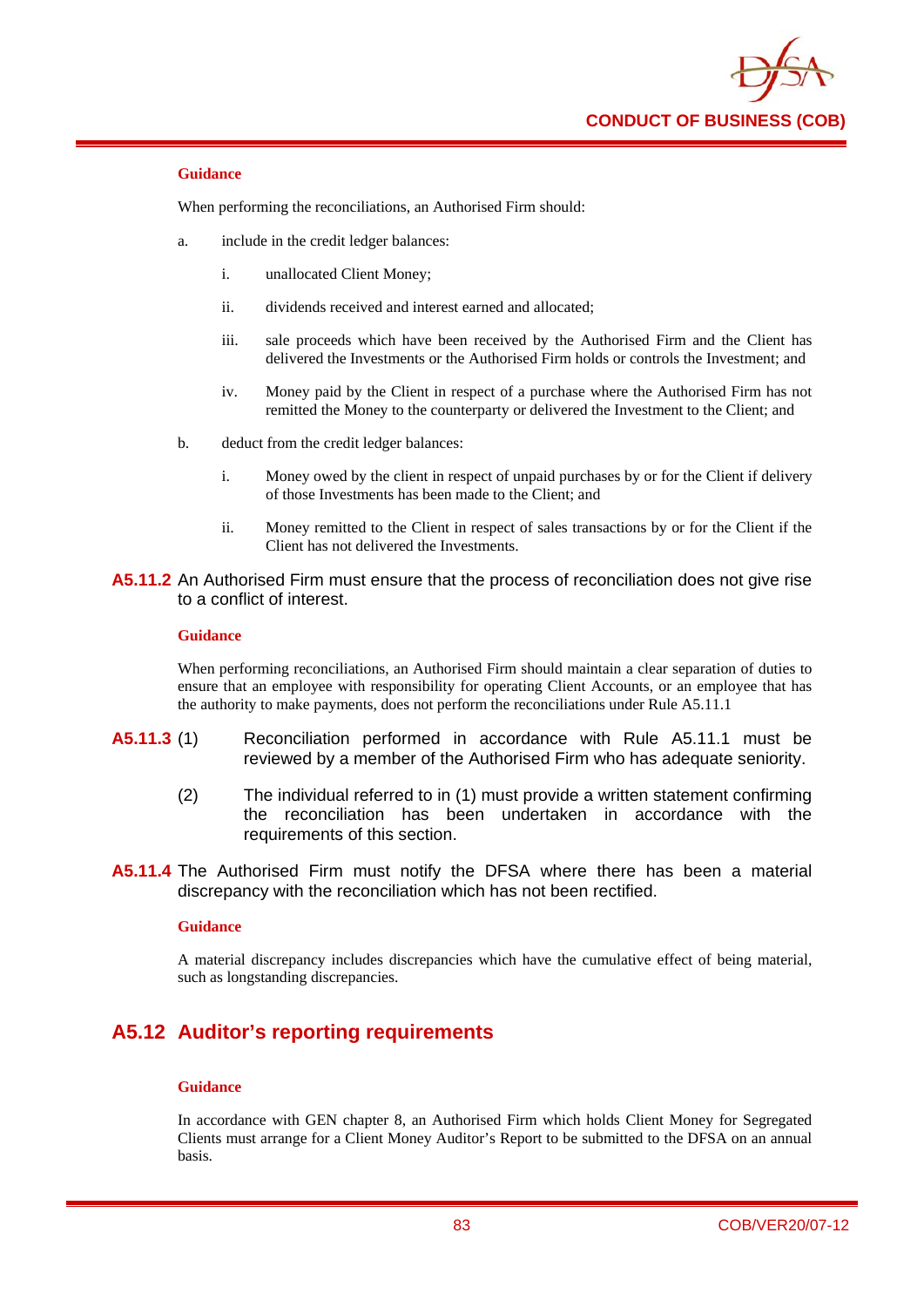

# **A5.13 Client money distribution rules**

- **A5.13.1** This section is referred to as the Client Money Distribution Rules and to the extent that these Rules are inconsistent with part 4.13 of the Insolvency Regulations, these Rules will prevail.
- **A5.13.2** Following a Distribution Event, the Authorised Firm must distribute Money in the following order of priorities:
	- (a) firstly, in relation to Client Money held in a Client Account on behalf of Segregated Clients, claims relating to that Money must be paid to each Segregated Client in full or, where insufficient funds are held in a Client Account, proportionately, in accordance with each Segregated Client's valid claim over that Money;
	- (b) secondly, where the amount of Client Money in a Client Account is insufficient to satisfy the claims of Segregated Clients in respect of that Money, or not being immediately available to satisfy such claims, all other Money held by the Authorised Firm must be used to satisfy any outstanding amounts remaining payable to Segregated Clients but not satisfied from the application of (a) above;
	- (c) thirdly, upon resolution of claims in relation to Segregated Clients, any Money remaining with the Authorised Firm must be paid to each Client in full or, where insufficient funds are held by the Authorised Firm, proportionately, in accordance with each Client's valid claim over that Money; and
	- (d) fourthly, upon satisfaction of all claims in (a), (b) and (c) above, in the event of:
		- (i) the appointment of a liquidator, receiver or administrator, or trustee in bankruptcy over the Authorised Firm, payment must be made accordance with the Insolvency Law 2004; or
		- (ii) all other Distribution Events, payment must be made in accordance with the direction of the DFSA.

### **Guidance**

A Segregated Client would not have a valid claim over Client Money held in a Client Account if that Client Account was not established to hold Client Money for that Client.

**A5.13.3** Following a Distribution Event, an Authorised Firm must sell all Collateral and use the proceeds of the sale to satisfy claims made in accordance with Rule A5.13.2

# **A5.14 Failure to comply with this appendix**

**A5.14.1** An Authorised Firm which becomes aware that it does not comply with any Rule in this appendix must, within one day, give notice of that fact to the DFSA.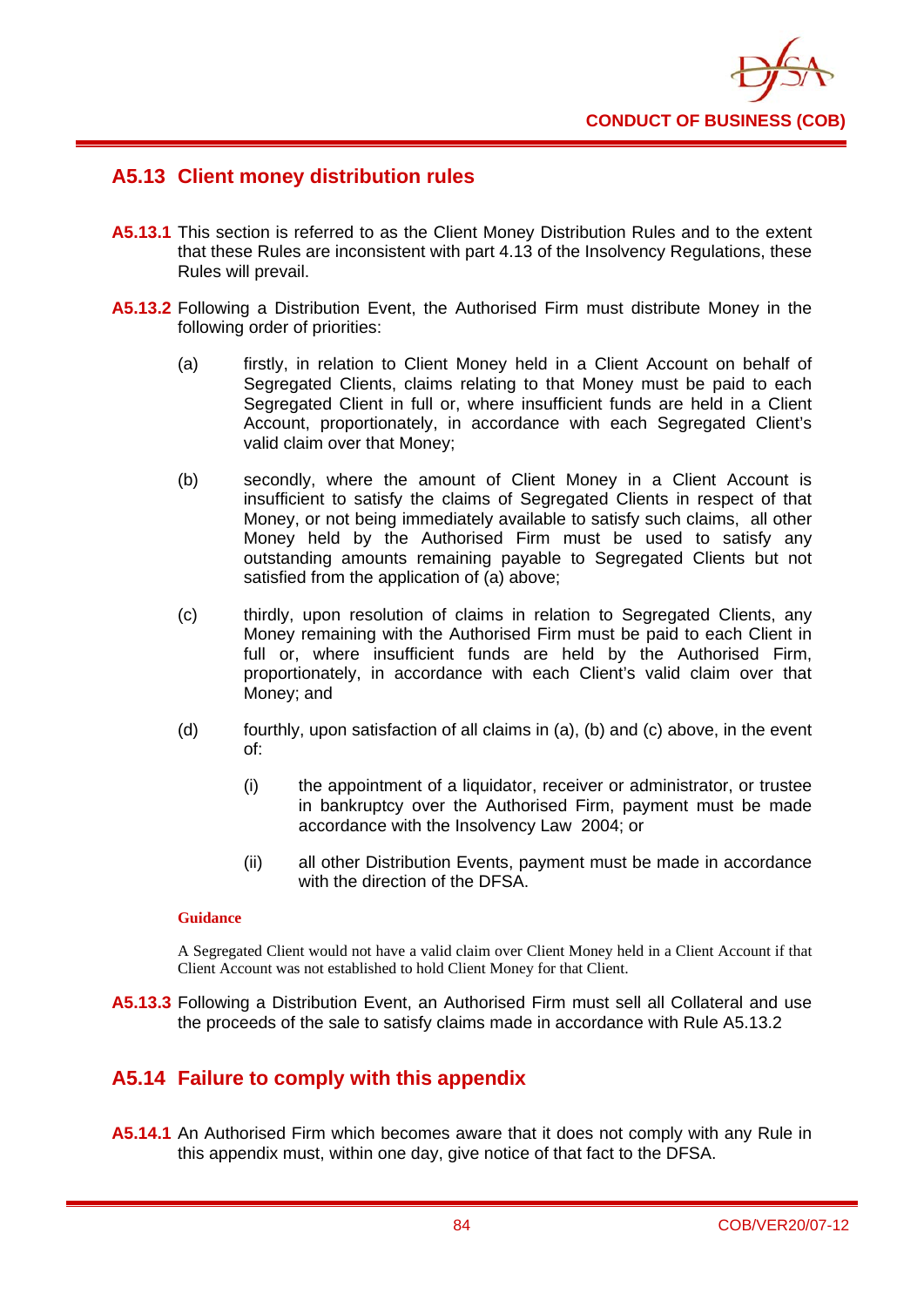

[Amended][RM66][VER16/08-09]

# **APP6 SAFE CUSTODY PROVISIONS**

### **A6.1 Application**

**A6.1.1** This appendix applies to an Authorised Firm in accordance with Rule 6.13.3. [Amended][RM66][VER16/08-09]

### **A6.2 General requirements**

- **A6.2.1** The provisions of this appendix are referred to as the Safe Custody Provisions.
- **A6.2.2** An Authorised Firm must:
	- (a) comply with the Safe Custody Provisions; and
	- (b) have adequate systems and controls in place to be able to evidence compliance with the Safe Custody Provisions.

[Amended][RM66][VER16/08-09]

### **A6.3 Recording, registration and holding requirements**

- **A6.3.1** An Authorised Firm which Provides Custody or holds or controls Client Investments must ensure that Safe Custody Investments are recorded, registered and held in an appropriate manner to safeguard and control such property. [Amended][RM66][VER16/08-09]
- **A6.3.2** Subject to Rule A6.4.1, an Authorised Firm which Provides Custody or holds or controls Client Investments must record, register and hold Safe Custody Investments separately from its own Investments. [Amended][RM66][VER16/08-09]

# **A6.4 Client accounts in relation to Client Investments**

- **A6.4.1** An Authorised Firm which Provides Custody or holds or controls Client Investments must register or record all Safe Custody Investments in the legal title of: [Amended][RM66][VER16/08-09]
	- (a) a Client Account; or
	- (b) the Authorised Firm where, due to the nature of the law or market practice, it is not feasible to do otherwise.
- **A6.4.2** A Client Account in relation to Client Investments is an account which: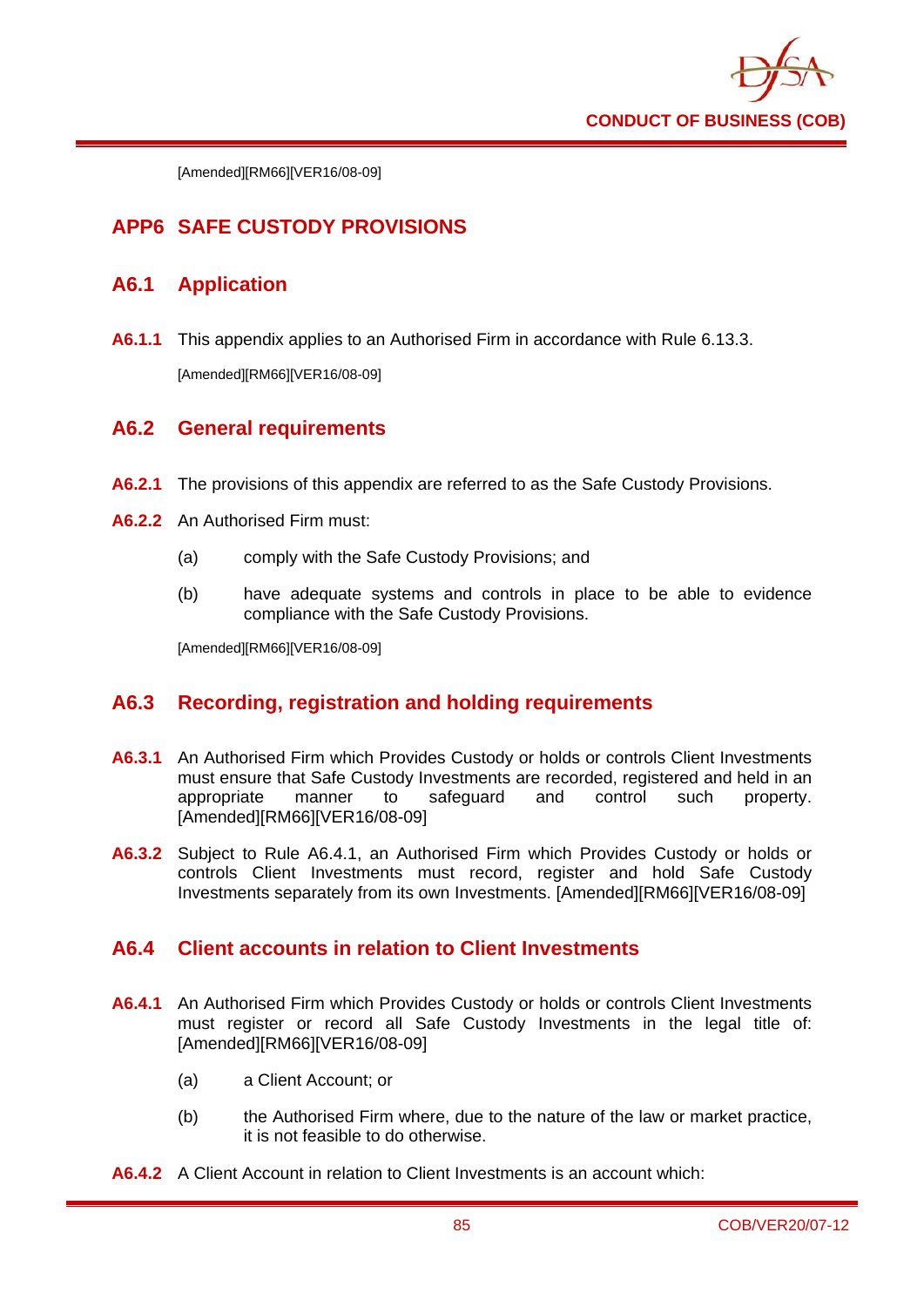

- (a) is held with a Third Party Agent or by an Authorised Firm which is authorised under its Licence to provide Custody;
- (b) is established to hold Client Assets;
- (c) when held by a Third Party Agent, is maintained in the name of;
	- (i) if a Domestic Firm, the Authorised Firm; or
	- (ii) if not a Domestic Firm, a Nominee Company controlled by the Authorised Firm; and
- (d) includes the words 'Client Account' in its title.

[Amended][RM66][VER16/08-09]

- **A6.4.3** (1) An Authorised Firm must maintain a master list of all Client Accounts.
	- (2) The master list must detail:
		- (a) the name of the account;
		- (b) the account number:
		- (c) the location of the account;
		- (d) whether the account is currently open or closed; and
		- (e) the date of opening or closure.
	- (3) The details of the master list must be documented and maintained for a minimum period of six years following the closure of an account.

### **Guidance**

- 1. An Authorised Firm may record, register or hold a Client's Investment in a Client Account solely for that Client. Alternatively, an Authorised Firm may choose to pool that Client's Investment in a Client Account containing Investments of more than one Client.
- 2. The purpose of recording, registering or holding Investments in a Client Account is to ensure that Investments belonging to Clients are readily identifiable from Investments belonging to the Authorised Firm such that, following a Distribution Event, any subsequent distribution of Investments may be made in proportion to each Client's valid claim over those Investments.
- 3. Following a Distribution Event, a Client may not have a valid claim over Investments registered, recorded or held in a Client Account if that Client Account was not established to register, record or hold Investments for that Client or a pool of Clients of which that Client was a part. [Amended][RM66][VER16/08-09]
- **A6.4.4** An Authorised Firm must not use a Client's Safe Custody Investment for its own purpose or that of another Person without that Client's prior written permission. [Amended][RM66][VER16/08-09]
- **A6.4.5** An Authorised Firm which intends to use a Client's Safe Custody Investments for its own purpose or that of another Person, must have systems and controls in place to ensure that: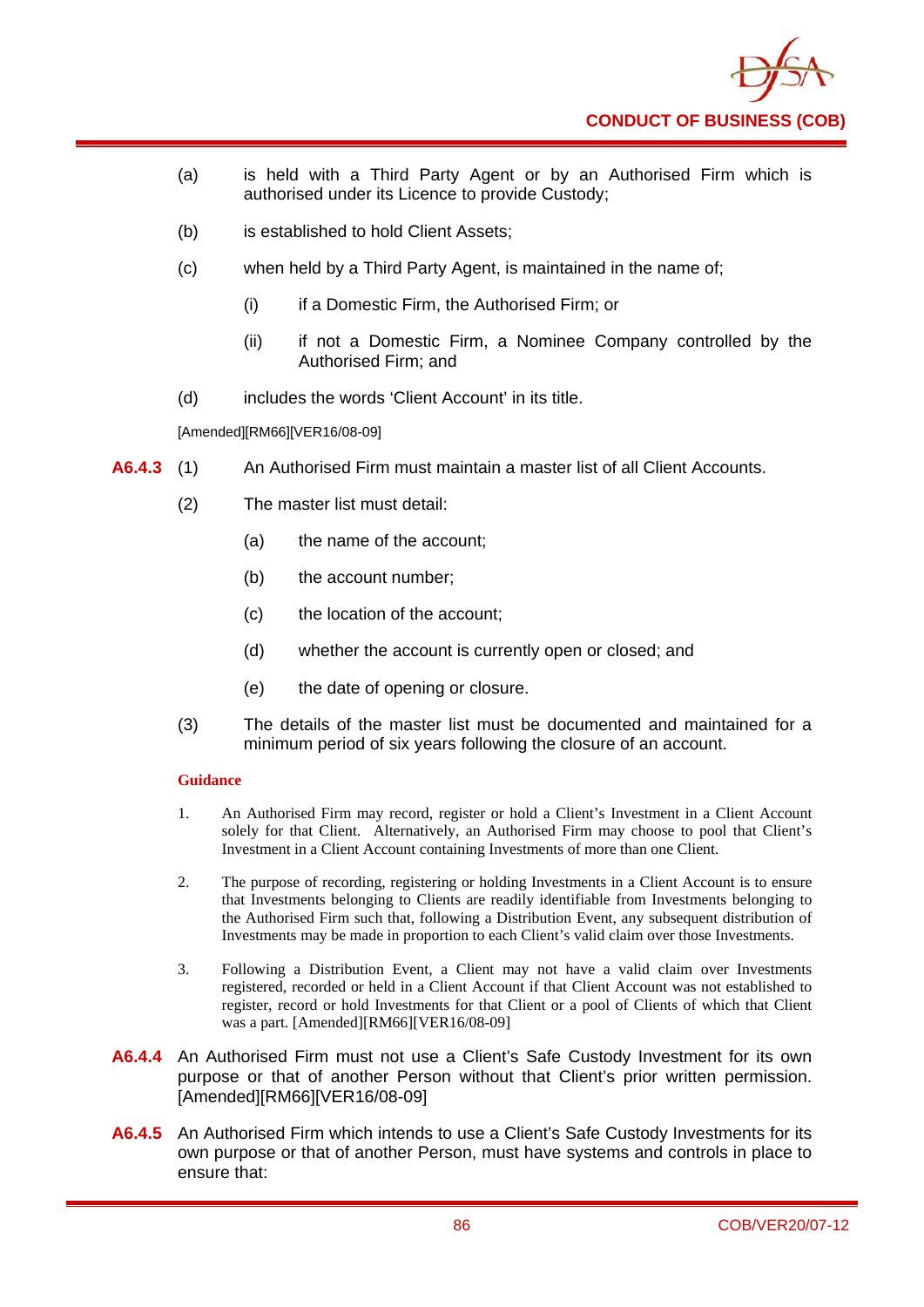

- (a) it obtains that Client's prior written permission;
- (b) adequate records are maintained to protect Safe Custody Investments which are applied as collateral or used for stock lending activities;
- (c) the equivalent assets are returned to the Client Account of the Client; and
- (d) the Client is not disadvantaged by the use of his Safe Custody Investments.

### **A6.5 Holding or arranging custody with third party agents**

- **A6.5.1** (1) Before an Authorised Firm holds a Safe Custody Investment with a Third Party Agent or Arranges Custody through a Third Party Agent, it must undertake an assessment of that Third Party Agent and have concluded on reasonable grounds that the Third Party Agent is suitable to hold those Safe Custody Investments.
	- (2) An Authorised Firm must have systems and controls in place to ensure that the Third Party Agent remains suitable.
	- (3) When assessing the suitability of the Third Party Agent, the Authorised Firm must ensure that the Third Party Agent will provide protections equivalent to the protections conferred in this appendix.
- **A6.5.2** An Authorised Firm must be able to demonstrate to the DFSA's satisfaction the grounds upon which the Authorised Firm considers the Third Party Agent to be suitable to hold Safe Custody Investments.

#### **Guidance**

When assessing the suitability of a Third Party Agent, an Authorised Firm should have regard to:

- a. its credit rating;
- b. its capital and financial resources in relation to the amount of Safe Custody Investments held;
- c. the insolvency regime of the jurisdiction in which it is located;
- d. its arrangements for holding the Investments;
- e. its regulatory status, expertise, reputation and history;
- f. its Group structure;
- g. its use of agents and service providers; and
- h. any other activities of the agent.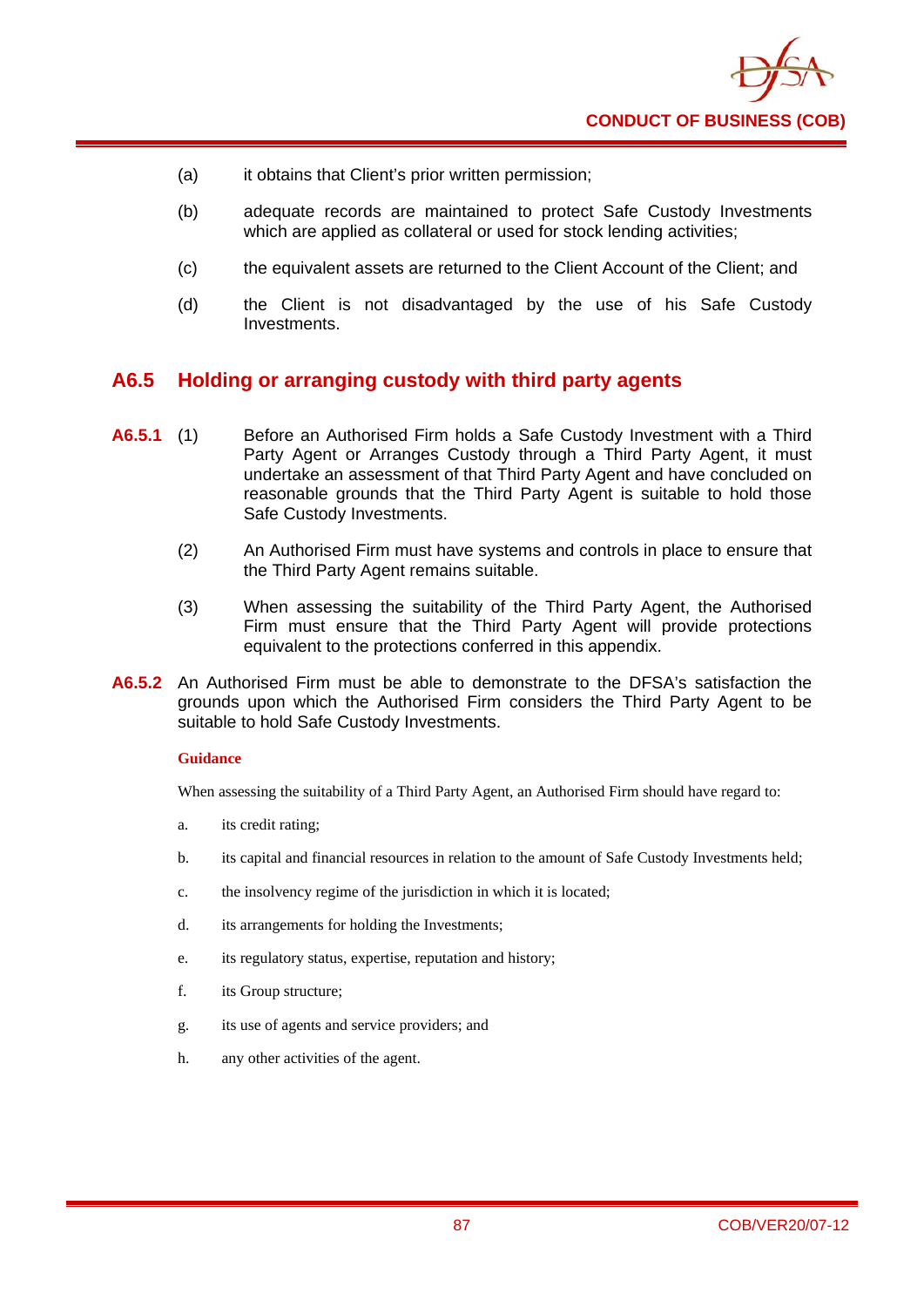

### **A6.6 Safe custody agreements with third party agents**

- **A6.6.1** Before an Authorised Firm passes, or permits to be passed, Safe Custody Investments to a Third Party Agent it must have procured a written acknowledgement from the Third Party Agent stating:
	- (a) that the title of the account sufficiently distinguishes that account from any account containing Investments belonging to the Authorised Firm, and is in the form requested by the Authorised Firm;
	- (b) that the Client Investment will only be credited and withdrawn in accordance with the instructions of the Authorised Firm;
	- (c) that the Third Party Agent will hold Client Investments separately from assets belonging to the Third Party Agent;
	- (d) the arrangements for recording and registering Client Investments, claiming and receiving dividends and other entitlements and interest and the giving and receiving of instructions;
	- (e) that the Third Party Agent will deliver a statement to the Authorised Firm (including the frequency of such statement), which details the Client Investments deposited to the account;
	- (f) that all Investments standing to the credit of the account are held by the Authorised Firm as agent and that the Third Party Agent is not entitled to combine the account with any other account or to exercise any charge, mortgage, lien, right of set-off or counterclaim against Investments in that account in respect of any sum owed to it on any other account of the Authorised Firm; and
	- (g) the extent of liability of the Third Party Agent in the event of default.

[Amended][RM66][VER16/08-09]

- **A6.6.2** (1) An Authorised Firm must maintain records of all Safe Custody Agreements and any instructions given by the Authorised Firm to the Third Party Agent under the terms of the agreement.
	- (2) The records must be maintained for at least of six years.

### **A6.7 Client disclosure**

- **A6.7.1** (1) Before an Authorised Firm Arranges Custody for a Client it must disclose to that Client, if applicable, that the Client's Safe Custody Investments may be held in a jurisdiction outside the DIFC and the market practices, insolvency and legal regime applicable in that jurisdiction may differ from the regime applicable in the DIFC.
	- (2) Before an Authorised Firm Provides Custody for a Client it must disclose to the Client on whose behalf the Safe Custody Investments will be held: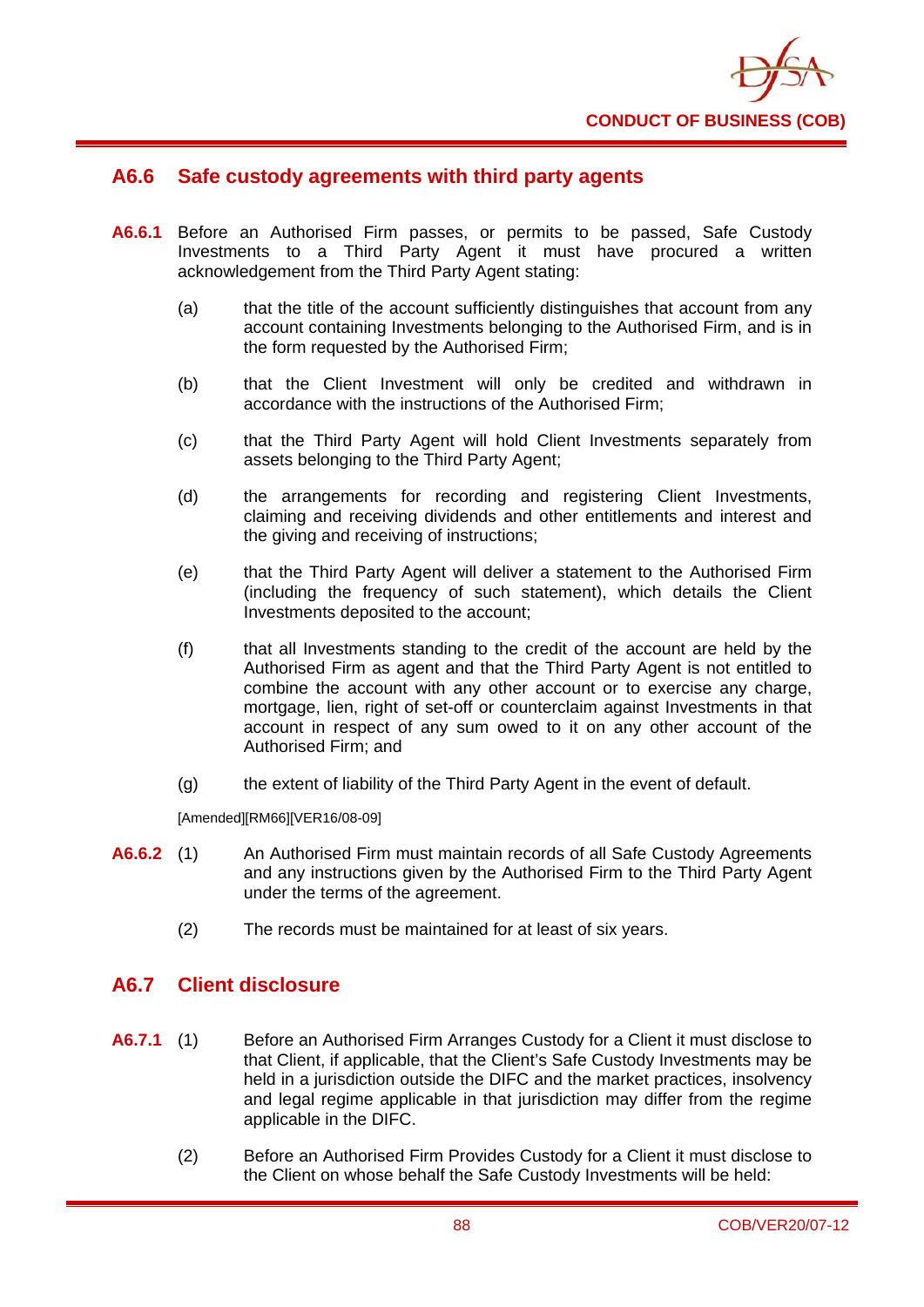- (a) a statement that the Client is subject to the protections conferred by the Safe Custody Provisions;
- (b) the arrangements for recording and registering Safe Custody Investments, claiming and receiving dividends and other entitlements and interest and the giving and receiving instructions relating to those Safe Custody Investments;
- (c) the obligations the Authorised Firm will have to the Client in relation to exercising rights on behalf of the Client;
- (d) the basis and any terms governing the way in which Safe Custody Investments will be held, including any rights which the Authorised Firm may have to realise Safe Custody Investments held on behalf of the Client in satisfaction of a default by the Client;
- (e) the method and frequency upon which the Authorised Firm will report to the Client in relation to his Safe Custody Investments;
- (f) if applicable, a statement that the Authorised Firm intends to mix Safe Custody Investments with those of other Clients;
- (g) if applicable, a statement that the Client's Safe Custody Investments may be held in a jurisdiction outside the DIFC and the market practices, insolvency and legal regime applicable in that jurisdiction may differ from the regime applicable in the DIFC;
- (h) if applicable, a statement that the Authorised Firm holds or intends to hold Safe Custody Investments in a Client Account with a Third Party Agent which is in the same Group as the Authorised Firm; and
- (i) the extent of the Authorised Firm's liability in the event of default by a Third Party Agent.

# **A6.8 Client reporting**

- **A6.8.1** (1) An Authorised Firm which Provides Custody or which holds or controls Client Investments for a Client must send a statement to a Retail Client at least every six months or in the case of a Professional Client at other intervals as agreed in writing with the Professional Client. [Amended][RM66][VER16/08-09]
	- (2) The statement must include:
		- (a) a list of that Client's Safe Custody Investments as at the date of reporting;
		- (b) a list of that Client's Collateral and the market value of that Collateral as at the date of reporting; and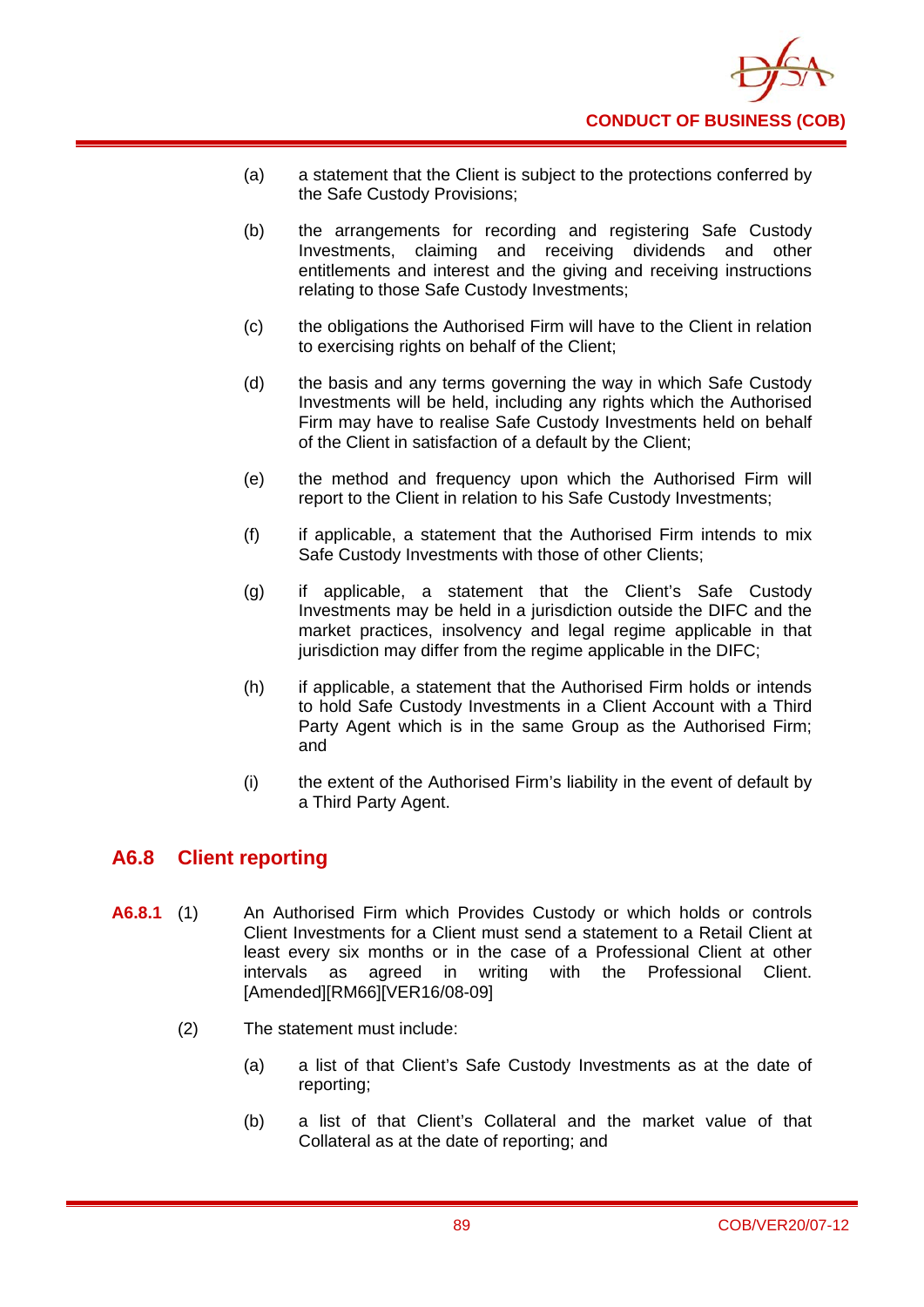

- (c) details of any Client Money held by the Authorised Firm as at the date of reporting.
- (3) The statement sent to the Client must be prepared within 25 business days of the statement date.

### **A6.9 Reconciliation**

**A6.9.1** An Authorised Firm must:

[Amended][RM66][VER16/08-09]

- (a) at least every 25 business days, reconcile its records of Client Accounts held with Third Party Agents with monthly statements received from those Third Party Agents;
- (b) at least every six months, count all Safe Custody Investments physically held by the Authorised Firm, or its Nominee Company, and reconcile the result of that count to the records of the Authorised Firm; and
- (c) at least every six months, reconcile individual Client ledger balances with the Authorised Firm's records of Safe Custody Investment balances held in Client Accounts.
- **A6.9.2** An Authorised Firm must ensure that the process of reconciliation does not give rise to a conflict of interest.

#### **Guidance**

An Authorised firm should maintain a clear separation of duties to ensure that an employee with responsibility for operating Client Accounts, or an employee that has authority over Safe Custody Investments, should not perform the reconciliations under Rule A6.9.1.

- **A6.9.3** (1) Reconciliation performed in accordance with section A6.9 must be reviewed by a member of the Authorised Firm who has adequate seniority.
	- (2) The individual referred to in (1) must provide a written statement confirming that the reconciliation has been undertaken in accordance with the requirements of this section. [Amended][RM66][VER16/08-09]
- **A6.9.4** The Authorised Firm must notify the DFSA where there have been material discrepancies with the reconciliation which have not been rectified.

#### **Guidance**

A material discrepancy includes discrepancies which have the cumulative effect of being material, such as longstanding discrepancies.